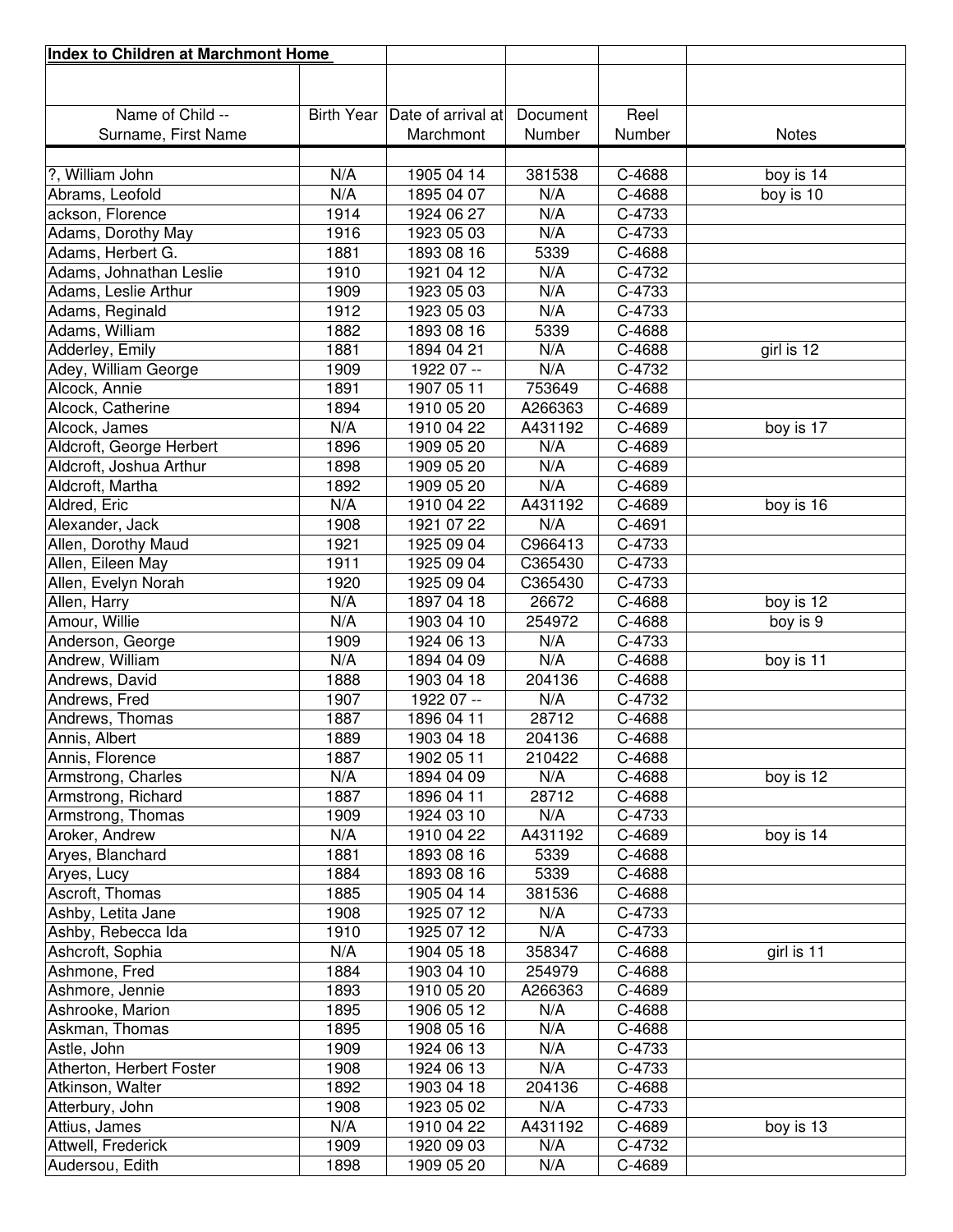| Avelton, Henry            | 1907 | N/A        | N/A     | C-4732 |              |
|---------------------------|------|------------|---------|--------|--------------|
| Aylen, Alfred             | N/A  | 1894 04 09 | N/A     | C-4688 | boy is 10    |
| Aylen, Frederic           | N/A  | 1894 04 09 | N/A     | C-4688 | boy is 8     |
| Aylott, Horace            | N/A  | 1922 06 30 | N/A     | C-4732 |              |
| Ayne, Joseph              | 1910 | 1923 05 02 | N/A     | C-4733 |              |
| Ayre, William             | 1908 | 1922 04 03 | N/A     | C-4732 |              |
| Bache, Harold Arnold      | 1907 | 1922 07 -- | N/A     | C-4732 |              |
| Bacon, Florence           | 1908 | 1922 07 -- | N/A     | C-4732 |              |
| Baddaly, Arthur           | N/A  | 1894 03 26 | N/A     | C-4688 |              |
| Baddely, William          | N/A  | 1895 04 07 | N/A     | C-4688 | boy is 13    |
| Baddley, Arthur           | N/A  | 1894 04 09 | N/A     | C-4688 | boy is 11    |
| Baichney, Christina       | 1906 | 1922 07 -- | N/A     | C-4732 |              |
| Baid, Isabella            | 1907 | 1924 07 01 | N/A     | C-4733 |              |
| Bailey, Samuel            | 1883 | 1893 08 16 | 5339    | C-4688 |              |
| Bailey, William           | 1889 | 1906 04 13 | 502089  | C-4688 |              |
| Baines, Joseph            | N/A  | 1894 04 09 | N/A     | C-4688 | boy is 11    |
| Baker, Arthur James       | 1908 | 1921 04 12 | N/A     | C-4732 |              |
| Baker, Dorothy Maud       | 1906 | 1921 07 22 | 7817083 | C-4691 |              |
| Baker, Ernest Frederick   | 1912 | 1925 03 29 | N/A     | C-4733 |              |
| Baker, John               | 1910 | 1922 07 -- | N/A     | C-4732 |              |
| Baker, Lilian Eva         | 1910 | 1925 03 29 | N/A     | C-4733 |              |
| Ball, Henry Charltin      | 1904 | 1922 04 03 | N/A     | C-4732 |              |
| Ball, Thomas Bamber       | 1909 | 1923 05 03 | N/A     | C-4733 |              |
| Bamford, Fred             | 1892 | 1909 04 09 | N/A     | C-4688 |              |
| Bamter, John William      | 1898 | 1912 04 20 | N/A     | C-4689 |              |
| Banks, George             | 1910 | 1924 07 01 | N/A     | C-4733 |              |
| Banks, Thomas             | 1907 | 1924 03 10 | N/A     | C-4733 |              |
| Barber, Peter             | N/A  | 1894 03 28 | N/A     | C-4688 |              |
| Barker, Samuel            | N/A  | 1895 04 07 | N/A     | C-4688 | boy is 9     |
| Barlow, Arthur            | 1886 | 1903 04 18 | 204136  | C-4688 |              |
| Barnes, Walter            | N/A  | 1894 04 09 | N/A     | C-4688 | boy is 11    |
| Barnett, Arthur           | 1891 | 1906 05 12 | 513513  | C-4688 |              |
| Barnhill, Jenny           | N/A  | 1903 04 10 | 254972  | C-4688 | girl is 9    |
| Barnwell, Louise          | 1894 | 1908 05 23 | N/A     | C-4688 |              |
| Barnwell, Minnie          | 1896 | 1908 05 23 | N/A     | C-4688 |              |
| Barr, George Leslie       | 1910 | 1925 03 29 | N/A     | C-4733 |              |
| Barratt, George Henry     | 1890 | 1904 04 23 | 311666  | C-4688 |              |
| Barratt, William          | 1890 | 1907 04 15 | N/A     | C-4688 |              |
| Barrett, Daisy            | 1905 | 1921 04 10 | N/A     | C-4732 |              |
| Barrie, Joseph            | 1908 | 1924 03 10 | N/A     | C-4733 |              |
| Bartlett, Clarence Victor | 1909 | 1923 05 03 | N/A     | C-4733 |              |
| Barton, John              | 1886 | 1896 04 11 | 28712   | C-4688 |              |
| Barton, Walter            | 1885 | 1896 04 11 | 28712   | C-4688 |              |
| Bason, Gladys             | 1905 | N/A        | N/A     | C-4732 |              |
| Bassett, Lewis            | 1890 | 1903 04 10 | 254979  | C-4688 |              |
| Bates, Albert             | 1896 | 1903 04 06 | 381537  | C-4688 |              |
| Bates, Amelia             | 1899 | 1911 04 14 | N/A     | C-4689 |              |
| Bates, Charles            | 1898 | 1911 04 14 | N/A     | C-4689 |              |
| Bates, Edward             | 1893 | 1903 04 06 | 381537  | C-4688 |              |
| Bates, George             | 1882 | 1896 04 11 | 28712   | C-4688 |              |
| Bates, Miedredr           | 1888 | 1905 05 19 | 392454  | C-4688 |              |
| Bates, Minnie             | 1891 | 1905 05 19 | 392454  | C-4688 |              |
| Batsford, Frank           | 1906 | 1921 04 12 | N/A     | C-4732 |              |
| Battersby, Joseph         | 1905 | 1922 04 03 | N/A     | C-4732 |              |
| Battersby, Robert         | 1907 | 1922 04 03 | N/A     | C-4732 |              |
| Battman, Agnes            | 1893 | 1906 05 12 | N/A     | C-4688 |              |
| Battman, Charles J.       | 1889 | 1904 04 23 | 311666  | C-4688 |              |
| Baxter, John              | N/A  | 1905 04 14 | 381538  | C-4688 | boy is 9 1/2 |
|                           |      |            |         |        |              |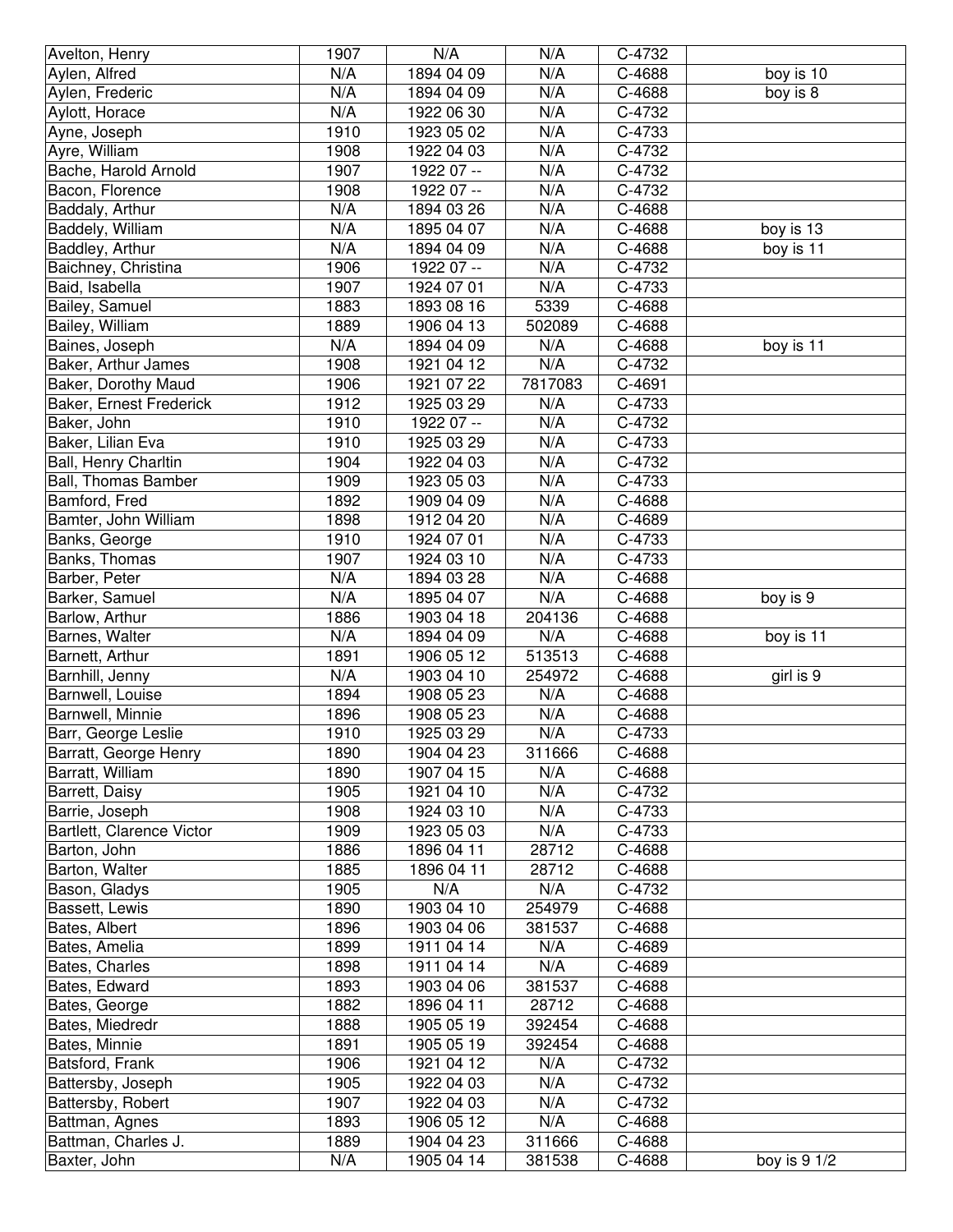| C-4689<br>Beale, Alfred<br>1894<br>1910 04 22<br>A435665<br>1897<br>C-4689<br>Beale, Lawrence<br>1910 04 22<br>A435665<br>Beardinore, Arthur<br>N/A<br>1895 04 07<br>N/A<br>C-4688<br>boy is 10<br>N/A<br>N/A<br>$C-4688$<br>boy is 9<br>Beardinore, George<br>1895 04 07<br>Beckett, Jessie<br>1893<br>753649<br>1907 05 11<br>C-4688<br>1910<br>N/A<br>Bedell, Alfred Ernest<br>1925 07 12<br>C-4733<br>1912<br>N/A<br>Beer, Charles John<br>1925 03 29<br>C-4733<br>1910<br>N/A<br>C-4733<br>Beggs, Thomas<br>1925 07 12<br>Bell, Adam<br>1888<br>254979<br>1903 04 10<br>C-4688<br>C-4733<br>Bell, Christina<br>1910<br>1924 07 01<br>N/A<br>N/A<br>Bell, Ellen<br>1901 04 26<br>156539<br>C-4688<br>N/A<br>N/A<br>1894 04 09<br>C-4688<br>boy is 13<br>Bell, George<br>381536<br>1883<br>1905 04 14<br>C-4688<br>Bell, Henry<br>1888<br>C-4688<br>Bell, Robert<br>1905 04 14<br>381536<br>Bell, William<br>1895<br>1907 04 15<br>N/A<br>C-4688<br>Bennett, Cecil Phillip<br>1910<br>1923 05 03<br>N/A<br>C-4733<br>1900<br>1913 08 14<br>A842097<br>C-4689<br>girl is 13<br>Bennett, Isabella<br>Benson, John R.<br>1889<br>1904 04 23<br>311666<br>C-4688<br>Bentley, John<br>1891<br>1903 04 06<br>381537<br>C-4688<br>1908<br>N/A<br>Bently, George<br>1922 07 --<br>C-4732<br>N/A<br>1901 04 02<br>C-4688<br>Berisford, John<br>153440<br>C-4688<br>Berrie, Florence<br>1894<br>1908 05 23<br>N/A<br>1891<br>153440<br>C-4688<br>Berrisford, Alice<br>1901 04 23<br>Berry, John<br>1900<br>N/A<br>1909 04 09<br>C-4688<br>1888<br>311666<br>Berry, Thomas<br>1904 04 23<br>C-4688<br>N/A<br>Besan, John<br>1905 04 14<br>381538<br>C-4688<br>boy is 9<br>N/A<br>girl is 11<br>Beson, Mary<br>1905 04 14<br>381538<br>C-4688<br>1893<br>1906 05 12<br>C-4688<br>Best, Elizabeth<br>502089<br>Best, Samuel<br>1882<br>1893 08 16<br>5339<br>C-4688<br>1896<br>1910 04 22<br>A435665<br>C-4689<br>Bester, George<br>Bester, Robert<br>1898<br>1910 05 22<br>A435665<br>C-4689<br>Betts, Joseph Davis<br>1913<br>1925 03 29<br>N/A<br>C-4733<br>Bibly, Edwin<br>N/A<br>N/A<br>C-4688<br>1894 03 28<br>Bichelle, Charles Edward<br>C-4733<br>1908<br>1924 07 01<br>N/A<br>N/A<br>N/A<br>Biffs, Walter<br>C-4688<br>1894 03 28<br>1911<br>N/A<br>Bignell, May<br>1925 03 29<br>C-4733<br>1894<br>C-4688<br>Billington, Alioe<br>1906 05 12<br>502089<br>1885<br>1896 04 11<br>Billy, Frank<br>28712<br>C-4688<br>1887<br>Billy, Gertrude<br>1896 04 11<br>28712<br>C-4688<br>Billy, Percy<br>1887<br>1896 04 11<br>28712<br>C-4688<br>Binks, Harry<br>1883<br>1893 08 16<br>5339<br>C-4688<br>1880<br>Binks, Mark<br>1893 08 16<br>5339<br>C-4688<br>1908<br>N/A<br>Birch, Charles<br>1923 05 03<br>C-4733<br>Birchall, Walter<br>1885<br>1903 04 10<br>254979<br>C-4688<br>N/A<br>Bird, John<br>1901 04 02<br>153440<br>C-4688<br>1906<br>1921 07 22<br>3817390<br>C-4691<br>Bird, Samuel<br>1905<br>1921 04 12<br>C-4732<br>Bireh, William James<br>N/A<br>1909<br>N/A<br>Birnie, George<br>1924 06 13<br>C-4733<br>1912<br>N/A<br>Birughton, Albert<br>1922 06 30<br>C-4732<br>1911<br>N/A<br>Birughton, William<br>1922 06 30<br>C-4732<br>Bishop, James<br>1893<br>1907 04 15<br>N/A<br>C-4688<br>Black, Cecil<br>N/A<br>N/A<br>C-4688<br>boy is 13<br>1895 04 07<br>Black, Fredrick<br>N/A<br>1895 04 07<br>N/A<br>C-4688<br>boy is 14<br>N/A<br>Blackborn, Walter<br>1895 04 07<br>N/A<br>C-4688<br>boy is 12<br>N/A<br>Blackburn, David<br>1909<br>1922 04 03<br>C-4732<br>N/A<br>Blackburn, Samuel George<br>1921 07 22<br>1818036<br>C-4691<br>boy is 15 | Beach, Edna | 1908 | 1925 03 29 | N/A | C-4733 |  |
|-----------------------------------------------------------------------------------------------------------------------------------------------------------------------------------------------------------------------------------------------------------------------------------------------------------------------------------------------------------------------------------------------------------------------------------------------------------------------------------------------------------------------------------------------------------------------------------------------------------------------------------------------------------------------------------------------------------------------------------------------------------------------------------------------------------------------------------------------------------------------------------------------------------------------------------------------------------------------------------------------------------------------------------------------------------------------------------------------------------------------------------------------------------------------------------------------------------------------------------------------------------------------------------------------------------------------------------------------------------------------------------------------------------------------------------------------------------------------------------------------------------------------------------------------------------------------------------------------------------------------------------------------------------------------------------------------------------------------------------------------------------------------------------------------------------------------------------------------------------------------------------------------------------------------------------------------------------------------------------------------------------------------------------------------------------------------------------------------------------------------------------------------------------------------------------------------------------------------------------------------------------------------------------------------------------------------------------------------------------------------------------------------------------------------------------------------------------------------------------------------------------------------------------------------------------------------------------------------------------------------------------------------------------------------------------------------------------------------------------------------------------------------------------------------------------------------------------------------------------------------------------------------------------------------------------------------------------------------------------------------------------------------------------------------------------------------------------------------------------------------------------------------------------------------------------------------------------------------------------------------------------------------------------------------------------------------------------------------------------------------------------------------------------------------------------------------------------------------------------------------------------------------------------------------------------------------|-------------|------|------------|-----|--------|--|
|                                                                                                                                                                                                                                                                                                                                                                                                                                                                                                                                                                                                                                                                                                                                                                                                                                                                                                                                                                                                                                                                                                                                                                                                                                                                                                                                                                                                                                                                                                                                                                                                                                                                                                                                                                                                                                                                                                                                                                                                                                                                                                                                                                                                                                                                                                                                                                                                                                                                                                                                                                                                                                                                                                                                                                                                                                                                                                                                                                                                                                                                                                                                                                                                                                                                                                                                                                                                                                                                                                                                                                       |             |      |            |     |        |  |
|                                                                                                                                                                                                                                                                                                                                                                                                                                                                                                                                                                                                                                                                                                                                                                                                                                                                                                                                                                                                                                                                                                                                                                                                                                                                                                                                                                                                                                                                                                                                                                                                                                                                                                                                                                                                                                                                                                                                                                                                                                                                                                                                                                                                                                                                                                                                                                                                                                                                                                                                                                                                                                                                                                                                                                                                                                                                                                                                                                                                                                                                                                                                                                                                                                                                                                                                                                                                                                                                                                                                                                       |             |      |            |     |        |  |
|                                                                                                                                                                                                                                                                                                                                                                                                                                                                                                                                                                                                                                                                                                                                                                                                                                                                                                                                                                                                                                                                                                                                                                                                                                                                                                                                                                                                                                                                                                                                                                                                                                                                                                                                                                                                                                                                                                                                                                                                                                                                                                                                                                                                                                                                                                                                                                                                                                                                                                                                                                                                                                                                                                                                                                                                                                                                                                                                                                                                                                                                                                                                                                                                                                                                                                                                                                                                                                                                                                                                                                       |             |      |            |     |        |  |
|                                                                                                                                                                                                                                                                                                                                                                                                                                                                                                                                                                                                                                                                                                                                                                                                                                                                                                                                                                                                                                                                                                                                                                                                                                                                                                                                                                                                                                                                                                                                                                                                                                                                                                                                                                                                                                                                                                                                                                                                                                                                                                                                                                                                                                                                                                                                                                                                                                                                                                                                                                                                                                                                                                                                                                                                                                                                                                                                                                                                                                                                                                                                                                                                                                                                                                                                                                                                                                                                                                                                                                       |             |      |            |     |        |  |
|                                                                                                                                                                                                                                                                                                                                                                                                                                                                                                                                                                                                                                                                                                                                                                                                                                                                                                                                                                                                                                                                                                                                                                                                                                                                                                                                                                                                                                                                                                                                                                                                                                                                                                                                                                                                                                                                                                                                                                                                                                                                                                                                                                                                                                                                                                                                                                                                                                                                                                                                                                                                                                                                                                                                                                                                                                                                                                                                                                                                                                                                                                                                                                                                                                                                                                                                                                                                                                                                                                                                                                       |             |      |            |     |        |  |
|                                                                                                                                                                                                                                                                                                                                                                                                                                                                                                                                                                                                                                                                                                                                                                                                                                                                                                                                                                                                                                                                                                                                                                                                                                                                                                                                                                                                                                                                                                                                                                                                                                                                                                                                                                                                                                                                                                                                                                                                                                                                                                                                                                                                                                                                                                                                                                                                                                                                                                                                                                                                                                                                                                                                                                                                                                                                                                                                                                                                                                                                                                                                                                                                                                                                                                                                                                                                                                                                                                                                                                       |             |      |            |     |        |  |
|                                                                                                                                                                                                                                                                                                                                                                                                                                                                                                                                                                                                                                                                                                                                                                                                                                                                                                                                                                                                                                                                                                                                                                                                                                                                                                                                                                                                                                                                                                                                                                                                                                                                                                                                                                                                                                                                                                                                                                                                                                                                                                                                                                                                                                                                                                                                                                                                                                                                                                                                                                                                                                                                                                                                                                                                                                                                                                                                                                                                                                                                                                                                                                                                                                                                                                                                                                                                                                                                                                                                                                       |             |      |            |     |        |  |
|                                                                                                                                                                                                                                                                                                                                                                                                                                                                                                                                                                                                                                                                                                                                                                                                                                                                                                                                                                                                                                                                                                                                                                                                                                                                                                                                                                                                                                                                                                                                                                                                                                                                                                                                                                                                                                                                                                                                                                                                                                                                                                                                                                                                                                                                                                                                                                                                                                                                                                                                                                                                                                                                                                                                                                                                                                                                                                                                                                                                                                                                                                                                                                                                                                                                                                                                                                                                                                                                                                                                                                       |             |      |            |     |        |  |
|                                                                                                                                                                                                                                                                                                                                                                                                                                                                                                                                                                                                                                                                                                                                                                                                                                                                                                                                                                                                                                                                                                                                                                                                                                                                                                                                                                                                                                                                                                                                                                                                                                                                                                                                                                                                                                                                                                                                                                                                                                                                                                                                                                                                                                                                                                                                                                                                                                                                                                                                                                                                                                                                                                                                                                                                                                                                                                                                                                                                                                                                                                                                                                                                                                                                                                                                                                                                                                                                                                                                                                       |             |      |            |     |        |  |
|                                                                                                                                                                                                                                                                                                                                                                                                                                                                                                                                                                                                                                                                                                                                                                                                                                                                                                                                                                                                                                                                                                                                                                                                                                                                                                                                                                                                                                                                                                                                                                                                                                                                                                                                                                                                                                                                                                                                                                                                                                                                                                                                                                                                                                                                                                                                                                                                                                                                                                                                                                                                                                                                                                                                                                                                                                                                                                                                                                                                                                                                                                                                                                                                                                                                                                                                                                                                                                                                                                                                                                       |             |      |            |     |        |  |
|                                                                                                                                                                                                                                                                                                                                                                                                                                                                                                                                                                                                                                                                                                                                                                                                                                                                                                                                                                                                                                                                                                                                                                                                                                                                                                                                                                                                                                                                                                                                                                                                                                                                                                                                                                                                                                                                                                                                                                                                                                                                                                                                                                                                                                                                                                                                                                                                                                                                                                                                                                                                                                                                                                                                                                                                                                                                                                                                                                                                                                                                                                                                                                                                                                                                                                                                                                                                                                                                                                                                                                       |             |      |            |     |        |  |
|                                                                                                                                                                                                                                                                                                                                                                                                                                                                                                                                                                                                                                                                                                                                                                                                                                                                                                                                                                                                                                                                                                                                                                                                                                                                                                                                                                                                                                                                                                                                                                                                                                                                                                                                                                                                                                                                                                                                                                                                                                                                                                                                                                                                                                                                                                                                                                                                                                                                                                                                                                                                                                                                                                                                                                                                                                                                                                                                                                                                                                                                                                                                                                                                                                                                                                                                                                                                                                                                                                                                                                       |             |      |            |     |        |  |
|                                                                                                                                                                                                                                                                                                                                                                                                                                                                                                                                                                                                                                                                                                                                                                                                                                                                                                                                                                                                                                                                                                                                                                                                                                                                                                                                                                                                                                                                                                                                                                                                                                                                                                                                                                                                                                                                                                                                                                                                                                                                                                                                                                                                                                                                                                                                                                                                                                                                                                                                                                                                                                                                                                                                                                                                                                                                                                                                                                                                                                                                                                                                                                                                                                                                                                                                                                                                                                                                                                                                                                       |             |      |            |     |        |  |
|                                                                                                                                                                                                                                                                                                                                                                                                                                                                                                                                                                                                                                                                                                                                                                                                                                                                                                                                                                                                                                                                                                                                                                                                                                                                                                                                                                                                                                                                                                                                                                                                                                                                                                                                                                                                                                                                                                                                                                                                                                                                                                                                                                                                                                                                                                                                                                                                                                                                                                                                                                                                                                                                                                                                                                                                                                                                                                                                                                                                                                                                                                                                                                                                                                                                                                                                                                                                                                                                                                                                                                       |             |      |            |     |        |  |
|                                                                                                                                                                                                                                                                                                                                                                                                                                                                                                                                                                                                                                                                                                                                                                                                                                                                                                                                                                                                                                                                                                                                                                                                                                                                                                                                                                                                                                                                                                                                                                                                                                                                                                                                                                                                                                                                                                                                                                                                                                                                                                                                                                                                                                                                                                                                                                                                                                                                                                                                                                                                                                                                                                                                                                                                                                                                                                                                                                                                                                                                                                                                                                                                                                                                                                                                                                                                                                                                                                                                                                       |             |      |            |     |        |  |
|                                                                                                                                                                                                                                                                                                                                                                                                                                                                                                                                                                                                                                                                                                                                                                                                                                                                                                                                                                                                                                                                                                                                                                                                                                                                                                                                                                                                                                                                                                                                                                                                                                                                                                                                                                                                                                                                                                                                                                                                                                                                                                                                                                                                                                                                                                                                                                                                                                                                                                                                                                                                                                                                                                                                                                                                                                                                                                                                                                                                                                                                                                                                                                                                                                                                                                                                                                                                                                                                                                                                                                       |             |      |            |     |        |  |
|                                                                                                                                                                                                                                                                                                                                                                                                                                                                                                                                                                                                                                                                                                                                                                                                                                                                                                                                                                                                                                                                                                                                                                                                                                                                                                                                                                                                                                                                                                                                                                                                                                                                                                                                                                                                                                                                                                                                                                                                                                                                                                                                                                                                                                                                                                                                                                                                                                                                                                                                                                                                                                                                                                                                                                                                                                                                                                                                                                                                                                                                                                                                                                                                                                                                                                                                                                                                                                                                                                                                                                       |             |      |            |     |        |  |
|                                                                                                                                                                                                                                                                                                                                                                                                                                                                                                                                                                                                                                                                                                                                                                                                                                                                                                                                                                                                                                                                                                                                                                                                                                                                                                                                                                                                                                                                                                                                                                                                                                                                                                                                                                                                                                                                                                                                                                                                                                                                                                                                                                                                                                                                                                                                                                                                                                                                                                                                                                                                                                                                                                                                                                                                                                                                                                                                                                                                                                                                                                                                                                                                                                                                                                                                                                                                                                                                                                                                                                       |             |      |            |     |        |  |
|                                                                                                                                                                                                                                                                                                                                                                                                                                                                                                                                                                                                                                                                                                                                                                                                                                                                                                                                                                                                                                                                                                                                                                                                                                                                                                                                                                                                                                                                                                                                                                                                                                                                                                                                                                                                                                                                                                                                                                                                                                                                                                                                                                                                                                                                                                                                                                                                                                                                                                                                                                                                                                                                                                                                                                                                                                                                                                                                                                                                                                                                                                                                                                                                                                                                                                                                                                                                                                                                                                                                                                       |             |      |            |     |        |  |
|                                                                                                                                                                                                                                                                                                                                                                                                                                                                                                                                                                                                                                                                                                                                                                                                                                                                                                                                                                                                                                                                                                                                                                                                                                                                                                                                                                                                                                                                                                                                                                                                                                                                                                                                                                                                                                                                                                                                                                                                                                                                                                                                                                                                                                                                                                                                                                                                                                                                                                                                                                                                                                                                                                                                                                                                                                                                                                                                                                                                                                                                                                                                                                                                                                                                                                                                                                                                                                                                                                                                                                       |             |      |            |     |        |  |
|                                                                                                                                                                                                                                                                                                                                                                                                                                                                                                                                                                                                                                                                                                                                                                                                                                                                                                                                                                                                                                                                                                                                                                                                                                                                                                                                                                                                                                                                                                                                                                                                                                                                                                                                                                                                                                                                                                                                                                                                                                                                                                                                                                                                                                                                                                                                                                                                                                                                                                                                                                                                                                                                                                                                                                                                                                                                                                                                                                                                                                                                                                                                                                                                                                                                                                                                                                                                                                                                                                                                                                       |             |      |            |     |        |  |
|                                                                                                                                                                                                                                                                                                                                                                                                                                                                                                                                                                                                                                                                                                                                                                                                                                                                                                                                                                                                                                                                                                                                                                                                                                                                                                                                                                                                                                                                                                                                                                                                                                                                                                                                                                                                                                                                                                                                                                                                                                                                                                                                                                                                                                                                                                                                                                                                                                                                                                                                                                                                                                                                                                                                                                                                                                                                                                                                                                                                                                                                                                                                                                                                                                                                                                                                                                                                                                                                                                                                                                       |             |      |            |     |        |  |
|                                                                                                                                                                                                                                                                                                                                                                                                                                                                                                                                                                                                                                                                                                                                                                                                                                                                                                                                                                                                                                                                                                                                                                                                                                                                                                                                                                                                                                                                                                                                                                                                                                                                                                                                                                                                                                                                                                                                                                                                                                                                                                                                                                                                                                                                                                                                                                                                                                                                                                                                                                                                                                                                                                                                                                                                                                                                                                                                                                                                                                                                                                                                                                                                                                                                                                                                                                                                                                                                                                                                                                       |             |      |            |     |        |  |
|                                                                                                                                                                                                                                                                                                                                                                                                                                                                                                                                                                                                                                                                                                                                                                                                                                                                                                                                                                                                                                                                                                                                                                                                                                                                                                                                                                                                                                                                                                                                                                                                                                                                                                                                                                                                                                                                                                                                                                                                                                                                                                                                                                                                                                                                                                                                                                                                                                                                                                                                                                                                                                                                                                                                                                                                                                                                                                                                                                                                                                                                                                                                                                                                                                                                                                                                                                                                                                                                                                                                                                       |             |      |            |     |        |  |
|                                                                                                                                                                                                                                                                                                                                                                                                                                                                                                                                                                                                                                                                                                                                                                                                                                                                                                                                                                                                                                                                                                                                                                                                                                                                                                                                                                                                                                                                                                                                                                                                                                                                                                                                                                                                                                                                                                                                                                                                                                                                                                                                                                                                                                                                                                                                                                                                                                                                                                                                                                                                                                                                                                                                                                                                                                                                                                                                                                                                                                                                                                                                                                                                                                                                                                                                                                                                                                                                                                                                                                       |             |      |            |     |        |  |
|                                                                                                                                                                                                                                                                                                                                                                                                                                                                                                                                                                                                                                                                                                                                                                                                                                                                                                                                                                                                                                                                                                                                                                                                                                                                                                                                                                                                                                                                                                                                                                                                                                                                                                                                                                                                                                                                                                                                                                                                                                                                                                                                                                                                                                                                                                                                                                                                                                                                                                                                                                                                                                                                                                                                                                                                                                                                                                                                                                                                                                                                                                                                                                                                                                                                                                                                                                                                                                                                                                                                                                       |             |      |            |     |        |  |
|                                                                                                                                                                                                                                                                                                                                                                                                                                                                                                                                                                                                                                                                                                                                                                                                                                                                                                                                                                                                                                                                                                                                                                                                                                                                                                                                                                                                                                                                                                                                                                                                                                                                                                                                                                                                                                                                                                                                                                                                                                                                                                                                                                                                                                                                                                                                                                                                                                                                                                                                                                                                                                                                                                                                                                                                                                                                                                                                                                                                                                                                                                                                                                                                                                                                                                                                                                                                                                                                                                                                                                       |             |      |            |     |        |  |
|                                                                                                                                                                                                                                                                                                                                                                                                                                                                                                                                                                                                                                                                                                                                                                                                                                                                                                                                                                                                                                                                                                                                                                                                                                                                                                                                                                                                                                                                                                                                                                                                                                                                                                                                                                                                                                                                                                                                                                                                                                                                                                                                                                                                                                                                                                                                                                                                                                                                                                                                                                                                                                                                                                                                                                                                                                                                                                                                                                                                                                                                                                                                                                                                                                                                                                                                                                                                                                                                                                                                                                       |             |      |            |     |        |  |
|                                                                                                                                                                                                                                                                                                                                                                                                                                                                                                                                                                                                                                                                                                                                                                                                                                                                                                                                                                                                                                                                                                                                                                                                                                                                                                                                                                                                                                                                                                                                                                                                                                                                                                                                                                                                                                                                                                                                                                                                                                                                                                                                                                                                                                                                                                                                                                                                                                                                                                                                                                                                                                                                                                                                                                                                                                                                                                                                                                                                                                                                                                                                                                                                                                                                                                                                                                                                                                                                                                                                                                       |             |      |            |     |        |  |
|                                                                                                                                                                                                                                                                                                                                                                                                                                                                                                                                                                                                                                                                                                                                                                                                                                                                                                                                                                                                                                                                                                                                                                                                                                                                                                                                                                                                                                                                                                                                                                                                                                                                                                                                                                                                                                                                                                                                                                                                                                                                                                                                                                                                                                                                                                                                                                                                                                                                                                                                                                                                                                                                                                                                                                                                                                                                                                                                                                                                                                                                                                                                                                                                                                                                                                                                                                                                                                                                                                                                                                       |             |      |            |     |        |  |
|                                                                                                                                                                                                                                                                                                                                                                                                                                                                                                                                                                                                                                                                                                                                                                                                                                                                                                                                                                                                                                                                                                                                                                                                                                                                                                                                                                                                                                                                                                                                                                                                                                                                                                                                                                                                                                                                                                                                                                                                                                                                                                                                                                                                                                                                                                                                                                                                                                                                                                                                                                                                                                                                                                                                                                                                                                                                                                                                                                                                                                                                                                                                                                                                                                                                                                                                                                                                                                                                                                                                                                       |             |      |            |     |        |  |
|                                                                                                                                                                                                                                                                                                                                                                                                                                                                                                                                                                                                                                                                                                                                                                                                                                                                                                                                                                                                                                                                                                                                                                                                                                                                                                                                                                                                                                                                                                                                                                                                                                                                                                                                                                                                                                                                                                                                                                                                                                                                                                                                                                                                                                                                                                                                                                                                                                                                                                                                                                                                                                                                                                                                                                                                                                                                                                                                                                                                                                                                                                                                                                                                                                                                                                                                                                                                                                                                                                                                                                       |             |      |            |     |        |  |
|                                                                                                                                                                                                                                                                                                                                                                                                                                                                                                                                                                                                                                                                                                                                                                                                                                                                                                                                                                                                                                                                                                                                                                                                                                                                                                                                                                                                                                                                                                                                                                                                                                                                                                                                                                                                                                                                                                                                                                                                                                                                                                                                                                                                                                                                                                                                                                                                                                                                                                                                                                                                                                                                                                                                                                                                                                                                                                                                                                                                                                                                                                                                                                                                                                                                                                                                                                                                                                                                                                                                                                       |             |      |            |     |        |  |
|                                                                                                                                                                                                                                                                                                                                                                                                                                                                                                                                                                                                                                                                                                                                                                                                                                                                                                                                                                                                                                                                                                                                                                                                                                                                                                                                                                                                                                                                                                                                                                                                                                                                                                                                                                                                                                                                                                                                                                                                                                                                                                                                                                                                                                                                                                                                                                                                                                                                                                                                                                                                                                                                                                                                                                                                                                                                                                                                                                                                                                                                                                                                                                                                                                                                                                                                                                                                                                                                                                                                                                       |             |      |            |     |        |  |
|                                                                                                                                                                                                                                                                                                                                                                                                                                                                                                                                                                                                                                                                                                                                                                                                                                                                                                                                                                                                                                                                                                                                                                                                                                                                                                                                                                                                                                                                                                                                                                                                                                                                                                                                                                                                                                                                                                                                                                                                                                                                                                                                                                                                                                                                                                                                                                                                                                                                                                                                                                                                                                                                                                                                                                                                                                                                                                                                                                                                                                                                                                                                                                                                                                                                                                                                                                                                                                                                                                                                                                       |             |      |            |     |        |  |
|                                                                                                                                                                                                                                                                                                                                                                                                                                                                                                                                                                                                                                                                                                                                                                                                                                                                                                                                                                                                                                                                                                                                                                                                                                                                                                                                                                                                                                                                                                                                                                                                                                                                                                                                                                                                                                                                                                                                                                                                                                                                                                                                                                                                                                                                                                                                                                                                                                                                                                                                                                                                                                                                                                                                                                                                                                                                                                                                                                                                                                                                                                                                                                                                                                                                                                                                                                                                                                                                                                                                                                       |             |      |            |     |        |  |
|                                                                                                                                                                                                                                                                                                                                                                                                                                                                                                                                                                                                                                                                                                                                                                                                                                                                                                                                                                                                                                                                                                                                                                                                                                                                                                                                                                                                                                                                                                                                                                                                                                                                                                                                                                                                                                                                                                                                                                                                                                                                                                                                                                                                                                                                                                                                                                                                                                                                                                                                                                                                                                                                                                                                                                                                                                                                                                                                                                                                                                                                                                                                                                                                                                                                                                                                                                                                                                                                                                                                                                       |             |      |            |     |        |  |
|                                                                                                                                                                                                                                                                                                                                                                                                                                                                                                                                                                                                                                                                                                                                                                                                                                                                                                                                                                                                                                                                                                                                                                                                                                                                                                                                                                                                                                                                                                                                                                                                                                                                                                                                                                                                                                                                                                                                                                                                                                                                                                                                                                                                                                                                                                                                                                                                                                                                                                                                                                                                                                                                                                                                                                                                                                                                                                                                                                                                                                                                                                                                                                                                                                                                                                                                                                                                                                                                                                                                                                       |             |      |            |     |        |  |
|                                                                                                                                                                                                                                                                                                                                                                                                                                                                                                                                                                                                                                                                                                                                                                                                                                                                                                                                                                                                                                                                                                                                                                                                                                                                                                                                                                                                                                                                                                                                                                                                                                                                                                                                                                                                                                                                                                                                                                                                                                                                                                                                                                                                                                                                                                                                                                                                                                                                                                                                                                                                                                                                                                                                                                                                                                                                                                                                                                                                                                                                                                                                                                                                                                                                                                                                                                                                                                                                                                                                                                       |             |      |            |     |        |  |
|                                                                                                                                                                                                                                                                                                                                                                                                                                                                                                                                                                                                                                                                                                                                                                                                                                                                                                                                                                                                                                                                                                                                                                                                                                                                                                                                                                                                                                                                                                                                                                                                                                                                                                                                                                                                                                                                                                                                                                                                                                                                                                                                                                                                                                                                                                                                                                                                                                                                                                                                                                                                                                                                                                                                                                                                                                                                                                                                                                                                                                                                                                                                                                                                                                                                                                                                                                                                                                                                                                                                                                       |             |      |            |     |        |  |
|                                                                                                                                                                                                                                                                                                                                                                                                                                                                                                                                                                                                                                                                                                                                                                                                                                                                                                                                                                                                                                                                                                                                                                                                                                                                                                                                                                                                                                                                                                                                                                                                                                                                                                                                                                                                                                                                                                                                                                                                                                                                                                                                                                                                                                                                                                                                                                                                                                                                                                                                                                                                                                                                                                                                                                                                                                                                                                                                                                                                                                                                                                                                                                                                                                                                                                                                                                                                                                                                                                                                                                       |             |      |            |     |        |  |
|                                                                                                                                                                                                                                                                                                                                                                                                                                                                                                                                                                                                                                                                                                                                                                                                                                                                                                                                                                                                                                                                                                                                                                                                                                                                                                                                                                                                                                                                                                                                                                                                                                                                                                                                                                                                                                                                                                                                                                                                                                                                                                                                                                                                                                                                                                                                                                                                                                                                                                                                                                                                                                                                                                                                                                                                                                                                                                                                                                                                                                                                                                                                                                                                                                                                                                                                                                                                                                                                                                                                                                       |             |      |            |     |        |  |
|                                                                                                                                                                                                                                                                                                                                                                                                                                                                                                                                                                                                                                                                                                                                                                                                                                                                                                                                                                                                                                                                                                                                                                                                                                                                                                                                                                                                                                                                                                                                                                                                                                                                                                                                                                                                                                                                                                                                                                                                                                                                                                                                                                                                                                                                                                                                                                                                                                                                                                                                                                                                                                                                                                                                                                                                                                                                                                                                                                                                                                                                                                                                                                                                                                                                                                                                                                                                                                                                                                                                                                       |             |      |            |     |        |  |
|                                                                                                                                                                                                                                                                                                                                                                                                                                                                                                                                                                                                                                                                                                                                                                                                                                                                                                                                                                                                                                                                                                                                                                                                                                                                                                                                                                                                                                                                                                                                                                                                                                                                                                                                                                                                                                                                                                                                                                                                                                                                                                                                                                                                                                                                                                                                                                                                                                                                                                                                                                                                                                                                                                                                                                                                                                                                                                                                                                                                                                                                                                                                                                                                                                                                                                                                                                                                                                                                                                                                                                       |             |      |            |     |        |  |
|                                                                                                                                                                                                                                                                                                                                                                                                                                                                                                                                                                                                                                                                                                                                                                                                                                                                                                                                                                                                                                                                                                                                                                                                                                                                                                                                                                                                                                                                                                                                                                                                                                                                                                                                                                                                                                                                                                                                                                                                                                                                                                                                                                                                                                                                                                                                                                                                                                                                                                                                                                                                                                                                                                                                                                                                                                                                                                                                                                                                                                                                                                                                                                                                                                                                                                                                                                                                                                                                                                                                                                       |             |      |            |     |        |  |
|                                                                                                                                                                                                                                                                                                                                                                                                                                                                                                                                                                                                                                                                                                                                                                                                                                                                                                                                                                                                                                                                                                                                                                                                                                                                                                                                                                                                                                                                                                                                                                                                                                                                                                                                                                                                                                                                                                                                                                                                                                                                                                                                                                                                                                                                                                                                                                                                                                                                                                                                                                                                                                                                                                                                                                                                                                                                                                                                                                                                                                                                                                                                                                                                                                                                                                                                                                                                                                                                                                                                                                       |             |      |            |     |        |  |
|                                                                                                                                                                                                                                                                                                                                                                                                                                                                                                                                                                                                                                                                                                                                                                                                                                                                                                                                                                                                                                                                                                                                                                                                                                                                                                                                                                                                                                                                                                                                                                                                                                                                                                                                                                                                                                                                                                                                                                                                                                                                                                                                                                                                                                                                                                                                                                                                                                                                                                                                                                                                                                                                                                                                                                                                                                                                                                                                                                                                                                                                                                                                                                                                                                                                                                                                                                                                                                                                                                                                                                       |             |      |            |     |        |  |
|                                                                                                                                                                                                                                                                                                                                                                                                                                                                                                                                                                                                                                                                                                                                                                                                                                                                                                                                                                                                                                                                                                                                                                                                                                                                                                                                                                                                                                                                                                                                                                                                                                                                                                                                                                                                                                                                                                                                                                                                                                                                                                                                                                                                                                                                                                                                                                                                                                                                                                                                                                                                                                                                                                                                                                                                                                                                                                                                                                                                                                                                                                                                                                                                                                                                                                                                                                                                                                                                                                                                                                       |             |      |            |     |        |  |
|                                                                                                                                                                                                                                                                                                                                                                                                                                                                                                                                                                                                                                                                                                                                                                                                                                                                                                                                                                                                                                                                                                                                                                                                                                                                                                                                                                                                                                                                                                                                                                                                                                                                                                                                                                                                                                                                                                                                                                                                                                                                                                                                                                                                                                                                                                                                                                                                                                                                                                                                                                                                                                                                                                                                                                                                                                                                                                                                                                                                                                                                                                                                                                                                                                                                                                                                                                                                                                                                                                                                                                       |             |      |            |     |        |  |
|                                                                                                                                                                                                                                                                                                                                                                                                                                                                                                                                                                                                                                                                                                                                                                                                                                                                                                                                                                                                                                                                                                                                                                                                                                                                                                                                                                                                                                                                                                                                                                                                                                                                                                                                                                                                                                                                                                                                                                                                                                                                                                                                                                                                                                                                                                                                                                                                                                                                                                                                                                                                                                                                                                                                                                                                                                                                                                                                                                                                                                                                                                                                                                                                                                                                                                                                                                                                                                                                                                                                                                       |             |      |            |     |        |  |
|                                                                                                                                                                                                                                                                                                                                                                                                                                                                                                                                                                                                                                                                                                                                                                                                                                                                                                                                                                                                                                                                                                                                                                                                                                                                                                                                                                                                                                                                                                                                                                                                                                                                                                                                                                                                                                                                                                                                                                                                                                                                                                                                                                                                                                                                                                                                                                                                                                                                                                                                                                                                                                                                                                                                                                                                                                                                                                                                                                                                                                                                                                                                                                                                                                                                                                                                                                                                                                                                                                                                                                       |             |      |            |     |        |  |
|                                                                                                                                                                                                                                                                                                                                                                                                                                                                                                                                                                                                                                                                                                                                                                                                                                                                                                                                                                                                                                                                                                                                                                                                                                                                                                                                                                                                                                                                                                                                                                                                                                                                                                                                                                                                                                                                                                                                                                                                                                                                                                                                                                                                                                                                                                                                                                                                                                                                                                                                                                                                                                                                                                                                                                                                                                                                                                                                                                                                                                                                                                                                                                                                                                                                                                                                                                                                                                                                                                                                                                       |             |      |            |     |        |  |
|                                                                                                                                                                                                                                                                                                                                                                                                                                                                                                                                                                                                                                                                                                                                                                                                                                                                                                                                                                                                                                                                                                                                                                                                                                                                                                                                                                                                                                                                                                                                                                                                                                                                                                                                                                                                                                                                                                                                                                                                                                                                                                                                                                                                                                                                                                                                                                                                                                                                                                                                                                                                                                                                                                                                                                                                                                                                                                                                                                                                                                                                                                                                                                                                                                                                                                                                                                                                                                                                                                                                                                       |             |      |            |     |        |  |
|                                                                                                                                                                                                                                                                                                                                                                                                                                                                                                                                                                                                                                                                                                                                                                                                                                                                                                                                                                                                                                                                                                                                                                                                                                                                                                                                                                                                                                                                                                                                                                                                                                                                                                                                                                                                                                                                                                                                                                                                                                                                                                                                                                                                                                                                                                                                                                                                                                                                                                                                                                                                                                                                                                                                                                                                                                                                                                                                                                                                                                                                                                                                                                                                                                                                                                                                                                                                                                                                                                                                                                       |             |      |            |     |        |  |
|                                                                                                                                                                                                                                                                                                                                                                                                                                                                                                                                                                                                                                                                                                                                                                                                                                                                                                                                                                                                                                                                                                                                                                                                                                                                                                                                                                                                                                                                                                                                                                                                                                                                                                                                                                                                                                                                                                                                                                                                                                                                                                                                                                                                                                                                                                                                                                                                                                                                                                                                                                                                                                                                                                                                                                                                                                                                                                                                                                                                                                                                                                                                                                                                                                                                                                                                                                                                                                                                                                                                                                       |             |      |            |     |        |  |
|                                                                                                                                                                                                                                                                                                                                                                                                                                                                                                                                                                                                                                                                                                                                                                                                                                                                                                                                                                                                                                                                                                                                                                                                                                                                                                                                                                                                                                                                                                                                                                                                                                                                                                                                                                                                                                                                                                                                                                                                                                                                                                                                                                                                                                                                                                                                                                                                                                                                                                                                                                                                                                                                                                                                                                                                                                                                                                                                                                                                                                                                                                                                                                                                                                                                                                                                                                                                                                                                                                                                                                       |             |      |            |     |        |  |
|                                                                                                                                                                                                                                                                                                                                                                                                                                                                                                                                                                                                                                                                                                                                                                                                                                                                                                                                                                                                                                                                                                                                                                                                                                                                                                                                                                                                                                                                                                                                                                                                                                                                                                                                                                                                                                                                                                                                                                                                                                                                                                                                                                                                                                                                                                                                                                                                                                                                                                                                                                                                                                                                                                                                                                                                                                                                                                                                                                                                                                                                                                                                                                                                                                                                                                                                                                                                                                                                                                                                                                       |             |      |            |     |        |  |
| 1911<br>C-4733<br>Blackman, George<br>1925 07 12<br>N/A                                                                                                                                                                                                                                                                                                                                                                                                                                                                                                                                                                                                                                                                                                                                                                                                                                                                                                                                                                                                                                                                                                                                                                                                                                                                                                                                                                                                                                                                                                                                                                                                                                                                                                                                                                                                                                                                                                                                                                                                                                                                                                                                                                                                                                                                                                                                                                                                                                                                                                                                                                                                                                                                                                                                                                                                                                                                                                                                                                                                                                                                                                                                                                                                                                                                                                                                                                                                                                                                                                               |             |      |            |     |        |  |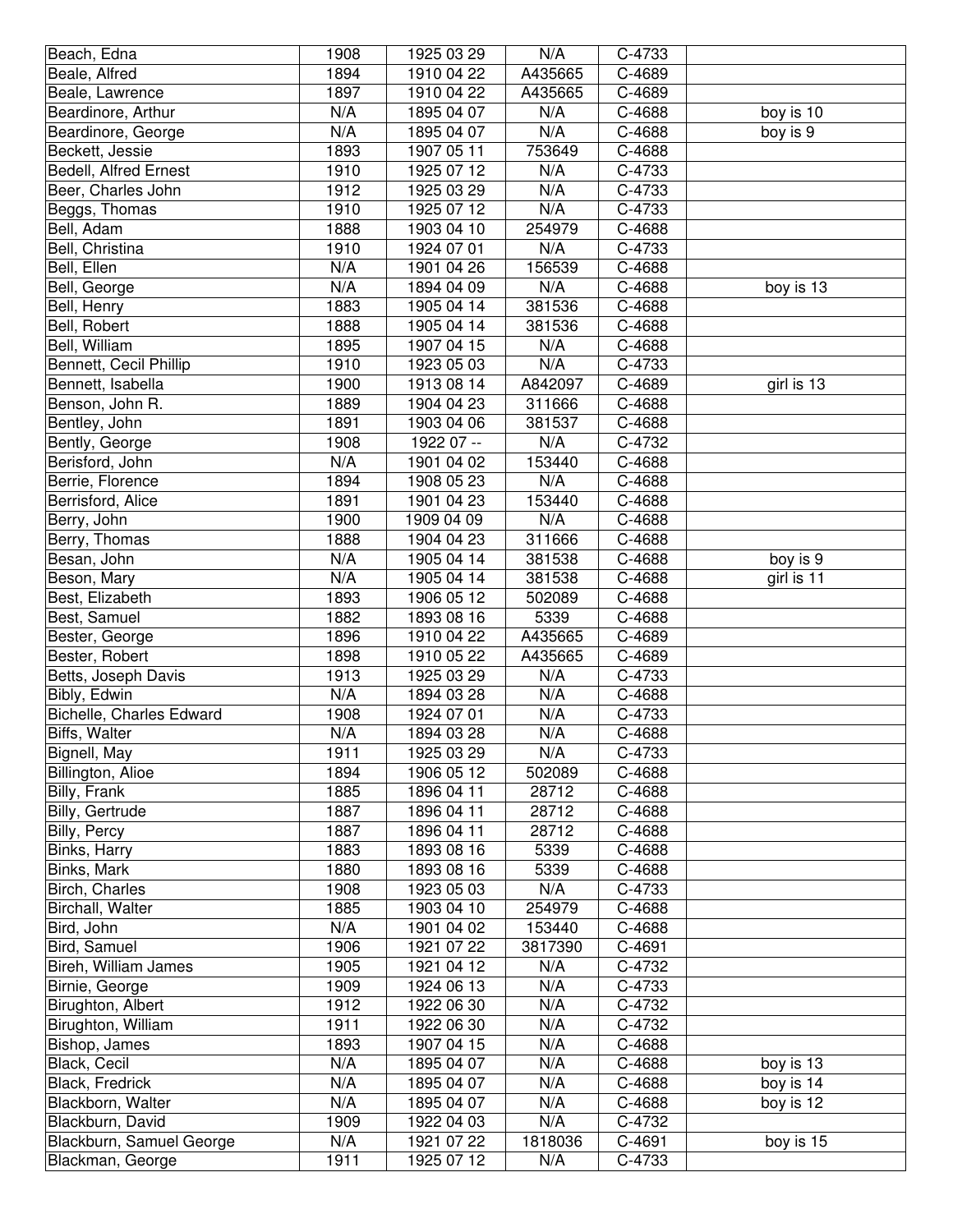| Blackwell, Arthur           | N/A  | 1894 04 09 | N/A     | C-4688 | boy is 10    |
|-----------------------------|------|------------|---------|--------|--------------|
| Blake, Harry                | N/A  | 1894 04 09 | N/A     | C-4688 | boy is 14    |
| Blott, Fred                 | 1884 | 1896 04 11 | 28712   | C-4688 |              |
| Blott, William              | 1888 | 1896 04 11 | 28712   | C-4688 |              |
| <b>Blumerfield, Charles</b> | 1893 | 1905 04 14 | 381536  | C-4688 |              |
| Blumerfield, Thomas         | 1891 | 1905 04 14 | 381536  | C-4688 |              |
| Blundall, William Frederick | 1905 | 1920 09 03 | N/A     | C-4732 |              |
| Blundell, Alfred John       | 1905 | 1920 09 03 | N/A     | C-4732 |              |
| Boardman, Albert            | 1888 | 1905 04 14 | 381536  | C-4688 |              |
| Boden, lvy                  | 1891 | 1906 05 12 | N/A     | C-4688 |              |
| Bolderstone, Joseph         | 1884 | 1893 08 16 | 5339    | C-4688 |              |
| Bolderstone, Peter          | 1883 | 1893 08 16 | 5339    | C-4688 |              |
| Bonaquest, Edith            | 1910 | 1920 09 03 | N/A     | C-4732 |              |
| Bondy, George               | 1911 | 1921 07 22 | 3817390 | C-4691 |              |
| Bondy, Percy Harold         | 1907 | 1921 07 22 | 3817390 | C-4691 |              |
| Bonivick, William           | 1907 | N/A        | N/A     | C-4732 |              |
| Bootam, Thomas Henry        | N/A  | 1912 04 20 | N/A     | C-4689 | boy is 15    |
| Booth, Annie                | 1895 | 1907 05 11 | 753649  | C-4688 |              |
| Booth, Fred                 | 1898 | 1911 04 14 | N/A     | C-4689 |              |
| Booth, George               | N/A  | 1894 04 09 | N/A     | C-4688 | boy is 11    |
| Booth, William              | 1882 | 1893 08 16 | 5339    | C-4688 |              |
| Bootham, Jane               | 1895 | 1905 05 19 | 392454  | C-4688 |              |
| Borne, Robert               | 1908 | 1924 06 13 | N/A     | C-4733 |              |
| Bott, Harold                | N/A  | 1904 04 23 | 311666  | C-4688 | boy is 14    |
| Bounds, Walter              | N/A  | 1895 04 07 | N/A     | C-4688 | boy is $18+$ |
| Bourne, Cecil               | N/A  | 1895 04 07 | N/A     | C-4688 | boy is 13    |
| Bourne, Harold              | N/A  | 1895 04 07 | N/A     | C-4688 | boy is 11    |
| Bourne, Richard             | N/A  | 1895 04 07 | N/A     | C-4688 | boy is 14    |
| Bowdin, Charles             | N/A  | 1895 04 07 | N/A     | C-4688 | boy is 12    |
| Bowers, Sarah               | 1894 | 1907 05 11 | 753649  | C-4688 |              |
| Bowers, Thomas              | 1892 | 1906 04 13 | 502089  | C-4688 |              |
| Bowie, John                 | N/A  | 1905 04 14 | 381538  | C-4688 | boy is 8     |
| Bowie, Sarah                | N/A  | 1905 04 14 | 381538  | C-4688 | girl is 10   |
| Bowker, Fred                | 1897 | 1909 04 09 | N/A     | C-4688 |              |
| Bowten, William             | N/A  | 1910 04 22 | A431192 | C-4689 | boy is 15    |
| Boyd, Thomas                | 1892 | 1906 04 13 | 502089  | C-4688 |              |
| Bradburn, James             | N/A  | 1894 03 28 | N/A     | C-4688 |              |
| Bradbury, Harry             | 1894 | 1906 04 13 | 502089  | C-4688 |              |
| Bradbury, John              | 1892 | 1906 04 13 | 502089  | C-4688 |              |
| Bradbury, Winifred          | 1895 | 1906 05 12 | 502089  | C-4688 |              |
| Braddon, Percy J.           | 1907 | 1922 07 -- | N/A     | C-4732 |              |
| Bradley, James              | 1883 | 1896 04 11 | 28712   | C-4688 |              |
| Bradshaw, Lawrence          | 1909 | 1924 03 10 | N/A     | C-4733 |              |
| Brailsford, Phyllis         | 1889 | 1902 05 11 | 210422  | C-4688 |              |
| Brazendale, Nora            | N/A  | 1904 05 18 | 358347  | C-4688 | girl is 13   |
| Breadman, Edward Percy      | 1909 | 1923 05 03 | N/A     | C-4733 |              |
| Breakwelll, Arthur          | 1908 | 1925 07 12 | N/A     | C-4733 |              |
| Bredbury, George Henry      | 1907 | 1923 05 03 | N/A     | C-4733 |              |
| Brennon, Patricia Agnes     | 1909 | 1924 07 01 | N/A     | C-4733 |              |
| Brenton, Gilbert            | 1910 | 1923 05 03 | N/A     | C-4733 |              |
| Brew, Percy                 | N/A  | 1912 04 20 | N/A     | C-4689 | boy is 15    |
| Brewer, Albert              | 1888 | 1905 04 14 | 381536  | C-4688 |              |
| Bridge, Edward              | 1914 | 1921 07 22 | 1818036 | C-4691 |              |
| Bridge, Elizabeth           | 1915 | 1921 07 22 | 1818036 | C-4691 |              |
| Bridle, John                | 1895 | 1911 04 14 | N/A     | C-4689 |              |
| Bridle, Violet              | 1891 | 1907 05 11 | 753649  | C-4688 |              |
| Brierley, Albert            | 1893 | 1905 04 14 | 381536  | C-4688 |              |
| Bright, Arthur              | 1911 | 1924 07 01 | N/A     | C-4733 |              |
|                             |      |            |         |        |              |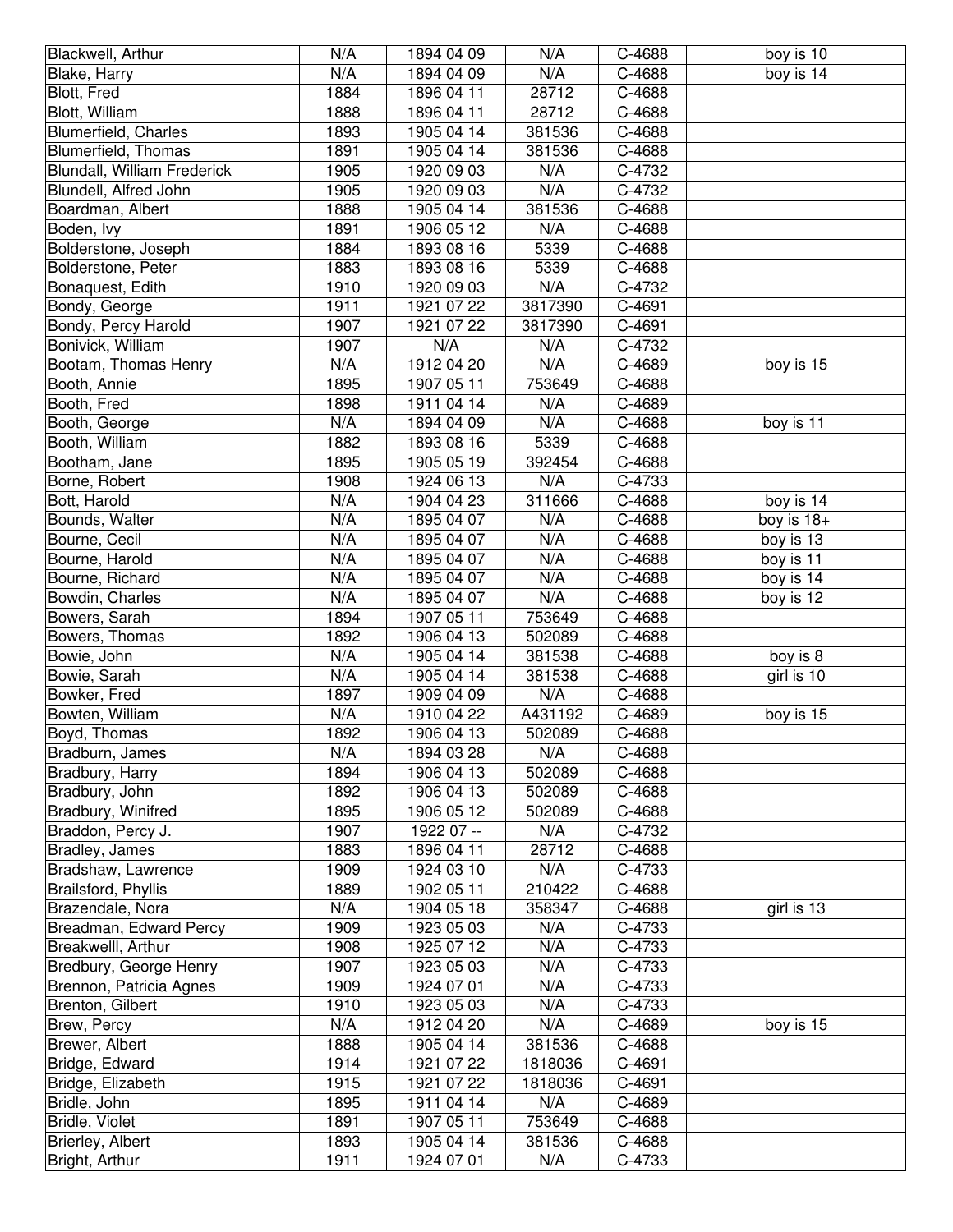| Bright, Henry           | 1910 | 1924 06 27 | N/A     | C-4733   |            |
|-------------------------|------|------------|---------|----------|------------|
| Bright, Ivy             | 1912 | 1924 06 27 | N/A     | C-4733   |            |
| Brightollffe, William   | 1891 | 1907 04 15 | N/A     | C-4688   |            |
| Brimfield, Fanny        | 1883 | 1893 08 16 | 5339    | C-4688   |            |
| Broadbent, Thomas       | 1892 | 1906 04 13 | 502089  | $C-4688$ |            |
| Broadhurst, Charles     | 1906 | 1922 07 -- | N/A     | C-4732   |            |
| Broadhurst, Elizabeth   | 1893 | 1907 05 11 | 753649  | C-4688   |            |
| Broadhurst, Hannah      | 1897 | 1907 05 11 | 753649  | C-4688   |            |
| Broadrent, Maggie       | 1893 | 1907 05 11 | 753649  | C-4688   |            |
| Brock, Jenny            | N/A  | 1903 04 10 | 254972  | C-4688   | girl is 8  |
| Broderick, John Charles | 1906 | 1921 04 12 | N/A     | C-4732   |            |
| Broderick, Joseph       | 1909 | 1921 04 12 | N/A     | C-4732   |            |
| Brook, Arthur           | N/A  | 1894 03 20 | N/A     | C-4688   |            |
| Brookes, Albert         | 1907 | 1920 09 03 | N/A     | C-4732   |            |
| Brooks, Arthur          | N/A  | 1894 04 09 | N/A     | C-4688   | boy is 11  |
| Brooks, Edgar           | N/A  | 1895 03 23 | 22818   | C-4688   | boy is 14  |
| Brooks, Henry           | 1906 | 1922 04 03 | N/A     | C-4732   |            |
| Brooks, Peter           | N/A  | 1894 03 28 | N/A     | C-4688   |            |
| Brooks, Reginald        | 1907 | 1922 04 03 | N/A     | C-4732   |            |
| Brooks, Selina          | N/A  | 1894 04 09 | N/A     | C-4688   | girl is 10 |
| Brown, Annie            | 1896 | 1910 05 20 | A266363 | C-4689   |            |
| Brown, Charles          | 1905 | 1921 04 12 | N/A     | C-4732   |            |
| Brown, Charles Victor   | 1907 | 1923 05 03 | N/A     | C-4733   |            |
| Brown, Edith            | 1891 | 1907 05 11 | 753649  | C-4688   |            |
| Brown, Florence         | 1893 | 1910 05 20 | A266363 | C-4689   |            |
| Brown, Frances          | N/A  | 1904 05 18 | 358347  | C-4688   | girl is 12 |
| Brown, Frederick        | 1905 | 1921 04 12 | N/A     | C-4732   |            |
| Brown, George Henry     | 1916 | 1925 07 12 | N/A     | C-4733   |            |
| Brown, Henry            | 1884 | 1896 04 11 | 28712   | C-4688   |            |
| Brown, Henry            | 1891 | 1903 04 10 | 254979  | C-4688   |            |
| Brown, Henry James      | 1907 | 1923 05 03 | N/A     | C-4733   |            |
| Brown, John             | N/A  | 1903 04 12 | 254979  | C-4688   | boy is 15  |
| Brown, John             | N/A  | 1905 04 14 | 381538  | C-4688   | boy is 10  |
| Brown, Joseph           | 1909 | 1924 06 13 | N/A     | C-4733   |            |
| Brown, Julia            | 1881 | 1896 04 11 | 28712   | C-4688   |            |
| Brown, Kate             | N/A  | 1905 04 14 | 381538  | C-4688   | girl is 11 |
| Brown, Leonard          | 1905 | 1920 09 03 | N/A     | C-4732   |            |
| Brown, Lily             | 1911 | 1924 07 01 | N/A     | C-4733   |            |
| Brown, Lizzie Lucretia  | 1894 | 1910 05 20 | A266363 | C-4689   |            |
| Brown, Robine           | 1909 | 1924 07 01 | N/A     | C-4733   |            |
| Brown, Stephen          | 1912 | 1924 03 10 | N/A     | C-4733   |            |
| Brown, Thomas           | N/A  | 1897 04 18 | 26672   | C-4688   | boy is 14  |
| Brown, William          | N/A  | 1894 04 09 | N/A     | C-4688   | boy is 10  |
| Brown, William          | 1891 | 1906 05 12 | 513513  | C-4688   |            |
| Browning, Henry         | 1909 | 1924 06 13 | N/A     | C-4733   |            |
| Brudenell, Fred         | 1910 | 1922 06 30 | N/A     | C-4732   |            |
| Brudenell, Henry        | 1908 | 1922 06 30 | N/A     | C-4732   |            |
| Brumby, Albert          | 1909 | 1924 06 13 | N/A     | C-4733   |            |
| Brumby, James Price     | 1912 | 1924 06 13 | N/A     | C-4733   |            |
| Brummel, Gertrude       | N/A  | 1895 04 07 | N/A     | C-4688   | girl is 15 |
| Brummell, George        | N/A  | 1894 04 09 | N/A     | C-4688   | boy is 11  |
| Bryer, Mary             | 1892 | 1905 05 19 | 392454  | C-4688   |            |
| Bryson, William         | 1883 | 1893 08 16 | 5339    | C-4688   |            |
| Buck, Walter            | 1890 | 1903 04 10 | 254979  | C-4688   |            |
| Buckley, Eva Beatrice   | 1894 | 1903 05 04 | N/A     | C-4688   |            |
| Buckton, Rentrn J.      | 1908 | N/A        | N/A     | C-4732   |            |
| Buffery, Wilfred        | 1897 | 1910 05 22 | A435665 | C-4689   |            |
| Bullock, Albert         | 1895 | 1909 04 09 | N/A     | C-4688   |            |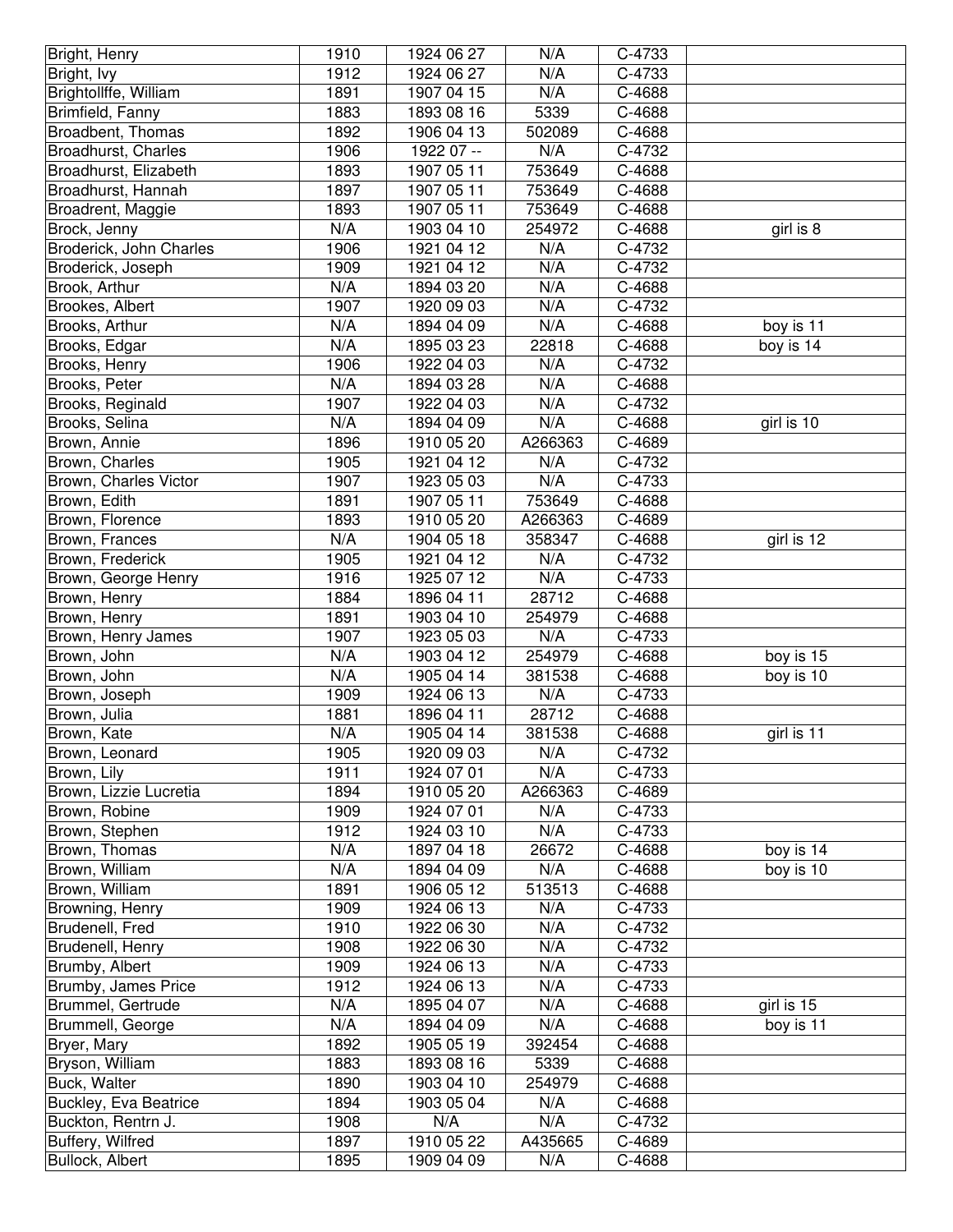| Burdet, Elizabeth              | N/A  | 1901 04 26 | 156539  | C-4688 |            |
|--------------------------------|------|------------|---------|--------|------------|
| Burgess, Alfred                | 1908 | 1922 04 03 | N/A     | C-4732 |            |
| Burgess, George                | 1911 | 1921 07 22 | 1818036 | C-4691 |            |
| Burgess, William               | 1908 | 1921 07 22 | 1818036 | C-4691 |            |
| Burgess, William Edward Surman | 1908 | 1924 06 13 | N/A     | C-4733 |            |
| Burnett, Horace                | 1909 | 1924 06 13 | N/A     | C-4733 |            |
| Burnett, Timothy               | 1912 | 1925 03 29 | N/A     | C-4733 |            |
| Burns, Benjamin                | N/A  | 1909 04 09 | 991304  | C-4688 | boy is 16  |
| Burris, Edward                 | 1883 | 1893 08 16 | 5339    | C-4688 |            |
| Burt, Charles                  | 1907 | 1920 07 30 | N/A     | C-4691 |            |
| Bury, John                     | 1886 | 1903 04 18 | 204136  | C-4688 |            |
| Bush, Henry                    | 1892 | 1905 04 14 | 381536  | C-4688 |            |
| Bush, James                    | 1889 | 1905 04 14 | 381536  | C-4688 |            |
| Bushley, Robert                | 1907 | N/A        | N/A     | C-4732 |            |
| Butler, Martha Edna May        | 1909 | 1925 07 12 | N/A     | C-4733 |            |
| Butt, James                    | 1907 | 1922 04 03 | N/A     | C-4732 |            |
| Butters, Violet                | 1900 | 1911 05 04 | A476984 | C-4689 |            |
| Butterworth, Edwin             | N/A  | 1901 04 02 | 153440  | C-4688 |            |
| Buxton, John                   | 1885 | 1903 04 10 | 254979  | C-4688 |            |
| Bylett, Thomas James           | N/A  | N/A        | N/A     | C-4688 |            |
| Byrne, Joseph                  | 1908 | 1924 03 10 | N/A     | C-4733 |            |
| Cachrane, Jennie               | N/A  | 1903 04 10 | 254972  | C-4688 | girl is 9  |
| Caddick, Thomas                | N/A  | 1894 04 09 | N/A     | C-4688 | boy is 9   |
| Caddien, Thomas                | N/A  | 1895 04 07 | 7668    | C-4688 |            |
| Cain, Elsie                    | 1895 | 1908 05 23 | N/A     | C-4688 |            |
| Cain, George                   | 1892 | 1908 05 08 | 844303  | C-4688 |            |
| Cain, John William             | 1906 | 1922 04 03 | N/A     | C-4732 |            |
| Campbell, Charles              | 1907 | 1922 04 03 | N/A     | C-4732 |            |
| Campbell, Colin                | N/A  | 1894 04 09 | N/A     | C-4688 | boy is 10  |
| Campbell, Francis Edward       | 1908 | 1924 06 13 | N/A     | C-4733 |            |
| Campbell, James                | 1886 | 1904 04 23 | 311666  | C-4688 |            |
| Campbell, John                 | 1884 | 1893 08 16 | 5339    | C-4688 |            |
| Campbell, Mary                 | N/A  | 1904 04 23 | 311666  | C-4688 | girl is 11 |
| Campbell, Thomas               | 1882 | 1893 08 16 | 5339    | C-4688 |            |
| Cane, Dorothy May              | 1911 | 1925 07 12 | N/A     | C-4733 |            |
| Cannon, Leonard                | N/A  | 1909 04 09 | 991304  | C-4688 | boy is 10  |
| Carr, Henry                    | 1891 | 1907 04 15 | 670233  | C-4688 |            |
| Carr, William                  | 1892 | 1906 04 13 | 502089  | C-4688 |            |
| Carson, John M.                | N/A  | 1904 04 23 | 311666  | C-4688 | boy is 11  |
| Carter, Charles                | 1910 | 1924 06 27 | N/A     | C-4733 |            |
| Carter, David                  | 1881 | 1893 08 16 | 5339    | C-4688 |            |
| Carter, Edward                 | 1909 | 1922 07 -- | N/A     | C-4732 |            |
| Carter, George F.              | 1907 | 1922 06 30 | N/A     | C-4732 |            |
| Carter, Larjorie               | 1911 | 1924 06 27 | N/A     | C-4733 |            |
| Carter, Linda Bertha           | 1910 | 1925 07 12 | N/A     | C-4733 |            |
| Carter, Stephan                | 1907 | 1921 07 22 | 7817083 | C-4691 |            |
| Carter, Thomas                 | 1909 | 1924 03 10 | N/A     | C-4733 |            |
| Carvan, Jessie                 | N/A  | 1904 04 23 | 311666  | C-4688 | girl is 6  |
| Carvan, Masie                  | N/A  | 1904 04 23 | 311666  | C-4688 | girl is 9  |
| Cassidy, Thomas                | 1898 | 1913 04 18 | N/A     | C-4689 |            |
| Castle, Samuel T.              | 1911 | 1924 06 27 | N/A     | C-4733 |            |
| Cattrill,, Charles             | N/A  | 1894 04 09 | N/A     | C-4688 | boy is 14  |
| Cavert, Charles                | N/A  | 1894 04 09 | N/A     | C-4688 | boy is 10  |
| Cawley, Alfred                 | N/A  | 1894 03 28 | N/A     | C-4688 |            |
| Cawley, David                  | N/A  | 1894 03 28 | N/A     | C-4688 |            |
| Cawood, Edward                 | 1884 | 1893 08 16 | 5339    | C-4688 |            |
| Cawood, Eilza                  | 1882 | 1893 08 16 | 5339    | C-4688 |            |
| Chadwick, Edmund               | 1892 | 1906 04 13 | 502089  | C-4688 |            |
|                                |      |            |         |        |            |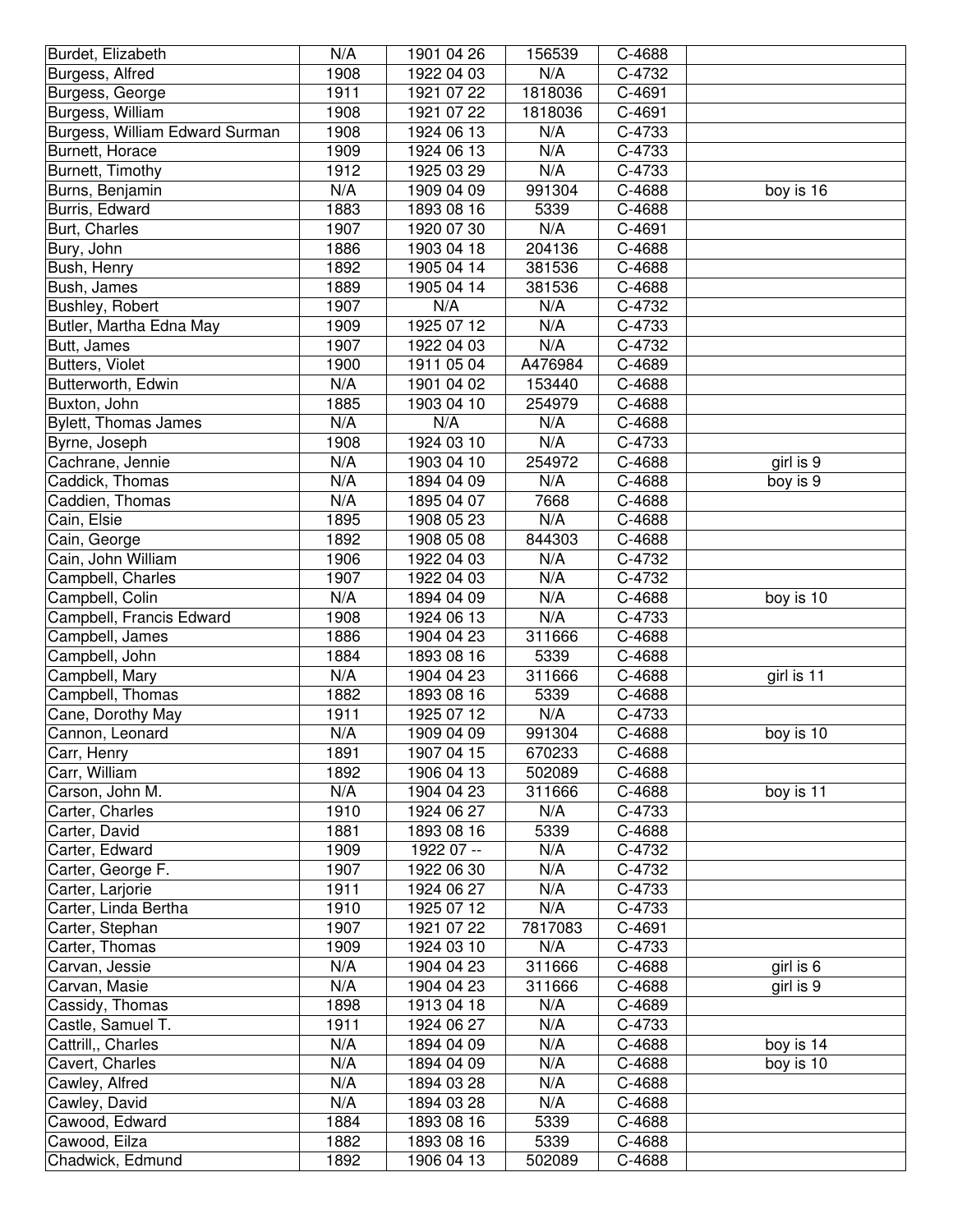| Chamberlain, John              | 1895         | 1911 04 14               | N/A           | C-4689           |            |
|--------------------------------|--------------|--------------------------|---------------|------------------|------------|
| Chapman, Margaret              | 1889         | 1905 05 19               | 392454        | C-4688           |            |
| Chapman, Mary A.               | N/A          | 1894 04 09               | N/A           | C-4688           | girl is 11 |
| Charles, Roach                 | 1891         | 1906 05 12               | 513513        | C-4688           |            |
| Charlesworth, William          | 1909         | 1922 07 --               | N/A           | C-4732           |            |
| Charltson, May                 | 1909         | 1921 07 22               | 7817083       | C-4691           |            |
| Chase, George                  | 1880         | 1893 08 16               | 5339          | C-4688           |            |
| Cheetham, Charles              | N/A          | 1897 04 18               | 26672         | C-4688           | boy is 14  |
| Childes, Henry                 | 1908         | 1921 04 12               | N/A           | C-4732           |            |
| Christie, Annie                | 1892         | 1905 05 19               | 392454        | C-4688           |            |
| Christie, Doris                | 1897         | 1906 05 12               | 502089        | C-4688           |            |
| Christie, Norman               | 1891         | 1906 04 13               | 502089        | C-4688           |            |
| Christmas, William             | 1882         | 1893 08 16               | 5339          | C-4688           |            |
| Clare, William                 | N/A          | 1904 04 23               | 311666        | C-4688           |            |
| Clark, John                    | 1908         | 1924 03 10               | N/A           | C-4733           |            |
| Clark, Leonard                 | 1908         | 1922 04 03               | N/A           | C-4732           |            |
| Clark, Rose                    | 1912         | 1925 03 29               | N/A           | C-4733           |            |
| Clark, Victor                  | 1910         | 1924 06 27               | N/A           | C-4733           |            |
| Clarke, Emily Ellen            | 1906         | 1921 07 22               | 3817390       | C-4691           |            |
| Clarke, Ethel                  | 1893         | 1907 05 11               | 753649        | C-4688           |            |
| Clarke, Lialin                 | 1907         | 1921 04 10               | N/A           | C-4732           |            |
| Clarke, Louisa                 | 1907         | 1921 04 10               | N/A           | C-4732           |            |
| Clarke, Samuel                 | 1891         | 1906 04 13               | 502089        | C-4688           |            |
| Clarke, Thomas                 | 1882         | 1893 08 16               | 5339          | C-4688           |            |
| Clarke, Thomas                 | 1890         | 1906 04 13               | 502089        | C-4688           |            |
| Clayton, Albert James          | 1909         | 1924 06 13               | N/A           | C-4733           |            |
| Clayton, Ellen                 | 1891         | 1906 05 12               | N/A           | C-4688           |            |
| Cleator, Walter John           | 1908         | 1925 07 12               | N/A           | C-4733           |            |
| Clement, Henry                 | 1891         | 1903 04 06               | 381537        | C-4688           |            |
|                                |              |                          |               |                  |            |
| Clements, Richard              | 1907         | 1922 06 30               | N/A           | C-4732           |            |
| Cliffe, William                | 1892         | 1903 04 10               | 254979        | C-4688           |            |
| Clifford, Percy F              | 1883         | 1896 04 11               | 28712         | C-4688           |            |
| Clough, James                  | 1891         | 1906 04 13               | 502089        | C-4688           |            |
| Clowes, Arthur                 | N/A          | 1894 04 09               | N/A           | C-4688           | boy is 12  |
| Clowes, Dorathy E.F.A.         | 1894         | 1906 05 12               | N/A           | C-4688           |            |
| Clowes, Maud L.E.              | 1892         | 1906 05 12               | N/A           | C-4688           |            |
| Cluen, Arbie                   | N/A          | 1905 04 14               | 381538        | C-4688           | boy is 16  |
| Coates, James                  | 1886         | 1896 04 11               | 28712         | C-4688           |            |
| Cobham, Herbert                | 1892         | 1906 05 12               | 513513        | C-4688           |            |
| Cockett, Percy                 | 1891         | 1908 05 16               | N/A           | C-4688           |            |
| Coggins, Annie E.              | N/A          | 1922 06 30               | N/A           | C-4732           |            |
| Coggins, Jeani H.              | N/A          | 1922 06 30               | N/A           | C-4732           |            |
| Coggins, John W.               | N/A          | 1922 06 30               | N/A           | C-4732           |            |
| Cohen, George                  | 1884         | 1893 08 16               | 5339          | C-4688           |            |
| Collett, Devylin               | 1887         | 1896 04 11               | 28712         | C-4688           |            |
| Collett, Vincent               | 1894         | 1904 04 23               | 311666        | C-4688           |            |
| Collier, George                | 1906         | 1922 04 03               | N/A           | C-4732           |            |
| Collings, Percy William        | 1909         | 1924 06 13               | N/A           | C-4733           |            |
| Collingwood, Francis William   | 1907         | 1920 09 03               | N/A           | C-4732           |            |
| Collingwood, Hilda Francis     | 1918         | 1923 05 03               | N/A           | C-4733           |            |
| Collingwood, James Reginald    | 1910         | 1920 09 03               | N/A           | C-4732           |            |
| Collingwood, Ruby              | 1914         | 1922 07 --               | N/A           | C-4732           |            |
| Collingwood, Thomas            | 1916         | 1923 05 03               | N/A           | C-4733           |            |
| Colly, Charles                 | 1903         | 1922 04 03               | N/A           | C-4732           |            |
| Colman, Irene                  | 1910         | 1925 07 12               | N/A           | C-4733           |            |
| Colyer, William                | 1906         | 1922 07 --               | N/A           | C-4732           |            |
| Constable, Harold<br>Cook, Ada | 1898<br>1885 | 1911 04 14<br>1902 05 11 | N/A<br>210422 | C-4689<br>C-4688 |            |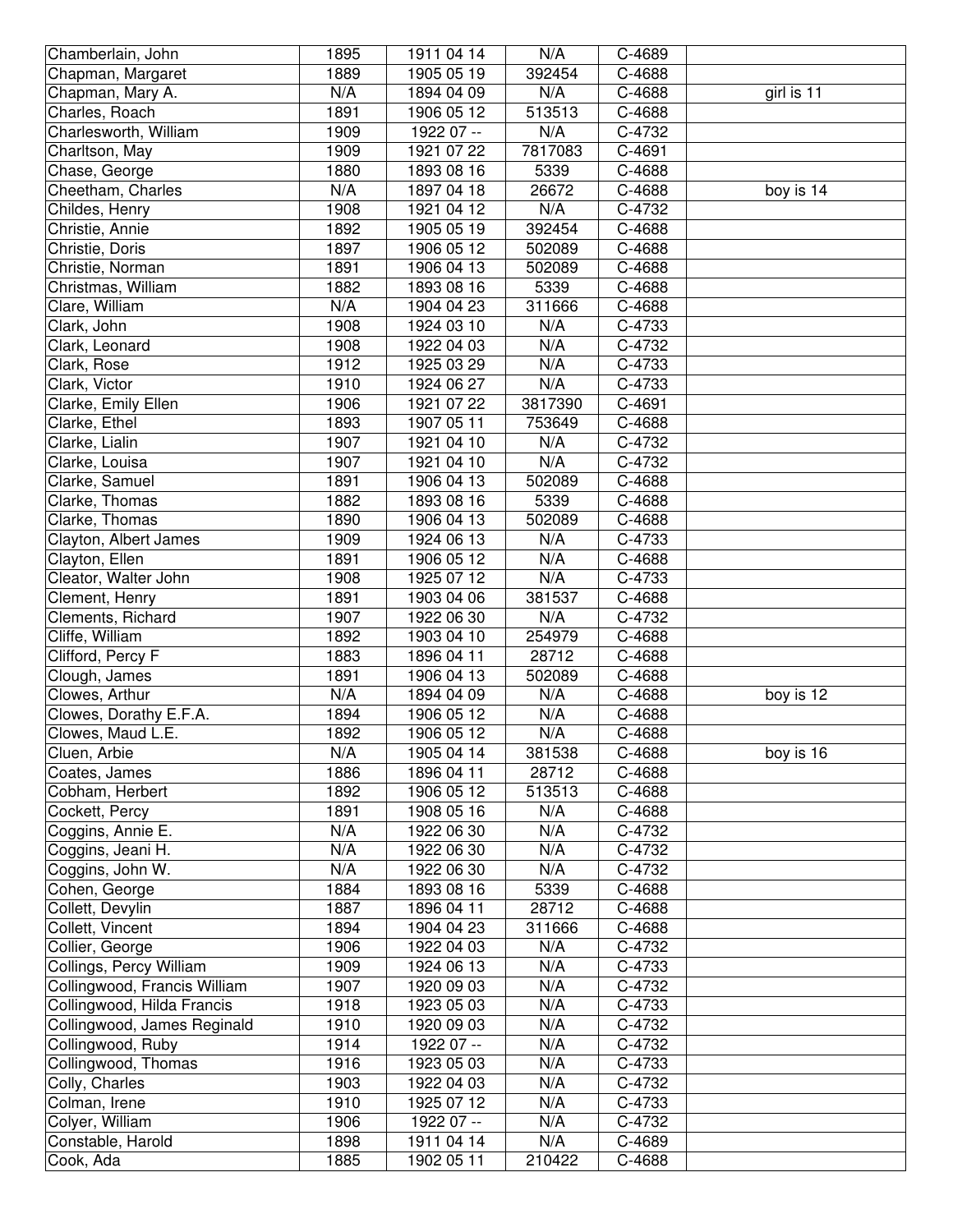| Cook, Alice May               | 1907 | 1921 07 22 | 3817390 | C-4691 |           |
|-------------------------------|------|------------|---------|--------|-----------|
| Cookleh, Alfred               | 1891 | 1907 04 15 | N/A     | C-4688 |           |
| Coombes, John Christopher L.  | 1907 | 1922 07 -- | N/A     | C-4732 |           |
| Coombey, George               | N/A  | 1904 04 23 | 311666  | C-4688 | boy is 15 |
| Coombs, Eric                  | 1912 | 1924 06 13 | N/A     | C-4733 |           |
| Cooper, Arthur Thomas         | 1907 | 1922 04 03 | N/A     | C-4732 |           |
| Cooper, Lily Dorothy          | 1910 | 1924 06 27 | N/A     | C-4733 |           |
| Cooper, Rose                  | 1911 | 1924 06 27 | N/A     | C-4733 |           |
| Cooper, Thomas                | N/A  | 1901 04 02 | 153440  | C-4688 |           |
| Coops, Arthur W.              | 1888 | 1904 04 23 | 311666  | C-4688 |           |
| Coops, George                 | N/A  | 1904 05 18 | 358347  | C-4688 | boy is 13 |
| Corneliue, James              | 1908 | 1920 07 30 | N/A     | C-4691 |           |
| Cornelius, John               | 1911 | 1924 06 27 | N/A     | C-4733 |           |
| Cosway, Stafford              | 1911 | 1921 07 22 | 3817390 | C-4691 |           |
| Cotton, John                  | 1885 | 1896 04 11 | 28712   | C-4688 |           |
| Cousins, Thomas William       | 1897 | 1913 04 18 | N/A     | C-4689 |           |
| Cox, Alfred                   | 1881 | 1893 08 16 | 5339    | C-4688 |           |
| Cox, George Patrick           | 1909 | 1924 03 10 | N/A     | C-4733 |           |
| Cox, Henry                    | 1879 | 1893 08 16 | 5339    | C-4688 |           |
| Coxhill, George               | N/A  | 1894 04 09 | N/A     | C-4688 | boy is 14 |
| Crahtrill, William            | 1888 | 1905 04 14 | 381536  | C-4688 |           |
| Craig, Archibald              | 1907 | 1924 03 10 | N/A     | C-4733 |           |
| Craig, John                   | 1909 | 1924 07 01 | N/A     | C-4733 |           |
| Craighead, Alice              | 1911 | 1922 06 30 | N/A     | C-4732 |           |
| Craighead, Lilian             | 1909 | 1922 06 30 | N/A     | C-4732 |           |
| Cramb, Albert                 | 1895 | 1907 05 11 | 753649  | C-4688 |           |
| Crawford, Edward Robert       | 1908 | 1924 07 01 | N/A     | C-4733 |           |
| Crick, Yvonne                 | 1912 | 1924 06 27 | N/A     | C-4733 |           |
| Crimshaw, Ada                 | 1893 | 1902 05 11 | 210422  | C-4688 |           |
| Crimshaw, Nellie              | 1891 | 1902 05 11 | 210422  | C-4688 |           |
| Crislu, Ernest                | N/A  | 1895 04 07 | N/A     | C-4688 | boy is 13 |
| Critchley, Albert             | 1891 | 1905 04 14 | 381536  | C-4688 |           |
| Crocker, Reginald Frederick   | 1907 | 1925 03 29 | N/A     | C-4733 |           |
| Cross, Esther                 | 1906 | 1921 07 22 | 1818036 | C-4691 |           |
| Crossley, George              | 1890 | 1906 04 13 | 502089  | C-4688 |           |
| Croston, George               | 1892 | 1906 04 13 | 502089  | C-4688 |           |
| Cuddaford-Clarke, Robert      | N/A  | 1920 09 03 | N/A     | C-4732 |           |
| Culverhouse, Frederick Thomas | 1911 | 1925 03 29 | N/A     | C-4733 |           |
| Cummings, William             | N/A  | 1894 04 09 | N/A     | C-4688 | boy is 12 |
| Cunning, James                | 1908 | 1923 05 02 | N/A     | C-4733 |           |
| Cunningham, James             | 1890 | 1903 04 10 | 254979  | C-4688 |           |
| Currie, Joseph                | 1891 | 1906 04 13 | 502089  | C-4688 |           |
| Cuthbertson, May              | 1907 | N/A        | N/A     | C-4732 |           |
| Dace, Lily                    | 1890 | 1902 05 11 | 210422  | C-4688 |           |
| Dakin, Edward                 | 1908 | 1924 06 13 | N/A     | C-4733 |           |
| Dakin, Ethel                  | 1891 | 1903 05 04 | N/A     | C-4688 |           |
| Dale, William                 | N/A  | 1901 04 02 | 153440  | C-4688 |           |
| Dalimore, Joseph Harry        | 1911 | 1924 03 10 | N/A     | C-4733 |           |
| Dalimore, Reginald Charles    | 1907 | 1922 04 03 | N/A     | C-4732 |           |
| Dalton, Thomas                | 1908 | 1922 07 -- | N/A     | C-4732 |           |
| Daniels, Frank                | 1907 | 1920 09 03 | N/A     | C-4732 |           |
|                               | N/A  |            | N/A     | C-4688 |           |
| Daniels, Henry                | 1890 | 1895 04 07 | 753649  | C-4688 | boy is 15 |
| Dare, Minnie                  | 1908 | 1907 05 11 |         |        |           |
| Datle, Arthur John            |      | 1925 03 29 | N/A     | C-4733 |           |
| Davenport, Beatrice           | 1897 | 1909 05 20 | N/A     | C-4689 |           |
| Davenport, Henry              | 1897 | 1907 05 11 | 753649  | C-4688 |           |
| Davey, Hetty                  | N/A  | 1895 04 07 | N/A     | C-4688 | boy is 12 |
| Davey, Horace                 | N/A  | 1895 04 07 | N/A     | C-4688 | boy is 9  |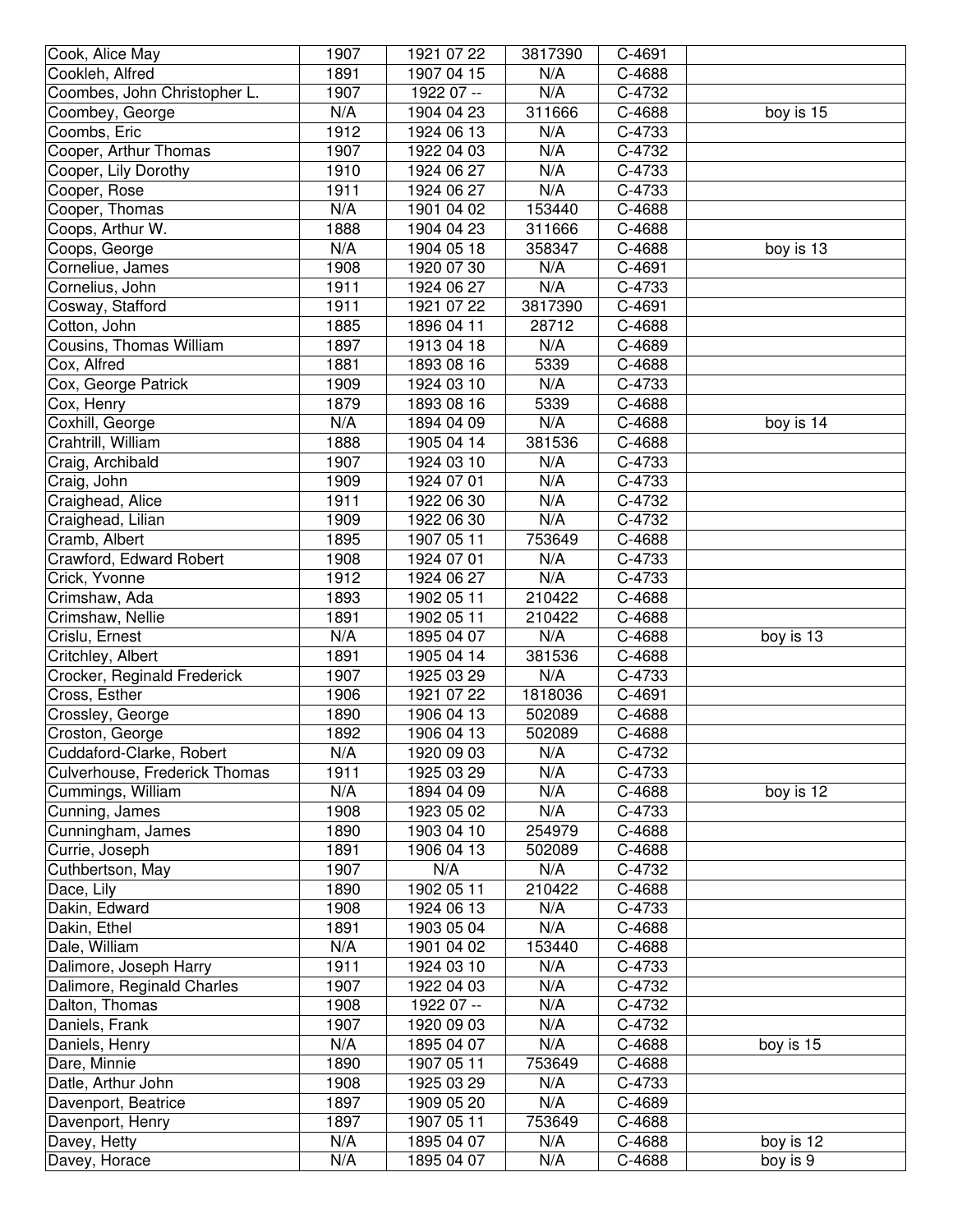| Davidson, Henry Herbert    | 1909 | 1923 05 02 | N/A     | C-4733 |            |
|----------------------------|------|------------|---------|--------|------------|
| Davidson, John             | 1883 | 1896 04 11 | 28712   | C-4688 |            |
| Davie, Desmond             | 1914 | 1925 03 29 | N/A     | C-4733 |            |
| Davies, Annie              | 1888 | 1896 04 11 | 28712   | C-4688 |            |
| Davies, Emma               | 1880 | 1896 04 11 | 28712   | C-4688 |            |
| Davies, Ev Freme           | 1908 | 1925 03 29 | N/A     | C-4733 |            |
| Davies, Frank              | 1898 | 1910 05 22 | A435665 | C-4689 |            |
| Davies, Hugh Jones         | 1906 | 1920 09 03 | N/A     | C-4732 |            |
| Davies, Joseph             | 1892 | 1907 04 13 | 670233  | C-4688 |            |
| Davies, Kate               | 1883 | 1893 08 16 | 5339    | C-4688 |            |
| Davis, Annie               | 1910 | 1921 07 22 | 7817083 | C-4691 |            |
| Davis, Fred                | 1908 | 1921 07 22 | 7817083 | C-4691 |            |
| Davis, Henry               | N/A  | 1894 04 09 | N/A     | C-4688 | boy is 12  |
| Davis, Samuel              | 1885 | 1893 08 16 | 5339    | C-4688 |            |
| Davis, William             | 1882 | 1896 04 11 | 28712   | C-4688 |            |
| Davisdson, William Jason   | 1882 | 1896 04 11 | 28712   | C-4688 |            |
| Daws, William Henry Sameul | 1910 | 1923 05 03 | N/A     | C-4733 |            |
| Dawson, Elizabeth Jane     | N/A  | 1901 04 26 | 156539  | C-4688 |            |
| Dawson, William            | N/A  | 1894 04 09 | N/A     | C-4688 | boy is 11  |
| Day, Bertram               | 1908 | N/A        | N/A     | C-4732 |            |
| Day, James                 | N/A  | 1901 04 02 | 153440  | C-4688 |            |
| Day, Phyllis               | N/A  | N/A        | 1155    | C-4691 |            |
|                            |      | N/A        | N/A     | C-4732 |            |
| Day, William               | 1909 |            |         |        |            |
| Debell, James              | 1893 | 1910 04 22 | A435665 | C-4689 |            |
| Dee, Ernest                | 1893 | 1909 04 09 | N/A     | C-4688 |            |
| Deighton, James            | 1894 | 1910 04 22 | A435665 | C-4689 |            |
| Delaney, Robert            | 1892 | 1908 05 08 | 844303  | C-4688 |            |
| Denham, Charles            | 1892 | 1903 04 10 | 254979  | C-4688 |            |
| Densley, Albert            | N/A  | 1895 04 07 | N/A     | C-4688 | boy is 10  |
| Derbyshire, Thomas Rushton | 1908 | 1921 07 22 | 1818036 | C-4691 |            |
| Dermsey, William           | 1909 | 1923 05 03 | N/A     | C-4733 |            |
| Derry, James               | 1885 | 1896 04 11 | 28712   | C-4688 |            |
| Devine, Joseph Peter       | 1908 | 1924 06 13 | N/A     | C-4733 |            |
| Dewhurst, Annie            | 1889 | 1905 05 19 | 392454  | C-4688 |            |
| Dewrden,                   | N/A  | 1896 04 11 | 28712   | C-4688 | boy is 16  |
| Dewrden, Samuel            | N/A  | 1896 04 11 | 28712   | C-4688 | boy is 14  |
| Dick, Willliam             | 1908 | 1922 07 -- | N/A     | C-4732 |            |
| Dickenson, Charles         | 1887 | 1903 04 10 | 254979  | C-4688 |            |
| Dixon, George              | 1888 | 1904 04 23 | 311666  | C-4688 |            |
| Dixon, Margaret            | 1909 | 1923 05 03 | N/A     | C-4733 |            |
| Dixon, Thomas              | 1908 | 1923 05 03 | N/A     | C-4733 |            |
| Doidge, Edward             | N/A  | 1910 04 22 | A431192 | C-4689 | boy is 16  |
| Donaldson, Harret          | N/A  | 1903 04 10 | 254972  | C-4688 | girl is 10 |
| Donaldson, Janet           | N/A  | 1903 04 10 | 254972  | C-4688 | girl is 12 |
| Donaldson, Martha          | N/A  | 1903 04 10 | 254972  | C-4688 | girl is 7  |
| Done, Frank                | 1889 | 1904 04 23 | 311666  | C-4688 |            |
| Donelley, John             | N/A  | 1894 03 28 | N/A     | C-4688 |            |
| Donovan, William Ernest    | 1907 | 1923 05 02 | N/A     | C-4733 |            |
| Doran, Catherine E.S.      | 1908 | 1923 05 03 | N/A     | C-4733 |            |
| Doublett, Minnie           | 1908 | 1923 05 03 | N/A     | C-4733 |            |
| Doublett, Thomas           | 1912 | 1923 05 03 | N/A     | C-4733 |            |
| Dove, Irving               | 1907 | 1922 07 -- | N/A     | C-4732 |            |
| Dowling, Harry             | 1893 | 1907 04 15 | N/A     | C-4688 |            |
| Dowling, Nik               | N/A  | 1912 04 20 | N/A     | C-4689 | boy is 14  |
| Downer, William Charles    | 1908 | 1923 05 03 | N/A     | C-4733 |            |
| Drake, Frances             | N/A  | 1904 05 18 | 358347  | C-4688 | girl is 11 |
| Drake, Lydia               | N/A  | 1904 05 18 | 358347  | C-4688 | girl is 9  |
| Drake, Lydia               | 1894 | 1910 05 20 | A266363 | C-4689 |            |
|                            |      |            |         |        |            |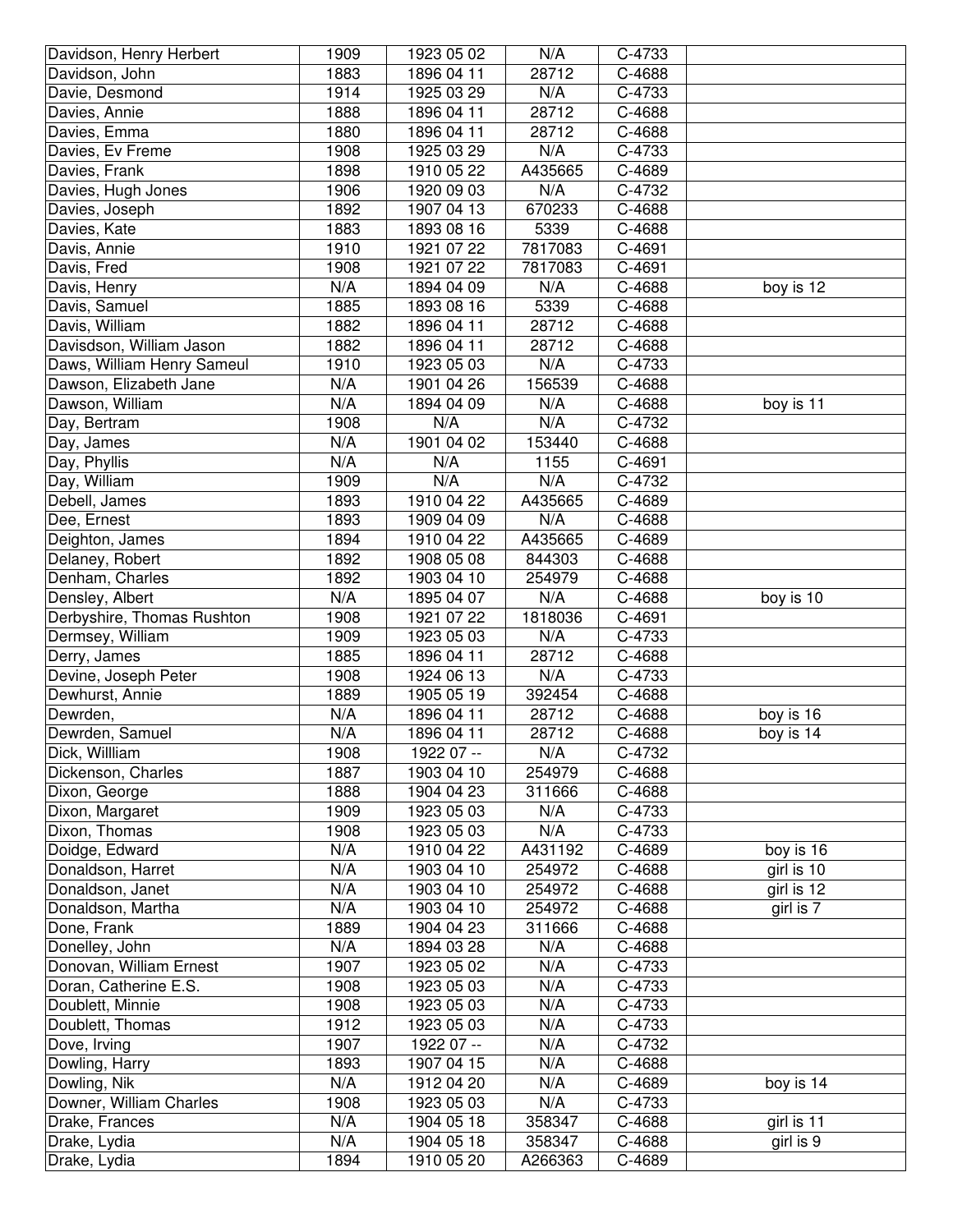| Driscoll, Daisy                  | 1908       | 1920 07 30               | N/A          | C-4691           |                        |
|----------------------------------|------------|--------------------------|--------------|------------------|------------------------|
| Driscoll, George                 | 1884       | 1896 04 11               | 28712        | C-4688           |                        |
| Drysdale, Barbara                | 1908       | 1924 07 01               | N/A          | C-4733           |                        |
| Ducie, George                    | 1889       | 1893 08 16               | 5339         | C-4688           |                        |
| Ducie, Harry                     | 1882       | 1893 08 16               | 5339         | C-4688           |                        |
| Ducie, Herbert                   | 1885       | 1893 08 16               | 5339         | C-4688           |                        |
| Ducie, William R.                | 1878       | 1893 08 16               | 5339         | C-4688           |                        |
| Duckers, Emma                    | 1909       | 1925 07 12               | N/A          | C-4733           |                        |
| Duesberry, Agnes                 | 1884       | 1902 05 11               | 210422       | C-4688           |                        |
| Duesberry, Rose                  | 1890       | 1902 05 11               | 210422       | C-4688           |                        |
| Dungall, John                    | N/A        | 1904 04 23               | 311666       | C-4688           | boy is 10              |
| Dunn, Brendan Clement            | 1913       | 1924 06 27               | N/A          | C-4733           |                        |
| Dunn, George                     | 1910       | 1924 07 01               | N/A          | C-4733           |                        |
| Dunn, John                       | 1888       | 1903 04 18               | 204136       | C-4688           |                        |
| Dyer, Peroivai                   | 1907       | 1924 03 10               | N/A          | C-4733           |                        |
| Dyer, Philip Thomas              | 1910       | 1924 06 13               | N/A          | C-4733           |                        |
| Dyett, Charles                   | N/A        | 1895 04 07               | N/A          | C-4688           | boy is 12              |
| Dyett, Harriet                   | N/A        | 1895 04 07               | N/A          | C-4688           | girl is 9              |
| Dyett, James                     | N/A        | 1895 04 07               | N/A          | C-4688           | boy is 10              |
| Dyett, Rachel                    | N/A        | 1895 04 07               | N/A          | C-4688           | girl is 7              |
| Eames, Henry                     | 1893       | 1909 04 09               | N/A          | C-4688           |                        |
| Earp, Mary                       | 1880       | 1894 04 21               | N/A          | C-4688           | girl is 13             |
| Easton, Sarah                    | N/A        | 1905 04 14               | 381538       | C-4688           | girl is 8              |
| Eaton, Harry                     | 1908       | 1920 07 30               | N/A          | C-4691           |                        |
| Edbrook, William                 | 1882       | 1893 08 16               | 5339         | C-4688           |                        |
| Edwards, Albert                  | 1895       | 1909 04 09               | N/A          | C-4688           |                        |
| Edwards, Archibald               | 1907       | 1924 03 10               | N/A          | C-4733           |                        |
| Edwards, Emma                    | 1895       | 1910 05 13               | A266363      | C-4689           |                        |
| Edwards, Frederick William Henry | 1908       | 1924 03 10               | N/A          | C-4733           |                        |
|                                  |            |                          |              |                  |                        |
|                                  |            |                          |              |                  |                        |
| Edwards, Olive                   | 1909       | 1925 07 12               | N/A          | C-4733           |                        |
| Edwards, Sophia                  | 1894       | 1909 05 20               | N/A          | C-4689           |                        |
| Edwards, William                 | 1881       | 1893 08 16               | 5339         | C-4688           |                        |
| Edwars, William Henry            | 1907       | 1922 07 --               | N/A          | C-4732           |                        |
| Eitchen, Herbert                 | 1909       | 1925 03 29               | N/A          | C-4733           |                        |
| Elfick, Ida                      | 1906       | N/A                      | N/A          | C-4732           |                        |
| Ellis, Arthur                    | 1911       | 1920 07 30               | N/A          | C-4691           |                        |
| Ellis, George                    | 1908       | 1920 07 30               | N/A          | C-4691           |                        |
| Ellis, James                     | 1881       | 1896 04 11               | 28712        | C-4688           |                        |
| Elvin, John William              | 1910       | 1921 07 22               | 3817390      | C-4691           |                        |
| Elworthy, Wilfred                | 1891       | 1906 04 13               | 502089       | C-4688           |                        |
| Evans, Alex                      | 1893       | 1903 04 06               | 381537       | C-4688           |                        |
| Evans, Gilbert                   | 1907       | 1922 07 --               | N/A          | C-4732           |                        |
| Evans, John                      | 1909       | 1924 06 13               | N/A          | C-4733           |                        |
| Evans, Robert                    | 1908       | 1925 07 12               | N/A          | C-4733           |                        |
| Evans, Thomas                    | N/A        | 1895 04 07               | N/A          | C-4688           | boy is 10              |
| Evans, Walter                    | 1892       | 1903 04 06               | 381537       | C-4688           |                        |
| Evenill, Joseph                  | N/A        | 1897 04 18               | 26672        | C-4688           | boy is 10              |
| Evenill, William                 | N/A        | 1897 04 18               | 26672        | C-4688           | boy is 12              |
| Everett, Elsie                   | 1891       | 1907 05 11               | 753649       | C-4688           |                        |
| Everill, John Thomas             | N/A        | 1897 04 18               | 26672        | C-4688           | boy is 15              |
| Faggatter, William               | N/A        | 1895 04 07               | N/A          | C-4688           | boy is 9               |
| Falconer, Hector                 | N/A        | 1903 04 10               | 254972       | C-4688           | boy is 9               |
| Falkner, Charles                 | N/A        | 1895 03 23               | 22818        | C-4688           | boy is 12              |
| Falkner, Edward                  | N/A        | 1895 03 23               | 22818        | C-4688           | boy is 11              |
| Faller, Selina                   | N/A        | 1894 04 21               | N/A          | C-4688           | girl is 12             |
| Farmer, Hilda                    | N/A        | 1903 04 10               | 254972       | C-4688           | girl is 15             |
| Farris, Henry<br>Faulkner, John  | N/A<br>N/A | 1895 04 07<br>1895 03 23 | N/A<br>22818 | C-4688<br>C-4688 | boy is 13<br>boy is 15 |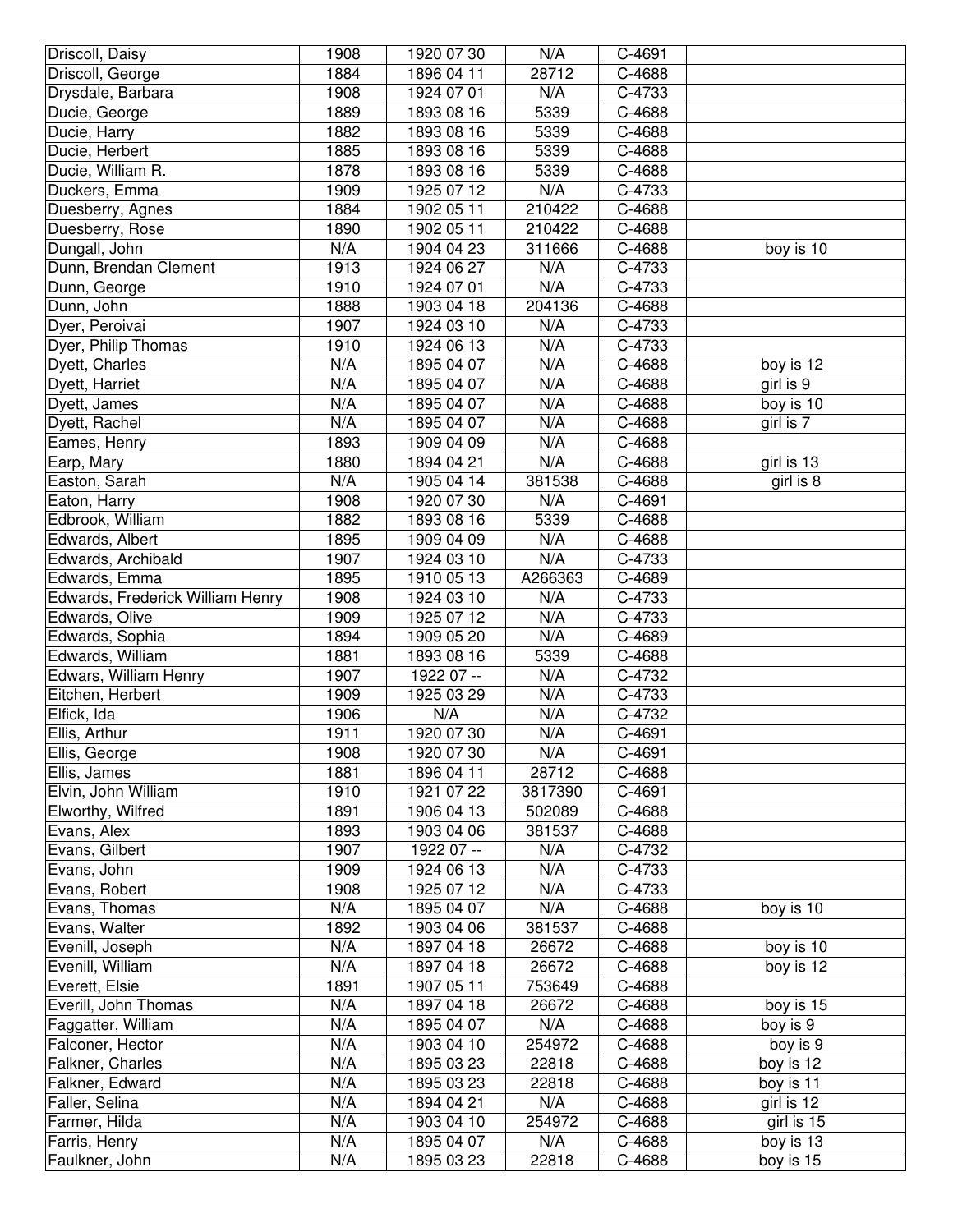| Faulkner, John William     | 1894 | 1906 04 13       | 502089  | C-4688 |            |
|----------------------------|------|------------------|---------|--------|------------|
| Fay, Fred                  | N/A  | 1901 04 02       | 153440  | C-4688 |            |
| Fay, William Alme Sullivan | 1908 | 1924 03 10       | N/A     | C-4733 |            |
| Feldman, Israel            | 1908 | 1924 06 13       | N/A     | C-4733 |            |
| Feltham, Henry             | 1880 | 1893 08 16       | 5339    | C-4688 |            |
| Fennell, Charles           | N/A  | 1894 04 09       | N/A     | C-4688 | boy is 14  |
| Fennon, John               | N/A  | 1894 03 23       | N/A     | C-4688 | boy is 14  |
| Fenton, James              | N/A  | 1912 04 20       | N/A     | C-4689 | boy is 15  |
| Fergison, George           | 1906 | N/A              | N/A     | C-4732 |            |
| Fergison, Mary             | 1912 | $N/\overline{A}$ | N/A     | C-4732 |            |
| Ferguson, Frank            | 1886 | 1903 04 18       | 204136  | C-4688 |            |
| Fern, Hugh                 | 1898 | 1911 04 14       | N/A     | C-4689 |            |
| Ferrall, Edward            | 1913 | 1924 07 01       | N/A     | C-4733 |            |
| Ferris, Tom                | N/A  | 1905 04 14       | 381538  | C-4688 | boy is 9   |
| Fidele, G.                 | N/A  | 1894 03 23       | N/A     | C-4688 |            |
| Filton, Harold             | 1898 | 1911 04 14       | N/A     | C-4689 |            |
| Findom, Jack               | 1908 | 1923 05 03       | N/A     | C-4733 |            |
| Fish, Annie                | 1908 | 1921 07 22       | 7817083 | C-4691 |            |
| Fish, William              | 1909 | 1921 07 22       | 7817083 | C-4691 |            |
| Fisher, Joseph             | 1895 | 1906 04 13       | 502089  | C-4688 |            |
| Fitton, Ernest             | 1896 | 1906 04 13       | 502089  | C-4688 |            |
| Flanders, Henry            | N/A  | 1894 04 09       | N/A     | C-4688 | boy is 12  |
| Fleming, William           | 1895 | 1908 05 16       | N/A     | C-4688 |            |
| Fletcher, Ernest           | N/A  | 1897 04 18       | 26672   | C-4688 | boy is 13  |
| Fletcher, Frederick        | 1898 | 1911 04 14       | N/A     | C-4689 |            |
| Fletcher, Herbert Jacob    | 1911 | 1925 07 12       | N/A     | C-4733 |            |
| Fletcher, Vincent          | 1894 | 1908 05 16       | N/A     | C-4688 |            |
| Foher, Sara                | 1893 | 1905 05 19       | 392454  | C-4688 |            |
| Foord, George Frederick    | 1906 | 1920 07 30       | N/A     | C-4691 |            |
| Foster, Harry              | N/A  | 1910 04 22       | A431192 | C-4689 | boy is 17  |
| Foster, Lilian Elsie       | 1911 | 1924 06 27       | N/A     | C-4733 |            |
| Foster, May                | 1905 | N/A              | N/A     | C-4732 |            |
| Foster, Thomas             | 1888 | 1903 04 18       | 204136  | C-4688 |            |
| Foubridge, Thomas          | 1890 | 1906 05 12       | N/A     | C-4688 |            |
| Fowler, Henry              | N/A  | 1894 03 28       | N/A     | C-4688 |            |
| Franklin, Hilda            | 1907 | 1921 04 10       | N/A     | C-4732 |            |
| Franklin, W.H.             | 1886 | 1893 08 16       | 5339    | C-4688 |            |
| Freebbeine, Robert         | 1893 | 1904 04 23       | 311666  | C-4688 | boy is 17  |
| Freeman, George            | N/A  | 1894 04 09       | N/A     | C-4688 | boy is 14  |
| Fry, Samuel                | N/A  | 1896 04 11       | 28712   | C-4688 | boy is 12  |
| Fuller, Robert             | 1883 | 1896 04 11       | 28712   | C-4688 |            |
| Fuller, Sidney             | 1884 | 1896 04 11       | 28712   | C-4688 |            |
| Fulton, James Robert       | 1907 | 1923 05 03       | N/A     | C-4733 |            |
| Furness, Martha A.         | N/A  | 1904 05 18       | 358347  | C-4688 | girl is 14 |
| Furrer, Maud               | 1891 | 1905 05 19       | 392454  | C-4688 |            |
| Furton, Annie              | 1896 | 1911 05 04       | A476984 | C-4689 |            |
| Gaffney, Henry             | N/A  | 1896 04 11       | 28712   | C-4688 | boy is 11  |
| Gall, Thomas               | N/A  | 1894 04 09       | N/A     | C-4688 | boy is 11  |
| Gallinson, Robert          | 1886 | 1896 04 11       | 28712   | C-4688 |            |
| Galloway, Frederick        | 1908 | 1924 03 10       | N/A     | C-4733 |            |
| Gamble, Thomas             | N/A  | 1894 04 09       | N/A     | C-4688 | boy is 11  |
| Gammeil, James Fisher      | N/A  | 1894 03 28       | N/A     | C-4688 | boy is 19  |
| Garbutt, Martha            | N/A  | 1904 04 23       | 311666  | C-4688 | girl is 17 |
| Gardner, Arthur E.         | N/A  | 1922 06 30       | N/A     | C-4732 |            |
| Gargan, William            | 1888 | 1905 04 14       | 381536  | C-4688 |            |
| Garlem, Annie              | N/A  | 1901 04 26       | 156539  | C-4688 |            |
| Garling, James             | 1912 | 1922 04 03       | N/A     | C-4732 |            |
| Gattenby, William          | 1883 | 1893 08 16       | 5339    | C-4688 |            |
|                            |      |                  |         |        |            |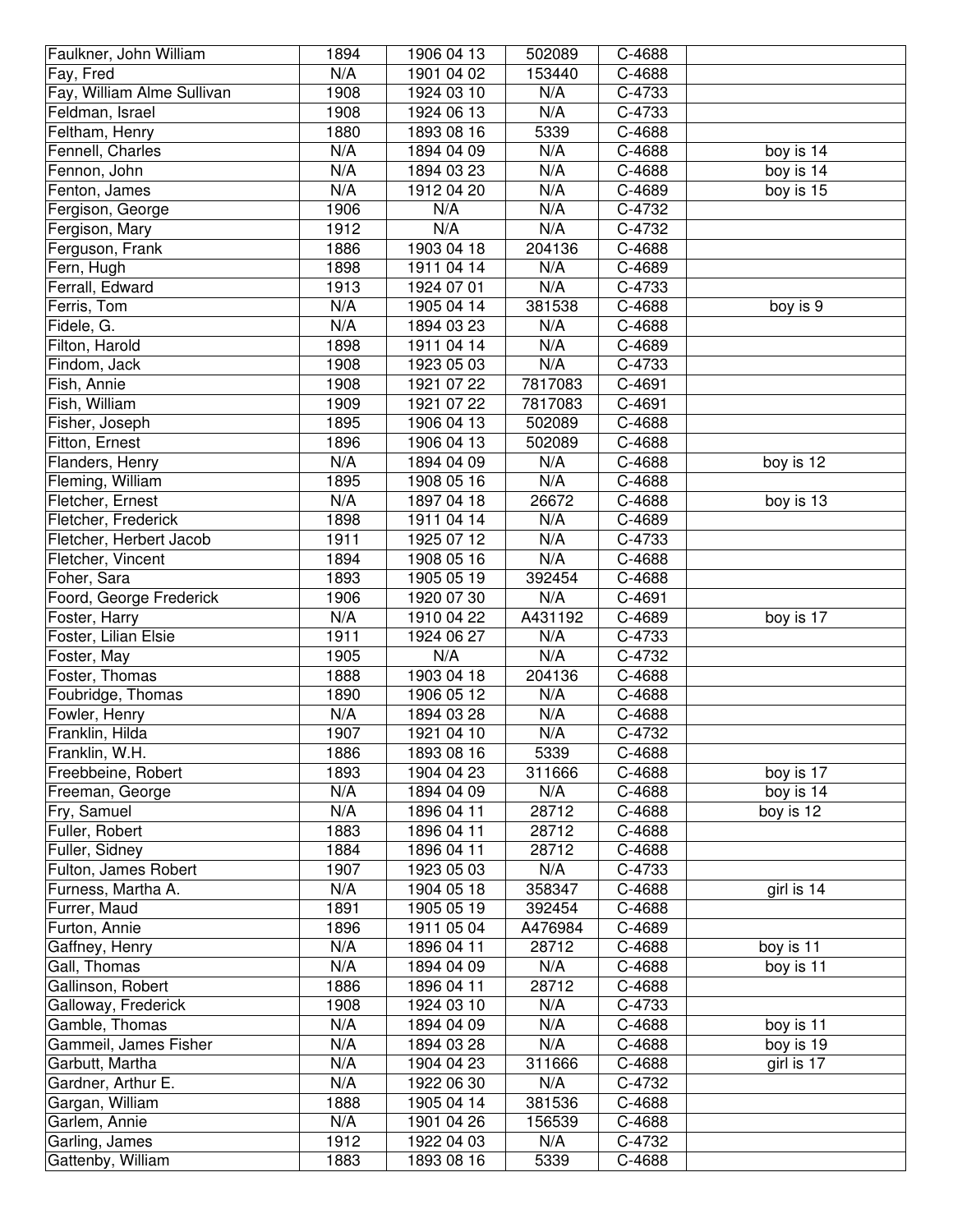| Geislei, Harry<br>1882<br>1893 08 16<br>5339<br>C-4688<br>Gekington, William<br>1892<br>1905 04 14<br>381536<br>C-4688<br>1908<br>N/A<br>George, Thomas<br>1924 03 10<br>C-4733<br>Gerard, John W<br>1889<br>1904 04 23<br>311666<br>$C - 4688$<br>Gibbsons, Frank<br>1910<br>N/A<br>C-4733<br>1924 06 27<br>C-4733<br>Gifford, Ernest<br>1911<br>N/A<br>1924 03 10<br>N/A<br>N/A<br>Gilbert, Henry William<br>C-4688<br>1895 04 07<br>boy is 9<br>Gilbert, John<br>1891<br>C-4688<br>1905 04 14<br>381536<br>N/A<br>1901<br>C-4689<br>Gill, George<br>1912 04 20<br>boy is 15<br>1907<br>7817083<br>Gill, Walter<br>1921 07 22<br>C-4691<br>Gillan, Henry<br>N/A<br>1912 04 20<br>N/A<br>C-4689<br>boy is 15<br>Gintment, George<br>1883<br>1893 08 16<br>5339<br>C-4688<br>Glover, Ada<br>N/A<br>1894 04 09<br>N/A<br>C-4688<br>boy is 15<br>Glover, John<br>N/A<br>1894 04 09<br>N/A<br>C-4688<br>boy is 12<br>Glover, John<br>1908<br>N/A<br>1924 06 13<br>C-4733<br>1909<br>N/A<br>Glyin, Thomas Patrick<br>1924 03 10<br>C-4733<br>N/A<br>1905<br>Goddard, Leonard<br>1921 04 12<br>C-4732<br>Goddard, Violet<br>1909<br>1818036<br>1921 07 22<br>C-4691<br>N/A<br>Godden, George<br>1895 04 07<br>N/A<br>C-4688<br>boy is 8<br>N/A<br>N/A<br>Goff, Arthur<br>1895 04 07<br>C-4688<br>boy is 10<br>Goodwin, George Ed<br>1888<br>204136<br>C-4688<br>1903 04 18<br>Goodyear, Edward<br>1908<br>N/A<br>C-4732<br>1921 04 12<br>Gordon, Arthur<br>1895<br>N/A<br>C-4688<br>1907 04 15<br>Gough, Edith Mary<br>1911<br>N/A<br>1924 07 01<br>C-4733<br>Gough, Rhoda<br>1907<br>N/A<br>C-4732<br>1922 07 --<br>Gough, Sarah Ann<br>1893<br>A266363<br>C-4689<br>1910 05 20<br>Goulding, Joseph<br>1889<br>1904 04 23<br>311666<br>C-4688<br>N/A<br>N/A<br>boy is 9<br>Grace, Alfred<br>1894 04 09<br>C-4688<br>Grace, Arthur<br>1908<br>1923 05 02<br>N/A<br>C-4733<br>N/A<br>N/A<br>Grace, Edward<br>1894 04 09<br>C-4688<br>boy is 14<br>N/A<br>1907<br>1923 05 03<br>C-4733<br>Grace, Ruth<br>N/A<br>1901 04 26<br>156539<br>C-4688<br>Grady, Catherine<br>C-4688<br>Grainger, Thomas<br>1890<br>1905 04 14<br>381536<br>N/A<br>1895 04 07<br>N/A<br>Grant, Edwin George<br>C-4688<br>boy is 13<br>N/A<br>254972<br>C-4688<br>girl is 9<br>Grant, Elizabeth<br>1903 04 10<br>N/A<br>1904 04 23<br>311666<br>C-4688<br>girl is 9<br>Grant, Isabella<br>1897<br>1909 04 09<br>N/A<br>C-4688<br>Grant, Sydney<br>Graves, Sidney William<br>1908<br>1925 03 29<br>N/A<br>C-4733<br>1887<br>1903 04 10<br>254979<br>C-4688<br>Gray, James<br>Gray, James<br>1895<br>1906 04 13<br>502089<br>C-4688<br>Gray, John Leslie<br>1909<br>1925 07 12<br>N/A<br>C-4733<br>N/A<br>Gray, Sarah Ann<br>1889<br>1903 05 04<br>C-4688<br>N/A<br>N/A<br>Gray, William F,<br>1912 04 20<br>C-4689<br>boy is 15<br>N/A<br>C-4688<br>girl is 11<br>Green, Elsie<br>1904 05 18<br>358347<br>N/A<br>1904 04 23<br>311666<br>C-4688<br>boy is 11<br>Green, Fred<br>1889<br>1903 04 18<br>204136<br>C-4688<br>Green, John<br>1893<br>1906 04 13<br>Green, John Thomas<br>502089<br>C-4688<br>1884<br>Green, Joseph<br>1893 08 16<br>5339<br>C-4688<br>1898<br>1906 05 12<br>N/A<br>C-4688<br>Green, Margaret<br>1893<br>1909 04 09<br>N/A<br>C-4688<br>Green, Peter<br>Green, Stanley<br>N/A<br>1904 04 23<br>311666<br>C-4688<br>boy is 9<br>N/A<br>1905 04 14<br>boy is 7<br>Green, William<br>381538<br>C-4688<br>Greenslade, Ernest<br>1910<br>1923 05 03<br>N/A<br>C-4733<br>Gregory, Robert<br>1881<br>1893 08 16<br>5339<br>C-4688<br>N/A<br>N/A<br>Grey, George<br>1894 04 09<br>C-4688<br>boy is 13<br>N/A<br>1910<br>1923 05 02<br>C-4733<br>Griffin, Sydney John<br>N/A<br>311666<br>C-4688<br>girl is 10<br>Griffiths, Catherine<br>1904 04 23 | Gear, Eric G. | 1910 | 1924 06 27 | N/A | C-4733 |  |
|--------------------------------------------------------------------------------------------------------------------------------------------------------------------------------------------------------------------------------------------------------------------------------------------------------------------------------------------------------------------------------------------------------------------------------------------------------------------------------------------------------------------------------------------------------------------------------------------------------------------------------------------------------------------------------------------------------------------------------------------------------------------------------------------------------------------------------------------------------------------------------------------------------------------------------------------------------------------------------------------------------------------------------------------------------------------------------------------------------------------------------------------------------------------------------------------------------------------------------------------------------------------------------------------------------------------------------------------------------------------------------------------------------------------------------------------------------------------------------------------------------------------------------------------------------------------------------------------------------------------------------------------------------------------------------------------------------------------------------------------------------------------------------------------------------------------------------------------------------------------------------------------------------------------------------------------------------------------------------------------------------------------------------------------------------------------------------------------------------------------------------------------------------------------------------------------------------------------------------------------------------------------------------------------------------------------------------------------------------------------------------------------------------------------------------------------------------------------------------------------------------------------------------------------------------------------------------------------------------------------------------------------------------------------------------------------------------------------------------------------------------------------------------------------------------------------------------------------------------------------------------------------------------------------------------------------------------------------------------------------------------------------------------------------------------------------------------------------------------------------------------------------------------------------------------------------------------------------------------------------------------------------------------------------------------------------------------------------------------------------------------------------------------------------------------------------------------------------------------------------------------------------------------------------------------------------------------------------------------------------------------------------------------------------------------------------------------------------------------------|---------------|------|------------|-----|--------|--|
|                                                                                                                                                                                                                                                                                                                                                                                                                                                                                                                                                                                                                                                                                                                                                                                                                                                                                                                                                                                                                                                                                                                                                                                                                                                                                                                                                                                                                                                                                                                                                                                                                                                                                                                                                                                                                                                                                                                                                                                                                                                                                                                                                                                                                                                                                                                                                                                                                                                                                                                                                                                                                                                                                                                                                                                                                                                                                                                                                                                                                                                                                                                                                                                                                                                                                                                                                                                                                                                                                                                                                                                                                                                                                                                                      |               |      |            |     |        |  |
|                                                                                                                                                                                                                                                                                                                                                                                                                                                                                                                                                                                                                                                                                                                                                                                                                                                                                                                                                                                                                                                                                                                                                                                                                                                                                                                                                                                                                                                                                                                                                                                                                                                                                                                                                                                                                                                                                                                                                                                                                                                                                                                                                                                                                                                                                                                                                                                                                                                                                                                                                                                                                                                                                                                                                                                                                                                                                                                                                                                                                                                                                                                                                                                                                                                                                                                                                                                                                                                                                                                                                                                                                                                                                                                                      |               |      |            |     |        |  |
|                                                                                                                                                                                                                                                                                                                                                                                                                                                                                                                                                                                                                                                                                                                                                                                                                                                                                                                                                                                                                                                                                                                                                                                                                                                                                                                                                                                                                                                                                                                                                                                                                                                                                                                                                                                                                                                                                                                                                                                                                                                                                                                                                                                                                                                                                                                                                                                                                                                                                                                                                                                                                                                                                                                                                                                                                                                                                                                                                                                                                                                                                                                                                                                                                                                                                                                                                                                                                                                                                                                                                                                                                                                                                                                                      |               |      |            |     |        |  |
|                                                                                                                                                                                                                                                                                                                                                                                                                                                                                                                                                                                                                                                                                                                                                                                                                                                                                                                                                                                                                                                                                                                                                                                                                                                                                                                                                                                                                                                                                                                                                                                                                                                                                                                                                                                                                                                                                                                                                                                                                                                                                                                                                                                                                                                                                                                                                                                                                                                                                                                                                                                                                                                                                                                                                                                                                                                                                                                                                                                                                                                                                                                                                                                                                                                                                                                                                                                                                                                                                                                                                                                                                                                                                                                                      |               |      |            |     |        |  |
|                                                                                                                                                                                                                                                                                                                                                                                                                                                                                                                                                                                                                                                                                                                                                                                                                                                                                                                                                                                                                                                                                                                                                                                                                                                                                                                                                                                                                                                                                                                                                                                                                                                                                                                                                                                                                                                                                                                                                                                                                                                                                                                                                                                                                                                                                                                                                                                                                                                                                                                                                                                                                                                                                                                                                                                                                                                                                                                                                                                                                                                                                                                                                                                                                                                                                                                                                                                                                                                                                                                                                                                                                                                                                                                                      |               |      |            |     |        |  |
|                                                                                                                                                                                                                                                                                                                                                                                                                                                                                                                                                                                                                                                                                                                                                                                                                                                                                                                                                                                                                                                                                                                                                                                                                                                                                                                                                                                                                                                                                                                                                                                                                                                                                                                                                                                                                                                                                                                                                                                                                                                                                                                                                                                                                                                                                                                                                                                                                                                                                                                                                                                                                                                                                                                                                                                                                                                                                                                                                                                                                                                                                                                                                                                                                                                                                                                                                                                                                                                                                                                                                                                                                                                                                                                                      |               |      |            |     |        |  |
|                                                                                                                                                                                                                                                                                                                                                                                                                                                                                                                                                                                                                                                                                                                                                                                                                                                                                                                                                                                                                                                                                                                                                                                                                                                                                                                                                                                                                                                                                                                                                                                                                                                                                                                                                                                                                                                                                                                                                                                                                                                                                                                                                                                                                                                                                                                                                                                                                                                                                                                                                                                                                                                                                                                                                                                                                                                                                                                                                                                                                                                                                                                                                                                                                                                                                                                                                                                                                                                                                                                                                                                                                                                                                                                                      |               |      |            |     |        |  |
|                                                                                                                                                                                                                                                                                                                                                                                                                                                                                                                                                                                                                                                                                                                                                                                                                                                                                                                                                                                                                                                                                                                                                                                                                                                                                                                                                                                                                                                                                                                                                                                                                                                                                                                                                                                                                                                                                                                                                                                                                                                                                                                                                                                                                                                                                                                                                                                                                                                                                                                                                                                                                                                                                                                                                                                                                                                                                                                                                                                                                                                                                                                                                                                                                                                                                                                                                                                                                                                                                                                                                                                                                                                                                                                                      |               |      |            |     |        |  |
|                                                                                                                                                                                                                                                                                                                                                                                                                                                                                                                                                                                                                                                                                                                                                                                                                                                                                                                                                                                                                                                                                                                                                                                                                                                                                                                                                                                                                                                                                                                                                                                                                                                                                                                                                                                                                                                                                                                                                                                                                                                                                                                                                                                                                                                                                                                                                                                                                                                                                                                                                                                                                                                                                                                                                                                                                                                                                                                                                                                                                                                                                                                                                                                                                                                                                                                                                                                                                                                                                                                                                                                                                                                                                                                                      |               |      |            |     |        |  |
|                                                                                                                                                                                                                                                                                                                                                                                                                                                                                                                                                                                                                                                                                                                                                                                                                                                                                                                                                                                                                                                                                                                                                                                                                                                                                                                                                                                                                                                                                                                                                                                                                                                                                                                                                                                                                                                                                                                                                                                                                                                                                                                                                                                                                                                                                                                                                                                                                                                                                                                                                                                                                                                                                                                                                                                                                                                                                                                                                                                                                                                                                                                                                                                                                                                                                                                                                                                                                                                                                                                                                                                                                                                                                                                                      |               |      |            |     |        |  |
|                                                                                                                                                                                                                                                                                                                                                                                                                                                                                                                                                                                                                                                                                                                                                                                                                                                                                                                                                                                                                                                                                                                                                                                                                                                                                                                                                                                                                                                                                                                                                                                                                                                                                                                                                                                                                                                                                                                                                                                                                                                                                                                                                                                                                                                                                                                                                                                                                                                                                                                                                                                                                                                                                                                                                                                                                                                                                                                                                                                                                                                                                                                                                                                                                                                                                                                                                                                                                                                                                                                                                                                                                                                                                                                                      |               |      |            |     |        |  |
|                                                                                                                                                                                                                                                                                                                                                                                                                                                                                                                                                                                                                                                                                                                                                                                                                                                                                                                                                                                                                                                                                                                                                                                                                                                                                                                                                                                                                                                                                                                                                                                                                                                                                                                                                                                                                                                                                                                                                                                                                                                                                                                                                                                                                                                                                                                                                                                                                                                                                                                                                                                                                                                                                                                                                                                                                                                                                                                                                                                                                                                                                                                                                                                                                                                                                                                                                                                                                                                                                                                                                                                                                                                                                                                                      |               |      |            |     |        |  |
|                                                                                                                                                                                                                                                                                                                                                                                                                                                                                                                                                                                                                                                                                                                                                                                                                                                                                                                                                                                                                                                                                                                                                                                                                                                                                                                                                                                                                                                                                                                                                                                                                                                                                                                                                                                                                                                                                                                                                                                                                                                                                                                                                                                                                                                                                                                                                                                                                                                                                                                                                                                                                                                                                                                                                                                                                                                                                                                                                                                                                                                                                                                                                                                                                                                                                                                                                                                                                                                                                                                                                                                                                                                                                                                                      |               |      |            |     |        |  |
|                                                                                                                                                                                                                                                                                                                                                                                                                                                                                                                                                                                                                                                                                                                                                                                                                                                                                                                                                                                                                                                                                                                                                                                                                                                                                                                                                                                                                                                                                                                                                                                                                                                                                                                                                                                                                                                                                                                                                                                                                                                                                                                                                                                                                                                                                                                                                                                                                                                                                                                                                                                                                                                                                                                                                                                                                                                                                                                                                                                                                                                                                                                                                                                                                                                                                                                                                                                                                                                                                                                                                                                                                                                                                                                                      |               |      |            |     |        |  |
|                                                                                                                                                                                                                                                                                                                                                                                                                                                                                                                                                                                                                                                                                                                                                                                                                                                                                                                                                                                                                                                                                                                                                                                                                                                                                                                                                                                                                                                                                                                                                                                                                                                                                                                                                                                                                                                                                                                                                                                                                                                                                                                                                                                                                                                                                                                                                                                                                                                                                                                                                                                                                                                                                                                                                                                                                                                                                                                                                                                                                                                                                                                                                                                                                                                                                                                                                                                                                                                                                                                                                                                                                                                                                                                                      |               |      |            |     |        |  |
|                                                                                                                                                                                                                                                                                                                                                                                                                                                                                                                                                                                                                                                                                                                                                                                                                                                                                                                                                                                                                                                                                                                                                                                                                                                                                                                                                                                                                                                                                                                                                                                                                                                                                                                                                                                                                                                                                                                                                                                                                                                                                                                                                                                                                                                                                                                                                                                                                                                                                                                                                                                                                                                                                                                                                                                                                                                                                                                                                                                                                                                                                                                                                                                                                                                                                                                                                                                                                                                                                                                                                                                                                                                                                                                                      |               |      |            |     |        |  |
|                                                                                                                                                                                                                                                                                                                                                                                                                                                                                                                                                                                                                                                                                                                                                                                                                                                                                                                                                                                                                                                                                                                                                                                                                                                                                                                                                                                                                                                                                                                                                                                                                                                                                                                                                                                                                                                                                                                                                                                                                                                                                                                                                                                                                                                                                                                                                                                                                                                                                                                                                                                                                                                                                                                                                                                                                                                                                                                                                                                                                                                                                                                                                                                                                                                                                                                                                                                                                                                                                                                                                                                                                                                                                                                                      |               |      |            |     |        |  |
|                                                                                                                                                                                                                                                                                                                                                                                                                                                                                                                                                                                                                                                                                                                                                                                                                                                                                                                                                                                                                                                                                                                                                                                                                                                                                                                                                                                                                                                                                                                                                                                                                                                                                                                                                                                                                                                                                                                                                                                                                                                                                                                                                                                                                                                                                                                                                                                                                                                                                                                                                                                                                                                                                                                                                                                                                                                                                                                                                                                                                                                                                                                                                                                                                                                                                                                                                                                                                                                                                                                                                                                                                                                                                                                                      |               |      |            |     |        |  |
|                                                                                                                                                                                                                                                                                                                                                                                                                                                                                                                                                                                                                                                                                                                                                                                                                                                                                                                                                                                                                                                                                                                                                                                                                                                                                                                                                                                                                                                                                                                                                                                                                                                                                                                                                                                                                                                                                                                                                                                                                                                                                                                                                                                                                                                                                                                                                                                                                                                                                                                                                                                                                                                                                                                                                                                                                                                                                                                                                                                                                                                                                                                                                                                                                                                                                                                                                                                                                                                                                                                                                                                                                                                                                                                                      |               |      |            |     |        |  |
|                                                                                                                                                                                                                                                                                                                                                                                                                                                                                                                                                                                                                                                                                                                                                                                                                                                                                                                                                                                                                                                                                                                                                                                                                                                                                                                                                                                                                                                                                                                                                                                                                                                                                                                                                                                                                                                                                                                                                                                                                                                                                                                                                                                                                                                                                                                                                                                                                                                                                                                                                                                                                                                                                                                                                                                                                                                                                                                                                                                                                                                                                                                                                                                                                                                                                                                                                                                                                                                                                                                                                                                                                                                                                                                                      |               |      |            |     |        |  |
|                                                                                                                                                                                                                                                                                                                                                                                                                                                                                                                                                                                                                                                                                                                                                                                                                                                                                                                                                                                                                                                                                                                                                                                                                                                                                                                                                                                                                                                                                                                                                                                                                                                                                                                                                                                                                                                                                                                                                                                                                                                                                                                                                                                                                                                                                                                                                                                                                                                                                                                                                                                                                                                                                                                                                                                                                                                                                                                                                                                                                                                                                                                                                                                                                                                                                                                                                                                                                                                                                                                                                                                                                                                                                                                                      |               |      |            |     |        |  |
|                                                                                                                                                                                                                                                                                                                                                                                                                                                                                                                                                                                                                                                                                                                                                                                                                                                                                                                                                                                                                                                                                                                                                                                                                                                                                                                                                                                                                                                                                                                                                                                                                                                                                                                                                                                                                                                                                                                                                                                                                                                                                                                                                                                                                                                                                                                                                                                                                                                                                                                                                                                                                                                                                                                                                                                                                                                                                                                                                                                                                                                                                                                                                                                                                                                                                                                                                                                                                                                                                                                                                                                                                                                                                                                                      |               |      |            |     |        |  |
|                                                                                                                                                                                                                                                                                                                                                                                                                                                                                                                                                                                                                                                                                                                                                                                                                                                                                                                                                                                                                                                                                                                                                                                                                                                                                                                                                                                                                                                                                                                                                                                                                                                                                                                                                                                                                                                                                                                                                                                                                                                                                                                                                                                                                                                                                                                                                                                                                                                                                                                                                                                                                                                                                                                                                                                                                                                                                                                                                                                                                                                                                                                                                                                                                                                                                                                                                                                                                                                                                                                                                                                                                                                                                                                                      |               |      |            |     |        |  |
|                                                                                                                                                                                                                                                                                                                                                                                                                                                                                                                                                                                                                                                                                                                                                                                                                                                                                                                                                                                                                                                                                                                                                                                                                                                                                                                                                                                                                                                                                                                                                                                                                                                                                                                                                                                                                                                                                                                                                                                                                                                                                                                                                                                                                                                                                                                                                                                                                                                                                                                                                                                                                                                                                                                                                                                                                                                                                                                                                                                                                                                                                                                                                                                                                                                                                                                                                                                                                                                                                                                                                                                                                                                                                                                                      |               |      |            |     |        |  |
|                                                                                                                                                                                                                                                                                                                                                                                                                                                                                                                                                                                                                                                                                                                                                                                                                                                                                                                                                                                                                                                                                                                                                                                                                                                                                                                                                                                                                                                                                                                                                                                                                                                                                                                                                                                                                                                                                                                                                                                                                                                                                                                                                                                                                                                                                                                                                                                                                                                                                                                                                                                                                                                                                                                                                                                                                                                                                                                                                                                                                                                                                                                                                                                                                                                                                                                                                                                                                                                                                                                                                                                                                                                                                                                                      |               |      |            |     |        |  |
|                                                                                                                                                                                                                                                                                                                                                                                                                                                                                                                                                                                                                                                                                                                                                                                                                                                                                                                                                                                                                                                                                                                                                                                                                                                                                                                                                                                                                                                                                                                                                                                                                                                                                                                                                                                                                                                                                                                                                                                                                                                                                                                                                                                                                                                                                                                                                                                                                                                                                                                                                                                                                                                                                                                                                                                                                                                                                                                                                                                                                                                                                                                                                                                                                                                                                                                                                                                                                                                                                                                                                                                                                                                                                                                                      |               |      |            |     |        |  |
|                                                                                                                                                                                                                                                                                                                                                                                                                                                                                                                                                                                                                                                                                                                                                                                                                                                                                                                                                                                                                                                                                                                                                                                                                                                                                                                                                                                                                                                                                                                                                                                                                                                                                                                                                                                                                                                                                                                                                                                                                                                                                                                                                                                                                                                                                                                                                                                                                                                                                                                                                                                                                                                                                                                                                                                                                                                                                                                                                                                                                                                                                                                                                                                                                                                                                                                                                                                                                                                                                                                                                                                                                                                                                                                                      |               |      |            |     |        |  |
|                                                                                                                                                                                                                                                                                                                                                                                                                                                                                                                                                                                                                                                                                                                                                                                                                                                                                                                                                                                                                                                                                                                                                                                                                                                                                                                                                                                                                                                                                                                                                                                                                                                                                                                                                                                                                                                                                                                                                                                                                                                                                                                                                                                                                                                                                                                                                                                                                                                                                                                                                                                                                                                                                                                                                                                                                                                                                                                                                                                                                                                                                                                                                                                                                                                                                                                                                                                                                                                                                                                                                                                                                                                                                                                                      |               |      |            |     |        |  |
|                                                                                                                                                                                                                                                                                                                                                                                                                                                                                                                                                                                                                                                                                                                                                                                                                                                                                                                                                                                                                                                                                                                                                                                                                                                                                                                                                                                                                                                                                                                                                                                                                                                                                                                                                                                                                                                                                                                                                                                                                                                                                                                                                                                                                                                                                                                                                                                                                                                                                                                                                                                                                                                                                                                                                                                                                                                                                                                                                                                                                                                                                                                                                                                                                                                                                                                                                                                                                                                                                                                                                                                                                                                                                                                                      |               |      |            |     |        |  |
|                                                                                                                                                                                                                                                                                                                                                                                                                                                                                                                                                                                                                                                                                                                                                                                                                                                                                                                                                                                                                                                                                                                                                                                                                                                                                                                                                                                                                                                                                                                                                                                                                                                                                                                                                                                                                                                                                                                                                                                                                                                                                                                                                                                                                                                                                                                                                                                                                                                                                                                                                                                                                                                                                                                                                                                                                                                                                                                                                                                                                                                                                                                                                                                                                                                                                                                                                                                                                                                                                                                                                                                                                                                                                                                                      |               |      |            |     |        |  |
|                                                                                                                                                                                                                                                                                                                                                                                                                                                                                                                                                                                                                                                                                                                                                                                                                                                                                                                                                                                                                                                                                                                                                                                                                                                                                                                                                                                                                                                                                                                                                                                                                                                                                                                                                                                                                                                                                                                                                                                                                                                                                                                                                                                                                                                                                                                                                                                                                                                                                                                                                                                                                                                                                                                                                                                                                                                                                                                                                                                                                                                                                                                                                                                                                                                                                                                                                                                                                                                                                                                                                                                                                                                                                                                                      |               |      |            |     |        |  |
|                                                                                                                                                                                                                                                                                                                                                                                                                                                                                                                                                                                                                                                                                                                                                                                                                                                                                                                                                                                                                                                                                                                                                                                                                                                                                                                                                                                                                                                                                                                                                                                                                                                                                                                                                                                                                                                                                                                                                                                                                                                                                                                                                                                                                                                                                                                                                                                                                                                                                                                                                                                                                                                                                                                                                                                                                                                                                                                                                                                                                                                                                                                                                                                                                                                                                                                                                                                                                                                                                                                                                                                                                                                                                                                                      |               |      |            |     |        |  |
|                                                                                                                                                                                                                                                                                                                                                                                                                                                                                                                                                                                                                                                                                                                                                                                                                                                                                                                                                                                                                                                                                                                                                                                                                                                                                                                                                                                                                                                                                                                                                                                                                                                                                                                                                                                                                                                                                                                                                                                                                                                                                                                                                                                                                                                                                                                                                                                                                                                                                                                                                                                                                                                                                                                                                                                                                                                                                                                                                                                                                                                                                                                                                                                                                                                                                                                                                                                                                                                                                                                                                                                                                                                                                                                                      |               |      |            |     |        |  |
|                                                                                                                                                                                                                                                                                                                                                                                                                                                                                                                                                                                                                                                                                                                                                                                                                                                                                                                                                                                                                                                                                                                                                                                                                                                                                                                                                                                                                                                                                                                                                                                                                                                                                                                                                                                                                                                                                                                                                                                                                                                                                                                                                                                                                                                                                                                                                                                                                                                                                                                                                                                                                                                                                                                                                                                                                                                                                                                                                                                                                                                                                                                                                                                                                                                                                                                                                                                                                                                                                                                                                                                                                                                                                                                                      |               |      |            |     |        |  |
|                                                                                                                                                                                                                                                                                                                                                                                                                                                                                                                                                                                                                                                                                                                                                                                                                                                                                                                                                                                                                                                                                                                                                                                                                                                                                                                                                                                                                                                                                                                                                                                                                                                                                                                                                                                                                                                                                                                                                                                                                                                                                                                                                                                                                                                                                                                                                                                                                                                                                                                                                                                                                                                                                                                                                                                                                                                                                                                                                                                                                                                                                                                                                                                                                                                                                                                                                                                                                                                                                                                                                                                                                                                                                                                                      |               |      |            |     |        |  |
|                                                                                                                                                                                                                                                                                                                                                                                                                                                                                                                                                                                                                                                                                                                                                                                                                                                                                                                                                                                                                                                                                                                                                                                                                                                                                                                                                                                                                                                                                                                                                                                                                                                                                                                                                                                                                                                                                                                                                                                                                                                                                                                                                                                                                                                                                                                                                                                                                                                                                                                                                                                                                                                                                                                                                                                                                                                                                                                                                                                                                                                                                                                                                                                                                                                                                                                                                                                                                                                                                                                                                                                                                                                                                                                                      |               |      |            |     |        |  |
|                                                                                                                                                                                                                                                                                                                                                                                                                                                                                                                                                                                                                                                                                                                                                                                                                                                                                                                                                                                                                                                                                                                                                                                                                                                                                                                                                                                                                                                                                                                                                                                                                                                                                                                                                                                                                                                                                                                                                                                                                                                                                                                                                                                                                                                                                                                                                                                                                                                                                                                                                                                                                                                                                                                                                                                                                                                                                                                                                                                                                                                                                                                                                                                                                                                                                                                                                                                                                                                                                                                                                                                                                                                                                                                                      |               |      |            |     |        |  |
|                                                                                                                                                                                                                                                                                                                                                                                                                                                                                                                                                                                                                                                                                                                                                                                                                                                                                                                                                                                                                                                                                                                                                                                                                                                                                                                                                                                                                                                                                                                                                                                                                                                                                                                                                                                                                                                                                                                                                                                                                                                                                                                                                                                                                                                                                                                                                                                                                                                                                                                                                                                                                                                                                                                                                                                                                                                                                                                                                                                                                                                                                                                                                                                                                                                                                                                                                                                                                                                                                                                                                                                                                                                                                                                                      |               |      |            |     |        |  |
|                                                                                                                                                                                                                                                                                                                                                                                                                                                                                                                                                                                                                                                                                                                                                                                                                                                                                                                                                                                                                                                                                                                                                                                                                                                                                                                                                                                                                                                                                                                                                                                                                                                                                                                                                                                                                                                                                                                                                                                                                                                                                                                                                                                                                                                                                                                                                                                                                                                                                                                                                                                                                                                                                                                                                                                                                                                                                                                                                                                                                                                                                                                                                                                                                                                                                                                                                                                                                                                                                                                                                                                                                                                                                                                                      |               |      |            |     |        |  |
|                                                                                                                                                                                                                                                                                                                                                                                                                                                                                                                                                                                                                                                                                                                                                                                                                                                                                                                                                                                                                                                                                                                                                                                                                                                                                                                                                                                                                                                                                                                                                                                                                                                                                                                                                                                                                                                                                                                                                                                                                                                                                                                                                                                                                                                                                                                                                                                                                                                                                                                                                                                                                                                                                                                                                                                                                                                                                                                                                                                                                                                                                                                                                                                                                                                                                                                                                                                                                                                                                                                                                                                                                                                                                                                                      |               |      |            |     |        |  |
|                                                                                                                                                                                                                                                                                                                                                                                                                                                                                                                                                                                                                                                                                                                                                                                                                                                                                                                                                                                                                                                                                                                                                                                                                                                                                                                                                                                                                                                                                                                                                                                                                                                                                                                                                                                                                                                                                                                                                                                                                                                                                                                                                                                                                                                                                                                                                                                                                                                                                                                                                                                                                                                                                                                                                                                                                                                                                                                                                                                                                                                                                                                                                                                                                                                                                                                                                                                                                                                                                                                                                                                                                                                                                                                                      |               |      |            |     |        |  |
|                                                                                                                                                                                                                                                                                                                                                                                                                                                                                                                                                                                                                                                                                                                                                                                                                                                                                                                                                                                                                                                                                                                                                                                                                                                                                                                                                                                                                                                                                                                                                                                                                                                                                                                                                                                                                                                                                                                                                                                                                                                                                                                                                                                                                                                                                                                                                                                                                                                                                                                                                                                                                                                                                                                                                                                                                                                                                                                                                                                                                                                                                                                                                                                                                                                                                                                                                                                                                                                                                                                                                                                                                                                                                                                                      |               |      |            |     |        |  |
|                                                                                                                                                                                                                                                                                                                                                                                                                                                                                                                                                                                                                                                                                                                                                                                                                                                                                                                                                                                                                                                                                                                                                                                                                                                                                                                                                                                                                                                                                                                                                                                                                                                                                                                                                                                                                                                                                                                                                                                                                                                                                                                                                                                                                                                                                                                                                                                                                                                                                                                                                                                                                                                                                                                                                                                                                                                                                                                                                                                                                                                                                                                                                                                                                                                                                                                                                                                                                                                                                                                                                                                                                                                                                                                                      |               |      |            |     |        |  |
|                                                                                                                                                                                                                                                                                                                                                                                                                                                                                                                                                                                                                                                                                                                                                                                                                                                                                                                                                                                                                                                                                                                                                                                                                                                                                                                                                                                                                                                                                                                                                                                                                                                                                                                                                                                                                                                                                                                                                                                                                                                                                                                                                                                                                                                                                                                                                                                                                                                                                                                                                                                                                                                                                                                                                                                                                                                                                                                                                                                                                                                                                                                                                                                                                                                                                                                                                                                                                                                                                                                                                                                                                                                                                                                                      |               |      |            |     |        |  |
|                                                                                                                                                                                                                                                                                                                                                                                                                                                                                                                                                                                                                                                                                                                                                                                                                                                                                                                                                                                                                                                                                                                                                                                                                                                                                                                                                                                                                                                                                                                                                                                                                                                                                                                                                                                                                                                                                                                                                                                                                                                                                                                                                                                                                                                                                                                                                                                                                                                                                                                                                                                                                                                                                                                                                                                                                                                                                                                                                                                                                                                                                                                                                                                                                                                                                                                                                                                                                                                                                                                                                                                                                                                                                                                                      |               |      |            |     |        |  |
|                                                                                                                                                                                                                                                                                                                                                                                                                                                                                                                                                                                                                                                                                                                                                                                                                                                                                                                                                                                                                                                                                                                                                                                                                                                                                                                                                                                                                                                                                                                                                                                                                                                                                                                                                                                                                                                                                                                                                                                                                                                                                                                                                                                                                                                                                                                                                                                                                                                                                                                                                                                                                                                                                                                                                                                                                                                                                                                                                                                                                                                                                                                                                                                                                                                                                                                                                                                                                                                                                                                                                                                                                                                                                                                                      |               |      |            |     |        |  |
|                                                                                                                                                                                                                                                                                                                                                                                                                                                                                                                                                                                                                                                                                                                                                                                                                                                                                                                                                                                                                                                                                                                                                                                                                                                                                                                                                                                                                                                                                                                                                                                                                                                                                                                                                                                                                                                                                                                                                                                                                                                                                                                                                                                                                                                                                                                                                                                                                                                                                                                                                                                                                                                                                                                                                                                                                                                                                                                                                                                                                                                                                                                                                                                                                                                                                                                                                                                                                                                                                                                                                                                                                                                                                                                                      |               |      |            |     |        |  |
|                                                                                                                                                                                                                                                                                                                                                                                                                                                                                                                                                                                                                                                                                                                                                                                                                                                                                                                                                                                                                                                                                                                                                                                                                                                                                                                                                                                                                                                                                                                                                                                                                                                                                                                                                                                                                                                                                                                                                                                                                                                                                                                                                                                                                                                                                                                                                                                                                                                                                                                                                                                                                                                                                                                                                                                                                                                                                                                                                                                                                                                                                                                                                                                                                                                                                                                                                                                                                                                                                                                                                                                                                                                                                                                                      |               |      |            |     |        |  |
|                                                                                                                                                                                                                                                                                                                                                                                                                                                                                                                                                                                                                                                                                                                                                                                                                                                                                                                                                                                                                                                                                                                                                                                                                                                                                                                                                                                                                                                                                                                                                                                                                                                                                                                                                                                                                                                                                                                                                                                                                                                                                                                                                                                                                                                                                                                                                                                                                                                                                                                                                                                                                                                                                                                                                                                                                                                                                                                                                                                                                                                                                                                                                                                                                                                                                                                                                                                                                                                                                                                                                                                                                                                                                                                                      |               |      |            |     |        |  |
|                                                                                                                                                                                                                                                                                                                                                                                                                                                                                                                                                                                                                                                                                                                                                                                                                                                                                                                                                                                                                                                                                                                                                                                                                                                                                                                                                                                                                                                                                                                                                                                                                                                                                                                                                                                                                                                                                                                                                                                                                                                                                                                                                                                                                                                                                                                                                                                                                                                                                                                                                                                                                                                                                                                                                                                                                                                                                                                                                                                                                                                                                                                                                                                                                                                                                                                                                                                                                                                                                                                                                                                                                                                                                                                                      |               |      |            |     |        |  |
|                                                                                                                                                                                                                                                                                                                                                                                                                                                                                                                                                                                                                                                                                                                                                                                                                                                                                                                                                                                                                                                                                                                                                                                                                                                                                                                                                                                                                                                                                                                                                                                                                                                                                                                                                                                                                                                                                                                                                                                                                                                                                                                                                                                                                                                                                                                                                                                                                                                                                                                                                                                                                                                                                                                                                                                                                                                                                                                                                                                                                                                                                                                                                                                                                                                                                                                                                                                                                                                                                                                                                                                                                                                                                                                                      |               |      |            |     |        |  |
|                                                                                                                                                                                                                                                                                                                                                                                                                                                                                                                                                                                                                                                                                                                                                                                                                                                                                                                                                                                                                                                                                                                                                                                                                                                                                                                                                                                                                                                                                                                                                                                                                                                                                                                                                                                                                                                                                                                                                                                                                                                                                                                                                                                                                                                                                                                                                                                                                                                                                                                                                                                                                                                                                                                                                                                                                                                                                                                                                                                                                                                                                                                                                                                                                                                                                                                                                                                                                                                                                                                                                                                                                                                                                                                                      |               |      |            |     |        |  |
|                                                                                                                                                                                                                                                                                                                                                                                                                                                                                                                                                                                                                                                                                                                                                                                                                                                                                                                                                                                                                                                                                                                                                                                                                                                                                                                                                                                                                                                                                                                                                                                                                                                                                                                                                                                                                                                                                                                                                                                                                                                                                                                                                                                                                                                                                                                                                                                                                                                                                                                                                                                                                                                                                                                                                                                                                                                                                                                                                                                                                                                                                                                                                                                                                                                                                                                                                                                                                                                                                                                                                                                                                                                                                                                                      |               |      |            |     |        |  |
|                                                                                                                                                                                                                                                                                                                                                                                                                                                                                                                                                                                                                                                                                                                                                                                                                                                                                                                                                                                                                                                                                                                                                                                                                                                                                                                                                                                                                                                                                                                                                                                                                                                                                                                                                                                                                                                                                                                                                                                                                                                                                                                                                                                                                                                                                                                                                                                                                                                                                                                                                                                                                                                                                                                                                                                                                                                                                                                                                                                                                                                                                                                                                                                                                                                                                                                                                                                                                                                                                                                                                                                                                                                                                                                                      |               |      |            |     |        |  |
|                                                                                                                                                                                                                                                                                                                                                                                                                                                                                                                                                                                                                                                                                                                                                                                                                                                                                                                                                                                                                                                                                                                                                                                                                                                                                                                                                                                                                                                                                                                                                                                                                                                                                                                                                                                                                                                                                                                                                                                                                                                                                                                                                                                                                                                                                                                                                                                                                                                                                                                                                                                                                                                                                                                                                                                                                                                                                                                                                                                                                                                                                                                                                                                                                                                                                                                                                                                                                                                                                                                                                                                                                                                                                                                                      |               |      |            |     |        |  |
|                                                                                                                                                                                                                                                                                                                                                                                                                                                                                                                                                                                                                                                                                                                                                                                                                                                                                                                                                                                                                                                                                                                                                                                                                                                                                                                                                                                                                                                                                                                                                                                                                                                                                                                                                                                                                                                                                                                                                                                                                                                                                                                                                                                                                                                                                                                                                                                                                                                                                                                                                                                                                                                                                                                                                                                                                                                                                                                                                                                                                                                                                                                                                                                                                                                                                                                                                                                                                                                                                                                                                                                                                                                                                                                                      |               |      |            |     |        |  |
|                                                                                                                                                                                                                                                                                                                                                                                                                                                                                                                                                                                                                                                                                                                                                                                                                                                                                                                                                                                                                                                                                                                                                                                                                                                                                                                                                                                                                                                                                                                                                                                                                                                                                                                                                                                                                                                                                                                                                                                                                                                                                                                                                                                                                                                                                                                                                                                                                                                                                                                                                                                                                                                                                                                                                                                                                                                                                                                                                                                                                                                                                                                                                                                                                                                                                                                                                                                                                                                                                                                                                                                                                                                                                                                                      |               |      |            |     |        |  |
|                                                                                                                                                                                                                                                                                                                                                                                                                                                                                                                                                                                                                                                                                                                                                                                                                                                                                                                                                                                                                                                                                                                                                                                                                                                                                                                                                                                                                                                                                                                                                                                                                                                                                                                                                                                                                                                                                                                                                                                                                                                                                                                                                                                                                                                                                                                                                                                                                                                                                                                                                                                                                                                                                                                                                                                                                                                                                                                                                                                                                                                                                                                                                                                                                                                                                                                                                                                                                                                                                                                                                                                                                                                                                                                                      |               |      |            |     |        |  |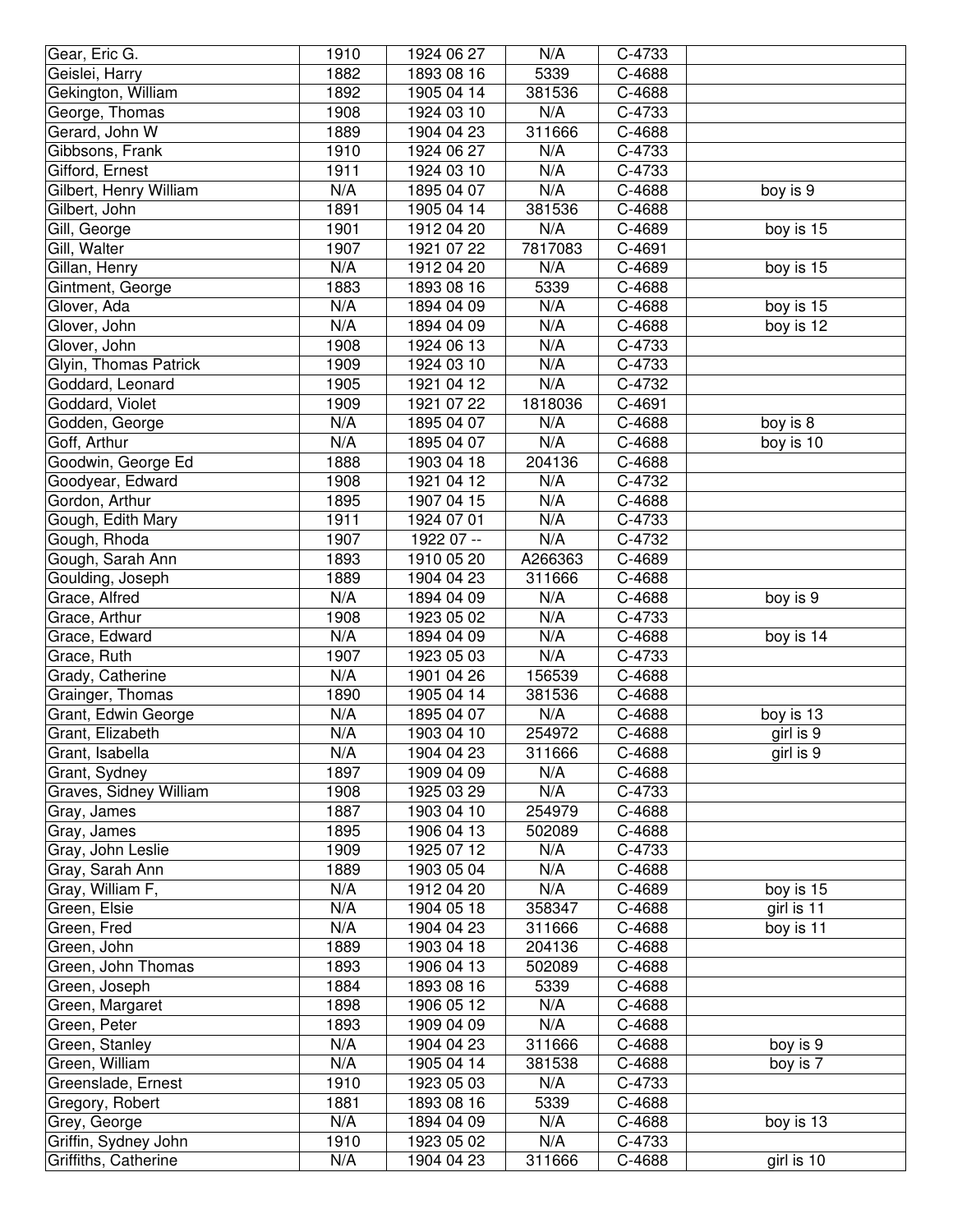| Griffiths, Eric Bennett    | 1910 | 1923 05 03 | N/A     | C-4733 |            |
|----------------------------|------|------------|---------|--------|------------|
| Griffiths, Ernest Parke    | 1908 | 1923 05 03 | N/A     | C-4733 |            |
| Griffiths, Mabel           | 1894 | 1909 05 20 | N/A     | C-4689 |            |
| Grimshaw, Hannah Elizabeth | N/A  | 1901 04 26 | 156539  | C-4688 |            |
| Grimshaw, Henrietta        | N/A  | 1901 04 26 | 156539  | C-4688 |            |
| Grounds, Horatio           | 1893 | 1906 04 13 | 502089  | C-4688 |            |
| Grover, Percy Reginald     | 1906 | 1921 04 12 | N/A     | C-4732 |            |
| Grundy, Alice              | 1890 | 1906 05 12 | N/A     | C-4688 |            |
| Grundy, James              | N/A  | 1894 04 09 | N/A     | C-4688 | boy is 12  |
| Guberman, Solomon          | 1909 | 1924 06 13 | N/A     | C-4733 |            |
| Guttridge, John            | 1908 | 1925 03 29 | N/A     | C-4733 |            |
| Guy, Minnie                | 1893 | 1910 05 20 | A266363 | C-4689 |            |
| Haigh, Edmund              | 1899 | 1911 04 14 | N/A     | C-4689 |            |
| Haigh, Robert              | N/A  | 1894 04 09 | N/A     | C-4688 | boy is 12  |
| Hales, William             | 1889 | 1903 04 18 | 204136  | C-4688 |            |
| Hall, Albert               | 1884 | 1896 04 11 | 28712   | C-4688 |            |
| Hall, George               | 1893 | 1909 04 09 | N/A     | C-4688 |            |
| Hall, George William       | 1884 | 1896 04 11 | 28712   | C-4688 |            |
| Hall, Henry                | 1891 | 1906 04 13 | 502089  | C-4688 |            |
| Halliday, Bella            | 1893 | 1906 05 12 | 502089  | C-4688 |            |
| Halliwell, John            | 1909 | 1925 07 12 | N/A     | C-4733 |            |
| Hallott, Elsie             | 1896 | 1905 05 19 | 392454  | C-4688 |            |
| Halsall, George            | 1909 | 1924 03 10 | N/A     | C-4733 |            |
| Hamer, Ernest              | 1893 | 1906 04 13 | 502089  | C-4688 |            |
| Hamer, Fred                | 1896 | 1906 04 13 | 502089  | C-4688 |            |
| Hamer, Joseph              | 1898 | 1913 04 18 | N/A     | C-4689 |            |
| Hamer, William             | 1897 | 1910 05 22 | A435665 | C-4689 |            |
| Hamill, Waldemart          | 1906 | N/A        | N/A     | C-4732 |            |
| Hamilton, Charles          | N/A  | 1909 04 09 | 991304  | C-4688 | boy is 12  |
| Hamilton, Charles          | 1919 | 1923 05 02 | N/A     | C-4733 |            |
| Hamilton, John             | N/A  | 1904 04 23 | 311666  | C-4688 | boy is 12  |
| Hamilton, Mary             | N/A  | 1904 04 23 | 311666  | C-4688 | girl is 7  |
| Hamlett, John              | 1909 | 1921 04 12 | N/A     | C-4732 |            |
| Hammersley, Thomas         | N/A  | 1894 03 28 | N/A     | C-4688 |            |
| Hampson, Fred              | N/A  | 1901 04 02 | 153440  | C-4688 |            |
| Hampson, Harold            | 1897 | 1910 05 22 | A435665 | C-4689 |            |
| Hampson, Lawrence          | 1901 | 1913 04 18 | N/A     | C-4689 |            |
| Hampson, Leonard           | 1898 | 1910 05 22 | A435665 | C-4689 |            |
| Hampson, William           | 1897 | 1908 05 16 | N/A     | C-4688 |            |
| Handcock, Richard          | 1880 | 1893 08 16 | 5339    | C-4688 |            |
| Handford, Isaac            | N/A  | 1894 04 09 | N/A     | C-4688 | boy is 11  |
| Hankinson, John            | 1909 | 1925 07 12 | N/A     | C-4733 |            |
| Hanna, Arthur              | 1896 | 1907 04 13 | 670233  | C-4688 |            |
| Hanning, John              | 1910 | 1924 03 10 | N/A     | C-4733 |            |
| Hanson, Eliza              | N/A  | 1896 05 17 | 29504   | C-4688 | girl is 14 |
| Hanway, Ernest D.          | N/A  | 1922 06 30 | N/A     | C-4732 |            |
| Hanwell, R.R               | 1881 | 1893 08 16 | 5339    | C-4688 |            |
| Harding, Nellie            | 1887 | 1903 05 04 | N/A     | C-4688 |            |
| Harding, Samuel            | 1881 | 1893 08 16 | 5339    | C-4688 |            |
| Harding, William           | N/A  | N/A        | 1155    | C-4691 |            |
| Hardman, Margaret          | 1889 | 1903 05 04 | N/A     | C-4688 |            |
| Hardman, Samuel            | 1889 | 1903 04 18 | 204136  | C-4688 |            |
| Hardman, Thomas            | 1891 | 1905 04 14 | 381536  | C-4688 |            |
| Hardwick, Charles          | 1881 | 1893 08 16 | 5339    | C-4688 |            |
| Hardwick, William          | 1883 | 1893 08 16 | 5339    | C-4688 |            |
| Hardwood, William          | 1888 | 1903 04 18 | 204136  | C-4688 |            |
| Hare, William              | N/A  | 1895 04 07 | N/A     | C-4688 | boy is 13  |
| Harford, Lena              | 1891 | 1908 05 23 | N/A     | C-4688 |            |
|                            |      |            |         |        |            |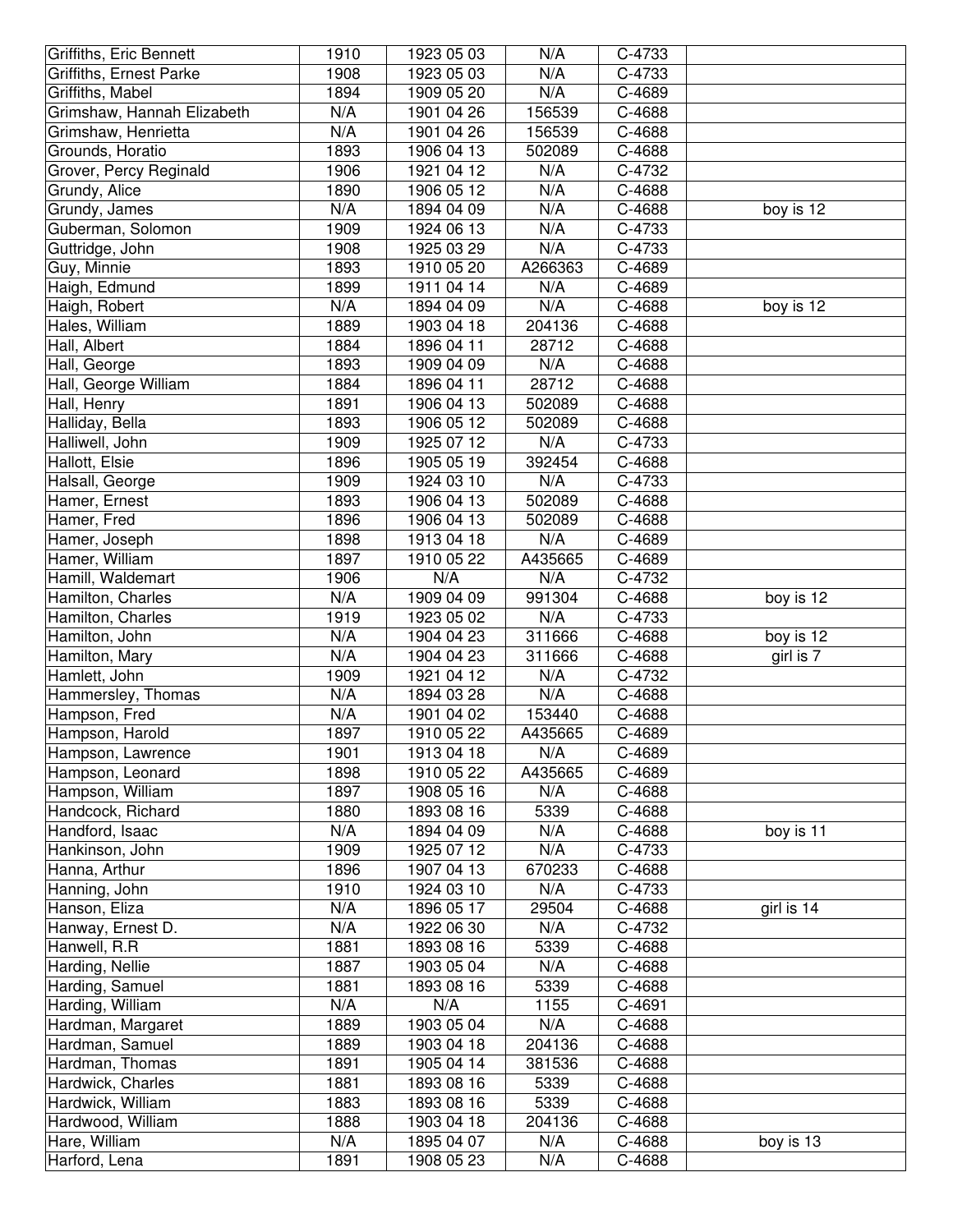| Harford, William Henry        | 1907 | 1924 03 10 | N/A     | C-4733 |            |
|-------------------------------|------|------------|---------|--------|------------|
| Harold, William               | 1911 | 1924 06 13 | N/A     | C-4733 |            |
| Harper, Florence              | 1898 | 1907 05 11 | 753649  | C-4688 |            |
| Harringay, Lucy               | N/A  | 1895 04 07 | N/A     | C-4688 | girl is 11 |
| Harrington, Edwards           | N/A  | 1894 04 09 | N/A     | C-4688 | boy is 12  |
| Harrington, George            | N/A  | 1894 04 09 | N/A     | C-4688 | boy is 8   |
| Harrington, John Thomas       | N/A  | 1894 04 09 | N/A     | C-4688 | boy is 12  |
| Harrington, William John      | N/A  | 1894 04 09 | N/A     | C-4688 | boy is 10  |
| Harris, Albert                | N/A  | 1894 04 09 | N/A     | C-4688 | boy is 11  |
| Harris, Doren Victoria Clavey | 1909 | 1924 07 01 | N/A     | C-4733 |            |
| Harris, Edith                 | 1908 | N/A        | N/A     | C-4732 |            |
| Harris, George                | 1907 | 1921 07 22 | 7817083 | C-4691 |            |
| Harris, Joseph                | N/A  | 1894 03 28 | N/A     | C-4688 |            |
| Harrison, Annie               | 1892 | 1905 05 19 | 392454  | C-4688 |            |
| Harrison, Arthur              | 1890 | 1903 05 04 | 266327  | C-4688 |            |
| Harrison, Ernest              | 1894 | 1906 04 13 | 502089  | C-4688 |            |
| Harrison, George              | N/A  | 1894 03 28 | N/A     | C-4688 |            |
| Hart, Lizzie                  | N/A  | 1905 04 14 | 381538  | C-4688 | girl is 8  |
| Hart, Percy                   | 1912 | 1925 03 29 | N/A     | C-4733 |            |
| Hartley, William              | N/A  | 1894 03 28 | N/A     | C-4688 |            |
| Harty, John                   | N/A  | 1895 04 07 | N/A     | C-4688 | boy is 12  |
| Harty, William                | N/A  | 1894 03 24 | N/A     | C-4688 |            |
| Harvey, Gladys                | 1908 | 1924 07 01 | N/A     | C-4733 |            |
| Harvey, Robert                | 1882 | 1903 04 18 | 204136  | C-4688 |            |
| Haslam, Susan                 | 1887 | 1903 05 04 | N/A     | C-4688 |            |
| Hastings, Andrew F.W.         | 1907 | 1922 04 03 | N/A     | C-4732 |            |
| Hatch, George F.              | 1898 | 1909 04 09 | N/A     | C-4688 |            |
| Hathaway, Edward              | N/A  | 1923 05 02 | N/A     | C-4733 |            |
| Hatton, Geneste Norman        | 1908 | 1923 05 02 | N/A     | C-4733 |            |
| Haufler, Ernest               | N/A  | 1894 04 09 | N/A     | C-4688 | boy is 9   |
| Havill, Adeline               | 1892 | 1903 05 04 | N/A     | C-4688 |            |
| Havill, Henrtietta            | 1889 | 1903 05 04 | N/A     | C-4688 |            |
| Hawkins, Alfred               | N/A  | 1897 04 18 | 26672   | C-4688 | boy is 11  |
| Hawkins, Frank                | 1908 | 1923 05 03 | N/A     | C-4733 |            |
| Hawkins, Nellie               | 1910 | 1924 07 01 | N/A     | C-4733 |            |
| Hawkins, William              | N/A  | 1895 04 07 | N/A     | C-4688 | boy is 13  |
| Hayes, Amelia                 | 1886 | 1903 05 04 | N/A     | C-4688 |            |
| Haylett, Alfred               | 1884 | 1896 04 11 | 18712   | C-4688 |            |
| Heaketh, Emily                | N/A  | 1904 05 18 | 358347  | C-4688 | girl is 9  |
| Heapes, Richard Bartles       | 1907 | 1922 07 -- | N/A     | C-4732 |            |
| Hearing, Charles Ernest       | 1907 | 1924 03 10 | N/A     | C-4733 |            |
| Heaton, John                  | 1888 | 1904 04 23 | 311666  | C-4688 |            |
| Heaver, Mary                  | 1893 | 1909 05 20 | N/A     | C-4689 |            |
| Hedge, William                | 1885 | 1893 08 16 | 5339    | C-4688 |            |
| Hemmings, Clifford            | 1883 | 1893 08 16 | 5339    | C-4688 |            |
| Henderson, Herbert            | N/A  | 1894 04 09 | N/A     | C-4688 | boy is 14  |
| Henderson, Ralph              | 1890 | 1903 04 10 | 254979  | C-4688 |            |
| Hewitt, Alfred                | N/A  | 1894 03 28 | N/A     | C-4688 |            |
| Hewitt, Aspinall              | 1889 | 1906 05 12 | 513513  | C-4688 |            |
| Hewitt, Edward                | 1884 | 1893 08 16 | 5339    | C-4688 |            |
| Hewitt, Henry                 | N/A  | 1894 04 09 | N/A     | C-4688 | boy is 10  |
| Hewitt, John Edward           | 1886 | 1893 08 16 | 5339    | C-4688 |            |
| Hewitt, Thomas                | 1893 | 1906 04 13 | 502089  | C-4688 |            |
| Heyhurst, Ellen               | 1886 | 1902 05 11 | 210422  | C-4688 |            |
| Heywood, Beatrice             | 1896 | 1907 05 11 | 753649  | C-4688 |            |
| Heywood, Edith                | 1901 | 1907 05 11 | 753649  | C-4688 |            |
| Heywood, Mary                 | 1892 | 1907 05 11 | 753649  | C-4688 |            |
| Heywood, Nellie               | 1898 | 1907 05 11 | 753649  | C-4688 |            |
|                               |      |            |         |        |            |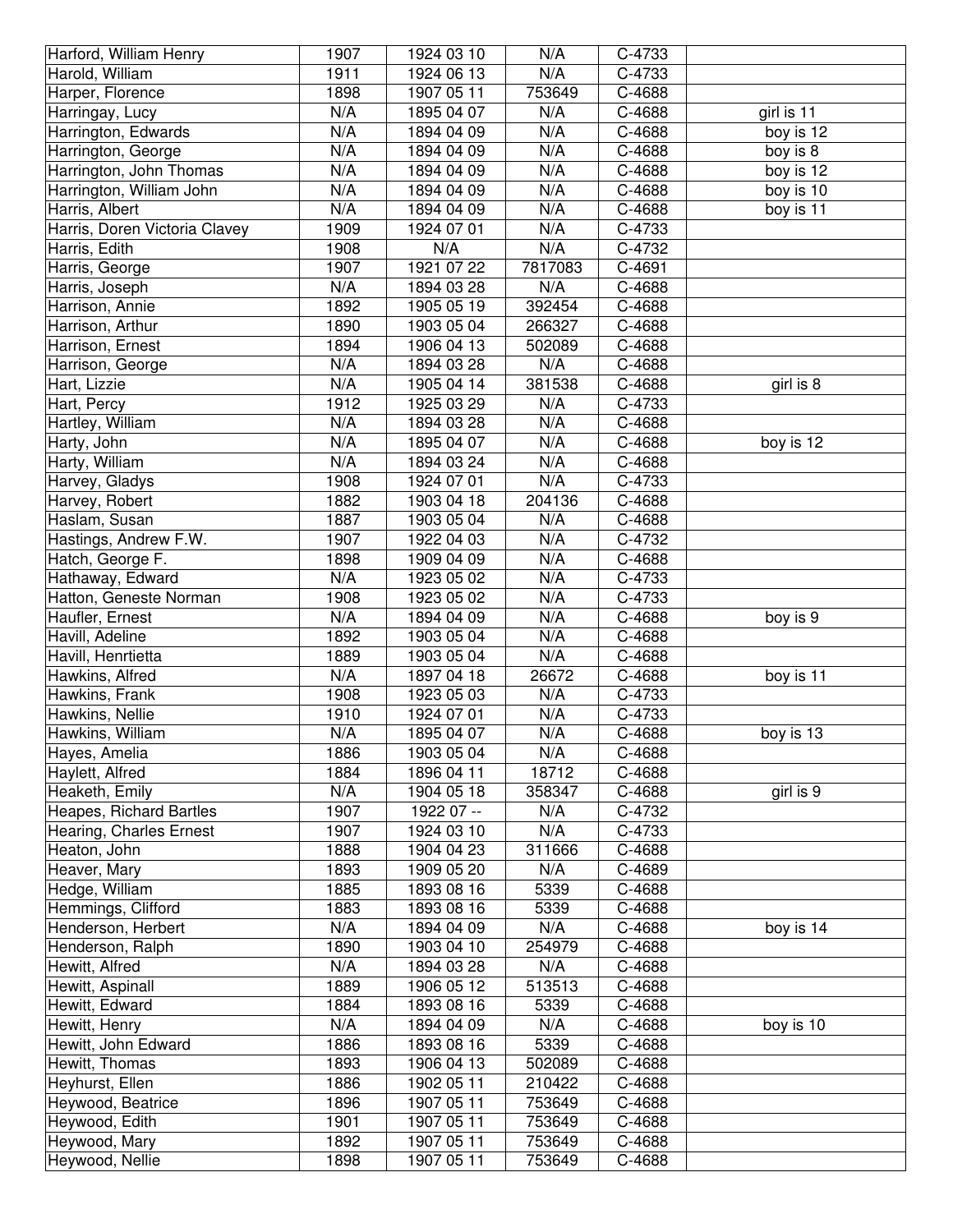| Hibbert, John W.          | 1888 | 1906 04 13 | 502089  | C-4688 |            |
|---------------------------|------|------------|---------|--------|------------|
| Hibbert, Sylvanus         | 1894 | 1906 04 13 | 502089  | C-4688 |            |
| Hicks, Charles            | 1909 | 1922 04 03 | N/A     | C-4732 |            |
| High, Francis             | 1890 | 1903 04 10 | 254979  | C-4688 |            |
| Higham, James             | 1906 | 1922 07 -- | N/A     | C-4732 |            |
| Hill, Albert              | 1896 | 1908 05 16 | N/A     | C-4688 |            |
| Hill, Elsie               | 1890 | 1902 05 11 | 210422  | C-4688 |            |
| Hill, Frederick           | 1906 | 1920 07 30 | N/A     | C-4691 |            |
| Hill, George              | N/A  | 1910 04 22 | A431192 | C-4689 | boy is 14  |
| Hill, Joseph              | N/A  | 1894 04 09 | N/A     | C-4688 | boy is 12  |
| Hill, Joseph William      | 1881 | 1895 11 20 | 25590   | C-4688 |            |
| Hill, Thomas              | N/A  | 1894 04 09 | N/A     | C-4688 | boy is 10  |
| Hill, William             | 1910 | 1923 05 03 | N/A     | C-4733 |            |
| Hill, Willie              | N/A  | 1903 04 10 | 254972  | C-4688 |            |
| Hilpatrick, William       | 1882 | 1893 08 16 | 5339    | C-4688 |            |
| Hinds, Annie              | 1884 | 1902 05 11 | 210422  | C-4688 |            |
| Hird, Robert              | 1907 | 1923 05 03 | N/A     | C-4733 |            |
| Hitchings, Stanley        | 1907 | 1923 05 02 | N/A     | C-4733 |            |
| Hitchings, William Samuel | 1909 | 1922 07 -- | N/A     | C-4732 |            |
| Hodder, Stanley           | 1906 | 1920 09 03 | N/A     | C-4732 |            |
| Hodge, Violet             | 1891 | 1903 05 04 | N/A     | C-4688 |            |
| Hodges, May               | 1891 | 1905 05 19 | 392454  | C-4688 |            |
| Hodgson, Henry            | 1890 | 1905 04 14 | 381536  | C-4688 |            |
| Hokl, Robert              | 1889 | 1905 04 14 | 381536  | C-4688 |            |
| Holden, Isabella          | 1908 | 1925 07 12 | N/A     | C-4733 |            |
| Holden, John Thomas       | N/A  | 1894 04 09 | N/A     | C-4688 | boy is 16  |
| Holdich, Key              | 1914 | 1924 06 27 | N/A     | C-4733 |            |
| Holdich, Mary Ann         | 1911 | 1924 06 27 | N/A     | C-4733 |            |
| Holdick, Louisa           | N/A  | 1922 07 -- | N/A     | C-4732 |            |
| Holdick, Thomas           | N/A  | 1922 06 30 | N/A     | C-4732 |            |
| Holiday, Ronald           | 1911 | 1922 04 03 | N/A     | C-4732 |            |
| Holland, Thomas           | 1908 | 1922 07 -- | N/A     | C-4732 |            |
| Hollingworth, James       | N/A  | 1905 04 14 | 381538  | C-4688 | boy is 11  |
| Holmes, Daniel            | N/A  | 1904 04 23 | 311666  | C-4688 | boy is 9   |
| Holmes, Margret           | N/A  | 1904 04 23 | 311666  | C-4688 | girl is 11 |
| Holmes, Robert            | 1905 | 1921 04 12 | N/A     | C-4732 |            |
| Hopwood, Ernest           | 1889 | 1904 04 23 | 311666  | C-4688 |            |
| Horn, William             | 1879 | 1893 08 16 | 5339    | C-4688 |            |
| Hornby, Radcliffe         | 1897 | 1912 04 20 | N/A     | C-4689 |            |
| Horne, William            | 1907 | 1923 05 02 | N/A     | C-4733 |            |
| Horney, William George    | 1911 | 1924 06 13 | N/A     | C-4733 |            |
| Horrocks, Stephen         | 1888 | 1905 04 14 | 381536  | C-4688 |            |
| Horrocks, Thomas          | 1890 | 1905 04 14 | 381536  | C-4688 |            |
| Horton, Stephen           | 1890 | 1903 04 18 | 204136  | C-4688 |            |
| Hotborne, Edwin A.        | 1906 | N/A        | N/A     | C-4732 |            |
| Houghton, Henry           | 1894 | 1903 04 06 | 381537  | C-4688 |            |
| Houghton, James           | 1892 | 1903 04 06 | 381537  | C-4688 |            |
| Houlding, Arthur          | N/A  | 1901 04 02 | 153440  | C-4688 |            |
| Houlding, Edward          | N/A  | 1901 04 02 | 153440  | C-4688 |            |
| Houlding, Robert          | N/A  | 1901 04 02 | 153440  | C-4688 |            |
| Houston, Ellen            | N/A  | 1901 04 26 | 156539  | C-4688 |            |
| Howard, Emily Victoria    | 1887 | 1903 05 04 | N/A     | C-4688 |            |
| Howard, George            | 1899 | 1912 05 10 | N/A     | C-4689 |            |
| Howard, George Albert     | 1907 | 1921 07 22 | 7817083 | C-4691 |            |
| Howard, Lily              | 1894 | 1907 05 11 | 753649  | C-4688 |            |
| Howarth, Isabella         | 1898 | 1908 05 23 | N/A     | C-4688 |            |
| Howarth, John W.          | 1892 | 1904 04 23 | 311666  | C-4688 |            |
| Howe, Frederick           | 1893 | 1905 04 14 | 381536  | C-4688 |            |
|                           |      |            |         |        |            |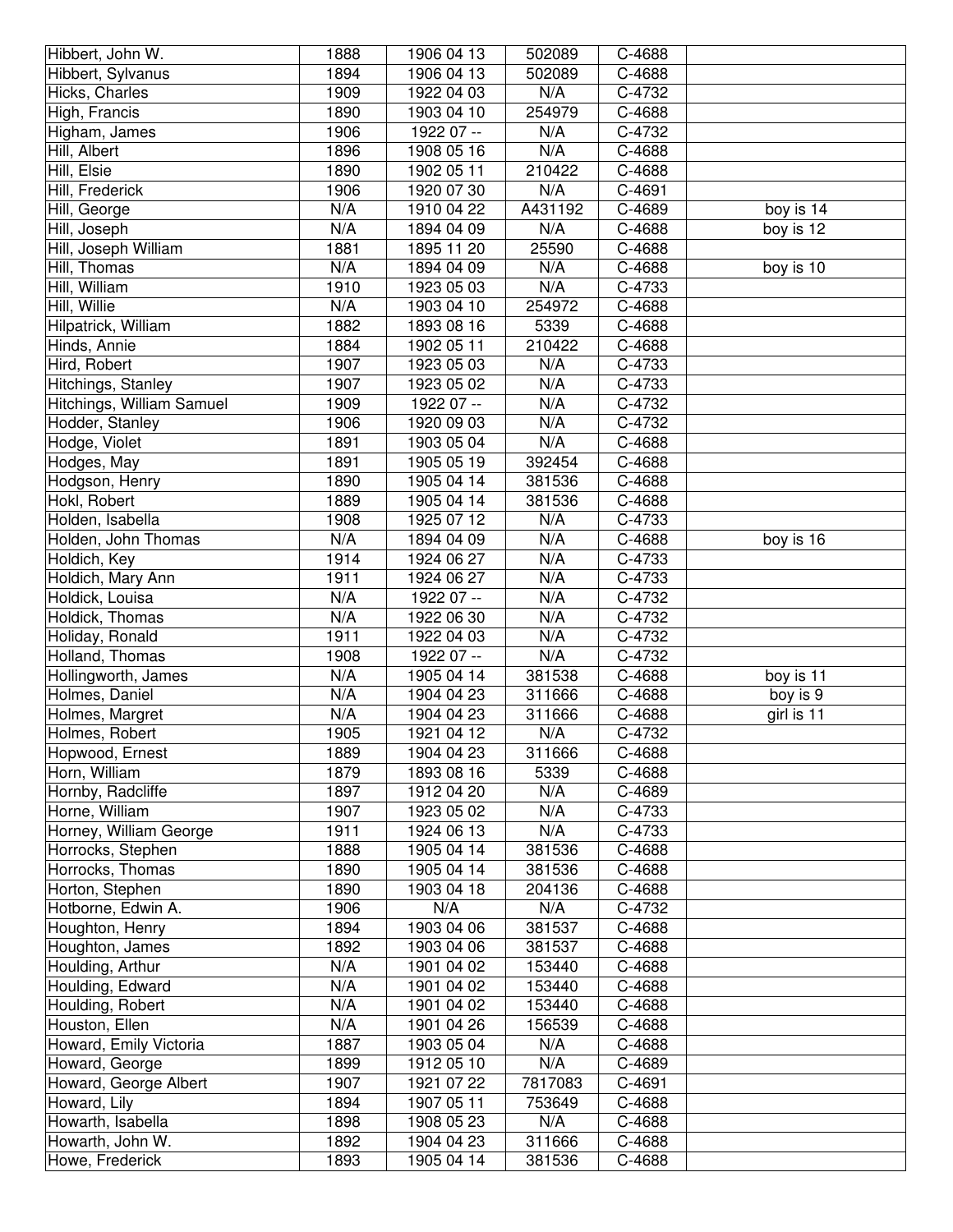| Howells, William Cynon          | 1910        | 1925 03 29               | N/A          | C-4733           |            |
|---------------------------------|-------------|--------------------------|--------------|------------------|------------|
| Hoyle, John                     | 1881        | 1893 08 16               | 5339         | C-4688           |            |
| Hudswell, Alfred                | N/A         | 1894 04 09               | N/A          | C-4688           | boy is 15  |
| Hughes, Arthur                  | 1909        | 1924 07 01               | N/A          | C-4733           |            |
| Hughes, Frederick               | 1910        | 1924 03 10               | N/A          | C-4733           |            |
| Hughes, Harry                   | 1908        | 1923 05 03               | N/A          | C-4733           |            |
| Hughes, Harry                   | 1910        | 1925 07 12               | N/A          | C-4733           |            |
| Hughes, Herbert                 | 1909        | 1924 06 13               | N/A          | C-4733           |            |
| Hughes, John Joseph             | 1908        | 1923 05 02               | N/A          | C-4733           |            |
| Hughes, Samuel                  | 1912        | 1924 03 10               | N/A          | C-4733           |            |
| Hughes, Thomas                  | N/A         | 1894 03 28               | N/A          | C-4688           |            |
| Hulbert, Ferdinand E.           | N/A         | 1909 04 09               | 991304       | C-4688           | boy is 11  |
| Hulert, Thomas                  | N/A         | 1894 03 28               | N/A          | C-4688           |            |
| Hull, Daisy Maud                | 1889        | 1902 05 11               | 210422       | C-4688           |            |
| Hull, Harry                     | 1884        | 1893 08 16               | 5339         | C-4688           |            |
| Hulme, William                  | 1901        | 1913 04 18               | N/A          | C-4689           |            |
| Hulse, Thomas                   | N/A         | 1910 04 22               | A431192      | C-4689           | boy is 15  |
| Hummerstone, Ellen              | N/A         | 1895 04 07               | N/A          | C-4688           | girl is 10 |
| Humphrius, James A.             | N/A         | 1922 06 30               | N/A          | C-4732           |            |
| Humphrius, Violet               | N/A         | 1922 06 30               | N/A          | C-4732           |            |
| Hunt, Benjamin                  | N/A         | 1894 04 09               | N/A          | C-4688           | boy is 12  |
| Hunt, Daniel                    | 1880        | 1893 08 16               | 5339         | C-4688           |            |
| Hunt, George                    | N/A         | 1895 04 07               | N/A          | C-4688           | boy is 12  |
| Hunt, Harry                     | 1886        | 1903 04 10               | 254979       | C-4688           |            |
| Hunt, Joseph                    | 1899        | 1911 04 14               | N/A          | C-4689           |            |
| Hunt, Leslie Arthur             | 1910        | 1921 04 12               | N/A          | C-4732           |            |
| Hunt, Victor Samuel             | 1908        | 1920 07 30               | N/A          | C-4691           |            |
| Hunter, William                 | 1888        | 1904 04 23               | 311666       | C-4688           |            |
| Hurst, George                   | N/A         | 1896 03 10               | N/A          | C-4688           | boy is 15  |
| Hurst, George                   | 1881        | 1896 04 11               | 28712        | C-4688           |            |
| Hutcheson, James                | N/A         | 1903 04 10               | 254972       | C-4688           | boy is 7   |
| Hutcheson, Kate                 | N/A         | 1903 04 10               | 254972       | C-4688           | girl is 11 |
| Hutcheson, MARY                 | N/A         | 1903 04 10               | 254972       | C-4688           | girl is 13 |
| Hutchinson, Albert Edward       | 1904        | 1920 07 30               | N/A          | C-4691           |            |
| Hyde, Harriet                   | N/A         | 1901 04 26               | 156539       | C-4688           |            |
| Hyde, Jane                      | N/A         | 1901 04 26               | 156539       | C-4688           |            |
| Hyde, Susannah                  | N/A         | 1901 04 26               | 156539       | C-4688           |            |
| Inglis, George                  | 1881        | 1893 08 16               | 5339         | C-4688           |            |
| Ingram, Jon Charles             | 1899        | 1913 04 18               | N/A          | C-4689           |            |
| Irish, Joseph                   | 1905        | 1922 04 03               | N/A          | C-4732           |            |
| Irving, Joshua                  | 1909        | 1925 03 29               | N/A          | C-4733           |            |
| Jackson, Herbert                | 1894        | 1905 05 19               | 392454       | C-4688           |            |
| Jackson, Agnes                  | 1885        | 1902 05 11               | 210422       | C-4688           |            |
| Jackson, Arthur                 | 1893        | 1906 04 13               | 502089       | C-4688           |            |
| Jackson, Christopher            | 1883        | 1893 08 16               | 5339         | C-4688           |            |
| Jackson, Henry                  | 1884        | 1893 08 16               | 5339         | C-4688           |            |
| Jackson, James                  | 1884        | 1896 04 11               | 28712        | C-4688           |            |
| Jackson, Joseph                 | 1893        | 1907 04 13               | 670233       | C-4688           |            |
| Jackson, Stanley                | 1886        | 1893 08 16               | 5339         | C-4688           |            |
| Jackson, Thomas                 | 1889        | 1904 04 23               | 311666       | C-4688           | boy is 11  |
| Jackson, William                |             |                          |              | C-4689           |            |
| Jacobs, Arthur                  |             |                          |              |                  |            |
|                                 | 1897        | 1910 05 22               | A435665      |                  |            |
|                                 | 1910        | 1923 05 03               | N/A          | C-4733           |            |
| James, Frank                    | 1894        | 1905 04 14               | 381536       | C-4688           |            |
| James, Henry                    | 1897        | 1904 04 23               | 311666       | C-4688           |            |
| James, Herbert                  | N/A         | 1894 04 09               | N/A          | C-4688           | boy is 9   |
| James, Thomas                   | 1884        | 1896 04 11               | 28712        | C-4688           |            |
| James, Walter<br>James, Wilfred | 1884<br>N/A | 1896 04 11<br>1895 04 07 | 28712<br>N/A | C-4688<br>C-4688 | boy is 9   |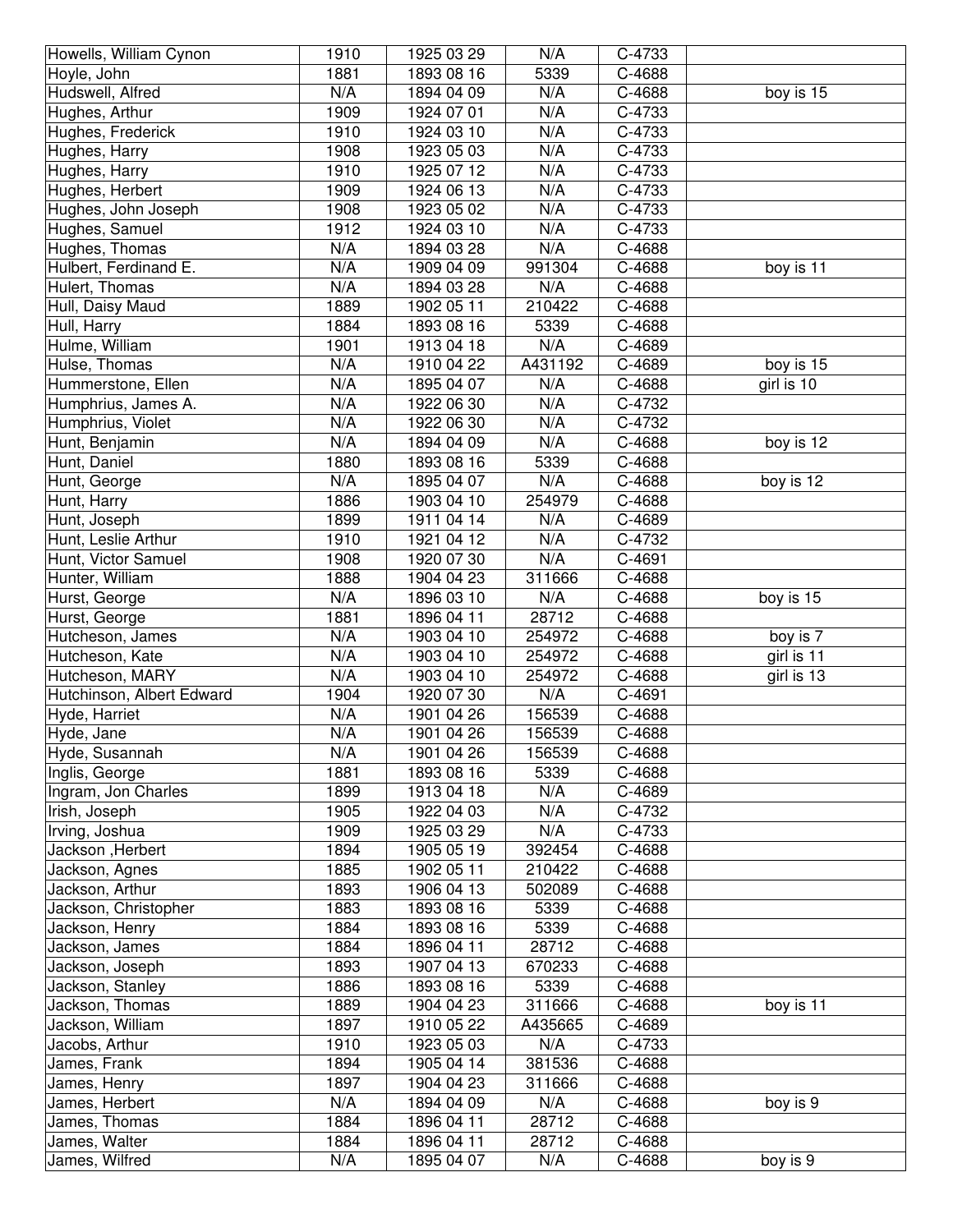| N/A<br>N/A<br>C-4688<br>Jaques, Ed A.<br>1895 04 07<br>boy is 10<br>1907<br>C-4691<br>Jarman, Matilda<br>1921 07 22<br>1818036<br>1910<br>Jefferies, Ada Elizabeth<br>1925 03 29<br>N/A<br>C-4733<br>1913<br>N/A<br>Jefferies, Charles William<br>1925 03 29<br>C-4733<br>N/A<br>1911<br>C-4733<br>Jefferies, Henry<br>1925 03 29<br>N/A<br>156539<br>Jennings, Alice Ann<br>1901 04 26<br>C-4688<br>Jennings, Thomas Henry<br>N/A<br>1909<br>1923 05 02<br>C-4733<br>1881<br>1893 08 16<br>C-4688<br>Jeram, Albert<br>5339<br>N/A<br>N/A<br>1155<br>C-4691<br>Jessen, Walter<br>1905 04 14<br>C-4688<br>1888<br>381536<br>Jewkes, Ambrose<br>1886<br>Jkay, John<br>1903 04 18<br>204136<br>C-4688<br>N/A<br>Johanson, John<br>1904 04 23<br>311666<br>C-4688<br>boy is 6<br>N/A<br>N/A<br>Johns, George<br>1894 04 09<br>C-4688<br>boy is 11<br>1895<br>Johnson, Alex<br>1906 04 13<br>502089<br>C-4688<br>Johnson, Arthur<br>1899<br>1906 05 12<br>N/A<br>C-4688<br>Johnson, Florence<br>1891<br>1907 05 11<br>753649<br>C-4688<br>1892<br>1906 04 13<br>502089<br>C-4688<br>Johnson, William<br>N/A<br>N/A<br>Johnston, James<br>1894 03 28<br>C-4688<br>1911 04 14<br>N/A<br>Jones, Albert<br>1899<br>C-4689<br>N/A<br>N/A<br>1894 04 09<br>C-4688<br>boy is 14<br>Jones, Charles<br>1894<br>1910 04 22<br>A435665<br>C-4689<br>Jones, Charles<br>C-4688<br>Jones, Ernest<br>1888<br>1905 04 14<br>381536<br>N/A<br>C-4688<br>1904 05 18<br>358347<br>girl is 16<br>Jones, Florence<br>1890<br>C-4688<br>Jones, Frank C.<br>1904 04 23<br>311666<br>1898<br>N/A<br>C-4688<br>Jones, Harold<br>1909 04 09<br>1895<br>C-4688<br>Jones, John Henry<br>1903 04 06<br>381537<br>1891<br>C-4688<br>Jones, Lawrence<br>1903 04 10<br>254979<br>1894<br>1907 05 11<br>753649<br>C-4688<br>Jones, Lena<br>Jones, Norman<br>1896<br>1910 05 22<br>A435665<br>C-4689<br>1892<br>Jones, Robert<br>1905 04 14<br>381536<br>C-4688<br>Jones, Rose Hannah<br>1893<br>1905 05 12<br>502089<br>C-4688<br>Jones, William<br>1895<br>1906 04 13<br>502089<br>C-4688<br>Jones, Winifred<br>N/A<br>1923 05 02<br>N/A<br>C-4733<br>N/A<br>C-4688<br>Jordan, Victor<br>1894 04 09<br>N/A<br>boy is 9<br>N/A<br>Joues, Ernest<br>1894 03 28<br>N/A<br>C-4688<br>1892<br>Jowett, Elizabeth<br>1907 05 11<br>753649<br>C-4688<br>1881<br>1896 04 11<br>C-4688<br>Judd, John<br>28712<br>1884<br>5339<br>1893 08 16<br>C-4688<br>Julian, James<br>1886<br>1893 08 16<br>5339<br>C-4688<br>Julian, Thomas<br>Julian, Walter<br>1882<br>1893 08 16<br>5339<br>C-4688<br>Karnun, Philip<br>N/A<br>1905 04 14<br>381538<br>C-4688<br>boy is 16<br>Kay, Edward<br>N/A<br>1894 03 28<br>N/A<br>C-4688<br>Kay, John<br>1893<br>1906 04 13<br>502089<br>C-4688<br>1909<br>Kaywood, George<br>1925 07 12<br>N/A<br>C-4733<br>1907<br>Keary, David<br>1924 03 10<br>N/A<br>C-4733<br>1910<br>N/A<br>C-4733<br>Keary, George<br>1924 03 10<br>Keating, Edward<br>1907<br>C-4691<br>1921 07 22<br>1818036<br>1898<br>C-4689<br>Keating, GeorgeKnapper, Joseph<br>1910 05 22<br>A435665<br>N/A<br>Keed, William<br>1895 03 23<br>22818<br>C-4688<br>boy is 14<br>N/A<br>Kees, Rose<br>1890<br>1903 05 04<br>C-4688<br>1892<br>1906 04 13<br>502089<br>C-4688<br>Keill, Albert Victor<br>Kelly, Edward<br>N/A<br>N/A<br>1895 04 07<br>C-4688<br>boy is 9<br>1909<br>1925 07 12<br>N/A<br>C-4733<br>Kelly, William<br>N/A<br>Kemble, Hannah<br>358347<br>C-4688<br>girl is 10<br>1904 05 18<br>Kemp, Arthur<br>1894<br>1907 04 13<br>670233<br>C-4688<br>Kemp, JohnTriggs, Henry<br>1908<br>1923 05 02<br>N/A<br>C-4733<br>C-4733<br>Kermode, Robert<br>1907<br>1924 03 10<br>N/A | Jane, Frederick | 1910 | 1924 03 10 | N/A | C-4733 |  |
|---------------------------------------------------------------------------------------------------------------------------------------------------------------------------------------------------------------------------------------------------------------------------------------------------------------------------------------------------------------------------------------------------------------------------------------------------------------------------------------------------------------------------------------------------------------------------------------------------------------------------------------------------------------------------------------------------------------------------------------------------------------------------------------------------------------------------------------------------------------------------------------------------------------------------------------------------------------------------------------------------------------------------------------------------------------------------------------------------------------------------------------------------------------------------------------------------------------------------------------------------------------------------------------------------------------------------------------------------------------------------------------------------------------------------------------------------------------------------------------------------------------------------------------------------------------------------------------------------------------------------------------------------------------------------------------------------------------------------------------------------------------------------------------------------------------------------------------------------------------------------------------------------------------------------------------------------------------------------------------------------------------------------------------------------------------------------------------------------------------------------------------------------------------------------------------------------------------------------------------------------------------------------------------------------------------------------------------------------------------------------------------------------------------------------------------------------------------------------------------------------------------------------------------------------------------------------------------------------------------------------------------------------------------------------------------------------------------------------------------------------------------------------------------------------------------------------------------------------------------------------------------------------------------------------------------------------------------------------------------------------------------------------------------------------------------------------------------------------------------------------------------------------------------------------------------------------------------------------------------------------------------------------------------------------------------------------------------------------------------------------------------------------------------------------------------------------------------------------------------------------------------------------------------------------------------------------------------------------------------------------------------------|-----------------|------|------------|-----|--------|--|
|                                                                                                                                                                                                                                                                                                                                                                                                                                                                                                                                                                                                                                                                                                                                                                                                                                                                                                                                                                                                                                                                                                                                                                                                                                                                                                                                                                                                                                                                                                                                                                                                                                                                                                                                                                                                                                                                                                                                                                                                                                                                                                                                                                                                                                                                                                                                                                                                                                                                                                                                                                                                                                                                                                                                                                                                                                                                                                                                                                                                                                                                                                                                                                                                                                                                                                                                                                                                                                                                                                                                                                                                                                             |                 |      |            |     |        |  |
|                                                                                                                                                                                                                                                                                                                                                                                                                                                                                                                                                                                                                                                                                                                                                                                                                                                                                                                                                                                                                                                                                                                                                                                                                                                                                                                                                                                                                                                                                                                                                                                                                                                                                                                                                                                                                                                                                                                                                                                                                                                                                                                                                                                                                                                                                                                                                                                                                                                                                                                                                                                                                                                                                                                                                                                                                                                                                                                                                                                                                                                                                                                                                                                                                                                                                                                                                                                                                                                                                                                                                                                                                                             |                 |      |            |     |        |  |
|                                                                                                                                                                                                                                                                                                                                                                                                                                                                                                                                                                                                                                                                                                                                                                                                                                                                                                                                                                                                                                                                                                                                                                                                                                                                                                                                                                                                                                                                                                                                                                                                                                                                                                                                                                                                                                                                                                                                                                                                                                                                                                                                                                                                                                                                                                                                                                                                                                                                                                                                                                                                                                                                                                                                                                                                                                                                                                                                                                                                                                                                                                                                                                                                                                                                                                                                                                                                                                                                                                                                                                                                                                             |                 |      |            |     |        |  |
|                                                                                                                                                                                                                                                                                                                                                                                                                                                                                                                                                                                                                                                                                                                                                                                                                                                                                                                                                                                                                                                                                                                                                                                                                                                                                                                                                                                                                                                                                                                                                                                                                                                                                                                                                                                                                                                                                                                                                                                                                                                                                                                                                                                                                                                                                                                                                                                                                                                                                                                                                                                                                                                                                                                                                                                                                                                                                                                                                                                                                                                                                                                                                                                                                                                                                                                                                                                                                                                                                                                                                                                                                                             |                 |      |            |     |        |  |
|                                                                                                                                                                                                                                                                                                                                                                                                                                                                                                                                                                                                                                                                                                                                                                                                                                                                                                                                                                                                                                                                                                                                                                                                                                                                                                                                                                                                                                                                                                                                                                                                                                                                                                                                                                                                                                                                                                                                                                                                                                                                                                                                                                                                                                                                                                                                                                                                                                                                                                                                                                                                                                                                                                                                                                                                                                                                                                                                                                                                                                                                                                                                                                                                                                                                                                                                                                                                                                                                                                                                                                                                                                             |                 |      |            |     |        |  |
|                                                                                                                                                                                                                                                                                                                                                                                                                                                                                                                                                                                                                                                                                                                                                                                                                                                                                                                                                                                                                                                                                                                                                                                                                                                                                                                                                                                                                                                                                                                                                                                                                                                                                                                                                                                                                                                                                                                                                                                                                                                                                                                                                                                                                                                                                                                                                                                                                                                                                                                                                                                                                                                                                                                                                                                                                                                                                                                                                                                                                                                                                                                                                                                                                                                                                                                                                                                                                                                                                                                                                                                                                                             |                 |      |            |     |        |  |
|                                                                                                                                                                                                                                                                                                                                                                                                                                                                                                                                                                                                                                                                                                                                                                                                                                                                                                                                                                                                                                                                                                                                                                                                                                                                                                                                                                                                                                                                                                                                                                                                                                                                                                                                                                                                                                                                                                                                                                                                                                                                                                                                                                                                                                                                                                                                                                                                                                                                                                                                                                                                                                                                                                                                                                                                                                                                                                                                                                                                                                                                                                                                                                                                                                                                                                                                                                                                                                                                                                                                                                                                                                             |                 |      |            |     |        |  |
|                                                                                                                                                                                                                                                                                                                                                                                                                                                                                                                                                                                                                                                                                                                                                                                                                                                                                                                                                                                                                                                                                                                                                                                                                                                                                                                                                                                                                                                                                                                                                                                                                                                                                                                                                                                                                                                                                                                                                                                                                                                                                                                                                                                                                                                                                                                                                                                                                                                                                                                                                                                                                                                                                                                                                                                                                                                                                                                                                                                                                                                                                                                                                                                                                                                                                                                                                                                                                                                                                                                                                                                                                                             |                 |      |            |     |        |  |
|                                                                                                                                                                                                                                                                                                                                                                                                                                                                                                                                                                                                                                                                                                                                                                                                                                                                                                                                                                                                                                                                                                                                                                                                                                                                                                                                                                                                                                                                                                                                                                                                                                                                                                                                                                                                                                                                                                                                                                                                                                                                                                                                                                                                                                                                                                                                                                                                                                                                                                                                                                                                                                                                                                                                                                                                                                                                                                                                                                                                                                                                                                                                                                                                                                                                                                                                                                                                                                                                                                                                                                                                                                             |                 |      |            |     |        |  |
|                                                                                                                                                                                                                                                                                                                                                                                                                                                                                                                                                                                                                                                                                                                                                                                                                                                                                                                                                                                                                                                                                                                                                                                                                                                                                                                                                                                                                                                                                                                                                                                                                                                                                                                                                                                                                                                                                                                                                                                                                                                                                                                                                                                                                                                                                                                                                                                                                                                                                                                                                                                                                                                                                                                                                                                                                                                                                                                                                                                                                                                                                                                                                                                                                                                                                                                                                                                                                                                                                                                                                                                                                                             |                 |      |            |     |        |  |
|                                                                                                                                                                                                                                                                                                                                                                                                                                                                                                                                                                                                                                                                                                                                                                                                                                                                                                                                                                                                                                                                                                                                                                                                                                                                                                                                                                                                                                                                                                                                                                                                                                                                                                                                                                                                                                                                                                                                                                                                                                                                                                                                                                                                                                                                                                                                                                                                                                                                                                                                                                                                                                                                                                                                                                                                                                                                                                                                                                                                                                                                                                                                                                                                                                                                                                                                                                                                                                                                                                                                                                                                                                             |                 |      |            |     |        |  |
|                                                                                                                                                                                                                                                                                                                                                                                                                                                                                                                                                                                                                                                                                                                                                                                                                                                                                                                                                                                                                                                                                                                                                                                                                                                                                                                                                                                                                                                                                                                                                                                                                                                                                                                                                                                                                                                                                                                                                                                                                                                                                                                                                                                                                                                                                                                                                                                                                                                                                                                                                                                                                                                                                                                                                                                                                                                                                                                                                                                                                                                                                                                                                                                                                                                                                                                                                                                                                                                                                                                                                                                                                                             |                 |      |            |     |        |  |
|                                                                                                                                                                                                                                                                                                                                                                                                                                                                                                                                                                                                                                                                                                                                                                                                                                                                                                                                                                                                                                                                                                                                                                                                                                                                                                                                                                                                                                                                                                                                                                                                                                                                                                                                                                                                                                                                                                                                                                                                                                                                                                                                                                                                                                                                                                                                                                                                                                                                                                                                                                                                                                                                                                                                                                                                                                                                                                                                                                                                                                                                                                                                                                                                                                                                                                                                                                                                                                                                                                                                                                                                                                             |                 |      |            |     |        |  |
|                                                                                                                                                                                                                                                                                                                                                                                                                                                                                                                                                                                                                                                                                                                                                                                                                                                                                                                                                                                                                                                                                                                                                                                                                                                                                                                                                                                                                                                                                                                                                                                                                                                                                                                                                                                                                                                                                                                                                                                                                                                                                                                                                                                                                                                                                                                                                                                                                                                                                                                                                                                                                                                                                                                                                                                                                                                                                                                                                                                                                                                                                                                                                                                                                                                                                                                                                                                                                                                                                                                                                                                                                                             |                 |      |            |     |        |  |
|                                                                                                                                                                                                                                                                                                                                                                                                                                                                                                                                                                                                                                                                                                                                                                                                                                                                                                                                                                                                                                                                                                                                                                                                                                                                                                                                                                                                                                                                                                                                                                                                                                                                                                                                                                                                                                                                                                                                                                                                                                                                                                                                                                                                                                                                                                                                                                                                                                                                                                                                                                                                                                                                                                                                                                                                                                                                                                                                                                                                                                                                                                                                                                                                                                                                                                                                                                                                                                                                                                                                                                                                                                             |                 |      |            |     |        |  |
|                                                                                                                                                                                                                                                                                                                                                                                                                                                                                                                                                                                                                                                                                                                                                                                                                                                                                                                                                                                                                                                                                                                                                                                                                                                                                                                                                                                                                                                                                                                                                                                                                                                                                                                                                                                                                                                                                                                                                                                                                                                                                                                                                                                                                                                                                                                                                                                                                                                                                                                                                                                                                                                                                                                                                                                                                                                                                                                                                                                                                                                                                                                                                                                                                                                                                                                                                                                                                                                                                                                                                                                                                                             |                 |      |            |     |        |  |
|                                                                                                                                                                                                                                                                                                                                                                                                                                                                                                                                                                                                                                                                                                                                                                                                                                                                                                                                                                                                                                                                                                                                                                                                                                                                                                                                                                                                                                                                                                                                                                                                                                                                                                                                                                                                                                                                                                                                                                                                                                                                                                                                                                                                                                                                                                                                                                                                                                                                                                                                                                                                                                                                                                                                                                                                                                                                                                                                                                                                                                                                                                                                                                                                                                                                                                                                                                                                                                                                                                                                                                                                                                             |                 |      |            |     |        |  |
|                                                                                                                                                                                                                                                                                                                                                                                                                                                                                                                                                                                                                                                                                                                                                                                                                                                                                                                                                                                                                                                                                                                                                                                                                                                                                                                                                                                                                                                                                                                                                                                                                                                                                                                                                                                                                                                                                                                                                                                                                                                                                                                                                                                                                                                                                                                                                                                                                                                                                                                                                                                                                                                                                                                                                                                                                                                                                                                                                                                                                                                                                                                                                                                                                                                                                                                                                                                                                                                                                                                                                                                                                                             |                 |      |            |     |        |  |
|                                                                                                                                                                                                                                                                                                                                                                                                                                                                                                                                                                                                                                                                                                                                                                                                                                                                                                                                                                                                                                                                                                                                                                                                                                                                                                                                                                                                                                                                                                                                                                                                                                                                                                                                                                                                                                                                                                                                                                                                                                                                                                                                                                                                                                                                                                                                                                                                                                                                                                                                                                                                                                                                                                                                                                                                                                                                                                                                                                                                                                                                                                                                                                                                                                                                                                                                                                                                                                                                                                                                                                                                                                             |                 |      |            |     |        |  |
|                                                                                                                                                                                                                                                                                                                                                                                                                                                                                                                                                                                                                                                                                                                                                                                                                                                                                                                                                                                                                                                                                                                                                                                                                                                                                                                                                                                                                                                                                                                                                                                                                                                                                                                                                                                                                                                                                                                                                                                                                                                                                                                                                                                                                                                                                                                                                                                                                                                                                                                                                                                                                                                                                                                                                                                                                                                                                                                                                                                                                                                                                                                                                                                                                                                                                                                                                                                                                                                                                                                                                                                                                                             |                 |      |            |     |        |  |
|                                                                                                                                                                                                                                                                                                                                                                                                                                                                                                                                                                                                                                                                                                                                                                                                                                                                                                                                                                                                                                                                                                                                                                                                                                                                                                                                                                                                                                                                                                                                                                                                                                                                                                                                                                                                                                                                                                                                                                                                                                                                                                                                                                                                                                                                                                                                                                                                                                                                                                                                                                                                                                                                                                                                                                                                                                                                                                                                                                                                                                                                                                                                                                                                                                                                                                                                                                                                                                                                                                                                                                                                                                             |                 |      |            |     |        |  |
|                                                                                                                                                                                                                                                                                                                                                                                                                                                                                                                                                                                                                                                                                                                                                                                                                                                                                                                                                                                                                                                                                                                                                                                                                                                                                                                                                                                                                                                                                                                                                                                                                                                                                                                                                                                                                                                                                                                                                                                                                                                                                                                                                                                                                                                                                                                                                                                                                                                                                                                                                                                                                                                                                                                                                                                                                                                                                                                                                                                                                                                                                                                                                                                                                                                                                                                                                                                                                                                                                                                                                                                                                                             |                 |      |            |     |        |  |
|                                                                                                                                                                                                                                                                                                                                                                                                                                                                                                                                                                                                                                                                                                                                                                                                                                                                                                                                                                                                                                                                                                                                                                                                                                                                                                                                                                                                                                                                                                                                                                                                                                                                                                                                                                                                                                                                                                                                                                                                                                                                                                                                                                                                                                                                                                                                                                                                                                                                                                                                                                                                                                                                                                                                                                                                                                                                                                                                                                                                                                                                                                                                                                                                                                                                                                                                                                                                                                                                                                                                                                                                                                             |                 |      |            |     |        |  |
|                                                                                                                                                                                                                                                                                                                                                                                                                                                                                                                                                                                                                                                                                                                                                                                                                                                                                                                                                                                                                                                                                                                                                                                                                                                                                                                                                                                                                                                                                                                                                                                                                                                                                                                                                                                                                                                                                                                                                                                                                                                                                                                                                                                                                                                                                                                                                                                                                                                                                                                                                                                                                                                                                                                                                                                                                                                                                                                                                                                                                                                                                                                                                                                                                                                                                                                                                                                                                                                                                                                                                                                                                                             |                 |      |            |     |        |  |
|                                                                                                                                                                                                                                                                                                                                                                                                                                                                                                                                                                                                                                                                                                                                                                                                                                                                                                                                                                                                                                                                                                                                                                                                                                                                                                                                                                                                                                                                                                                                                                                                                                                                                                                                                                                                                                                                                                                                                                                                                                                                                                                                                                                                                                                                                                                                                                                                                                                                                                                                                                                                                                                                                                                                                                                                                                                                                                                                                                                                                                                                                                                                                                                                                                                                                                                                                                                                                                                                                                                                                                                                                                             |                 |      |            |     |        |  |
|                                                                                                                                                                                                                                                                                                                                                                                                                                                                                                                                                                                                                                                                                                                                                                                                                                                                                                                                                                                                                                                                                                                                                                                                                                                                                                                                                                                                                                                                                                                                                                                                                                                                                                                                                                                                                                                                                                                                                                                                                                                                                                                                                                                                                                                                                                                                                                                                                                                                                                                                                                                                                                                                                                                                                                                                                                                                                                                                                                                                                                                                                                                                                                                                                                                                                                                                                                                                                                                                                                                                                                                                                                             |                 |      |            |     |        |  |
|                                                                                                                                                                                                                                                                                                                                                                                                                                                                                                                                                                                                                                                                                                                                                                                                                                                                                                                                                                                                                                                                                                                                                                                                                                                                                                                                                                                                                                                                                                                                                                                                                                                                                                                                                                                                                                                                                                                                                                                                                                                                                                                                                                                                                                                                                                                                                                                                                                                                                                                                                                                                                                                                                                                                                                                                                                                                                                                                                                                                                                                                                                                                                                                                                                                                                                                                                                                                                                                                                                                                                                                                                                             |                 |      |            |     |        |  |
|                                                                                                                                                                                                                                                                                                                                                                                                                                                                                                                                                                                                                                                                                                                                                                                                                                                                                                                                                                                                                                                                                                                                                                                                                                                                                                                                                                                                                                                                                                                                                                                                                                                                                                                                                                                                                                                                                                                                                                                                                                                                                                                                                                                                                                                                                                                                                                                                                                                                                                                                                                                                                                                                                                                                                                                                                                                                                                                                                                                                                                                                                                                                                                                                                                                                                                                                                                                                                                                                                                                                                                                                                                             |                 |      |            |     |        |  |
|                                                                                                                                                                                                                                                                                                                                                                                                                                                                                                                                                                                                                                                                                                                                                                                                                                                                                                                                                                                                                                                                                                                                                                                                                                                                                                                                                                                                                                                                                                                                                                                                                                                                                                                                                                                                                                                                                                                                                                                                                                                                                                                                                                                                                                                                                                                                                                                                                                                                                                                                                                                                                                                                                                                                                                                                                                                                                                                                                                                                                                                                                                                                                                                                                                                                                                                                                                                                                                                                                                                                                                                                                                             |                 |      |            |     |        |  |
|                                                                                                                                                                                                                                                                                                                                                                                                                                                                                                                                                                                                                                                                                                                                                                                                                                                                                                                                                                                                                                                                                                                                                                                                                                                                                                                                                                                                                                                                                                                                                                                                                                                                                                                                                                                                                                                                                                                                                                                                                                                                                                                                                                                                                                                                                                                                                                                                                                                                                                                                                                                                                                                                                                                                                                                                                                                                                                                                                                                                                                                                                                                                                                                                                                                                                                                                                                                                                                                                                                                                                                                                                                             |                 |      |            |     |        |  |
|                                                                                                                                                                                                                                                                                                                                                                                                                                                                                                                                                                                                                                                                                                                                                                                                                                                                                                                                                                                                                                                                                                                                                                                                                                                                                                                                                                                                                                                                                                                                                                                                                                                                                                                                                                                                                                                                                                                                                                                                                                                                                                                                                                                                                                                                                                                                                                                                                                                                                                                                                                                                                                                                                                                                                                                                                                                                                                                                                                                                                                                                                                                                                                                                                                                                                                                                                                                                                                                                                                                                                                                                                                             |                 |      |            |     |        |  |
|                                                                                                                                                                                                                                                                                                                                                                                                                                                                                                                                                                                                                                                                                                                                                                                                                                                                                                                                                                                                                                                                                                                                                                                                                                                                                                                                                                                                                                                                                                                                                                                                                                                                                                                                                                                                                                                                                                                                                                                                                                                                                                                                                                                                                                                                                                                                                                                                                                                                                                                                                                                                                                                                                                                                                                                                                                                                                                                                                                                                                                                                                                                                                                                                                                                                                                                                                                                                                                                                                                                                                                                                                                             |                 |      |            |     |        |  |
|                                                                                                                                                                                                                                                                                                                                                                                                                                                                                                                                                                                                                                                                                                                                                                                                                                                                                                                                                                                                                                                                                                                                                                                                                                                                                                                                                                                                                                                                                                                                                                                                                                                                                                                                                                                                                                                                                                                                                                                                                                                                                                                                                                                                                                                                                                                                                                                                                                                                                                                                                                                                                                                                                                                                                                                                                                                                                                                                                                                                                                                                                                                                                                                                                                                                                                                                                                                                                                                                                                                                                                                                                                             |                 |      |            |     |        |  |
|                                                                                                                                                                                                                                                                                                                                                                                                                                                                                                                                                                                                                                                                                                                                                                                                                                                                                                                                                                                                                                                                                                                                                                                                                                                                                                                                                                                                                                                                                                                                                                                                                                                                                                                                                                                                                                                                                                                                                                                                                                                                                                                                                                                                                                                                                                                                                                                                                                                                                                                                                                                                                                                                                                                                                                                                                                                                                                                                                                                                                                                                                                                                                                                                                                                                                                                                                                                                                                                                                                                                                                                                                                             |                 |      |            |     |        |  |
|                                                                                                                                                                                                                                                                                                                                                                                                                                                                                                                                                                                                                                                                                                                                                                                                                                                                                                                                                                                                                                                                                                                                                                                                                                                                                                                                                                                                                                                                                                                                                                                                                                                                                                                                                                                                                                                                                                                                                                                                                                                                                                                                                                                                                                                                                                                                                                                                                                                                                                                                                                                                                                                                                                                                                                                                                                                                                                                                                                                                                                                                                                                                                                                                                                                                                                                                                                                                                                                                                                                                                                                                                                             |                 |      |            |     |        |  |
|                                                                                                                                                                                                                                                                                                                                                                                                                                                                                                                                                                                                                                                                                                                                                                                                                                                                                                                                                                                                                                                                                                                                                                                                                                                                                                                                                                                                                                                                                                                                                                                                                                                                                                                                                                                                                                                                                                                                                                                                                                                                                                                                                                                                                                                                                                                                                                                                                                                                                                                                                                                                                                                                                                                                                                                                                                                                                                                                                                                                                                                                                                                                                                                                                                                                                                                                                                                                                                                                                                                                                                                                                                             |                 |      |            |     |        |  |
|                                                                                                                                                                                                                                                                                                                                                                                                                                                                                                                                                                                                                                                                                                                                                                                                                                                                                                                                                                                                                                                                                                                                                                                                                                                                                                                                                                                                                                                                                                                                                                                                                                                                                                                                                                                                                                                                                                                                                                                                                                                                                                                                                                                                                                                                                                                                                                                                                                                                                                                                                                                                                                                                                                                                                                                                                                                                                                                                                                                                                                                                                                                                                                                                                                                                                                                                                                                                                                                                                                                                                                                                                                             |                 |      |            |     |        |  |
|                                                                                                                                                                                                                                                                                                                                                                                                                                                                                                                                                                                                                                                                                                                                                                                                                                                                                                                                                                                                                                                                                                                                                                                                                                                                                                                                                                                                                                                                                                                                                                                                                                                                                                                                                                                                                                                                                                                                                                                                                                                                                                                                                                                                                                                                                                                                                                                                                                                                                                                                                                                                                                                                                                                                                                                                                                                                                                                                                                                                                                                                                                                                                                                                                                                                                                                                                                                                                                                                                                                                                                                                                                             |                 |      |            |     |        |  |
|                                                                                                                                                                                                                                                                                                                                                                                                                                                                                                                                                                                                                                                                                                                                                                                                                                                                                                                                                                                                                                                                                                                                                                                                                                                                                                                                                                                                                                                                                                                                                                                                                                                                                                                                                                                                                                                                                                                                                                                                                                                                                                                                                                                                                                                                                                                                                                                                                                                                                                                                                                                                                                                                                                                                                                                                                                                                                                                                                                                                                                                                                                                                                                                                                                                                                                                                                                                                                                                                                                                                                                                                                                             |                 |      |            |     |        |  |
|                                                                                                                                                                                                                                                                                                                                                                                                                                                                                                                                                                                                                                                                                                                                                                                                                                                                                                                                                                                                                                                                                                                                                                                                                                                                                                                                                                                                                                                                                                                                                                                                                                                                                                                                                                                                                                                                                                                                                                                                                                                                                                                                                                                                                                                                                                                                                                                                                                                                                                                                                                                                                                                                                                                                                                                                                                                                                                                                                                                                                                                                                                                                                                                                                                                                                                                                                                                                                                                                                                                                                                                                                                             |                 |      |            |     |        |  |
|                                                                                                                                                                                                                                                                                                                                                                                                                                                                                                                                                                                                                                                                                                                                                                                                                                                                                                                                                                                                                                                                                                                                                                                                                                                                                                                                                                                                                                                                                                                                                                                                                                                                                                                                                                                                                                                                                                                                                                                                                                                                                                                                                                                                                                                                                                                                                                                                                                                                                                                                                                                                                                                                                                                                                                                                                                                                                                                                                                                                                                                                                                                                                                                                                                                                                                                                                                                                                                                                                                                                                                                                                                             |                 |      |            |     |        |  |
|                                                                                                                                                                                                                                                                                                                                                                                                                                                                                                                                                                                                                                                                                                                                                                                                                                                                                                                                                                                                                                                                                                                                                                                                                                                                                                                                                                                                                                                                                                                                                                                                                                                                                                                                                                                                                                                                                                                                                                                                                                                                                                                                                                                                                                                                                                                                                                                                                                                                                                                                                                                                                                                                                                                                                                                                                                                                                                                                                                                                                                                                                                                                                                                                                                                                                                                                                                                                                                                                                                                                                                                                                                             |                 |      |            |     |        |  |
|                                                                                                                                                                                                                                                                                                                                                                                                                                                                                                                                                                                                                                                                                                                                                                                                                                                                                                                                                                                                                                                                                                                                                                                                                                                                                                                                                                                                                                                                                                                                                                                                                                                                                                                                                                                                                                                                                                                                                                                                                                                                                                                                                                                                                                                                                                                                                                                                                                                                                                                                                                                                                                                                                                                                                                                                                                                                                                                                                                                                                                                                                                                                                                                                                                                                                                                                                                                                                                                                                                                                                                                                                                             |                 |      |            |     |        |  |
|                                                                                                                                                                                                                                                                                                                                                                                                                                                                                                                                                                                                                                                                                                                                                                                                                                                                                                                                                                                                                                                                                                                                                                                                                                                                                                                                                                                                                                                                                                                                                                                                                                                                                                                                                                                                                                                                                                                                                                                                                                                                                                                                                                                                                                                                                                                                                                                                                                                                                                                                                                                                                                                                                                                                                                                                                                                                                                                                                                                                                                                                                                                                                                                                                                                                                                                                                                                                                                                                                                                                                                                                                                             |                 |      |            |     |        |  |
|                                                                                                                                                                                                                                                                                                                                                                                                                                                                                                                                                                                                                                                                                                                                                                                                                                                                                                                                                                                                                                                                                                                                                                                                                                                                                                                                                                                                                                                                                                                                                                                                                                                                                                                                                                                                                                                                                                                                                                                                                                                                                                                                                                                                                                                                                                                                                                                                                                                                                                                                                                                                                                                                                                                                                                                                                                                                                                                                                                                                                                                                                                                                                                                                                                                                                                                                                                                                                                                                                                                                                                                                                                             |                 |      |            |     |        |  |
|                                                                                                                                                                                                                                                                                                                                                                                                                                                                                                                                                                                                                                                                                                                                                                                                                                                                                                                                                                                                                                                                                                                                                                                                                                                                                                                                                                                                                                                                                                                                                                                                                                                                                                                                                                                                                                                                                                                                                                                                                                                                                                                                                                                                                                                                                                                                                                                                                                                                                                                                                                                                                                                                                                                                                                                                                                                                                                                                                                                                                                                                                                                                                                                                                                                                                                                                                                                                                                                                                                                                                                                                                                             |                 |      |            |     |        |  |
|                                                                                                                                                                                                                                                                                                                                                                                                                                                                                                                                                                                                                                                                                                                                                                                                                                                                                                                                                                                                                                                                                                                                                                                                                                                                                                                                                                                                                                                                                                                                                                                                                                                                                                                                                                                                                                                                                                                                                                                                                                                                                                                                                                                                                                                                                                                                                                                                                                                                                                                                                                                                                                                                                                                                                                                                                                                                                                                                                                                                                                                                                                                                                                                                                                                                                                                                                                                                                                                                                                                                                                                                                                             |                 |      |            |     |        |  |
|                                                                                                                                                                                                                                                                                                                                                                                                                                                                                                                                                                                                                                                                                                                                                                                                                                                                                                                                                                                                                                                                                                                                                                                                                                                                                                                                                                                                                                                                                                                                                                                                                                                                                                                                                                                                                                                                                                                                                                                                                                                                                                                                                                                                                                                                                                                                                                                                                                                                                                                                                                                                                                                                                                                                                                                                                                                                                                                                                                                                                                                                                                                                                                                                                                                                                                                                                                                                                                                                                                                                                                                                                                             |                 |      |            |     |        |  |
|                                                                                                                                                                                                                                                                                                                                                                                                                                                                                                                                                                                                                                                                                                                                                                                                                                                                                                                                                                                                                                                                                                                                                                                                                                                                                                                                                                                                                                                                                                                                                                                                                                                                                                                                                                                                                                                                                                                                                                                                                                                                                                                                                                                                                                                                                                                                                                                                                                                                                                                                                                                                                                                                                                                                                                                                                                                                                                                                                                                                                                                                                                                                                                                                                                                                                                                                                                                                                                                                                                                                                                                                                                             |                 |      |            |     |        |  |
|                                                                                                                                                                                                                                                                                                                                                                                                                                                                                                                                                                                                                                                                                                                                                                                                                                                                                                                                                                                                                                                                                                                                                                                                                                                                                                                                                                                                                                                                                                                                                                                                                                                                                                                                                                                                                                                                                                                                                                                                                                                                                                                                                                                                                                                                                                                                                                                                                                                                                                                                                                                                                                                                                                                                                                                                                                                                                                                                                                                                                                                                                                                                                                                                                                                                                                                                                                                                                                                                                                                                                                                                                                             |                 |      |            |     |        |  |
|                                                                                                                                                                                                                                                                                                                                                                                                                                                                                                                                                                                                                                                                                                                                                                                                                                                                                                                                                                                                                                                                                                                                                                                                                                                                                                                                                                                                                                                                                                                                                                                                                                                                                                                                                                                                                                                                                                                                                                                                                                                                                                                                                                                                                                                                                                                                                                                                                                                                                                                                                                                                                                                                                                                                                                                                                                                                                                                                                                                                                                                                                                                                                                                                                                                                                                                                                                                                                                                                                                                                                                                                                                             |                 |      |            |     |        |  |
|                                                                                                                                                                                                                                                                                                                                                                                                                                                                                                                                                                                                                                                                                                                                                                                                                                                                                                                                                                                                                                                                                                                                                                                                                                                                                                                                                                                                                                                                                                                                                                                                                                                                                                                                                                                                                                                                                                                                                                                                                                                                                                                                                                                                                                                                                                                                                                                                                                                                                                                                                                                                                                                                                                                                                                                                                                                                                                                                                                                                                                                                                                                                                                                                                                                                                                                                                                                                                                                                                                                                                                                                                                             |                 |      |            |     |        |  |
|                                                                                                                                                                                                                                                                                                                                                                                                                                                                                                                                                                                                                                                                                                                                                                                                                                                                                                                                                                                                                                                                                                                                                                                                                                                                                                                                                                                                                                                                                                                                                                                                                                                                                                                                                                                                                                                                                                                                                                                                                                                                                                                                                                                                                                                                                                                                                                                                                                                                                                                                                                                                                                                                                                                                                                                                                                                                                                                                                                                                                                                                                                                                                                                                                                                                                                                                                                                                                                                                                                                                                                                                                                             |                 |      |            |     |        |  |
|                                                                                                                                                                                                                                                                                                                                                                                                                                                                                                                                                                                                                                                                                                                                                                                                                                                                                                                                                                                                                                                                                                                                                                                                                                                                                                                                                                                                                                                                                                                                                                                                                                                                                                                                                                                                                                                                                                                                                                                                                                                                                                                                                                                                                                                                                                                                                                                                                                                                                                                                                                                                                                                                                                                                                                                                                                                                                                                                                                                                                                                                                                                                                                                                                                                                                                                                                                                                                                                                                                                                                                                                                                             |                 |      |            |     |        |  |
|                                                                                                                                                                                                                                                                                                                                                                                                                                                                                                                                                                                                                                                                                                                                                                                                                                                                                                                                                                                                                                                                                                                                                                                                                                                                                                                                                                                                                                                                                                                                                                                                                                                                                                                                                                                                                                                                                                                                                                                                                                                                                                                                                                                                                                                                                                                                                                                                                                                                                                                                                                                                                                                                                                                                                                                                                                                                                                                                                                                                                                                                                                                                                                                                                                                                                                                                                                                                                                                                                                                                                                                                                                             |                 |      |            |     |        |  |
|                                                                                                                                                                                                                                                                                                                                                                                                                                                                                                                                                                                                                                                                                                                                                                                                                                                                                                                                                                                                                                                                                                                                                                                                                                                                                                                                                                                                                                                                                                                                                                                                                                                                                                                                                                                                                                                                                                                                                                                                                                                                                                                                                                                                                                                                                                                                                                                                                                                                                                                                                                                                                                                                                                                                                                                                                                                                                                                                                                                                                                                                                                                                                                                                                                                                                                                                                                                                                                                                                                                                                                                                                                             |                 |      |            |     |        |  |
|                                                                                                                                                                                                                                                                                                                                                                                                                                                                                                                                                                                                                                                                                                                                                                                                                                                                                                                                                                                                                                                                                                                                                                                                                                                                                                                                                                                                                                                                                                                                                                                                                                                                                                                                                                                                                                                                                                                                                                                                                                                                                                                                                                                                                                                                                                                                                                                                                                                                                                                                                                                                                                                                                                                                                                                                                                                                                                                                                                                                                                                                                                                                                                                                                                                                                                                                                                                                                                                                                                                                                                                                                                             |                 |      |            |     |        |  |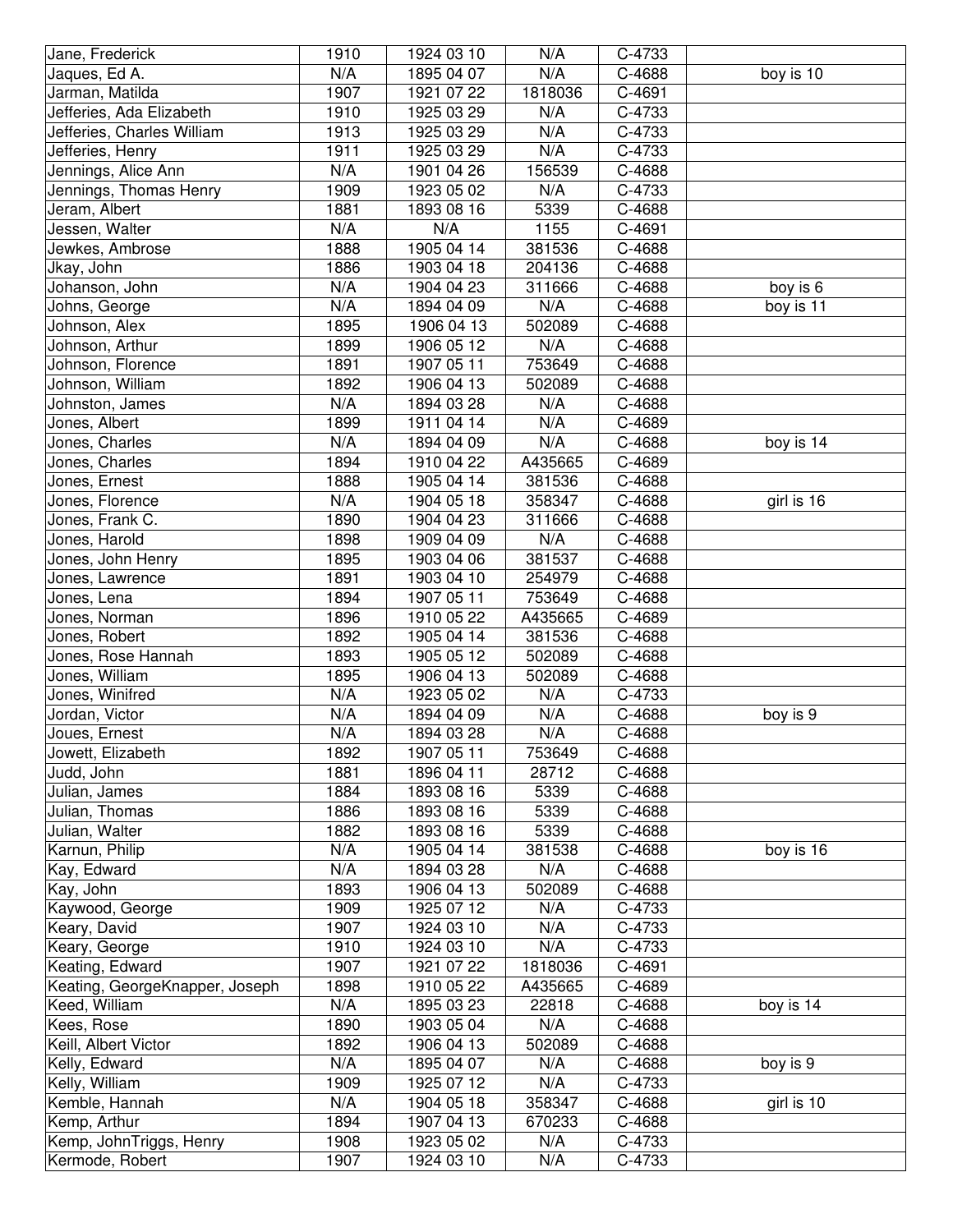| Kettle, John Sampson   | 1911         | 1922 07 -- | N/A        | C-4732 |            |
|------------------------|--------------|------------|------------|--------|------------|
| Kettle, Joseph         | 1909         | 1922 07 -- | N/A        | C-4732 |            |
| King, Arthur           | 1881         | 1896 04 11 | 28712      | C-4688 |            |
| King, David            | 1907         | 1924 03 10 | N/A        | C-4733 |            |
| King, George           | N/A          | 1895 04 07 | N/A        | C-4688 | boy is 9   |
| King, George           | N/A          | 1895 03 23 | 22818      | C-4688 | boy is 12  |
| King, George           | 1909         | 1922 07 -- | N/A        | C-4732 |            |
| King, John             | 1899         | 1911 04 14 | N/A        | C-4689 |            |
| King, Matthew          | N/A          | 1901 04 02 | 153440     | C-4688 |            |
| King, William          | 1896         | 1909 04 09 | N/A        | C-4688 |            |
|                        | 1890         | 1905 04 14 | 381536     | C-4688 |            |
| Kinley, Reginold       | 1891         |            |            |        |            |
| Kirke, William         |              | 1906 04 13 | 502089     | C-4688 |            |
| Kirkham, Geroge Lewis  | 1911         | 1924 06 13 | N/A        | C-4733 |            |
| Kirton, Thomas         | 1880         | 1893 08 16 | 5339       | C-4688 |            |
| Kirton, William        | 1881         | 1893 08 16 | 5339       | C-4688 |            |
| Knight, Chas           | 1881         | 1893 08 16 | 5339       | C-4688 |            |
| Knight, George         | N/A          | 1895 04 07 | N/A        | C-4688 | boy is 12  |
| Knight, Sidney Herbert | 1907         | 1922 04 03 | N/A        | C-4732 |            |
| Knightman, Fred C.     | N/A          | 1922 06 30 | N/A        | C-4732 |            |
| Knightman, John R.     | N/A          | 1922 06 30 | N/A        | C-4732 |            |
| Knowles, Irene         | 1896         | 1906 05 12 | 502089     | C-4688 |            |
| Knox, Joseph           | 1908         | 1924 03 10 | N/A        | C-4733 |            |
| Kuler, Mary            | N/A          | 1904 04 23 | 311666     | C-4688 | girl is 16 |
| Kunree, Arthur         | 1907         | 1921 04 12 | N/A        | C-4732 |            |
| Lafevre, Henry         | 1908         | 1924 03 10 | N/A        | C-4733 |            |
| Laffay, Michael        | N/A          | 1901 04 02 | 153440     | C-4688 |            |
| Laird, Edward          | 1910         | 1925 07 12 | N/A        | C-4733 |            |
| Lake, Violet           | 1909         | 1924 06 27 | N/A        | C-4733 |            |
| Lakin, Hariett         | 1894         | 1908 05 23 | N/A        | C-4688 |            |
| Lambert, George        | N/A          | 1895 03 23 | 22818      | C-4688 | boy is 15  |
| Lamont, Agnes          | N/A          | 1904 04 23 | 311666     | C-4688 | girl is 10 |
| Lamont, Jemmima        | N/A          | 1904 04 23 | 311666     | C-4688 | girl is 8  |
| Lancaster, Fanny       | 1895         | 1906 05 12 | 502089     | C-4688 |            |
| Lancaster, Florence    | 1893         | 1906 05 12 | 502089     | C-4688 |            |
| Langridge, Harry       | 1880         | 1893 08 16 | 5339       | C-4688 |            |
| Larton, Bernard        | 1902         | 1913 04 18 | N/A        | C-4689 |            |
| Lathrope, William      | 1908         | 1922 07 -- | N/A        | C-4732 |            |
| Lauton, John J.        | N/A          | 1896 04 11 | 28712      | C-4688 | boy is 11  |
| Law, Ed                | N/A          | 1895 04 07 | N/A        | C-4688 | boy is 12  |
| Law, John              | N/A          | 1910 04 22 | A431192    | C-4689 | boy is 11  |
| Lawless, Ellen         | 1893         | 1909 05 20 | N/A        | C-4689 |            |
| Lawless, Mary Ann      | 1900         | 1910 05 20 | A266363    | C-4689 |            |
| Lawrence, Albert       | N/A          | 1894 04 09 | N/A        | C-4688 | boy is 12  |
| Lawrence, George       | 1911         | 1925 07 12 | N/A        | C-4733 |            |
| Lawrence, Thomas       | 1906         | 1921 07 22 | 7817083    | C-4691 |            |
| Lawrence,, James       | 1912         | 1925 07 12 | N/A        | C-4733 |            |
| Leach, James           | 1896         | 1906 04 13 | 502089     | C-4688 |            |
| Leach, John            | 1894         | 1906 04 13 | 502089     | C-4688 |            |
| Leach, William         | 1891         | 1906 04 13 | 502089     | C-4688 |            |
| Leadbeater, Bertram    | 1907         | 1921 07 22 | 3817390    | C-4691 |            |
| Leary, Alice           | 1906         | N/A        | N/A        | C-4732 |            |
| Lee, George            | N/A          | 1894 04 09 | N/A        | C-4688 | boy is 13  |
| Leiceste, Joseph       | 1892         | 1906 04 13 | 502089     | C-4688 |            |
| Leighfield, Walter     | 1897         | 1907 04 13 | 670233     | C-4688 |            |
|                        | 1891         | 1907 04 13 | 670233     |        |            |
| Leighfield, William    |              |            |            | C-4688 |            |
| Lemon, William James   | 1911         | 1923 05 02 | N/A        | C-4733 |            |
| Leonard, Matthew       | 1906<br>1909 | 1922 07 -- | N/A<br>N/A | C-4732 |            |
| Leville, David         |              | 1924 06 27 |            | C-4733 |            |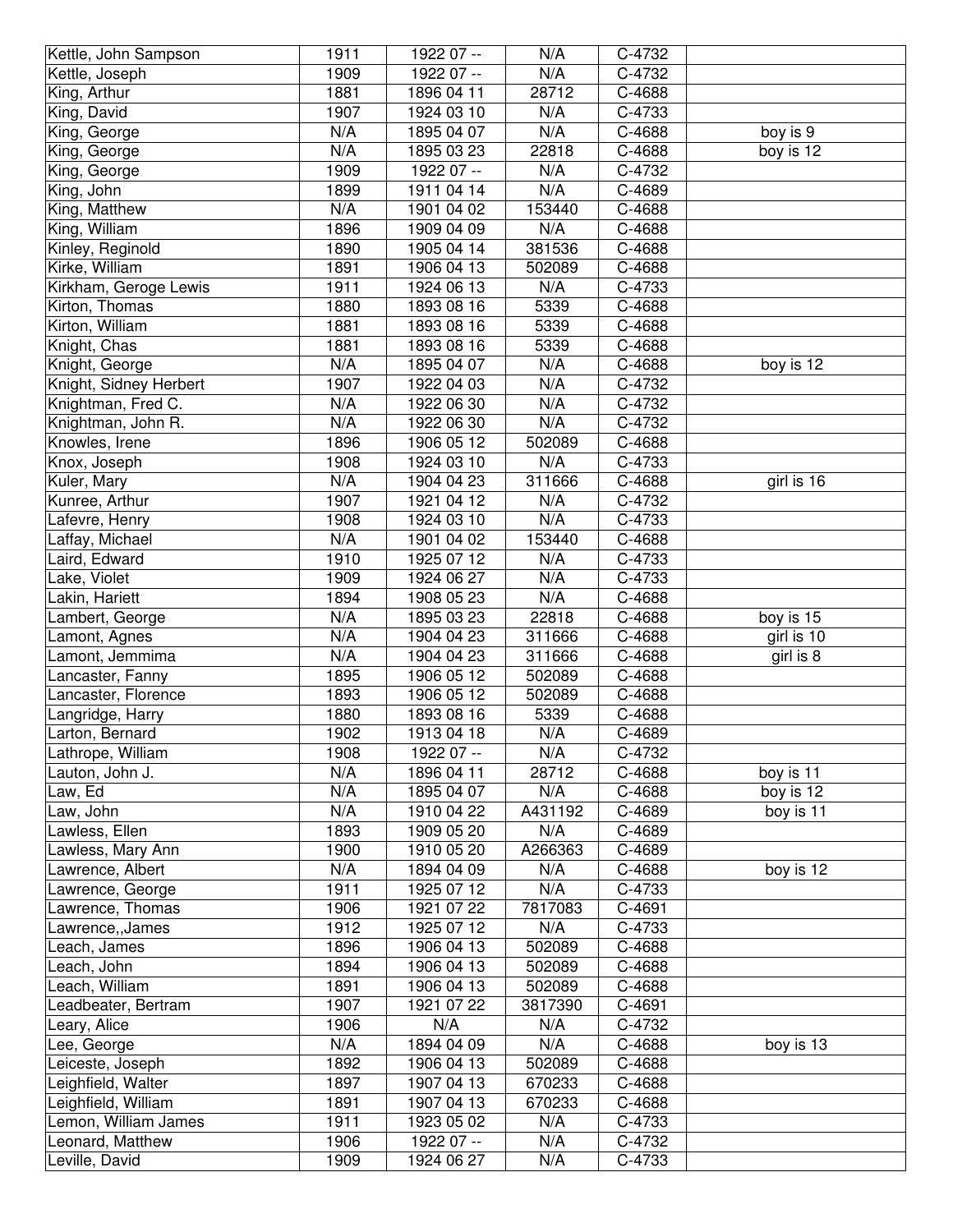| Lewis, George              | N/A  | 1901 04 02 | 153440  | C-4688               |            |
|----------------------------|------|------------|---------|----------------------|------------|
| Lewis, Lena                | 1892 | 1908 05 23 | N/A     | C-4688               |            |
| Lewis, Lewis               | N/A  | 1895 04 07 | N/A     | C-4688               | boy is 10  |
| Lewis, Thomas              | N/A  | 1901 04 02 | 153440  | C-4688               |            |
| Lewis, Thomas J.           | N/A  | 1905 04 14 | 381538  | C-4688               | boy is 15  |
| Lewis, Walter              | N/A  | 1901 04 02 | 153440  | C-4688               |            |
| Lewis, William             | N/A  | 1895 04 07 | N/A     | C-4688               | boy is 14  |
| Lewis, William             | 1884 | 1896 04 11 | 28712   | C-4688               |            |
| Liggett, Thomas            | 1907 | 1921 07 22 | 7817083 | C-4691               |            |
| Litherland, Mary Jane      | 1898 | 1913 08 14 | A842097 | C-4689               | girl is 15 |
| Littler, Horace            | 1907 | 1922 04 03 | N/A     | C-4732               |            |
| Littlewood, Mary           | 1914 | 1923 05 03 | N/A     | C-4733               |            |
|                            | N/A  |            | N/A     |                      |            |
| Littlewood, William? G.?   |      | 1894 03 28 |         | C-4688               |            |
| Livesey, Harry             | 1909 | 1922 04 03 | N/A     | C-4732               |            |
| Lloyd, Arthur Henry        | N/A  | 1909 04 09 | 991304  | C-4688               | boy is 14  |
| Lloyd, Thomas              | 1908 | 1925 07 12 | N/A     | C-4733               |            |
| Loache, Martha             | 1895 | 1906 05 12 | N/A     | C-4688               |            |
| Lockey, Ernest             | 1892 | 1905 04 14 | 381536  | C-4688               |            |
| Lodge, Harry               | N/A  | 1895 04 07 | N/A     | C-4688               | girl is 9  |
| Lodge, Percy               | N/A  | 1895 04 07 | N/A     | C-4688               | boy is 13  |
| Lodge, Thomas              | N/A  | 1922 04 03 | N/A     | C-4732               |            |
| Loftus, T. Gerald Bradshaw | 1894 | 1906 04 13 | 502089  | C-4688               |            |
| Lomas, Annie               | 1898 | 1911 05 04 | A476984 | C-4689               |            |
| Lonett, Albert             | 1886 | 1896 04 11 | 28712   | C-4688               |            |
| Lonett, George             | 1885 | 1896 04 11 | 28712   | C-4688               |            |
| Long, Florence Mary        | 1909 | 1925 07 12 | N/A     | C-4733               |            |
| Long, William              | N/A  | 1895 04 07 | N/A     | C-4688               | boy is 14  |
| Lonias, Fred               | 1899 | 1909 04 09 | N/A     | C-4688               |            |
| Lord, Frank                | 1901 | 1913 04 18 | N/A     | C-4689               |            |
| Lord, Joseph               | 1896 | 1910 05 22 | A435665 | C-4689               |            |
| Lorell, Victor             | N/A  | 1910 04 22 | A431192 | C-4689               | boy is 16  |
| Lost, Edward               | 1888 | 1904 04 23 | 311666  | C-4688               |            |
| Lowe, Fred                 | 1893 | 1907 04 15 | N/A     | C-4688               |            |
| Lowe, Martha               | 1889 | 1905 05 19 | 392454  | C-4688               |            |
| Lowe, Rachel               | 1896 | 1905 05 19 | 392454  | C-4688               |            |
| Lowndes, Elizabeth         | 1884 | 1898 05 17 | 59420   | $\overline{C}$ -4688 |            |
| Luck, Edward               | 1887 | 1896 04 11 | 28712   | C-4688               |            |
| Luck, William              | 1885 | 1896 04 11 | 28712   | C-4688               |            |
| Luff, Mary                 | 1884 | 1896 04 11 | 28712   | C-4688               |            |
| Lugg, Alfred               | 1906 | 1921 07 22 | 7817083 | C-4691               |            |
| Luke, Ernest               | N/A  | 1894 04 09 | N/A     | C-4688               | boy is 9   |
| Lunnan, Kira               | 1908 | N/A        | N/A     | C-4732               |            |
| Lynch, Rachel              | N/A  | 1905 04 14 | 381538  | C-4688               | girl is 8  |
| Lynch,, Seahrie            | N/A  | 1905 04 14 | 381538  | C-4688               | girl is 10 |
| Lyons, Herbert             | 1908 | 1921 07 22 | 7817083 | C-4691               |            |
| Macdonald, Henry           | 1893 | 1904 04 23 | 311666  | C-4688               |            |
| Macdonald, Peter           | 1894 | 1904 04 23 | 311666  | C-4688               |            |
| Maddocks, Eliza            | 1890 | 1905 05 19 | 392454  | C-4688               |            |
| Maddocks, George           | 1907 | 1922 07 -- | N/A     | C-4732               |            |
| Maddocks, William          | 1910 | 1925 07 12 | N/A     | C-4733               |            |
| Maddocks, William Thomas   | 1893 | 1905 05 19 | 392454  | C-4688               |            |
| Maguire, John              | 1909 | 1922 04 03 | N/A     | C-4732               |            |
| Maguire, Thomas            | 1910 | 1922 04 03 | N/A     | C-4732               |            |
| Maidment, James Alec       | 1912 | 1923 05 03 | N/A     | C-4733               |            |
| Main, James                | 1883 | 1896 04 11 | 28712   | C-4688               |            |
| Makin, Caroline            | N/A  | 1901 04 26 | 156539  | C-4688               |            |
| Malben, Albert Cyril       | 1908 | 1924 06 13 | N/A     | C-4733               |            |
| Mallard, Henry             | N/A  | 1894 04 09 | N/A     | C-4688               | boy is 12  |
|                            |      |            |         |                      |            |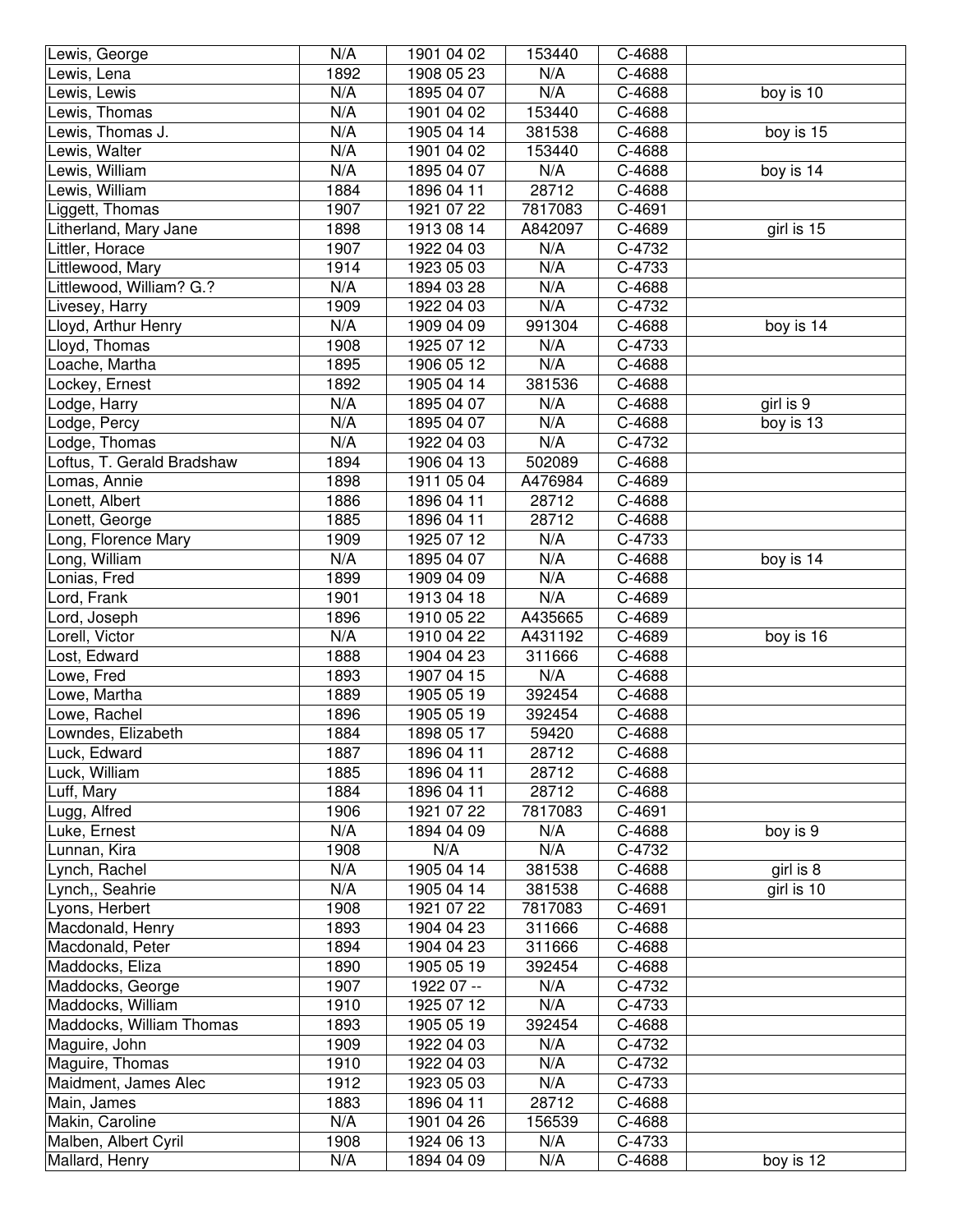| Maller, Martha                       | N/A        | 1895 04 07               | N/A          | C-4688           | girl is 10              |
|--------------------------------------|------------|--------------------------|--------------|------------------|-------------------------|
| Maller, William                      | N/A        | 1895 04 07               | N/A          | C-4688           | boy is 11               |
| Mallers, Mary                        | 1887       | 1896 04 11               | 28712        | C-4688           |                         |
| Mallett, Jessie                      | 1906       | 1921 04 10               | N/A          | C-4732           |                         |
| Mallett, Richard                     | 1910       | 1921 07 22               | 3817390      | C-4691           |                         |
| Mandcorn, Jason                      | N/A        | 1895 04 07               | N/A          | C-4688           | boy is 10               |
| Manly, Jason                         | N/A        | 1894 04 09               | N/A          | C-4688           | boy is 12               |
| Markland, Fred                       | 1893       | 1907 04 15               | N/A          | C-4688           |                         |
| Markland, Phillip                    | 1895       | 1907 04 15               | N/A          | C-4688           |                         |
| Marshall, Elizabeth                  | 1890       | 1902 05 11               | 210422       | C-4688           |                         |
| Martin, Andrew                       | 1907       | 1923 05 02               | N/A          | C-4733           |                         |
| Martin, Charles                      | 1882       | 1893 08 16               | 5339         | C-4688           |                         |
| Martin, Frederick                    | 1911       | 1923 05 02               | N/A          | C-4733           |                         |
| Martin, Leonard Sidney               | 1911       | 1923 05 03               | N/A          | C-4733           |                         |
| Martin, Sidney H.                    | N/A        | 1912 04 20               | N/A          | C-4689           | boy is 15               |
| Martyn, Christopher John             | 1910       | 1925 03 29               | N/A          | C-4733           |                         |
| Martyr, Emily                        | 1883       | 1893 08 16               | 5339         | C-4688           |                         |
| Martyr, Florence                     | 1879       | 1893 08 16               | 5339         | C-4688           |                         |
| Mary, Lionel                         | 1884       | 1896 04 11               | 28712        | C-4688           |                         |
| Mason, Charles                       | 1914       | 1925 07 12               | N/A          | C-4733           |                         |
| Mason, Francis Harry                 | 1912       | 1924 06 13               | N/A          | C-4733           |                         |
| Mason, George H.                     | 1912       | 1922 06 30               | N/A          | C-4732           |                         |
| Mason, Gordon                        | 1909       | 1923 05 02               | N/A          | C-4733           |                         |
| Mason, Henry                         | 1913       | 1923 05 02               | N/A          | C-4733           |                         |
| Mason, Lawrence                      | 1910       | 1923 05 02               | N/A          | C-4733           |                         |
| Mason, Majorie                       | 1905       | 1923 05 02               | N/A          | C-4733           |                         |
| Mason, William                       | N/A        | 1894 04 09               | N/A          | C-4688           | boy is 15               |
| Mason, William                       | 1894       | 1905 04 14               | 381536       | C-4688           |                         |
| Matcalf, Ethel                       | 1896       | 1908 05 23               | N/A          | C-4688           |                         |
|                                      |            |                          |              |                  |                         |
| Matthew, Charles                     | N/A        | 1894 04 09               | N/A          | C-4688           | boy is 13               |
| Matthew, Hewitt                      | N/A        | 1894 04 09               | N/A          | C-4688           | boy is 9                |
| Matthews, Alfred                     | N/A        | 1895 04 07               | N/A          | C-4688           | boy is 13               |
| Matthews, Grace                      | 1896       | 1909 05 20               | N/A          | C-4689           |                         |
| Mattison, Albert                     | 1894       | 1907 04 15               | N/A          | C-4688           |                         |
| Mawdsley, Arthur                     | 1893       | 1907 04 15               | N/A          | C-4688           |                         |
| Mawdsley, Phillip                    | 1895       | 1907 04 15               | N/A          | C-4688           |                         |
| Mawson, Alfred                       | N/A        | 1896 04 11               | 28712        | C-4688           | boy is 11               |
| Mawson, William                      | N/A        | 1897 04 18               | 26672        | C-4688           | boy is 11               |
| Maxwell, Nellie                      | N/A        | 1903 04 10               | 254972       | C-4688           | girl is 9               |
| Maybee, Henry                        | 1878       | 1893 08 16               | 5339         | C-4688           |                         |
| Maybee, William                      | 1881       | 1893 08 16               | 5339         | C-4688           |                         |
| Maynard, George                      | 1882       | 1896 04 11               | 28712        | C-4688           |                         |
| McAllister, John                     | N/A        | 1894 03 28               | N/A          | C-4688           |                         |
| McCann, John                         | N/A        | 1905 04 14               | 381538       | C-4688           | boy is 17               |
| McCarthy, Cecil George               | 1906       | 1920 07 30               | N/A          | C-4691           |                         |
| McDonald, George                     | N/A        | 1904 04 23               | 311666       | C-4688           | boy is 12               |
| McDonald, Gilbert                    | N/A        | 1904 04 23               | 311666       | C-4688           | boy is 9                |
| McDonald, Robert                     | 1914       | 1925 03 29               | N/A          | C-4733           |                         |
| McDonald, Wilimena                   | N/A        | 1904 04 23               | 311666       | C-4688           | girl is 6               |
| McDonald, William                    | N/A        | 1904 04 23               | 311666       | C-4688           | boy is 11               |
| McEwan, Agnes                        | N/A        | 1903 04 10               | 254972       | C-4688           | girl is 12              |
| McEwan, David                        | 1908       | 1925 03 29               | N/A          | C-4733           |                         |
| McFarland, John                      | N/A        | 1905 04 14               | 381538       | C-4688           | boy is 10               |
| McFarlane, Janit                     | N/A        | 1905 04 14               | 381538       | C-4688           | girl is 11              |
| McFarlane, Magaret D.                | N/A        | 1905 04 14               | 381538       | C-4688           | girl is 14              |
| McFarlane, Maggie                    | N/A        | 1905 04 14               | 381538       | C-4688           | girl is 6               |
| McGarry, Lawrence<br>McGrath, Elenor | N/A<br>N/A | 1895 04 07<br>1896 05 17 | N/A<br>29504 | C-4688<br>C-4688 | boy is 13<br>girl is 15 |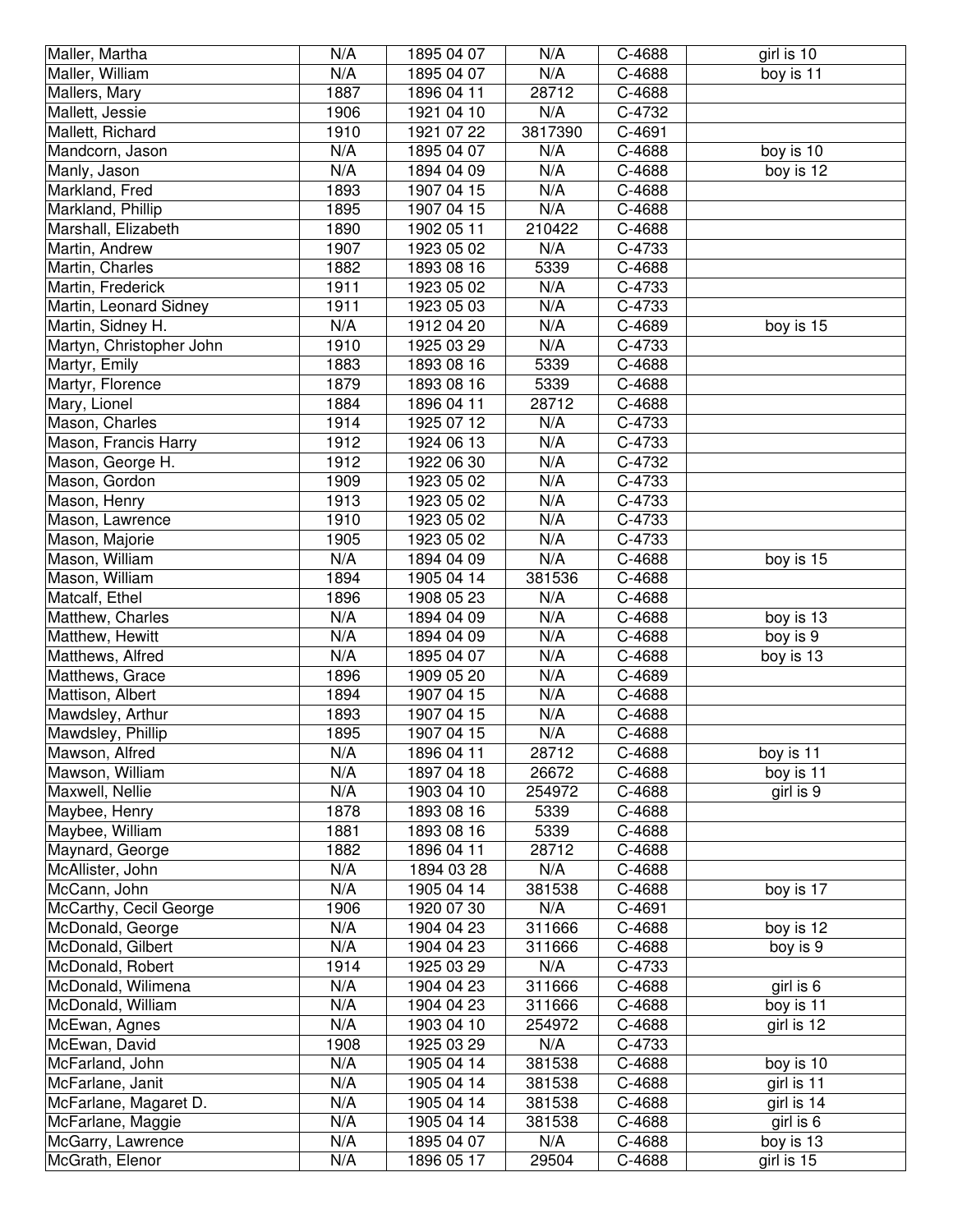| McHard, Richard C.               | N/A         | 1922 06 30               | N/A           | C-4732               |                           |
|----------------------------------|-------------|--------------------------|---------------|----------------------|---------------------------|
| McKean, Harold                   | 1893        | 1904 04 23               | 311666        | C-4688               |                           |
| McKean, James                    | 1891        | 1904 04 23               | 311666        | C-4688               |                           |
| McKellar, Frederick              | 1909        | 1924 06 13               | N/A           | C-4733               |                           |
| McKinley, George                 | N/A         | 1894 03 28               | N/A           | C-4688               |                           |
| McKittrick, Robert               | 1910        | 1925 07 12               | N/A           | C-4733               |                           |
| McKnight, Martha                 | 1883        | 1894 04 21               | N/A           | C-4688               | girl is 10                |
| McLaureu, Frank                  | N/A         | 1895 04 07               | N/A           | C-4688               | boy is 14                 |
| McMann, John                     | N/A         | 1904 04 23               | 311666        | C-4688               | $\overline{boy}$ is 11    |
| McMann, Winifred                 | N/A         | 1904 04 23               | 311666        | C-4688               | girl is 7                 |
| McPhee, Elizabeth                | 1908        | 1924 07 01               | N/A           | C-4733               |                           |
| McPherson, Robert                | 1907        | 1922 07 --               | N/A           | C-4732               |                           |
| Melia, Peter                     | N/A         | 1910 04 22               | A431192       | C-4689               | boy is 13                 |
| Mellon, William Edward           | N/A         | 1894 03 28               | N/A           | C-4688               |                           |
| Mellor, Charles William          | 1899        | 1912 04 20               | N/A           | C-4689               |                           |
| Mellor, Emily                    | 1893        | 1907 05 11               | 753649        | C-4688               |                           |
| Meredith, Elsie                  | 1898        | 1909 05 20               | N/A           | C-4689               |                           |
| Meredith, Agnes                  | 1897        | 1909 05 20               | N/A           | C-4689               |                           |
| Meredith, Arthur                 | 1895        | 1908 05 16               | 835748        | C-4688               |                           |
| Meredith, Lizze                  | 1898        |                          | N/A           |                      |                           |
|                                  | N/A         | 1908 05 23               | N/A           | C-4688               |                           |
| Meurer, Martha                   |             | 1894 04 09               |               | C-4688               | girl is 14                |
| Meurer, Wilhelmina               | N/A         | 1894 04 09               | N/A           | C-4688               | girl is 7                 |
| Middleton, Alexander             | 1909        | 1923 05 02               | N/A           | C-4733               |                           |
| Middleton, Leslie                | 1909        | 1925 07 12               | N/A           | C-4733               |                           |
| Mihell, Ernest                   | 1884        | 1896 04 11               | 28712         | C-4688               |                           |
| Miles, Fredrick                  | 1880        | 1893 08 16               | 5339          | C-4688               |                           |
| Millard, Herbert                 | 1891        | 1909 04 09               | N/A           | C-4688               |                           |
| Miller, Arthur Charles           | 1909        | 1924 06 27               | N/A           | C-4733               |                           |
| Miller, Edward George            | 1910        | 1924 06 27               | N/A           | C-4733               |                           |
| Miller, Florence                 | 1893        | 1906 05 12               | N/A           | C-4688               |                           |
| Miller, Samuel Charles           | 1910        | 1925 03 29               | N/A           | C-4733               |                           |
| Miller, William                  | N/A         | 1895 04 07               | 5180          | C-4688               | Complaint about placement |
| Millington, Albert               | 1886        | 1903 04 18               | 204136        | C-4688               |                           |
| Mills, Alex                      | 1889        | 1906 04 13               | 502089        | C-4688               |                           |
| Mills, Margaret                  | 1910        | 1922 07 --               | N/A           | C-4732               |                           |
| Millward, William                | N/A         | 1896 04 11               | 28712         | $\overline{C}$ -4688 | boy is 14                 |
| Milner, Cecil                    | N/A         | 1904 05 18               | 358347        | C-4688               | girl is 10                |
| Milner, Emma                     | N/A         | 1904 05 18               | 358347        | C-4688               | girl is 12                |
| Milner, Harriett                 | 1897        | 1907 05 11               | 753649        | C-4688               |                           |
| Milten, Alice L.                 | N/A         | N/A                      | 1155          | C-4691               |                           |
| Minchell, Frederick              | 1908        | 1921 07 22               | 3817390       | C-4691               |                           |
| Minton, Robert                   | N/A         | 1894 04 09               | N/A           | C-4688               | boy is 13                 |
| Mintram, Andrew                  | 1881        | 1893 08 16               | 5339          | C-4688               |                           |
| Mitchell, Annie                  | 1910        | 1924 07 01               | N/A           | C-4733               |                           |
| Mitchell, John                   | 1905        | 1921 04 12               | N/A           | C-4732               |                           |
| Mitchell, Louis                  | 1907        | 1923 05 03               | N/A           | C-4733               |                           |
| Mitchell, Robert                 | N/A         | 1910 04 22               | A431192       | C-4689               | boy is 14                 |
| Mitchell, William                | 1884        | 1896 04 11               | 28712         | C-4688               |                           |
| Mo, Cormack Bertie               | 1913        | 1924 06 27               | N/A           | C-4733               |                           |
| Moinally, Henry                  | 1908        | 1921 04 12               | N/A           | C-4732               |                           |
| Moncrieff, Maggie                | N/A         | 1903 04 10               | 254972        | C-4688               | girl is 11                |
| Moneton, Albert                  | 1890        | 1903 04 10               | 254979        | C-4688               |                           |
| Monk, Donald                     | 1911        | 1922 04 03               | N/A           | C-4732               |                           |
| Monk, Henry James                | 1908        | 1920 07 30               | N/A           | C-4691               |                           |
| Montague, Thomas                 | 1908        | 1922 07 --               | N/A           | C-4732               |                           |
| Moon, George                     | 1910        | 1925 07 12               | N/A           | C-4733               |                           |
|                                  |             |                          |               |                      |                           |
|                                  |             |                          |               |                      |                           |
| Moorcroft, John<br>Moore, Edward | 1893<br>N/A | 1906 04 13<br>1894 04 09 | 502089<br>N/A | C-4688<br>C-4688     | boy is 9                  |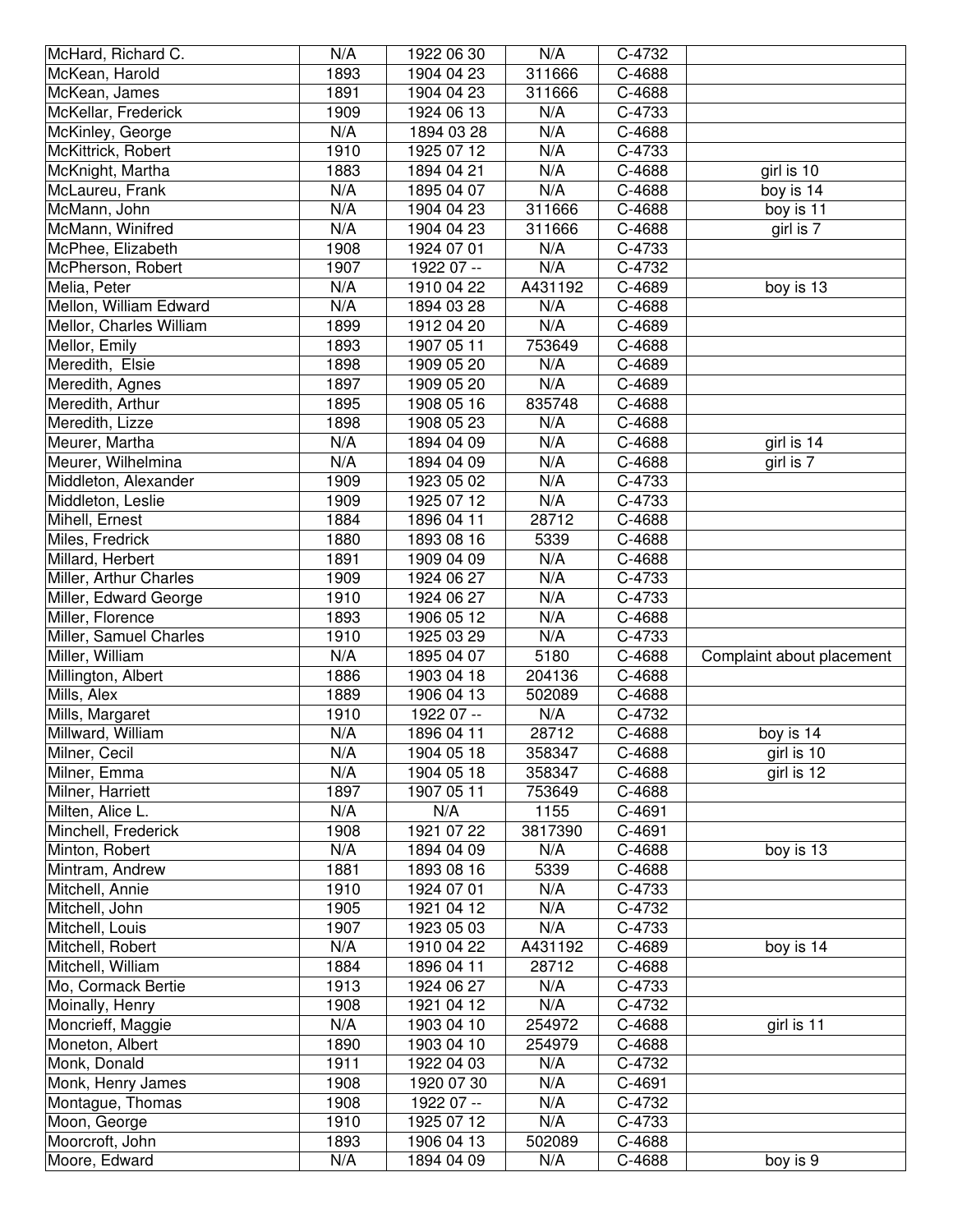| Moore, Edward                  | N/A         | 1895 04 07               | N/A             | C-4688           | boy is 8   |
|--------------------------------|-------------|--------------------------|-----------------|------------------|------------|
| Moore, George                  | N/A         | 1895 04 07               | N/A             | C-4688           | boy is 10  |
| Moore, Harold                  | 1898        | 1911 04 14               | N/A             | C-4689           |            |
| Moore, Henry                   | N/A         | 1895 04 07               | N/A             | C-4688           | boy is 13  |
| Moore, John Alex               | 1892        | 1903 04 18               | 204136          | C-4688           |            |
| Moore, John James              | 1885        | 1893 08 16               | 5339            | C-4688           |            |
| Moore, William                 | N/A         | 1894 04 09               | N/A             | C-4688           | boy is 13  |
| Moores, Gertrude               | 1895        | 1910 05 13               | A266363         | C-4689           |            |
| Morgan, Edward                 | 1908        | 1924 06 13               | N/A             | C-4733           |            |
| Morgan, Francis Harold         | N/A         | 1894 04 09               | N/A             | C-4688           | boy is 12  |
| Morgan, Frank                  | 1882        | 1896 04 11               | 28712           | C-4688           |            |
| Morgan, Richars                | 1906        | 1922 07 --               | N/A             | C-4732           |            |
| Morik, Alex                    | 1882        | 1896 04 11               | 28712           | C-4688           |            |
| Morley, Ernest                 | 1910        | 1924 06 27               | N/A             | C-4733           |            |
| Morris, George Ed              | N/A         | 1904 04 23               | 311666          | C-4688           |            |
| Mortinson, Henry               | N/A         | 1894 03 28               | N/A             | C-4688           |            |
| Morton, Arthur                 | 1898        | 1911 04 14               | N/A             | C-4689           |            |
| Moscrop, Arthur                | 1891        | 1906 04 13               | 502089          | C-4688           |            |
| Moss, Harry                    | 1894        | 1908 05 16               | N/A             | C-4688           |            |
| Moss, John                     | 1909        | 1920 09 03               | N/A             | C-4732           |            |
| Motchmann, Irene               | 1907        | 1921 04 10               | N/A             | C-4732           |            |
| Motschmann, Albert W.          | 1906        | 1921 07 22               | 3817390         | C-4691           |            |
| Mueer, Oliver                  | 1883        | 1896 04 11               | 28712           | C-4688           |            |
| Mundy, Charles Edward          | 1911        | 1925 03 29               | N/A             | C-4733           |            |
| Murphy, Ailein                 | 1890        | 1904 04 23               | 311666          | C-4688           | boy is 8   |
| Murphy, Norah                  | 1890        | 1904 04 23               | 311666          | C-4688           | girl is 7  |
| Murray, William                | 1907        | 1923 05 03               | N/A             | C-4733           |            |
| Mutch, Amelia                  | 1892        | 1905 05 19               | 392454          | C-4688           |            |
| Myatt, Ruchard                 | N/A         | 1894 04 09               | N/A             | C-4688           | boy is 15  |
| Myatt, William                 | N/A         | 1894 04 09               | N/A             | C-4688           | boy is 11  |
| Nainweight, John               | N/A         | 1894 03 28               | N/A             | C-4688           |            |
| Nalshe, James                  | N/A         | 1896 04 11               | 28712           | C-4688           | boy is 10  |
| Nash, Walter Henry             | 1911        | 1923 05 03               | N/A             | C-4733           |            |
| Naylor, Ralph                  | 1883        | 1893 08 16               | 5339            | C-4688           |            |
|                                |             |                          |                 |                  |            |
| Naylor, Walter                 | 1909        | 1923 05 03               | N/A             | C-4733           |            |
| Neal, Edward                   | 1908        | 1923 05 03               | N/A             | C-4733           |            |
| Needham, Thomas                | N/A         | 1894 04 09               | N/A             | C-4688           | boy is 12  |
| Nelson, George                 | N/A         | 1894 04 09               | N/A             | C-4688           | boy is 13  |
| Nelson, George                 | 1897        | 1910 05 22               | A435665         | C-4689           |            |
| Newbiggen, Annie               | N/A         | 1895 04 07               | N/A             | C-4688           | girl is 11 |
| Newbiggen, Mary                | N/A         | 1895 04 07               | N/A             | C-4688           | girl is 11 |
| Newbiggen, Susan               | N/A         | 1895 04 07               | N/A             | C-4688           | girl is 13 |
| Newington, Frederick           | 1909        | 1923 05 02               | N/A             | C-4733           |            |
| Newman, Arthur Charles         | 1905        | 1922 04 03               | N/A             | C-4732           |            |
| Newman, George                 | 1908        | 1921 07 22               | 3817390         | C-4691           |            |
| Newman, Mary                   | 1913        | 1924 07 01               | N/A             | C-4733           |            |
| Newnes, William Edwin Lawrence | 1911        | 1923 05 03               | N/A             | C-4733           |            |
| Newton, John                   | 1891        | 1907 04 13               | 670233          | C-4688           |            |
| Newton, Martha                 | N/A         | 1904 05 18               | 358347          | C-4688           | girl is 13 |
| Newton, William                | 1894        | 1905 04 14               | 381536          | C-4688           |            |
| Nicad, Florence                | 1908        | N/A                      | N/A             | C-4732           |            |
| Nicholls, William              | 18897       | 1912 04 20               | N/A             | C-4689           |            |
| Nicholls, William              | 1908        | 1922 07 --               | N/A             | C-4732           |            |
| Nicholson, Alex                | N/A         | 1910 04 22               | A431192         | C-4689           | boy is 16  |
| Nicholson, Frank               | 1897        | 1910 05 22               | A435665         | C-4689           |            |
| Nield, Annie                   | N/A         | 1901 04 26               | 156539          | C-4688           |            |
| Nield, Harry<br>Nind, James    | N/A<br>1891 | 1897 04 18<br>1906 05 12 | 26672<br>513513 | C-4688<br>C-4688 | boy is 10  |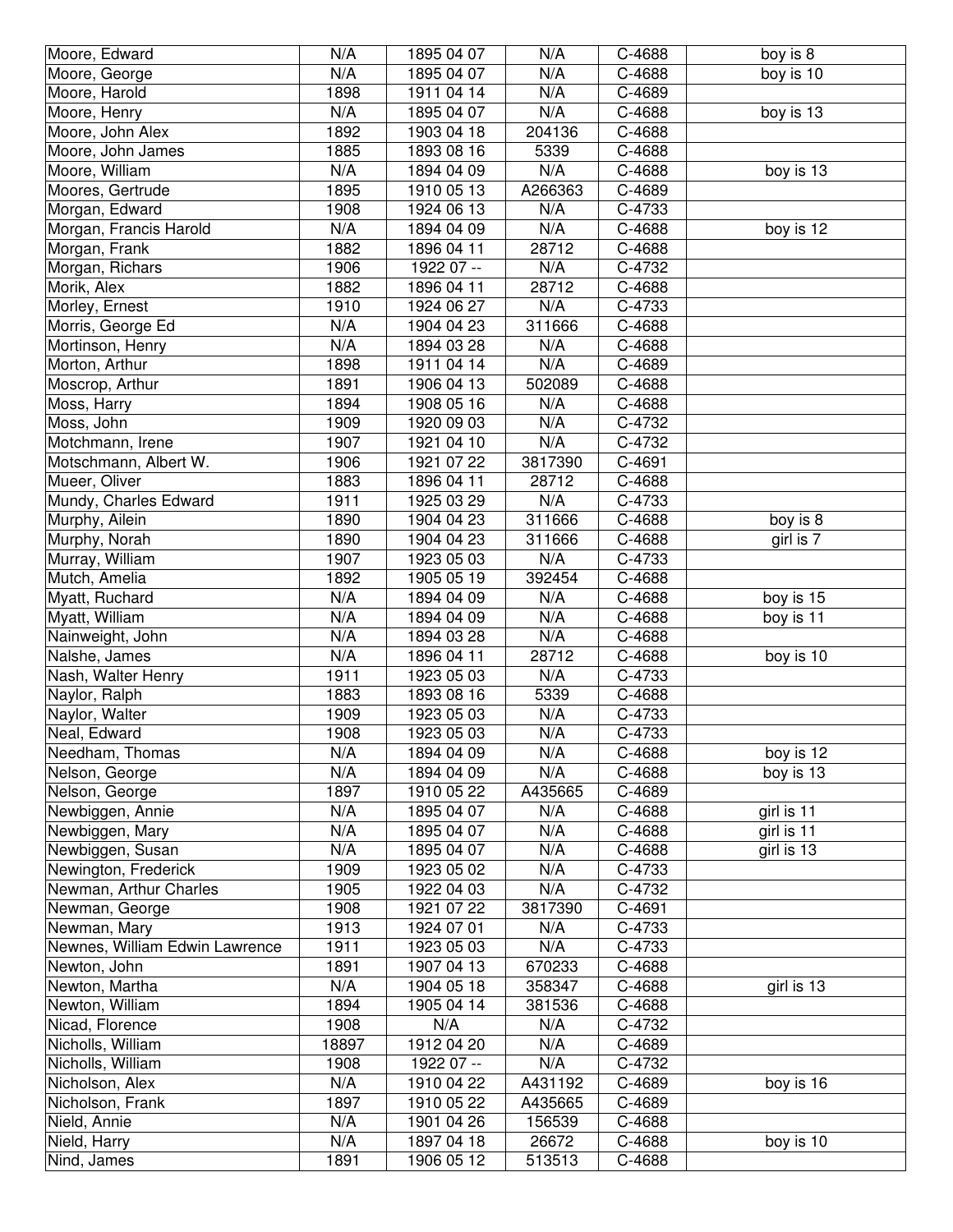| Nind, Walter                               | 1893         | 1907 04 15               | N/A            | $C-4688$         |            |
|--------------------------------------------|--------------|--------------------------|----------------|------------------|------------|
| Nixon, Bessie                              | N/A          | 1904 05 18               | 358347         | C-4688           | girl is 5  |
| Nixon, Ethel                               | 1891         | 1903 05 04               | N/A            | C-4688           |            |
| Nixon, Lily                                | 1884         | 1903 05 04               | N/A            | C-4688           |            |
| Noakes, Fred. Ges.                         | 1881         | 1893 08 16               | 5339           | C-4688           |            |
| Norbury, Robert                            | 1891         | 1903 04 10               | 254979         | C-4688           |            |
| North, William                             | N/A          | 1894 03 28               | N/A            | C-4688           |            |
| Nrakes, Lily E.                            | 1882         | 1893 08 16               | 5339           | C-4688           |            |
| Nutford, Edgar                             | 1908         | 1921 07 22               | 3817390        | C-4691           |            |
| Nuyent?, Michael                           | N/A          | 1894 03 28               | N/A            | C-4688           |            |
| Oakes, Francis                             | N/A          | 1901 04 26               | 156539         | C-4688           |            |
| Oates, John Henry                          | 1892         | 1903 04 06               | 381537         | C-4688           |            |
| Odgen, James                               | N/A          | 1897 04 18               | 26672          | C-4688           | boy is 12  |
| Odgen, Samuel                              | N/A          | 1894 03 28               | N/A            | C-4688           |            |
| Olive, Harry                               | 1906         | 1921 07 22               | 7817083        | C-4691           |            |
| Ollerhead, John                            | N/A          | 1910 04 22               | A431192        | C-4689           | boy is 12  |
| Olorinshaw, Norman                         | 1893         | 1909 04 09               | N/A            | C-4688           |            |
| Osbury, Thomas                             | N/A          | 1895 04 07               | N/A            | C-4688           | boy is 14  |
| Osbury, George                             | N/A          | 1895 04 07               | N/A            | C-4688           | boy is 12  |
| Otmerod, Ruth                              | N/A          | 1901 04 26               | 156539         | C-4688           |            |
| Owen, Alexander                            | 1896         | 1908 05 16               | 835748         | C-4688           |            |
| Owen, Dora                                 | N/A          | 1904 05 18               | 358347         | C-4688           | girl is 13 |
| Owen, Elias                                | N/A          | 1894 03 28               | N/A            | C-4688           |            |
| Owen, Ernest                               | N/A          | 1894 03 26               | N/A            | C-4688           |            |
| Owen, Ernest                               | N/A          | 1894 04 09               | N/A            | C-4688           | boy is 11  |
| Owen, John                                 | 1886         | 1893 08 16               | 5339           | C-4688           |            |
| Owen, Louie                                | 1889         | 1905 05 19               | 392454         | C-4688           |            |
| Owen, Robert                               | 1889         | 1905 04 14               | 381536         | C-4688           |            |
| Owens, Alfred                              | 1908         | 1925 03 29               | N/A            | C-4733           |            |
|                                            |              |                          |                |                  |            |
|                                            |              |                          |                |                  |            |
| Oxly, Alfred                               | N/A          | 1910 04 22               | A431192        | C-4689           | boy is 17  |
| Packer, Alice                              | 1898         | 1913 08 14               | A842097        | C-4689           | girl is 15 |
| Packer, Ellen                              | 1899<br>1910 | 1913 08 14<br>1923 05 03 | A842097<br>N/A | C-4689<br>C-4733 | girl is 14 |
| Page, Arthur                               |              | 1924 06 13               |                |                  |            |
| Page, Charles Arthur                       | 1910         |                          | N/A            | C-4733           |            |
| Page, Ernest<br>Page, George               | 1908<br>1884 | 1923 05 03<br>1896 04 11 | N/A<br>28712   | C-4733<br>C-4688 |            |
|                                            | 1909         | 1921 04 12               | N/A            | C-4732           |            |
| Page, Herbert William<br>Pankhurst, Arthur | 1906         | 1920 07 30               | N/A            | C-4691           |            |
|                                            | 1894         | 1909 05 20               | N/A            | C-4689           |            |
| Panting, Alice<br>Paris, Sydney            | N/A          | 1894 03 28               | N/A            | C-4688           |            |
| Parish, Edith                              | N/A          | 1922 06 30               | N/A            | C-4732           |            |
| Park, John Charles                         | 1907         | 1923 05 03               | N/A            | C-4733           |            |
| Parker, Leonard                            | 1906         | 1921 04 12               | N/A            | C-4732           |            |
| Parker, William                            | N/A          | 1894 04 09               | N/A            | C-4688           | boy is 12  |
|                                            | 1908         | 1922 04 03               | N/A            | C-4732           |            |
| Parkhouse, victor<br>Parry, George         | N/A          | 1896 04 11               | 28712          | C-4688           | boy is 12  |
| Parry, George                              | N/A          | 1901 04 02               | 153440         | C-4688           |            |
| Parry, Robert                              | 1907         | 1922 07 --               | N/A            | C-4732           |            |
| Parsons, Alfred                            | 1892         | 1904 04 23               | 311666         | C-4688           |            |
| Parsons, Frank                             | 1909         | 1923 05 03               | N/A            | C-4733           |            |
| Partington, Fred                           | 1893         | 1910 04 22               | A435665        | C-4689           |            |
| Partington, Harold H.                      | 1911         | 1925 07 12               | N/A            | C-4733           |            |
| Partington, Ronald Thomas                  | 1909         | 1922 07 --               | N/A            | C-4732           |            |
| Parton, Frederick                          | 1909         | 1923 05 02               | N/A            | C-4733           |            |
| Patterson, Alex                            | N/A          | 1905 04 14               | 381538         | C-4688           | boy is 11  |
| Patterson, James                           | N/A          | 1912 04 20               | N/A            | C-4689           | boy is 15  |
| Patterson, James Mino                      | 1909         | 1923 05 02               | N/A            | C-4733           |            |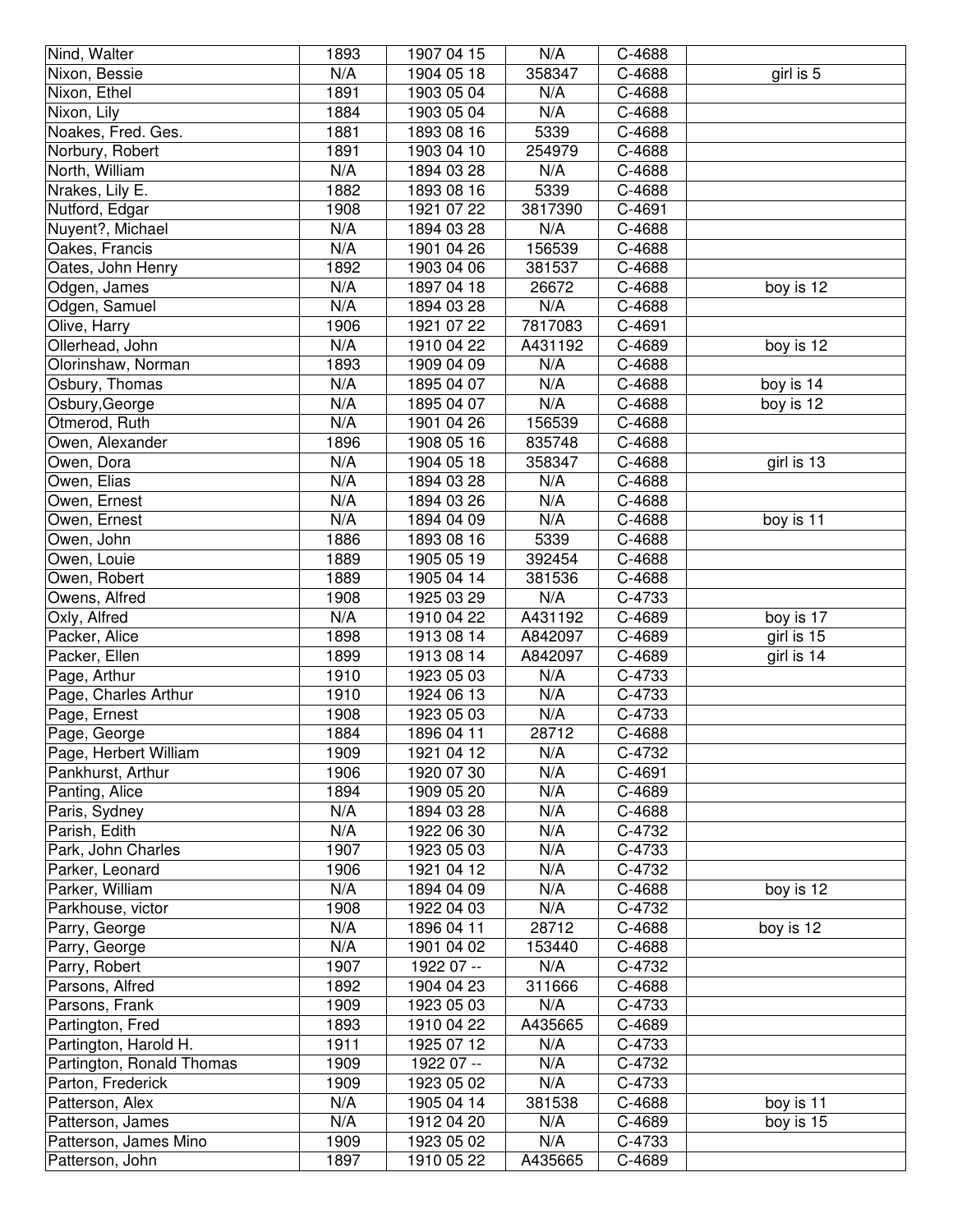| Pattinson, Charles                    | 1909         | 1925 03 29               | N/A        | C-4733           |                 |
|---------------------------------------|--------------|--------------------------|------------|------------------|-----------------|
| Payne, Patrick                        | N/A          | 1894 04 09               | N/A        | C-4688           | boy is 15       |
| Pearson, Edward                       | N/A          | 1895 04 07               | 6561       | C-4688           | not well placed |
| Peddar, William John                  | N/A          | 1894 03 28               | N/A        | C-4688           |                 |
| Peddison, Margaret Cormack            | 1910         | 1924 07 01               | N/A        | C-4733           |                 |
| Pell, Lily Agnes                      | 1890         | 1903 05 04               | N/A        | C-4688           |                 |
| Pellett, John                         | 1907         | 1921 07 22               | 7817083    | C-4691           |                 |
| Pembenton, William                    | 1889         | 1903 04 10               | 254979     | C-4688           |                 |
| Pemberton, Calvert                    | 1900         | 1913 04 18               | N/A        | C-4689           |                 |
| Pemberton, James                      | 1899         | 1913 04 18               | N/A        | C-4689           |                 |
| Pendlebury, Henry                     | 1881         | 1893 08 16               | 5339       | C-4688           |                 |
| Pendlebury, John                      | 1886         | 1893 08 16               | 5339       | C-4688           |                 |
| Pendleton, Phoebe                     | 1898         | 1907 05 11               | 753649     | C-4688           |                 |
| Penfold, Henry                        | 1908         | 1922 04 03               | N/A        | C-4732           |                 |
| Penlington, Edith                     | 1896         | 1911 05 04               | A476984    | C-4689           |                 |
| Pennington, Alfred                    | N/A          | 1896 04 11               | 28712      | C-4688           | boy is 16       |
| Penry, Leonard                        | N/A          | 1894 04 09               | N/A        | C-4688           | boy is 8        |
| Penry, Walter                         | N/A          | 1894 04 09               | N/A        | C-4688           | boy is 12       |
| Perill, Catherine                     | 1897         | 1910 05 13               | A266363    | C-4689           |                 |
| Pettison, May                         | 1907         | 1921 07 22               | 1818036    | C-4691           |                 |
| Philips, May                          | 1889         | 1906 05 12               | N/A        | C-4688           |                 |
| Philips, Reuben                       | 1893         | 1907 04 15               | N/A        | C-4688           |                 |
| Phillips, Mary Ann                    | 1896         | 1909 05 20               | N/A        | C-4689           |                 |
| Pickard, William Hale                 | 1892         | 1908 05 08               | N/A        | C-4688           |                 |
| Pickering, Alice                      | 1899         | 1910 05 13               | A266363    | C-4689           |                 |
| Pickles, Ernest                       | 1907         | 1922 07 --               | N/A        | C-4732           |                 |
| Piggett, James                        | 1909         | 1925 07 12               | N/A        | C-4733           |                 |
| Pike, Margaret                        | 1916         | 1924 06 27               | N/A        | C-4733           |                 |
| Pike, William                         | 1909         | 1922 07 --               | N/A        | C-4732           |                 |
| Pilcher, Ellen                        | 1882         | 1896 04 11               | 28712      | C-4688           |                 |
|                                       |              |                          |            |                  |                 |
| Pilcher, Walter                       | 1886         | 1896 04 11               | 28712      | C-4688           |                 |
| Pinches, Mary Ellen                   | 1898         | 1908 05 23               | N/A        | C-4688           |                 |
| Pinnington, Florence                  | N/A          | 1923 05 02               | N/A        | C-4733           |                 |
| Pinnock, Alice Maud                   | 1906         | 1921 07 22               | 7817083    | C-4691           |                 |
| Pitches, Sydney                       | 1896         | 1906 04 13               | 502089     | C-4688           |                 |
| Plan, Thomas                          | N/A          | 1894 04 09               | N/A        | C-4688           | boy is 13       |
| Platt, Alfred Thomas                  | 1906         | 1921 07 22               | 3817390    | C-4691           |                 |
| Platt, Amy                            | 1894         | 1908 05 23               | N/A        | C-4688           |                 |
| Platt, John Steve                     | 1909         | 1921 07 22               | 381739     | C-4691           |                 |
| Pocklington, Fredrick                 | N/A          | 1894 03 24               | N/A        | C-4688           |                 |
| Pocock, John P.                       | 1882         | 1893 08 16               | 5339       | C-4688           |                 |
| Poingdestre, Wilfred                  | 1906         | 1922 07 --               | N/A        | C-4732           |                 |
| Pollard, Francis                      | 1893         | 1906 04 13               | 502089     | C-4688           |                 |
| Pollard, William                      | 1896         | 1906 04 13               | 502089     | C-4688           |                 |
| Pollin, Arthur                        | N/A          | 1894 03 24               | N/A        | C-4688           |                 |
| Pollin, Benjamin                      | N/A          | 1894 03 28               | N/A        | C-4688           |                 |
| Pollitt, George                       | 1895         | 1909 04 09               | N/A        | C-4688           |                 |
| Polly, Frederick                      | 1908         | 1922 07 --               | N/A        | C-4732           |                 |
| Ponggs, Walter                        | N/A          | 1894 04 09               | N/A        | C-4688           | boy is 14       |
| Pope, Charles                         | N/A          | 1904 04 23               | 311666     | C-4688           | boy is 13       |
| Poroad, Fred                          | N/A          | 1895 04 07               | N/A        | C-4688           | boy is 12       |
| Porristow, Cecil                      | N/A          | 1895 04 07               | N/A        | C-4688           | boy is 10       |
| Porter, Ernest                        | 1882         | 1893 08 16               | 5339       | C-4688           |                 |
| Porter, Florence                      | 1884         | 1893 08 16               | 5339       | C-4688           |                 |
| Potts, Eliza                          | N/A          | 1894 04 09               | N/A        | C-4688           | girl is 10      |
| Potts, George                         | 1882         | 1893 08 16               | 5339       | C-4688           |                 |
| Potts, James<br>Powell, Alfred George | 1895<br>1912 | 1907 04 15<br>1925 03 29 | N/A<br>N/A | C-4688<br>C-4733 |                 |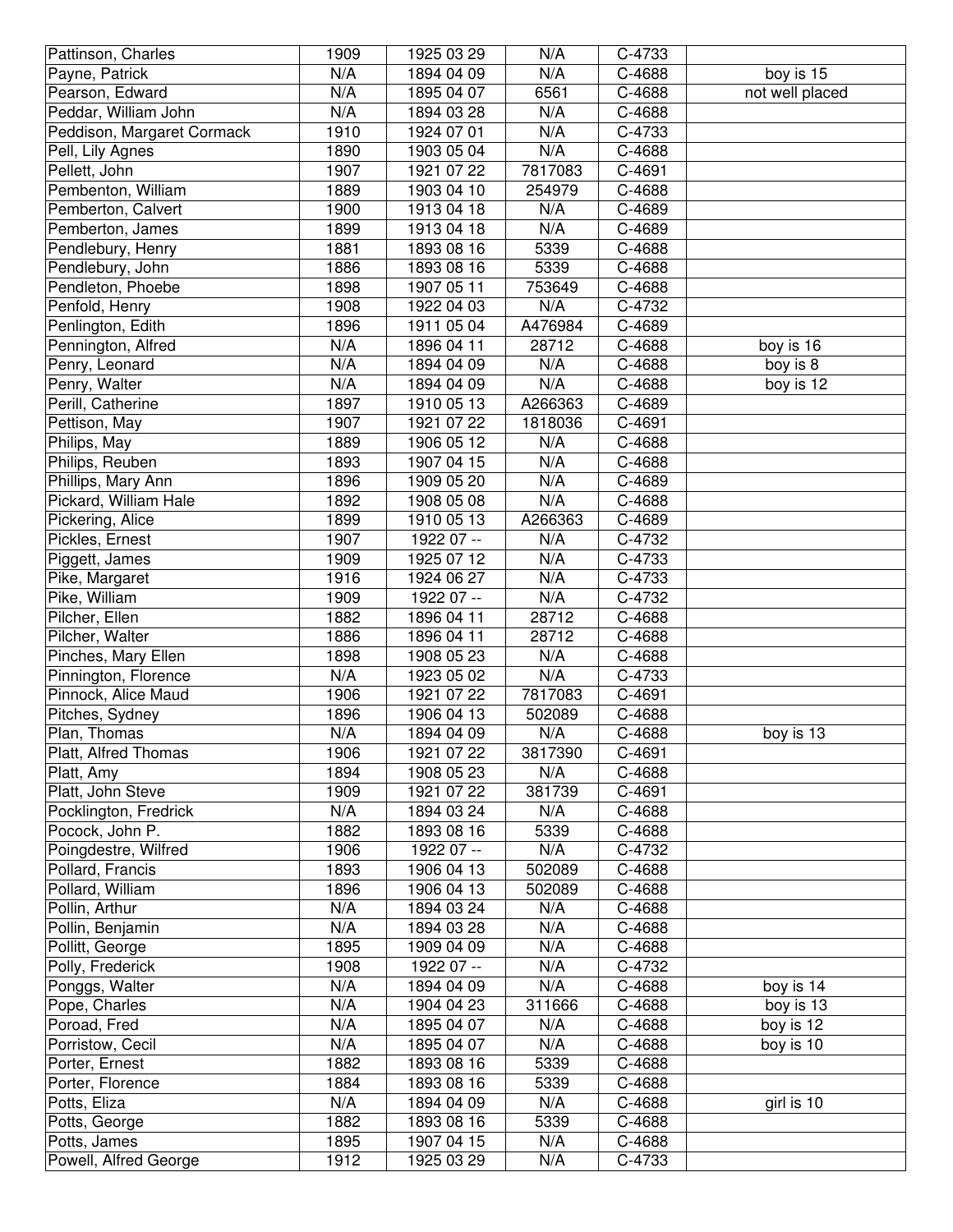| Powell, Arthur Oliver   | 1907         | 1922 04 03 | N/A        | C-4732 |            |
|-------------------------|--------------|------------|------------|--------|------------|
| Powell, Benjamin        | 1911         | 1924 03 10 | N/A        | C-4733 |            |
| Powell, William Thomas  | 1908         | 1923 05 03 | N/A        | C-4733 |            |
| Pownall, Ada            | N/A          | 1904 05 18 | 358347     | C-4688 | girl is 15 |
| Pownall, Arthur         | N/A          | 1904 05 18 | 358347     | C-4688 | boy is 10  |
| Pownall, Rose           | 1892         | 1906 05 12 | N/A        | C-4688 |            |
| Pratt, Alfred           | 1882         | 1893 08 16 | 5339       | C-4688 |            |
| Price, George           | 1897         | 1908 05 16 | 835748     | C-4688 |            |
| Price, Glyndwr          | 1908         | 1922 07 -- | N/A        | C-4732 |            |
| Price, Henry            | 1895         | 1907 04 15 | N/A        | C-4688 |            |
| Price, John             | N/A          | 1894 03 28 | N/A        | C-4688 |            |
| Price, William Robert   | 1910         | 1923 05 02 | N/A        | C-4733 |            |
| Prince, Frederick John  | 1909         | 1924 03 10 | N/A        | C-4733 |            |
| Prince, Lawrence        | 1891         | 1905 04 14 | 381536     | C-4688 |            |
| Prince, Thomas Edwin    | 1909         | 1924 03 10 | N/A        | C-4733 |            |
| Prince, William George  | 1913         | 1925 07 12 | N/A        | C-4733 |            |
| Pritchard, Nellie       | 1896         | 1909 05 20 | N/A        | C-4689 |            |
| Pritehard, Joseph       | 1884         | 1893 08 16 | 5339       | C-4688 |            |
| Prith, James            | 1906         | 1922 04 03 | N/A        | C-4732 |            |
| Proderick, Elizabeth    | N/A          | 1895 03 23 | 22818      | C-4688 | girl is 12 |
| Pullen, Arthur Edward   | 1907         | 1921 04 12 | N/A        | C-4732 |            |
| Quick, Frederick        | 1899         | 1910 05 22 | A435665    | C-4689 |            |
| Radcliffe, Bertsam,     | N/A          | 1905 04 14 | 381538     | C-4688 | boy is 11  |
| Radley, Fred            | N/A          | 1894 04 09 | N/A        | C-4688 | boy is 11  |
| Radley, Walter          | N/A          | 1894 04 09 | N/A        | C-4688 | boy is 12  |
| Rae, Lizzy              | N/A          | 1903 04 10 | 254972     | C-4688 | girl is 9  |
| Ralph, Alfred           | 1899         | 1911 04 14 | N/A        | C-4689 |            |
| Ralph, Alice            | 1909         | 1925 03 29 | N/A        | C-4733 |            |
| Ralph, Joseph           | 1897         | 1911 04 14 | N/A        | C-4689 |            |
|                         |              |            |            |        |            |
| Randall William         | 1881         | 1893 08 16 | 5339       | C-4688 |            |
| Randall, Charles        | 1883         | 1893 08 16 | 5339       | C-4688 |            |
| Randall, Joseph         | 1885         | 1893 08 16 | 5339       | C-4688 |            |
| Randall, Sarah          | 1881         | 1893 08 16 | 5339       | C-4688 |            |
| Randall, Sydney         | 1882         | 1893 08 16 | 5339       | C-4688 |            |
| Rankin, John            | 1908         | 1925 07 12 | N/A        | C-4733 |            |
| Raven, Maud             | N/A          | 1904 05 18 | 358347     | C-4688 | girl is 14 |
| Rawlinson, William      | 1909         | 1925 03 29 | N/A        | C-4733 |            |
| Reach, Alfred           | 1891         | 1906 05 12 | N/A        | C-4688 |            |
| Read, John              | 1907         | N/A        | N/A        | C-4732 |            |
| Read, Joseph H.         | 1903         | 1922 06 30 | N/A        | C-4732 |            |
| Read, Lawrence Reginald | 1910         | 1921 07 22 | 3817390    | C-4691 |            |
| Read, Richard           | 1880         | 1893 08 16 | 5339       | C-4688 |            |
| Read, Thomas            | N/A          | 1922 06 30 | N/A        | C-4732 |            |
| Reed, Alice             | 1912         | 1920 07 30 | N/A        | C-4691 |            |
| Reeves, Elsie           | 1907         | 1920 09 03 | N/A        | C-4732 |            |
| Reggi, Albert           | 1905         | 1921 04 12 | N/A        | C-4732 |            |
| Reggi, Frederick        | 1906         | 1921 07 22 | 7817083    | C-4691 |            |
| Relsall, Averilla       | N/A          | 1901 04 26 | 156539     | C-4688 |            |
| Rennie, Elizabeth       | 1906         | 1924 07 01 | N/A        | C-4733 |            |
| Resall, Annie           | N/A          | 1901 04 26 | 156539     | C-4688 |            |
| Rey, Frederick Ronald   | 1910         | 1925 07 12 | N/A        | C-4733 |            |
| Reynolds, Arthur        | N/A          | 1896 03 10 | N/A        | C-4688 | boy is 14  |
| Reynolds, Arthur        | 1883         | 1896 04 11 | 28712      | C-4688 |            |
| Reynolds, Ernest        | N/A          | 1896 03 10 | N/A        | C-4688 | boy is 13  |
| Reynolds, Ernest        | 1884         | 1896 04 11 | 28712      | C-4688 |            |
| Richards, Frank         | 1908         | 1923 05 03 | N/A        | C-4733 |            |
| Richardson, Ivy         | 1915<br>1913 | 1924 07 01 | N/A<br>N/A | C-4733 |            |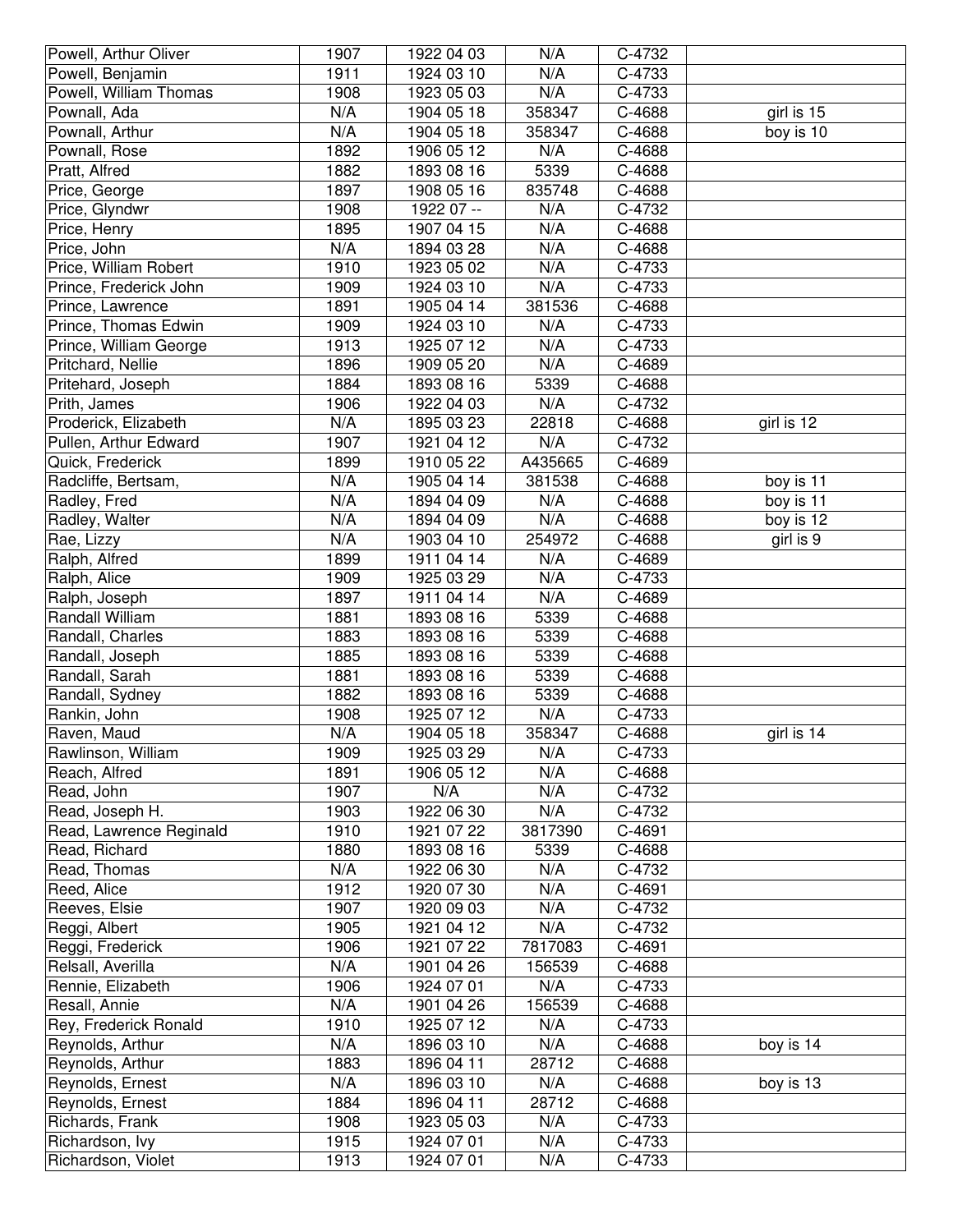| N/A<br>N/A<br>C-4688<br>Ridehaegh, Byril<br>1894 03 20<br>Ried, Henry Walter<br>1891<br>670233<br>C-4688<br>1907 04 13<br>Rigby, Ethel<br>N/A<br>1904 05 18<br>358347<br>C-4688<br>girl is 16<br>N/A<br>1904 05 18<br>girl is 13<br>Rigby, Nellie<br>358347<br>C-4688<br>Ritson, Cyrill Gordon Hunter<br>1909<br>N/A<br>1922 07 --<br>C-4732<br>Roatron, Alice<br>392454<br>1888<br>1905 05 19<br>C-4688<br>N/A<br>N/A<br>C-4688<br>Roberts, Alfred<br>1894 03 28<br>210422<br>C-4688<br>Roberts, Alice<br>1890<br>1902 05 11<br>C-4688<br>Roberts, Arthur<br>1889<br>1903 04 18<br>204136<br>N/A<br>Roberts, Edward<br>1904 04 23<br>311666<br>C-4688<br>1909<br>N/A<br>Roberts, John Henry<br>1924 03 10<br>C-4733<br>N/A<br>Roberts, Joseph<br>1894 04 09<br>N/A<br>C-4688<br>boy is 11<br>1883<br>1893 08 16<br>5339<br>C-4688<br>Roberts, Lavinia<br>N/A<br>girl is 12<br>Roberts, Lily<br>1904 05 18<br>358347<br>C-4688<br>N/A<br>Roberts, Mary A.<br>1894 04 09<br>N/A<br>C-4688<br>girl is 13<br>Roberts, William<br>1886<br>1893 08 16<br>5339<br>C-4688<br>N/A<br>Robertson, Andrew<br>1892<br>1908 05 16<br>C-4688<br>N/A<br>311666<br>girl is 12<br>Robertson, Helen<br>1904 04 23<br>C-4688<br>N/A<br>C-4688<br>girl is 11<br>Robertson, Kate<br>1903 04 10<br>254972<br>Robin, Richard<br>1908<br>1922 06 30<br>N/A<br>C-4732<br>$N/\overline{A}$<br>Robins, Gilbert E.<br>1907<br>C-4732<br>1922 06 30<br>1891<br>C-4688<br>Robinson, James Marshall<br>1904 05 18<br>374857<br>1889<br>C-4688<br>Robus, Sydney<br>1893 08 16<br>5339<br>N/A<br>Rodger, Helen<br>1909<br>1924 07 01<br>C-4733<br>N/A<br>22818<br>Rodway, Albert E.<br>1895 03 23<br>C-4688<br>boy is 12<br>Rodway, Henry W.<br>N/A<br>1895 03 23<br>C-4688<br>boy is 10<br>22818<br>Rodway, Winifred Lilian<br>1907<br>1921 07 22<br>3817390<br>C-4691<br>Rogers, Arthur<br>N/A<br>1894 04 09<br>N/A<br>C-4688<br>boy is 10<br>Rogers, William H.<br>1884<br>1893 08 16<br>5339<br>C-4688<br>N/A<br>N/A<br>Roley, Edwin Percy<br>1894 04 09<br>C-4688<br>boy is 12<br>Rolfe, Leonard<br>N/A<br>1906<br>1922 04 03<br>C-4732<br>1896<br>Rooney, Magaret<br>1907 05 11<br>753649<br>C-4688<br>Roscoe, Albert E.<br>1884<br>1893 08 16<br>5339<br>C-4688<br>N/A<br>N/A<br>Roscoe, Lillie<br>1894 04 21<br>C-4688<br>girl is 11<br>$\overline{C}$ -4688<br>Roscoe, Susannah<br>1886<br>1902 05 11<br>210422<br>N/A<br>Rose, Gordon Stanley<br>1908<br>C-4691<br>1920 07 30<br>1910<br>N/A<br>Rose, William<br>1921 04 12<br>C-4732<br>1906<br>C-4732<br>Ross, Charlee Henry<br>1922 04 03<br>N/A<br>1890<br>381537<br>1903 04 06<br>C-4688<br>Rothwell, George<br>Rothwell, Henry<br>N/A<br>1910 04 22<br>A431192<br>C-4689<br>boy is 17<br>1881<br>Rothwell, John<br>1893 08 16<br>5339<br>C-4688<br>N/A<br>N/A<br>Rowdwell, Alfred<br>1894 03 12<br>C-4688<br><b>Medical Questions</b><br>N/A<br>N/A<br>Rowland, Eva<br>1894 04 21<br>C-4688<br>girl is 12<br>N/A<br>N/A<br>Rowlands, John<br>1894 04 09<br>C-4688<br>boy is 12<br>1907<br>N/A<br>C-4691<br>Rowley, Alfred<br>1920 07 30<br>1905<br>N/A<br>C-4691<br>Rowley, Elizabeth<br>1920 07 30<br>N/A<br>N/A<br>Rowyer, Charles Thomas<br>1894 04 09<br>C-4688<br>boy is 14<br>28712<br>Runge, Carl<br>1881<br>1896 04 11<br>C-4688<br>N/A<br>Russel, Alfred<br>1897 04 18<br>26672<br>C-4688<br>boy is 12<br>1892<br>1902 05 11<br>210422<br>C-4688<br>Ryan, Jessie<br>1896<br>1906 04 13<br>502089<br>C-4688<br>Ryan, William<br>Sale, Doris<br>1897<br>1905 05 19<br>392454<br>C-4688<br>1892<br>1903 05 04<br>N/A<br>Salked, Florence<br>C-4688<br>N/A<br>Sampson, Agnes<br>1907<br>1920 09 03<br>C-4732<br>Sampson, Augustus<br>1881<br>1893 08 16<br>5339<br>C-4688<br>1910<br>1920 09 03<br>N/A<br>Sampson, Josephine<br>C-4732 | Riddell, William | 1908 | 1924 06 13 | N/A | C-4733 |  |
|----------------------------------------------------------------------------------------------------------------------------------------------------------------------------------------------------------------------------------------------------------------------------------------------------------------------------------------------------------------------------------------------------------------------------------------------------------------------------------------------------------------------------------------------------------------------------------------------------------------------------------------------------------------------------------------------------------------------------------------------------------------------------------------------------------------------------------------------------------------------------------------------------------------------------------------------------------------------------------------------------------------------------------------------------------------------------------------------------------------------------------------------------------------------------------------------------------------------------------------------------------------------------------------------------------------------------------------------------------------------------------------------------------------------------------------------------------------------------------------------------------------------------------------------------------------------------------------------------------------------------------------------------------------------------------------------------------------------------------------------------------------------------------------------------------------------------------------------------------------------------------------------------------------------------------------------------------------------------------------------------------------------------------------------------------------------------------------------------------------------------------------------------------------------------------------------------------------------------------------------------------------------------------------------------------------------------------------------------------------------------------------------------------------------------------------------------------------------------------------------------------------------------------------------------------------------------------------------------------------------------------------------------------------------------------------------------------------------------------------------------------------------------------------------------------------------------------------------------------------------------------------------------------------------------------------------------------------------------------------------------------------------------------------------------------------------------------------------------------------------------------------------------------------------------------------------------------------------------------------------------------------------------------------------------------------------------------------------------------------------------------------------------------------------------------------------------------------------------------------------------------------------------------------------------------------------------------------------------------------------------------------------------------------------------------------------------------------------------------------------------------------------------|------------------|------|------------|-----|--------|--|
|                                                                                                                                                                                                                                                                                                                                                                                                                                                                                                                                                                                                                                                                                                                                                                                                                                                                                                                                                                                                                                                                                                                                                                                                                                                                                                                                                                                                                                                                                                                                                                                                                                                                                                                                                                                                                                                                                                                                                                                                                                                                                                                                                                                                                                                                                                                                                                                                                                                                                                                                                                                                                                                                                                                                                                                                                                                                                                                                                                                                                                                                                                                                                                                                                                                                                                                                                                                                                                                                                                                                                                                                                                                                                                                                                                            |                  |      |            |     |        |  |
|                                                                                                                                                                                                                                                                                                                                                                                                                                                                                                                                                                                                                                                                                                                                                                                                                                                                                                                                                                                                                                                                                                                                                                                                                                                                                                                                                                                                                                                                                                                                                                                                                                                                                                                                                                                                                                                                                                                                                                                                                                                                                                                                                                                                                                                                                                                                                                                                                                                                                                                                                                                                                                                                                                                                                                                                                                                                                                                                                                                                                                                                                                                                                                                                                                                                                                                                                                                                                                                                                                                                                                                                                                                                                                                                                                            |                  |      |            |     |        |  |
|                                                                                                                                                                                                                                                                                                                                                                                                                                                                                                                                                                                                                                                                                                                                                                                                                                                                                                                                                                                                                                                                                                                                                                                                                                                                                                                                                                                                                                                                                                                                                                                                                                                                                                                                                                                                                                                                                                                                                                                                                                                                                                                                                                                                                                                                                                                                                                                                                                                                                                                                                                                                                                                                                                                                                                                                                                                                                                                                                                                                                                                                                                                                                                                                                                                                                                                                                                                                                                                                                                                                                                                                                                                                                                                                                                            |                  |      |            |     |        |  |
|                                                                                                                                                                                                                                                                                                                                                                                                                                                                                                                                                                                                                                                                                                                                                                                                                                                                                                                                                                                                                                                                                                                                                                                                                                                                                                                                                                                                                                                                                                                                                                                                                                                                                                                                                                                                                                                                                                                                                                                                                                                                                                                                                                                                                                                                                                                                                                                                                                                                                                                                                                                                                                                                                                                                                                                                                                                                                                                                                                                                                                                                                                                                                                                                                                                                                                                                                                                                                                                                                                                                                                                                                                                                                                                                                                            |                  |      |            |     |        |  |
|                                                                                                                                                                                                                                                                                                                                                                                                                                                                                                                                                                                                                                                                                                                                                                                                                                                                                                                                                                                                                                                                                                                                                                                                                                                                                                                                                                                                                                                                                                                                                                                                                                                                                                                                                                                                                                                                                                                                                                                                                                                                                                                                                                                                                                                                                                                                                                                                                                                                                                                                                                                                                                                                                                                                                                                                                                                                                                                                                                                                                                                                                                                                                                                                                                                                                                                                                                                                                                                                                                                                                                                                                                                                                                                                                                            |                  |      |            |     |        |  |
|                                                                                                                                                                                                                                                                                                                                                                                                                                                                                                                                                                                                                                                                                                                                                                                                                                                                                                                                                                                                                                                                                                                                                                                                                                                                                                                                                                                                                                                                                                                                                                                                                                                                                                                                                                                                                                                                                                                                                                                                                                                                                                                                                                                                                                                                                                                                                                                                                                                                                                                                                                                                                                                                                                                                                                                                                                                                                                                                                                                                                                                                                                                                                                                                                                                                                                                                                                                                                                                                                                                                                                                                                                                                                                                                                                            |                  |      |            |     |        |  |
|                                                                                                                                                                                                                                                                                                                                                                                                                                                                                                                                                                                                                                                                                                                                                                                                                                                                                                                                                                                                                                                                                                                                                                                                                                                                                                                                                                                                                                                                                                                                                                                                                                                                                                                                                                                                                                                                                                                                                                                                                                                                                                                                                                                                                                                                                                                                                                                                                                                                                                                                                                                                                                                                                                                                                                                                                                                                                                                                                                                                                                                                                                                                                                                                                                                                                                                                                                                                                                                                                                                                                                                                                                                                                                                                                                            |                  |      |            |     |        |  |
|                                                                                                                                                                                                                                                                                                                                                                                                                                                                                                                                                                                                                                                                                                                                                                                                                                                                                                                                                                                                                                                                                                                                                                                                                                                                                                                                                                                                                                                                                                                                                                                                                                                                                                                                                                                                                                                                                                                                                                                                                                                                                                                                                                                                                                                                                                                                                                                                                                                                                                                                                                                                                                                                                                                                                                                                                                                                                                                                                                                                                                                                                                                                                                                                                                                                                                                                                                                                                                                                                                                                                                                                                                                                                                                                                                            |                  |      |            |     |        |  |
|                                                                                                                                                                                                                                                                                                                                                                                                                                                                                                                                                                                                                                                                                                                                                                                                                                                                                                                                                                                                                                                                                                                                                                                                                                                                                                                                                                                                                                                                                                                                                                                                                                                                                                                                                                                                                                                                                                                                                                                                                                                                                                                                                                                                                                                                                                                                                                                                                                                                                                                                                                                                                                                                                                                                                                                                                                                                                                                                                                                                                                                                                                                                                                                                                                                                                                                                                                                                                                                                                                                                                                                                                                                                                                                                                                            |                  |      |            |     |        |  |
|                                                                                                                                                                                                                                                                                                                                                                                                                                                                                                                                                                                                                                                                                                                                                                                                                                                                                                                                                                                                                                                                                                                                                                                                                                                                                                                                                                                                                                                                                                                                                                                                                                                                                                                                                                                                                                                                                                                                                                                                                                                                                                                                                                                                                                                                                                                                                                                                                                                                                                                                                                                                                                                                                                                                                                                                                                                                                                                                                                                                                                                                                                                                                                                                                                                                                                                                                                                                                                                                                                                                                                                                                                                                                                                                                                            |                  |      |            |     |        |  |
|                                                                                                                                                                                                                                                                                                                                                                                                                                                                                                                                                                                                                                                                                                                                                                                                                                                                                                                                                                                                                                                                                                                                                                                                                                                                                                                                                                                                                                                                                                                                                                                                                                                                                                                                                                                                                                                                                                                                                                                                                                                                                                                                                                                                                                                                                                                                                                                                                                                                                                                                                                                                                                                                                                                                                                                                                                                                                                                                                                                                                                                                                                                                                                                                                                                                                                                                                                                                                                                                                                                                                                                                                                                                                                                                                                            |                  |      |            |     |        |  |
|                                                                                                                                                                                                                                                                                                                                                                                                                                                                                                                                                                                                                                                                                                                                                                                                                                                                                                                                                                                                                                                                                                                                                                                                                                                                                                                                                                                                                                                                                                                                                                                                                                                                                                                                                                                                                                                                                                                                                                                                                                                                                                                                                                                                                                                                                                                                                                                                                                                                                                                                                                                                                                                                                                                                                                                                                                                                                                                                                                                                                                                                                                                                                                                                                                                                                                                                                                                                                                                                                                                                                                                                                                                                                                                                                                            |                  |      |            |     |        |  |
|                                                                                                                                                                                                                                                                                                                                                                                                                                                                                                                                                                                                                                                                                                                                                                                                                                                                                                                                                                                                                                                                                                                                                                                                                                                                                                                                                                                                                                                                                                                                                                                                                                                                                                                                                                                                                                                                                                                                                                                                                                                                                                                                                                                                                                                                                                                                                                                                                                                                                                                                                                                                                                                                                                                                                                                                                                                                                                                                                                                                                                                                                                                                                                                                                                                                                                                                                                                                                                                                                                                                                                                                                                                                                                                                                                            |                  |      |            |     |        |  |
|                                                                                                                                                                                                                                                                                                                                                                                                                                                                                                                                                                                                                                                                                                                                                                                                                                                                                                                                                                                                                                                                                                                                                                                                                                                                                                                                                                                                                                                                                                                                                                                                                                                                                                                                                                                                                                                                                                                                                                                                                                                                                                                                                                                                                                                                                                                                                                                                                                                                                                                                                                                                                                                                                                                                                                                                                                                                                                                                                                                                                                                                                                                                                                                                                                                                                                                                                                                                                                                                                                                                                                                                                                                                                                                                                                            |                  |      |            |     |        |  |
|                                                                                                                                                                                                                                                                                                                                                                                                                                                                                                                                                                                                                                                                                                                                                                                                                                                                                                                                                                                                                                                                                                                                                                                                                                                                                                                                                                                                                                                                                                                                                                                                                                                                                                                                                                                                                                                                                                                                                                                                                                                                                                                                                                                                                                                                                                                                                                                                                                                                                                                                                                                                                                                                                                                                                                                                                                                                                                                                                                                                                                                                                                                                                                                                                                                                                                                                                                                                                                                                                                                                                                                                                                                                                                                                                                            |                  |      |            |     |        |  |
|                                                                                                                                                                                                                                                                                                                                                                                                                                                                                                                                                                                                                                                                                                                                                                                                                                                                                                                                                                                                                                                                                                                                                                                                                                                                                                                                                                                                                                                                                                                                                                                                                                                                                                                                                                                                                                                                                                                                                                                                                                                                                                                                                                                                                                                                                                                                                                                                                                                                                                                                                                                                                                                                                                                                                                                                                                                                                                                                                                                                                                                                                                                                                                                                                                                                                                                                                                                                                                                                                                                                                                                                                                                                                                                                                                            |                  |      |            |     |        |  |
|                                                                                                                                                                                                                                                                                                                                                                                                                                                                                                                                                                                                                                                                                                                                                                                                                                                                                                                                                                                                                                                                                                                                                                                                                                                                                                                                                                                                                                                                                                                                                                                                                                                                                                                                                                                                                                                                                                                                                                                                                                                                                                                                                                                                                                                                                                                                                                                                                                                                                                                                                                                                                                                                                                                                                                                                                                                                                                                                                                                                                                                                                                                                                                                                                                                                                                                                                                                                                                                                                                                                                                                                                                                                                                                                                                            |                  |      |            |     |        |  |
|                                                                                                                                                                                                                                                                                                                                                                                                                                                                                                                                                                                                                                                                                                                                                                                                                                                                                                                                                                                                                                                                                                                                                                                                                                                                                                                                                                                                                                                                                                                                                                                                                                                                                                                                                                                                                                                                                                                                                                                                                                                                                                                                                                                                                                                                                                                                                                                                                                                                                                                                                                                                                                                                                                                                                                                                                                                                                                                                                                                                                                                                                                                                                                                                                                                                                                                                                                                                                                                                                                                                                                                                                                                                                                                                                                            |                  |      |            |     |        |  |
|                                                                                                                                                                                                                                                                                                                                                                                                                                                                                                                                                                                                                                                                                                                                                                                                                                                                                                                                                                                                                                                                                                                                                                                                                                                                                                                                                                                                                                                                                                                                                                                                                                                                                                                                                                                                                                                                                                                                                                                                                                                                                                                                                                                                                                                                                                                                                                                                                                                                                                                                                                                                                                                                                                                                                                                                                                                                                                                                                                                                                                                                                                                                                                                                                                                                                                                                                                                                                                                                                                                                                                                                                                                                                                                                                                            |                  |      |            |     |        |  |
|                                                                                                                                                                                                                                                                                                                                                                                                                                                                                                                                                                                                                                                                                                                                                                                                                                                                                                                                                                                                                                                                                                                                                                                                                                                                                                                                                                                                                                                                                                                                                                                                                                                                                                                                                                                                                                                                                                                                                                                                                                                                                                                                                                                                                                                                                                                                                                                                                                                                                                                                                                                                                                                                                                                                                                                                                                                                                                                                                                                                                                                                                                                                                                                                                                                                                                                                                                                                                                                                                                                                                                                                                                                                                                                                                                            |                  |      |            |     |        |  |
|                                                                                                                                                                                                                                                                                                                                                                                                                                                                                                                                                                                                                                                                                                                                                                                                                                                                                                                                                                                                                                                                                                                                                                                                                                                                                                                                                                                                                                                                                                                                                                                                                                                                                                                                                                                                                                                                                                                                                                                                                                                                                                                                                                                                                                                                                                                                                                                                                                                                                                                                                                                                                                                                                                                                                                                                                                                                                                                                                                                                                                                                                                                                                                                                                                                                                                                                                                                                                                                                                                                                                                                                                                                                                                                                                                            |                  |      |            |     |        |  |
|                                                                                                                                                                                                                                                                                                                                                                                                                                                                                                                                                                                                                                                                                                                                                                                                                                                                                                                                                                                                                                                                                                                                                                                                                                                                                                                                                                                                                                                                                                                                                                                                                                                                                                                                                                                                                                                                                                                                                                                                                                                                                                                                                                                                                                                                                                                                                                                                                                                                                                                                                                                                                                                                                                                                                                                                                                                                                                                                                                                                                                                                                                                                                                                                                                                                                                                                                                                                                                                                                                                                                                                                                                                                                                                                                                            |                  |      |            |     |        |  |
|                                                                                                                                                                                                                                                                                                                                                                                                                                                                                                                                                                                                                                                                                                                                                                                                                                                                                                                                                                                                                                                                                                                                                                                                                                                                                                                                                                                                                                                                                                                                                                                                                                                                                                                                                                                                                                                                                                                                                                                                                                                                                                                                                                                                                                                                                                                                                                                                                                                                                                                                                                                                                                                                                                                                                                                                                                                                                                                                                                                                                                                                                                                                                                                                                                                                                                                                                                                                                                                                                                                                                                                                                                                                                                                                                                            |                  |      |            |     |        |  |
|                                                                                                                                                                                                                                                                                                                                                                                                                                                                                                                                                                                                                                                                                                                                                                                                                                                                                                                                                                                                                                                                                                                                                                                                                                                                                                                                                                                                                                                                                                                                                                                                                                                                                                                                                                                                                                                                                                                                                                                                                                                                                                                                                                                                                                                                                                                                                                                                                                                                                                                                                                                                                                                                                                                                                                                                                                                                                                                                                                                                                                                                                                                                                                                                                                                                                                                                                                                                                                                                                                                                                                                                                                                                                                                                                                            |                  |      |            |     |        |  |
|                                                                                                                                                                                                                                                                                                                                                                                                                                                                                                                                                                                                                                                                                                                                                                                                                                                                                                                                                                                                                                                                                                                                                                                                                                                                                                                                                                                                                                                                                                                                                                                                                                                                                                                                                                                                                                                                                                                                                                                                                                                                                                                                                                                                                                                                                                                                                                                                                                                                                                                                                                                                                                                                                                                                                                                                                                                                                                                                                                                                                                                                                                                                                                                                                                                                                                                                                                                                                                                                                                                                                                                                                                                                                                                                                                            |                  |      |            |     |        |  |
|                                                                                                                                                                                                                                                                                                                                                                                                                                                                                                                                                                                                                                                                                                                                                                                                                                                                                                                                                                                                                                                                                                                                                                                                                                                                                                                                                                                                                                                                                                                                                                                                                                                                                                                                                                                                                                                                                                                                                                                                                                                                                                                                                                                                                                                                                                                                                                                                                                                                                                                                                                                                                                                                                                                                                                                                                                                                                                                                                                                                                                                                                                                                                                                                                                                                                                                                                                                                                                                                                                                                                                                                                                                                                                                                                                            |                  |      |            |     |        |  |
|                                                                                                                                                                                                                                                                                                                                                                                                                                                                                                                                                                                                                                                                                                                                                                                                                                                                                                                                                                                                                                                                                                                                                                                                                                                                                                                                                                                                                                                                                                                                                                                                                                                                                                                                                                                                                                                                                                                                                                                                                                                                                                                                                                                                                                                                                                                                                                                                                                                                                                                                                                                                                                                                                                                                                                                                                                                                                                                                                                                                                                                                                                                                                                                                                                                                                                                                                                                                                                                                                                                                                                                                                                                                                                                                                                            |                  |      |            |     |        |  |
|                                                                                                                                                                                                                                                                                                                                                                                                                                                                                                                                                                                                                                                                                                                                                                                                                                                                                                                                                                                                                                                                                                                                                                                                                                                                                                                                                                                                                                                                                                                                                                                                                                                                                                                                                                                                                                                                                                                                                                                                                                                                                                                                                                                                                                                                                                                                                                                                                                                                                                                                                                                                                                                                                                                                                                                                                                                                                                                                                                                                                                                                                                                                                                                                                                                                                                                                                                                                                                                                                                                                                                                                                                                                                                                                                                            |                  |      |            |     |        |  |
|                                                                                                                                                                                                                                                                                                                                                                                                                                                                                                                                                                                                                                                                                                                                                                                                                                                                                                                                                                                                                                                                                                                                                                                                                                                                                                                                                                                                                                                                                                                                                                                                                                                                                                                                                                                                                                                                                                                                                                                                                                                                                                                                                                                                                                                                                                                                                                                                                                                                                                                                                                                                                                                                                                                                                                                                                                                                                                                                                                                                                                                                                                                                                                                                                                                                                                                                                                                                                                                                                                                                                                                                                                                                                                                                                                            |                  |      |            |     |        |  |
|                                                                                                                                                                                                                                                                                                                                                                                                                                                                                                                                                                                                                                                                                                                                                                                                                                                                                                                                                                                                                                                                                                                                                                                                                                                                                                                                                                                                                                                                                                                                                                                                                                                                                                                                                                                                                                                                                                                                                                                                                                                                                                                                                                                                                                                                                                                                                                                                                                                                                                                                                                                                                                                                                                                                                                                                                                                                                                                                                                                                                                                                                                                                                                                                                                                                                                                                                                                                                                                                                                                                                                                                                                                                                                                                                                            |                  |      |            |     |        |  |
|                                                                                                                                                                                                                                                                                                                                                                                                                                                                                                                                                                                                                                                                                                                                                                                                                                                                                                                                                                                                                                                                                                                                                                                                                                                                                                                                                                                                                                                                                                                                                                                                                                                                                                                                                                                                                                                                                                                                                                                                                                                                                                                                                                                                                                                                                                                                                                                                                                                                                                                                                                                                                                                                                                                                                                                                                                                                                                                                                                                                                                                                                                                                                                                                                                                                                                                                                                                                                                                                                                                                                                                                                                                                                                                                                                            |                  |      |            |     |        |  |
|                                                                                                                                                                                                                                                                                                                                                                                                                                                                                                                                                                                                                                                                                                                                                                                                                                                                                                                                                                                                                                                                                                                                                                                                                                                                                                                                                                                                                                                                                                                                                                                                                                                                                                                                                                                                                                                                                                                                                                                                                                                                                                                                                                                                                                                                                                                                                                                                                                                                                                                                                                                                                                                                                                                                                                                                                                                                                                                                                                                                                                                                                                                                                                                                                                                                                                                                                                                                                                                                                                                                                                                                                                                                                                                                                                            |                  |      |            |     |        |  |
|                                                                                                                                                                                                                                                                                                                                                                                                                                                                                                                                                                                                                                                                                                                                                                                                                                                                                                                                                                                                                                                                                                                                                                                                                                                                                                                                                                                                                                                                                                                                                                                                                                                                                                                                                                                                                                                                                                                                                                                                                                                                                                                                                                                                                                                                                                                                                                                                                                                                                                                                                                                                                                                                                                                                                                                                                                                                                                                                                                                                                                                                                                                                                                                                                                                                                                                                                                                                                                                                                                                                                                                                                                                                                                                                                                            |                  |      |            |     |        |  |
|                                                                                                                                                                                                                                                                                                                                                                                                                                                                                                                                                                                                                                                                                                                                                                                                                                                                                                                                                                                                                                                                                                                                                                                                                                                                                                                                                                                                                                                                                                                                                                                                                                                                                                                                                                                                                                                                                                                                                                                                                                                                                                                                                                                                                                                                                                                                                                                                                                                                                                                                                                                                                                                                                                                                                                                                                                                                                                                                                                                                                                                                                                                                                                                                                                                                                                                                                                                                                                                                                                                                                                                                                                                                                                                                                                            |                  |      |            |     |        |  |
|                                                                                                                                                                                                                                                                                                                                                                                                                                                                                                                                                                                                                                                                                                                                                                                                                                                                                                                                                                                                                                                                                                                                                                                                                                                                                                                                                                                                                                                                                                                                                                                                                                                                                                                                                                                                                                                                                                                                                                                                                                                                                                                                                                                                                                                                                                                                                                                                                                                                                                                                                                                                                                                                                                                                                                                                                                                                                                                                                                                                                                                                                                                                                                                                                                                                                                                                                                                                                                                                                                                                                                                                                                                                                                                                                                            |                  |      |            |     |        |  |
|                                                                                                                                                                                                                                                                                                                                                                                                                                                                                                                                                                                                                                                                                                                                                                                                                                                                                                                                                                                                                                                                                                                                                                                                                                                                                                                                                                                                                                                                                                                                                                                                                                                                                                                                                                                                                                                                                                                                                                                                                                                                                                                                                                                                                                                                                                                                                                                                                                                                                                                                                                                                                                                                                                                                                                                                                                                                                                                                                                                                                                                                                                                                                                                                                                                                                                                                                                                                                                                                                                                                                                                                                                                                                                                                                                            |                  |      |            |     |        |  |
|                                                                                                                                                                                                                                                                                                                                                                                                                                                                                                                                                                                                                                                                                                                                                                                                                                                                                                                                                                                                                                                                                                                                                                                                                                                                                                                                                                                                                                                                                                                                                                                                                                                                                                                                                                                                                                                                                                                                                                                                                                                                                                                                                                                                                                                                                                                                                                                                                                                                                                                                                                                                                                                                                                                                                                                                                                                                                                                                                                                                                                                                                                                                                                                                                                                                                                                                                                                                                                                                                                                                                                                                                                                                                                                                                                            |                  |      |            |     |        |  |
|                                                                                                                                                                                                                                                                                                                                                                                                                                                                                                                                                                                                                                                                                                                                                                                                                                                                                                                                                                                                                                                                                                                                                                                                                                                                                                                                                                                                                                                                                                                                                                                                                                                                                                                                                                                                                                                                                                                                                                                                                                                                                                                                                                                                                                                                                                                                                                                                                                                                                                                                                                                                                                                                                                                                                                                                                                                                                                                                                                                                                                                                                                                                                                                                                                                                                                                                                                                                                                                                                                                                                                                                                                                                                                                                                                            |                  |      |            |     |        |  |
|                                                                                                                                                                                                                                                                                                                                                                                                                                                                                                                                                                                                                                                                                                                                                                                                                                                                                                                                                                                                                                                                                                                                                                                                                                                                                                                                                                                                                                                                                                                                                                                                                                                                                                                                                                                                                                                                                                                                                                                                                                                                                                                                                                                                                                                                                                                                                                                                                                                                                                                                                                                                                                                                                                                                                                                                                                                                                                                                                                                                                                                                                                                                                                                                                                                                                                                                                                                                                                                                                                                                                                                                                                                                                                                                                                            |                  |      |            |     |        |  |
|                                                                                                                                                                                                                                                                                                                                                                                                                                                                                                                                                                                                                                                                                                                                                                                                                                                                                                                                                                                                                                                                                                                                                                                                                                                                                                                                                                                                                                                                                                                                                                                                                                                                                                                                                                                                                                                                                                                                                                                                                                                                                                                                                                                                                                                                                                                                                                                                                                                                                                                                                                                                                                                                                                                                                                                                                                                                                                                                                                                                                                                                                                                                                                                                                                                                                                                                                                                                                                                                                                                                                                                                                                                                                                                                                                            |                  |      |            |     |        |  |
|                                                                                                                                                                                                                                                                                                                                                                                                                                                                                                                                                                                                                                                                                                                                                                                                                                                                                                                                                                                                                                                                                                                                                                                                                                                                                                                                                                                                                                                                                                                                                                                                                                                                                                                                                                                                                                                                                                                                                                                                                                                                                                                                                                                                                                                                                                                                                                                                                                                                                                                                                                                                                                                                                                                                                                                                                                                                                                                                                                                                                                                                                                                                                                                                                                                                                                                                                                                                                                                                                                                                                                                                                                                                                                                                                                            |                  |      |            |     |        |  |
|                                                                                                                                                                                                                                                                                                                                                                                                                                                                                                                                                                                                                                                                                                                                                                                                                                                                                                                                                                                                                                                                                                                                                                                                                                                                                                                                                                                                                                                                                                                                                                                                                                                                                                                                                                                                                                                                                                                                                                                                                                                                                                                                                                                                                                                                                                                                                                                                                                                                                                                                                                                                                                                                                                                                                                                                                                                                                                                                                                                                                                                                                                                                                                                                                                                                                                                                                                                                                                                                                                                                                                                                                                                                                                                                                                            |                  |      |            |     |        |  |
|                                                                                                                                                                                                                                                                                                                                                                                                                                                                                                                                                                                                                                                                                                                                                                                                                                                                                                                                                                                                                                                                                                                                                                                                                                                                                                                                                                                                                                                                                                                                                                                                                                                                                                                                                                                                                                                                                                                                                                                                                                                                                                                                                                                                                                                                                                                                                                                                                                                                                                                                                                                                                                                                                                                                                                                                                                                                                                                                                                                                                                                                                                                                                                                                                                                                                                                                                                                                                                                                                                                                                                                                                                                                                                                                                                            |                  |      |            |     |        |  |
|                                                                                                                                                                                                                                                                                                                                                                                                                                                                                                                                                                                                                                                                                                                                                                                                                                                                                                                                                                                                                                                                                                                                                                                                                                                                                                                                                                                                                                                                                                                                                                                                                                                                                                                                                                                                                                                                                                                                                                                                                                                                                                                                                                                                                                                                                                                                                                                                                                                                                                                                                                                                                                                                                                                                                                                                                                                                                                                                                                                                                                                                                                                                                                                                                                                                                                                                                                                                                                                                                                                                                                                                                                                                                                                                                                            |                  |      |            |     |        |  |
|                                                                                                                                                                                                                                                                                                                                                                                                                                                                                                                                                                                                                                                                                                                                                                                                                                                                                                                                                                                                                                                                                                                                                                                                                                                                                                                                                                                                                                                                                                                                                                                                                                                                                                                                                                                                                                                                                                                                                                                                                                                                                                                                                                                                                                                                                                                                                                                                                                                                                                                                                                                                                                                                                                                                                                                                                                                                                                                                                                                                                                                                                                                                                                                                                                                                                                                                                                                                                                                                                                                                                                                                                                                                                                                                                                            |                  |      |            |     |        |  |
|                                                                                                                                                                                                                                                                                                                                                                                                                                                                                                                                                                                                                                                                                                                                                                                                                                                                                                                                                                                                                                                                                                                                                                                                                                                                                                                                                                                                                                                                                                                                                                                                                                                                                                                                                                                                                                                                                                                                                                                                                                                                                                                                                                                                                                                                                                                                                                                                                                                                                                                                                                                                                                                                                                                                                                                                                                                                                                                                                                                                                                                                                                                                                                                                                                                                                                                                                                                                                                                                                                                                                                                                                                                                                                                                                                            |                  |      |            |     |        |  |
|                                                                                                                                                                                                                                                                                                                                                                                                                                                                                                                                                                                                                                                                                                                                                                                                                                                                                                                                                                                                                                                                                                                                                                                                                                                                                                                                                                                                                                                                                                                                                                                                                                                                                                                                                                                                                                                                                                                                                                                                                                                                                                                                                                                                                                                                                                                                                                                                                                                                                                                                                                                                                                                                                                                                                                                                                                                                                                                                                                                                                                                                                                                                                                                                                                                                                                                                                                                                                                                                                                                                                                                                                                                                                                                                                                            |                  |      |            |     |        |  |
|                                                                                                                                                                                                                                                                                                                                                                                                                                                                                                                                                                                                                                                                                                                                                                                                                                                                                                                                                                                                                                                                                                                                                                                                                                                                                                                                                                                                                                                                                                                                                                                                                                                                                                                                                                                                                                                                                                                                                                                                                                                                                                                                                                                                                                                                                                                                                                                                                                                                                                                                                                                                                                                                                                                                                                                                                                                                                                                                                                                                                                                                                                                                                                                                                                                                                                                                                                                                                                                                                                                                                                                                                                                                                                                                                                            |                  |      |            |     |        |  |
|                                                                                                                                                                                                                                                                                                                                                                                                                                                                                                                                                                                                                                                                                                                                                                                                                                                                                                                                                                                                                                                                                                                                                                                                                                                                                                                                                                                                                                                                                                                                                                                                                                                                                                                                                                                                                                                                                                                                                                                                                                                                                                                                                                                                                                                                                                                                                                                                                                                                                                                                                                                                                                                                                                                                                                                                                                                                                                                                                                                                                                                                                                                                                                                                                                                                                                                                                                                                                                                                                                                                                                                                                                                                                                                                                                            |                  |      |            |     |        |  |
|                                                                                                                                                                                                                                                                                                                                                                                                                                                                                                                                                                                                                                                                                                                                                                                                                                                                                                                                                                                                                                                                                                                                                                                                                                                                                                                                                                                                                                                                                                                                                                                                                                                                                                                                                                                                                                                                                                                                                                                                                                                                                                                                                                                                                                                                                                                                                                                                                                                                                                                                                                                                                                                                                                                                                                                                                                                                                                                                                                                                                                                                                                                                                                                                                                                                                                                                                                                                                                                                                                                                                                                                                                                                                                                                                                            |                  |      |            |     |        |  |
|                                                                                                                                                                                                                                                                                                                                                                                                                                                                                                                                                                                                                                                                                                                                                                                                                                                                                                                                                                                                                                                                                                                                                                                                                                                                                                                                                                                                                                                                                                                                                                                                                                                                                                                                                                                                                                                                                                                                                                                                                                                                                                                                                                                                                                                                                                                                                                                                                                                                                                                                                                                                                                                                                                                                                                                                                                                                                                                                                                                                                                                                                                                                                                                                                                                                                                                                                                                                                                                                                                                                                                                                                                                                                                                                                                            |                  |      |            |     |        |  |
|                                                                                                                                                                                                                                                                                                                                                                                                                                                                                                                                                                                                                                                                                                                                                                                                                                                                                                                                                                                                                                                                                                                                                                                                                                                                                                                                                                                                                                                                                                                                                                                                                                                                                                                                                                                                                                                                                                                                                                                                                                                                                                                                                                                                                                                                                                                                                                                                                                                                                                                                                                                                                                                                                                                                                                                                                                                                                                                                                                                                                                                                                                                                                                                                                                                                                                                                                                                                                                                                                                                                                                                                                                                                                                                                                                            |                  |      |            |     |        |  |
|                                                                                                                                                                                                                                                                                                                                                                                                                                                                                                                                                                                                                                                                                                                                                                                                                                                                                                                                                                                                                                                                                                                                                                                                                                                                                                                                                                                                                                                                                                                                                                                                                                                                                                                                                                                                                                                                                                                                                                                                                                                                                                                                                                                                                                                                                                                                                                                                                                                                                                                                                                                                                                                                                                                                                                                                                                                                                                                                                                                                                                                                                                                                                                                                                                                                                                                                                                                                                                                                                                                                                                                                                                                                                                                                                                            |                  |      |            |     |        |  |
|                                                                                                                                                                                                                                                                                                                                                                                                                                                                                                                                                                                                                                                                                                                                                                                                                                                                                                                                                                                                                                                                                                                                                                                                                                                                                                                                                                                                                                                                                                                                                                                                                                                                                                                                                                                                                                                                                                                                                                                                                                                                                                                                                                                                                                                                                                                                                                                                                                                                                                                                                                                                                                                                                                                                                                                                                                                                                                                                                                                                                                                                                                                                                                                                                                                                                                                                                                                                                                                                                                                                                                                                                                                                                                                                                                            |                  |      |            |     |        |  |
|                                                                                                                                                                                                                                                                                                                                                                                                                                                                                                                                                                                                                                                                                                                                                                                                                                                                                                                                                                                                                                                                                                                                                                                                                                                                                                                                                                                                                                                                                                                                                                                                                                                                                                                                                                                                                                                                                                                                                                                                                                                                                                                                                                                                                                                                                                                                                                                                                                                                                                                                                                                                                                                                                                                                                                                                                                                                                                                                                                                                                                                                                                                                                                                                                                                                                                                                                                                                                                                                                                                                                                                                                                                                                                                                                                            |                  |      |            |     |        |  |
|                                                                                                                                                                                                                                                                                                                                                                                                                                                                                                                                                                                                                                                                                                                                                                                                                                                                                                                                                                                                                                                                                                                                                                                                                                                                                                                                                                                                                                                                                                                                                                                                                                                                                                                                                                                                                                                                                                                                                                                                                                                                                                                                                                                                                                                                                                                                                                                                                                                                                                                                                                                                                                                                                                                                                                                                                                                                                                                                                                                                                                                                                                                                                                                                                                                                                                                                                                                                                                                                                                                                                                                                                                                                                                                                                                            |                  |      |            |     |        |  |
|                                                                                                                                                                                                                                                                                                                                                                                                                                                                                                                                                                                                                                                                                                                                                                                                                                                                                                                                                                                                                                                                                                                                                                                                                                                                                                                                                                                                                                                                                                                                                                                                                                                                                                                                                                                                                                                                                                                                                                                                                                                                                                                                                                                                                                                                                                                                                                                                                                                                                                                                                                                                                                                                                                                                                                                                                                                                                                                                                                                                                                                                                                                                                                                                                                                                                                                                                                                                                                                                                                                                                                                                                                                                                                                                                                            | Sampson, Mabel   | 1913 | 1920 09 03 | N/A | C-4732 |  |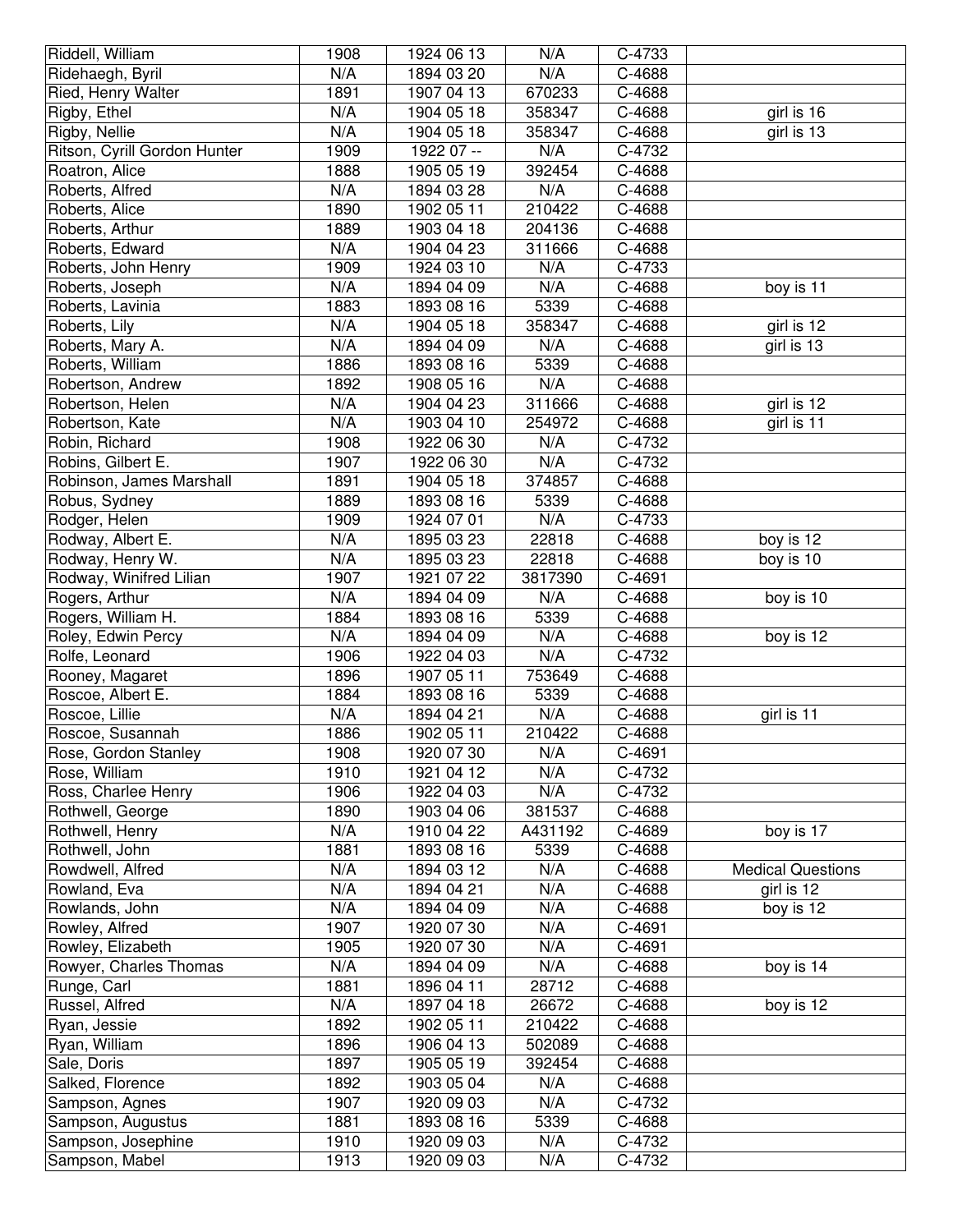| 1887<br>28712<br>C-4688<br>Savage, Sydney<br>1896 04 11<br>1907<br>Saville, William<br>1923 05 02<br>N/A<br>C-4733<br>N/A<br>Scanlon, Edward<br>1895<br>1908 05 16<br>C-4688<br>N/A<br>N/A<br>1894 04 09<br>Scott, Thomas<br>C-4688<br>boy is 7<br>Seddon, Elizabeth A.<br>1888<br>392454<br>1905 05 19<br>C-4688<br>1911<br>N/A<br>C-4733<br>Segal, Bernard<br>1925 07 12<br>1907<br>N/A<br>C-4733<br>Sellare, George Stewart<br>1924 03 10<br>Serridge, Alfred<br>N/A<br>C-4733<br>1909<br>1925 07 12<br>Sewde, Nellie<br>1915<br>1924 07 01<br>N/A<br>C-4733<br>1892<br>N/A<br>1909 04 09<br>C-4688<br>Shakespeare, Arthur<br>N/A<br>254972<br>Shanks, Jane<br>1903 04 10<br>C-4688<br>girl is 12<br>Shaples, Richard<br>N/A<br>1901 04 02<br>153440<br>C-4688<br>1908<br>N/A<br>1924 06 13<br>C-4733<br>Sharp, Stanley<br>N/A<br>Sharp, Amelia<br>1907<br>1923 05 03<br>C-4733<br>N/A<br>Sharp, George<br>1912<br>1923 05 03<br>C-4733<br>N/A<br>N/A<br>Sharpe, William<br>1912 04 20<br>C-4689<br>5339<br>Sharpe. A.R.<br>1883<br>1893 08 16<br>C-4688<br>Shaw, Percy<br>1888<br>1904 04 23<br>311666<br>C-4688<br>N/A<br>N/A<br>C-4688<br>1894 04 09<br>boy is 13<br>Shaw, Robert<br>N/A<br>C-4732<br>1906<br>1921 04 10<br>Shekle, Edith<br>N/A<br>1906<br>C-4733<br>Shephard, Thomas A.<br>1924 06 27<br>Shewell, Frederick<br>1907<br>N/A<br>C-4733<br>1924 06 13<br>1899<br>A842097<br>C-4689<br>girl is 14<br>Shipton, Amy<br>1913 08 14<br>1898<br>Shipton, Elizabeth<br>1910 05 13<br>A266363<br>C-4689<br>1902<br>Shipton, Norah<br>1913 08 14<br>A842097<br>C-4689<br>girl is 11<br>N/A<br>Short, James<br>1906<br>1921 04 12<br>C-4732<br>Shorter, Daniel<br>N/A<br>1895 03 23<br>22818<br>C-4688<br>boy is 15<br>Shortis, Stanley Vernon<br>1907<br>1924 03 10<br>N/A<br>C-4733<br>Sibill, Edgar<br>1883<br>1893 08 16<br>5339<br>C-4688<br>5339<br>Sibill, William<br>1886<br>1893 08 16<br>C-4688<br>1909<br>N/A<br>Simmons, Percy<br>1924 06 27<br>C-4733<br>1895<br>Simpson, Albert<br>1903 04 06<br>381537<br>C-4688<br>1887<br>5339<br>C-4688<br>Simpson, George<br>1893 08 16<br>N/A<br>N/A<br>Simpson, James<br>1894 03 28<br>C-4688<br>C-4688<br>1886<br>1893 08 16<br>5339<br>Simpson, Jessie | Savage, Robert    | 1911 | 1925 03 29 | N/A | C-4733 |  |
|--------------------------------------------------------------------------------------------------------------------------------------------------------------------------------------------------------------------------------------------------------------------------------------------------------------------------------------------------------------------------------------------------------------------------------------------------------------------------------------------------------------------------------------------------------------------------------------------------------------------------------------------------------------------------------------------------------------------------------------------------------------------------------------------------------------------------------------------------------------------------------------------------------------------------------------------------------------------------------------------------------------------------------------------------------------------------------------------------------------------------------------------------------------------------------------------------------------------------------------------------------------------------------------------------------------------------------------------------------------------------------------------------------------------------------------------------------------------------------------------------------------------------------------------------------------------------------------------------------------------------------------------------------------------------------------------------------------------------------------------------------------------------------------------------------------------------------------------------------------------------------------------------------------------------------------------------------------------------------------------------------------------------------------------------------------------------------------------------------------------------------------------------------------------------------------------------------------------------|-------------------|------|------------|-----|--------|--|
|                                                                                                                                                                                                                                                                                                                                                                                                                                                                                                                                                                                                                                                                                                                                                                                                                                                                                                                                                                                                                                                                                                                                                                                                                                                                                                                                                                                                                                                                                                                                                                                                                                                                                                                                                                                                                                                                                                                                                                                                                                                                                                                                                                                                                          |                   |      |            |     |        |  |
|                                                                                                                                                                                                                                                                                                                                                                                                                                                                                                                                                                                                                                                                                                                                                                                                                                                                                                                                                                                                                                                                                                                                                                                                                                                                                                                                                                                                                                                                                                                                                                                                                                                                                                                                                                                                                                                                                                                                                                                                                                                                                                                                                                                                                          |                   |      |            |     |        |  |
|                                                                                                                                                                                                                                                                                                                                                                                                                                                                                                                                                                                                                                                                                                                                                                                                                                                                                                                                                                                                                                                                                                                                                                                                                                                                                                                                                                                                                                                                                                                                                                                                                                                                                                                                                                                                                                                                                                                                                                                                                                                                                                                                                                                                                          |                   |      |            |     |        |  |
|                                                                                                                                                                                                                                                                                                                                                                                                                                                                                                                                                                                                                                                                                                                                                                                                                                                                                                                                                                                                                                                                                                                                                                                                                                                                                                                                                                                                                                                                                                                                                                                                                                                                                                                                                                                                                                                                                                                                                                                                                                                                                                                                                                                                                          |                   |      |            |     |        |  |
|                                                                                                                                                                                                                                                                                                                                                                                                                                                                                                                                                                                                                                                                                                                                                                                                                                                                                                                                                                                                                                                                                                                                                                                                                                                                                                                                                                                                                                                                                                                                                                                                                                                                                                                                                                                                                                                                                                                                                                                                                                                                                                                                                                                                                          |                   |      |            |     |        |  |
|                                                                                                                                                                                                                                                                                                                                                                                                                                                                                                                                                                                                                                                                                                                                                                                                                                                                                                                                                                                                                                                                                                                                                                                                                                                                                                                                                                                                                                                                                                                                                                                                                                                                                                                                                                                                                                                                                                                                                                                                                                                                                                                                                                                                                          |                   |      |            |     |        |  |
|                                                                                                                                                                                                                                                                                                                                                                                                                                                                                                                                                                                                                                                                                                                                                                                                                                                                                                                                                                                                                                                                                                                                                                                                                                                                                                                                                                                                                                                                                                                                                                                                                                                                                                                                                                                                                                                                                                                                                                                                                                                                                                                                                                                                                          |                   |      |            |     |        |  |
|                                                                                                                                                                                                                                                                                                                                                                                                                                                                                                                                                                                                                                                                                                                                                                                                                                                                                                                                                                                                                                                                                                                                                                                                                                                                                                                                                                                                                                                                                                                                                                                                                                                                                                                                                                                                                                                                                                                                                                                                                                                                                                                                                                                                                          |                   |      |            |     |        |  |
|                                                                                                                                                                                                                                                                                                                                                                                                                                                                                                                                                                                                                                                                                                                                                                                                                                                                                                                                                                                                                                                                                                                                                                                                                                                                                                                                                                                                                                                                                                                                                                                                                                                                                                                                                                                                                                                                                                                                                                                                                                                                                                                                                                                                                          |                   |      |            |     |        |  |
|                                                                                                                                                                                                                                                                                                                                                                                                                                                                                                                                                                                                                                                                                                                                                                                                                                                                                                                                                                                                                                                                                                                                                                                                                                                                                                                                                                                                                                                                                                                                                                                                                                                                                                                                                                                                                                                                                                                                                                                                                                                                                                                                                                                                                          |                   |      |            |     |        |  |
|                                                                                                                                                                                                                                                                                                                                                                                                                                                                                                                                                                                                                                                                                                                                                                                                                                                                                                                                                                                                                                                                                                                                                                                                                                                                                                                                                                                                                                                                                                                                                                                                                                                                                                                                                                                                                                                                                                                                                                                                                                                                                                                                                                                                                          |                   |      |            |     |        |  |
|                                                                                                                                                                                                                                                                                                                                                                                                                                                                                                                                                                                                                                                                                                                                                                                                                                                                                                                                                                                                                                                                                                                                                                                                                                                                                                                                                                                                                                                                                                                                                                                                                                                                                                                                                                                                                                                                                                                                                                                                                                                                                                                                                                                                                          |                   |      |            |     |        |  |
|                                                                                                                                                                                                                                                                                                                                                                                                                                                                                                                                                                                                                                                                                                                                                                                                                                                                                                                                                                                                                                                                                                                                                                                                                                                                                                                                                                                                                                                                                                                                                                                                                                                                                                                                                                                                                                                                                                                                                                                                                                                                                                                                                                                                                          |                   |      |            |     |        |  |
|                                                                                                                                                                                                                                                                                                                                                                                                                                                                                                                                                                                                                                                                                                                                                                                                                                                                                                                                                                                                                                                                                                                                                                                                                                                                                                                                                                                                                                                                                                                                                                                                                                                                                                                                                                                                                                                                                                                                                                                                                                                                                                                                                                                                                          |                   |      |            |     |        |  |
|                                                                                                                                                                                                                                                                                                                                                                                                                                                                                                                                                                                                                                                                                                                                                                                                                                                                                                                                                                                                                                                                                                                                                                                                                                                                                                                                                                                                                                                                                                                                                                                                                                                                                                                                                                                                                                                                                                                                                                                                                                                                                                                                                                                                                          |                   |      |            |     |        |  |
|                                                                                                                                                                                                                                                                                                                                                                                                                                                                                                                                                                                                                                                                                                                                                                                                                                                                                                                                                                                                                                                                                                                                                                                                                                                                                                                                                                                                                                                                                                                                                                                                                                                                                                                                                                                                                                                                                                                                                                                                                                                                                                                                                                                                                          |                   |      |            |     |        |  |
|                                                                                                                                                                                                                                                                                                                                                                                                                                                                                                                                                                                                                                                                                                                                                                                                                                                                                                                                                                                                                                                                                                                                                                                                                                                                                                                                                                                                                                                                                                                                                                                                                                                                                                                                                                                                                                                                                                                                                                                                                                                                                                                                                                                                                          |                   |      |            |     |        |  |
|                                                                                                                                                                                                                                                                                                                                                                                                                                                                                                                                                                                                                                                                                                                                                                                                                                                                                                                                                                                                                                                                                                                                                                                                                                                                                                                                                                                                                                                                                                                                                                                                                                                                                                                                                                                                                                                                                                                                                                                                                                                                                                                                                                                                                          |                   |      |            |     |        |  |
|                                                                                                                                                                                                                                                                                                                                                                                                                                                                                                                                                                                                                                                                                                                                                                                                                                                                                                                                                                                                                                                                                                                                                                                                                                                                                                                                                                                                                                                                                                                                                                                                                                                                                                                                                                                                                                                                                                                                                                                                                                                                                                                                                                                                                          |                   |      |            |     |        |  |
|                                                                                                                                                                                                                                                                                                                                                                                                                                                                                                                                                                                                                                                                                                                                                                                                                                                                                                                                                                                                                                                                                                                                                                                                                                                                                                                                                                                                                                                                                                                                                                                                                                                                                                                                                                                                                                                                                                                                                                                                                                                                                                                                                                                                                          |                   |      |            |     |        |  |
|                                                                                                                                                                                                                                                                                                                                                                                                                                                                                                                                                                                                                                                                                                                                                                                                                                                                                                                                                                                                                                                                                                                                                                                                                                                                                                                                                                                                                                                                                                                                                                                                                                                                                                                                                                                                                                                                                                                                                                                                                                                                                                                                                                                                                          |                   |      |            |     |        |  |
|                                                                                                                                                                                                                                                                                                                                                                                                                                                                                                                                                                                                                                                                                                                                                                                                                                                                                                                                                                                                                                                                                                                                                                                                                                                                                                                                                                                                                                                                                                                                                                                                                                                                                                                                                                                                                                                                                                                                                                                                                                                                                                                                                                                                                          |                   |      |            |     |        |  |
|                                                                                                                                                                                                                                                                                                                                                                                                                                                                                                                                                                                                                                                                                                                                                                                                                                                                                                                                                                                                                                                                                                                                                                                                                                                                                                                                                                                                                                                                                                                                                                                                                                                                                                                                                                                                                                                                                                                                                                                                                                                                                                                                                                                                                          |                   |      |            |     |        |  |
|                                                                                                                                                                                                                                                                                                                                                                                                                                                                                                                                                                                                                                                                                                                                                                                                                                                                                                                                                                                                                                                                                                                                                                                                                                                                                                                                                                                                                                                                                                                                                                                                                                                                                                                                                                                                                                                                                                                                                                                                                                                                                                                                                                                                                          |                   |      |            |     |        |  |
|                                                                                                                                                                                                                                                                                                                                                                                                                                                                                                                                                                                                                                                                                                                                                                                                                                                                                                                                                                                                                                                                                                                                                                                                                                                                                                                                                                                                                                                                                                                                                                                                                                                                                                                                                                                                                                                                                                                                                                                                                                                                                                                                                                                                                          |                   |      |            |     |        |  |
|                                                                                                                                                                                                                                                                                                                                                                                                                                                                                                                                                                                                                                                                                                                                                                                                                                                                                                                                                                                                                                                                                                                                                                                                                                                                                                                                                                                                                                                                                                                                                                                                                                                                                                                                                                                                                                                                                                                                                                                                                                                                                                                                                                                                                          |                   |      |            |     |        |  |
|                                                                                                                                                                                                                                                                                                                                                                                                                                                                                                                                                                                                                                                                                                                                                                                                                                                                                                                                                                                                                                                                                                                                                                                                                                                                                                                                                                                                                                                                                                                                                                                                                                                                                                                                                                                                                                                                                                                                                                                                                                                                                                                                                                                                                          |                   |      |            |     |        |  |
|                                                                                                                                                                                                                                                                                                                                                                                                                                                                                                                                                                                                                                                                                                                                                                                                                                                                                                                                                                                                                                                                                                                                                                                                                                                                                                                                                                                                                                                                                                                                                                                                                                                                                                                                                                                                                                                                                                                                                                                                                                                                                                                                                                                                                          |                   |      |            |     |        |  |
|                                                                                                                                                                                                                                                                                                                                                                                                                                                                                                                                                                                                                                                                                                                                                                                                                                                                                                                                                                                                                                                                                                                                                                                                                                                                                                                                                                                                                                                                                                                                                                                                                                                                                                                                                                                                                                                                                                                                                                                                                                                                                                                                                                                                                          |                   |      |            |     |        |  |
|                                                                                                                                                                                                                                                                                                                                                                                                                                                                                                                                                                                                                                                                                                                                                                                                                                                                                                                                                                                                                                                                                                                                                                                                                                                                                                                                                                                                                                                                                                                                                                                                                                                                                                                                                                                                                                                                                                                                                                                                                                                                                                                                                                                                                          |                   |      |            |     |        |  |
|                                                                                                                                                                                                                                                                                                                                                                                                                                                                                                                                                                                                                                                                                                                                                                                                                                                                                                                                                                                                                                                                                                                                                                                                                                                                                                                                                                                                                                                                                                                                                                                                                                                                                                                                                                                                                                                                                                                                                                                                                                                                                                                                                                                                                          |                   |      |            |     |        |  |
|                                                                                                                                                                                                                                                                                                                                                                                                                                                                                                                                                                                                                                                                                                                                                                                                                                                                                                                                                                                                                                                                                                                                                                                                                                                                                                                                                                                                                                                                                                                                                                                                                                                                                                                                                                                                                                                                                                                                                                                                                                                                                                                                                                                                                          |                   |      |            |     |        |  |
|                                                                                                                                                                                                                                                                                                                                                                                                                                                                                                                                                                                                                                                                                                                                                                                                                                                                                                                                                                                                                                                                                                                                                                                                                                                                                                                                                                                                                                                                                                                                                                                                                                                                                                                                                                                                                                                                                                                                                                                                                                                                                                                                                                                                                          |                   |      |            |     |        |  |
|                                                                                                                                                                                                                                                                                                                                                                                                                                                                                                                                                                                                                                                                                                                                                                                                                                                                                                                                                                                                                                                                                                                                                                                                                                                                                                                                                                                                                                                                                                                                                                                                                                                                                                                                                                                                                                                                                                                                                                                                                                                                                                                                                                                                                          |                   |      |            |     |        |  |
|                                                                                                                                                                                                                                                                                                                                                                                                                                                                                                                                                                                                                                                                                                                                                                                                                                                                                                                                                                                                                                                                                                                                                                                                                                                                                                                                                                                                                                                                                                                                                                                                                                                                                                                                                                                                                                                                                                                                                                                                                                                                                                                                                                                                                          |                   |      |            |     |        |  |
|                                                                                                                                                                                                                                                                                                                                                                                                                                                                                                                                                                                                                                                                                                                                                                                                                                                                                                                                                                                                                                                                                                                                                                                                                                                                                                                                                                                                                                                                                                                                                                                                                                                                                                                                                                                                                                                                                                                                                                                                                                                                                                                                                                                                                          | Simpson, Margaret | 1911 | 1923 05 03 | N/A | C-4733 |  |
| 1884<br>Simpson, Nellie<br>1893 08 16<br>5339<br>C-4688                                                                                                                                                                                                                                                                                                                                                                                                                                                                                                                                                                                                                                                                                                                                                                                                                                                                                                                                                                                                                                                                                                                                                                                                                                                                                                                                                                                                                                                                                                                                                                                                                                                                                                                                                                                                                                                                                                                                                                                                                                                                                                                                                                  |                   |      |            |     |        |  |
| 1880<br>Simpson, Thomas<br>1893 08 16<br>5339<br>C-4688                                                                                                                                                                                                                                                                                                                                                                                                                                                                                                                                                                                                                                                                                                                                                                                                                                                                                                                                                                                                                                                                                                                                                                                                                                                                                                                                                                                                                                                                                                                                                                                                                                                                                                                                                                                                                                                                                                                                                                                                                                                                                                                                                                  |                   |      |            |     |        |  |
| 1912<br>Singer, Reginald<br>N/A<br>C-4733<br>1924 06 27                                                                                                                                                                                                                                                                                                                                                                                                                                                                                                                                                                                                                                                                                                                                                                                                                                                                                                                                                                                                                                                                                                                                                                                                                                                                                                                                                                                                                                                                                                                                                                                                                                                                                                                                                                                                                                                                                                                                                                                                                                                                                                                                                                  |                   |      |            |     |        |  |
| Singletan, John<br>N/A<br>1910 04 22<br>A431192<br>C-4689<br>boy is 11                                                                                                                                                                                                                                                                                                                                                                                                                                                                                                                                                                                                                                                                                                                                                                                                                                                                                                                                                                                                                                                                                                                                                                                                                                                                                                                                                                                                                                                                                                                                                                                                                                                                                                                                                                                                                                                                                                                                                                                                                                                                                                                                                   |                   |      |            |     |        |  |
| 1891<br>Sissen, George<br>1906 04 13<br>502089<br>C-4688                                                                                                                                                                                                                                                                                                                                                                                                                                                                                                                                                                                                                                                                                                                                                                                                                                                                                                                                                                                                                                                                                                                                                                                                                                                                                                                                                                                                                                                                                                                                                                                                                                                                                                                                                                                                                                                                                                                                                                                                                                                                                                                                                                 |                   |      |            |     |        |  |
| Skeate, Chas<br>1885<br>1896 04 11<br>28712<br>C-4688                                                                                                                                                                                                                                                                                                                                                                                                                                                                                                                                                                                                                                                                                                                                                                                                                                                                                                                                                                                                                                                                                                                                                                                                                                                                                                                                                                                                                                                                                                                                                                                                                                                                                                                                                                                                                                                                                                                                                                                                                                                                                                                                                                    |                   |      |            |     |        |  |
| 1909<br>Skidmore, Agnes<br>1924 06 27<br>N/A<br>C-4733                                                                                                                                                                                                                                                                                                                                                                                                                                                                                                                                                                                                                                                                                                                                                                                                                                                                                                                                                                                                                                                                                                                                                                                                                                                                                                                                                                                                                                                                                                                                                                                                                                                                                                                                                                                                                                                                                                                                                                                                                                                                                                                                                                   |                   |      |            |     |        |  |
| 1913<br>N/A<br>Skidmore, Harry<br>1924 06 27<br>C-4733                                                                                                                                                                                                                                                                                                                                                                                                                                                                                                                                                                                                                                                                                                                                                                                                                                                                                                                                                                                                                                                                                                                                                                                                                                                                                                                                                                                                                                                                                                                                                                                                                                                                                                                                                                                                                                                                                                                                                                                                                                                                                                                                                                   |                   |      |            |     |        |  |
| 1894<br>N/A<br>C-4688<br>Slater, Albert<br>1908 05 16                                                                                                                                                                                                                                                                                                                                                                                                                                                                                                                                                                                                                                                                                                                                                                                                                                                                                                                                                                                                                                                                                                                                                                                                                                                                                                                                                                                                                                                                                                                                                                                                                                                                                                                                                                                                                                                                                                                                                                                                                                                                                                                                                                    |                   |      |            |     |        |  |
| 1892<br>N/A<br>C-4688<br>Slater, Fred<br>1908 05 16                                                                                                                                                                                                                                                                                                                                                                                                                                                                                                                                                                                                                                                                                                                                                                                                                                                                                                                                                                                                                                                                                                                                                                                                                                                                                                                                                                                                                                                                                                                                                                                                                                                                                                                                                                                                                                                                                                                                                                                                                                                                                                                                                                      |                   |      |            |     |        |  |
| 1892<br>N/A<br>Slater, Harry<br>1909 04 09<br>C-4688                                                                                                                                                                                                                                                                                                                                                                                                                                                                                                                                                                                                                                                                                                                                                                                                                                                                                                                                                                                                                                                                                                                                                                                                                                                                                                                                                                                                                                                                                                                                                                                                                                                                                                                                                                                                                                                                                                                                                                                                                                                                                                                                                                     |                   |      |            |     |        |  |
| 1912<br>N/A<br>Slater, William<br>1924 06 27<br>C-4733                                                                                                                                                                                                                                                                                                                                                                                                                                                                                                                                                                                                                                                                                                                                                                                                                                                                                                                                                                                                                                                                                                                                                                                                                                                                                                                                                                                                                                                                                                                                                                                                                                                                                                                                                                                                                                                                                                                                                                                                                                                                                                                                                                   |                   |      |            |     |        |  |
| 1880<br>Sloeombre, William<br>1893 08 16<br>5339<br>C-4688                                                                                                                                                                                                                                                                                                                                                                                                                                                                                                                                                                                                                                                                                                                                                                                                                                                                                                                                                                                                                                                                                                                                                                                                                                                                                                                                                                                                                                                                                                                                                                                                                                                                                                                                                                                                                                                                                                                                                                                                                                                                                                                                                               |                   |      |            |     |        |  |
| 1894<br>N/A<br>Smallman, Ogril<br>1907 04 15<br>C-4688                                                                                                                                                                                                                                                                                                                                                                                                                                                                                                                                                                                                                                                                                                                                                                                                                                                                                                                                                                                                                                                                                                                                                                                                                                                                                                                                                                                                                                                                                                                                                                                                                                                                                                                                                                                                                                                                                                                                                                                                                                                                                                                                                                   |                   |      |            |     |        |  |
| 1908<br>Smallwood, John<br>1923 05 03<br>N/A<br>C-4733                                                                                                                                                                                                                                                                                                                                                                                                                                                                                                                                                                                                                                                                                                                                                                                                                                                                                                                                                                                                                                                                                                                                                                                                                                                                                                                                                                                                                                                                                                                                                                                                                                                                                                                                                                                                                                                                                                                                                                                                                                                                                                                                                                   |                   |      |            |     |        |  |
| 1911<br>Smart, Frederick<br>N/A<br>N/A<br>C-4732                                                                                                                                                                                                                                                                                                                                                                                                                                                                                                                                                                                                                                                                                                                                                                                                                                                                                                                                                                                                                                                                                                                                                                                                                                                                                                                                                                                                                                                                                                                                                                                                                                                                                                                                                                                                                                                                                                                                                                                                                                                                                                                                                                         |                   |      |            |     |        |  |
| 1909<br>N/A<br>N/A<br>C-4732<br>Smart, William                                                                                                                                                                                                                                                                                                                                                                                                                                                                                                                                                                                                                                                                                                                                                                                                                                                                                                                                                                                                                                                                                                                                                                                                                                                                                                                                                                                                                                                                                                                                                                                                                                                                                                                                                                                                                                                                                                                                                                                                                                                                                                                                                                           |                   |      |            |     |        |  |
| 1905 05 19<br>Smith, Adelaide<br>1897<br>392454<br>C-4688                                                                                                                                                                                                                                                                                                                                                                                                                                                                                                                                                                                                                                                                                                                                                                                                                                                                                                                                                                                                                                                                                                                                                                                                                                                                                                                                                                                                                                                                                                                                                                                                                                                                                                                                                                                                                                                                                                                                                                                                                                                                                                                                                                |                   |      |            |     |        |  |
| Smith, Albert<br>1885<br>1896 04 11<br>28712<br>C-4688                                                                                                                                                                                                                                                                                                                                                                                                                                                                                                                                                                                                                                                                                                                                                                                                                                                                                                                                                                                                                                                                                                                                                                                                                                                                                                                                                                                                                                                                                                                                                                                                                                                                                                                                                                                                                                                                                                                                                                                                                                                                                                                                                                   |                   |      |            |     |        |  |
| Smith, Albert<br>N/A<br>N/A<br>1155<br>C-4691                                                                                                                                                                                                                                                                                                                                                                                                                                                                                                                                                                                                                                                                                                                                                                                                                                                                                                                                                                                                                                                                                                                                                                                                                                                                                                                                                                                                                                                                                                                                                                                                                                                                                                                                                                                                                                                                                                                                                                                                                                                                                                                                                                            |                   |      |            |     |        |  |
| 1908<br>1923 05 02<br>N/A<br>C-4733<br>Smith, Alfred                                                                                                                                                                                                                                                                                                                                                                                                                                                                                                                                                                                                                                                                                                                                                                                                                                                                                                                                                                                                                                                                                                                                                                                                                                                                                                                                                                                                                                                                                                                                                                                                                                                                                                                                                                                                                                                                                                                                                                                                                                                                                                                                                                     |                   |      |            |     |        |  |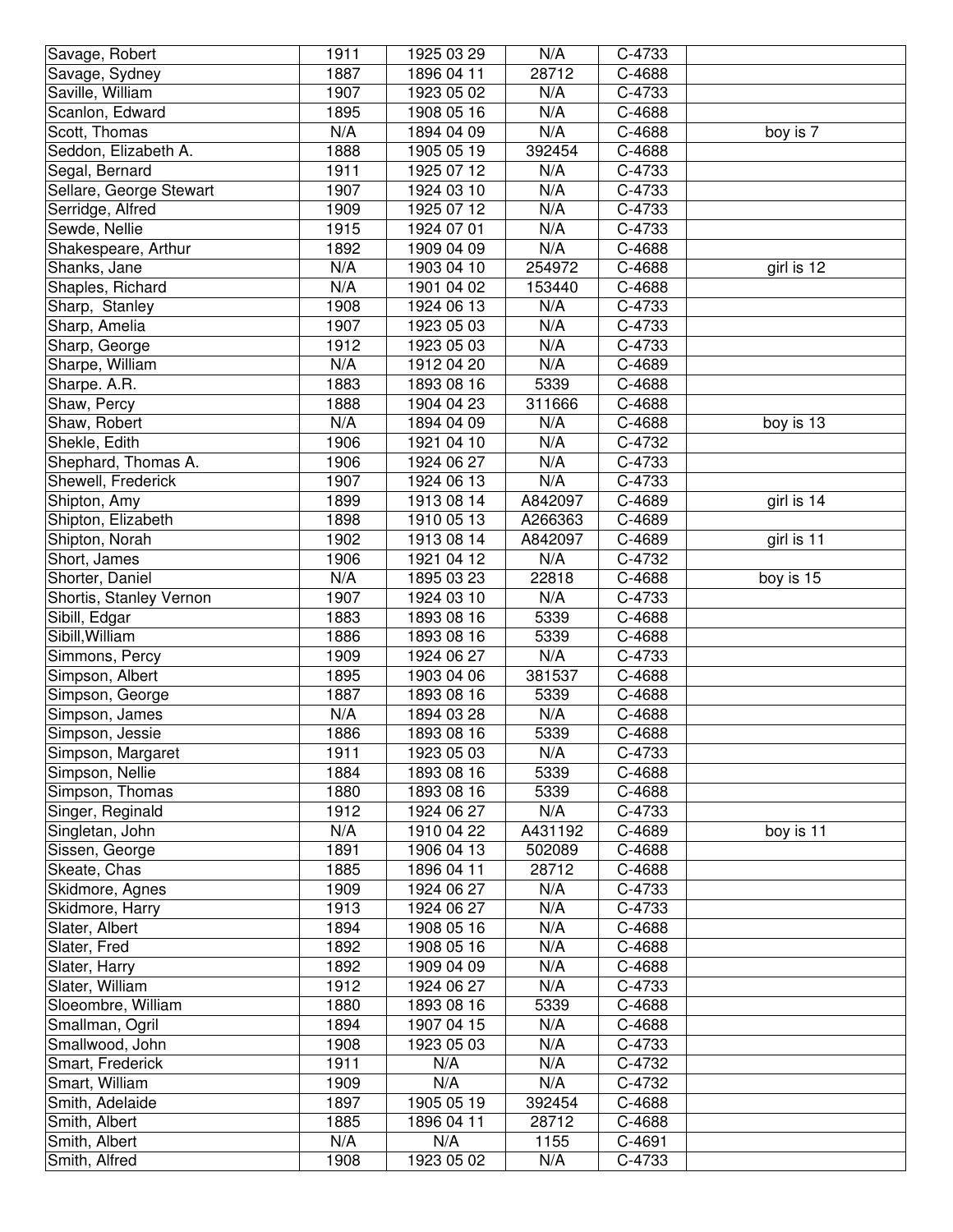| Smith, Alice               | 1907 | 1924 07 01 | N/A     | C-4733 |            |
|----------------------------|------|------------|---------|--------|------------|
| Smith, Arthur              | 1909 | 1921 07 22 | 3817390 | C-4691 |            |
| Smith, Charles             | N/A  | 1895 04 07 | N/A     | C-4688 | boy is 9   |
| Smith, Dorothy             | 1908 | 1923 05 03 | N/A     | C-4733 |            |
| Smith, Ellen               | 1909 | 1920 07 30 | N/A     | C-4691 |            |
| Smith, Ernest              | 1883 | 1893 08 16 | 5339    | C-4688 |            |
| Smith, Ernest              | 1891 | 1905 04 14 | 381536  | C-4688 |            |
| Smith, Ernest              | 1892 | 1906 04 13 | 502089  | C-4688 |            |
| Smith, Florence            | 1894 | 1909 05 20 | N/A     | C-4689 |            |
| Smith, Frank               | N/A  | 1910 04 22 | A431192 | C-4689 | boy is 14  |
| Smith, Frederick           | 1906 | N/A        | N/A     | C-4732 |            |
| Smith, George              | N/A  | 1895 04 07 | N/A     | C-4688 | boy is 4   |
| Smith, Harold              | 1896 | 1903 04 06 | 381537  | C-4688 |            |
| Smith, Harry               | N/A  | 1894 03 28 | N/A     | C-4688 |            |
| Smith, Harry               | 1890 | 1906 04 13 | 502089  | C-4688 |            |
| Smith, Harry               | 1895 | 1911 04 14 | N/A     | C-4689 |            |
| Smith, Henry               | 1907 | 1921 07 22 | 3817390 | C-4691 |            |
| Smith, Herold              | N/A  | 1895 04 07 | N/A     | C-4688 | boy is 8   |
| Smith, Jack                | 1907 | 1920 07 30 | N/A     | C-4691 |            |
| Smith, James               | 1883 | 1896 04 11 | 28712   | C-4688 |            |
| Smith, James Nelson        | 1910 | 1924 03 10 | N/A     | C-4733 |            |
| Smith, John                | 1911 | 1924 06 13 | N/A     | C-4733 |            |
| Smith, John William        | N/A  | 1894 04 09 | N/A     | C-4688 | boy is 14  |
| Smith, Joseph              | N/A  | 1894 04 09 | N/A     | C-4688 | boy is 14  |
| Smith, Leslie              | 1911 | 1924 06 13 | N/A     | C-4733 |            |
| Smith, Leslie              | 1909 | 1925 07 12 | N/A     | C-4733 |            |
| Smith, Norman              | 1900 | 1911 04 14 | N/A     | C-4689 |            |
| Smith, Sarah               | 1905 | 1920 07 30 | N/A     | C-4691 |            |
| Smith, Vincent             | 1884 | 1903 04 06 | 381537  | C-4688 |            |
| Smith, William             | N/A  | 1895 04 07 | N/A     | C-4688 | boy is 10  |
| Smith, William John Edward | 1914 | 1925 07 12 | N/A     | C-4733 |            |
| Sneddon, Helen             | 1909 | 1924 07 01 | N/A     | C-4733 |            |
| Soule, Reginald            | 1883 | 1896 04 11 | 28712   | C-4688 |            |
| Southwell, Joshua          | 1892 | 1905 04 14 | 381536  | C-4688 |            |
| Sowden, Beatrice           | 1906 | 1920 09 03 | N/A     | C-4732 |            |
| Sowden, Ethel              | 1911 | 1920 09 03 | N/A     | C-4732 |            |
| Sowden, Olive              | 1908 | 1920 09 03 | N/A     | C-4732 |            |
| Spears, James              | N/A  | 1897 04 18 | 26672   | C-4688 | boy is 10  |
| Spencer, Joseph            | 1892 | 1904 04 23 | 311666  | C-4688 |            |
| Spencer, Majore George     | 1908 | 1923 05 02 | N/A     | C-4733 |            |
| Spencer, Walter            | 1881 | 1893 08 16 | 5339    | C-4688 |            |
| Speuce, George             | N/A  | 1894 03 28 | N/A     | C-4688 |            |
| Speuce, John               | N/A  | 1894 03 28 | N/A     | C-4688 |            |
| Speuce, William            | N/A  | 1894 03 28 | N/A     | C-4688 |            |
| Spottiswood, Arthur        | 1910 | N/A        | N/A     | C-4732 |            |
| Spraggitt, Dorothy         | 1909 | N/A        | N/A     | C-4732 |            |
| Spratley, Mabel            | 1912 | 1922 07 -- | N/A     | C-4732 |            |
| Sraggitt, Margaret         | 1907 | N/A        | N/A     | C-4732 |            |
| Stacey, Albert             | 1907 | 1924 03 10 | N/A     | C-4733 |            |
| Stacey, Arek               | 1881 | 1893 08 16 | 5339    | C-4688 |            |
| Stafford, Albert           | 1899 | 1911 04 14 | N/A     | C-4689 |            |
| Stamp, Henry               | 1882 | 1893 08 16 | 5339    | C-4688 |            |
| Stamp, William             | 1880 | 1893 08 16 | 5339    | C-4688 |            |
| Standing, Sidney           | 1909 | 1925 03 29 | N/A     | C-4733 |            |
| Stanley, John              | 1909 | 1925 03 29 | N/A     | C-4733 |            |
| Staples, Charles           | N/A  | 1895 04 07 | N/A     | C-4688 | boy is 13  |
| Staples, Ellen             | N/A  | 1895 04 07 | N/A     | C-4688 | girl is 12 |
| Staples, Fred              | N/A  | 1895 04 07 | N/A     | C-4688 | boy is 10  |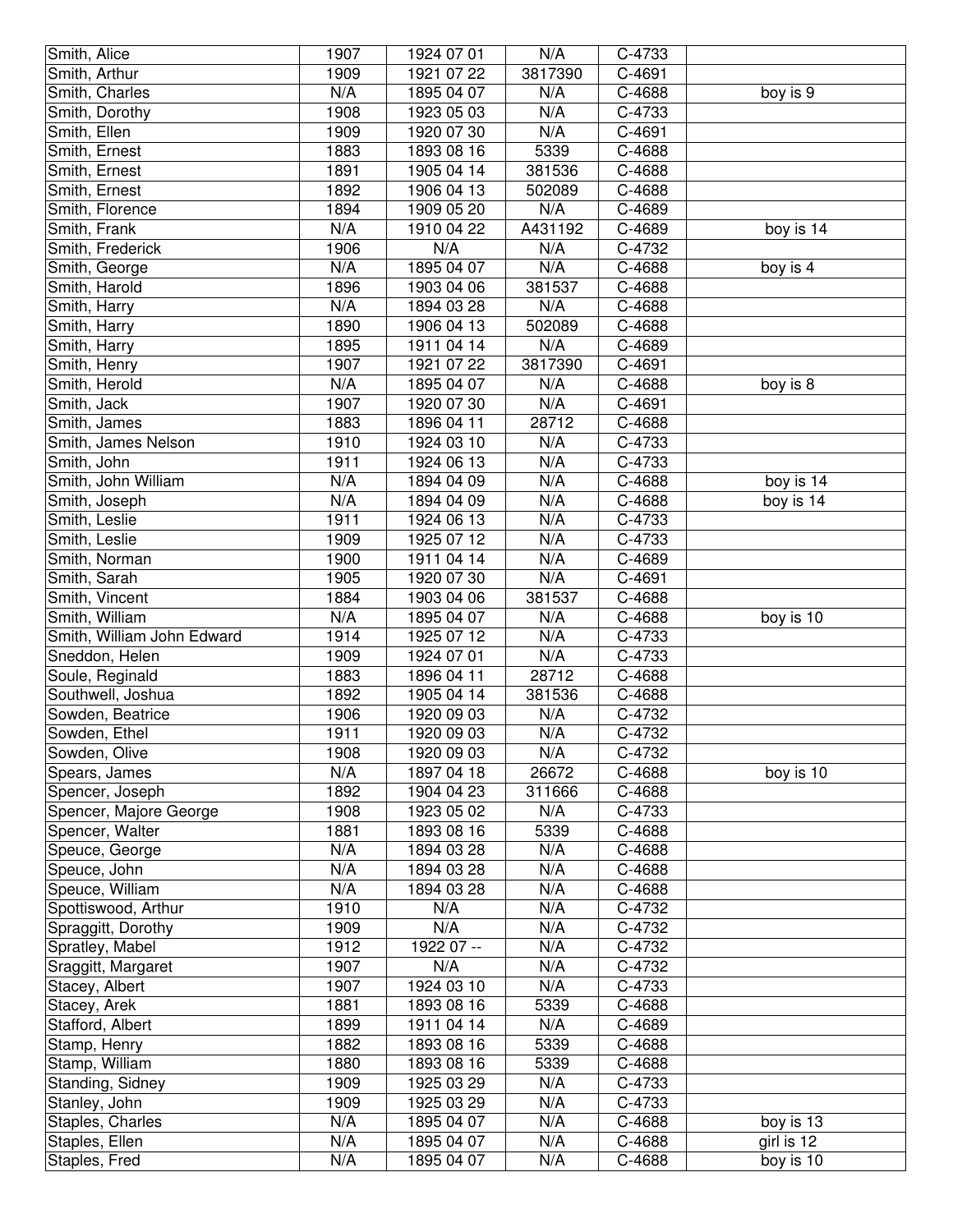| Stare, Eva             | N/A  | 1905 04 14 | 381538  | C-4688 | girl is 9              |
|------------------------|------|------------|---------|--------|------------------------|
| Stathaw, Edward        | N/A  | 1894 03 28 | N/A     | C-4688 |                        |
| Stecle, Arthur         | 1883 | 1893 08 16 | 5339    | C-4688 |                        |
| Stecle, Christopher    | 1881 | 1893 08 16 | 5339    | C-4688 |                        |
| Steel, James           | 1907 | 1923 05 02 | N/A     | C-4733 |                        |
| Steele, Charles        | N/A  | 1894 04 09 | N/A     | C-4688 | boy is 10              |
| Steele, Florence       | N/A  | 1895 04 07 | N/A     | C-4688 | girl is 12             |
| Steele, George         | N/A  | 1895 04 07 | N/A     | C-4688 | boy is 8               |
| Steele, Thomas         | N/A  | 1895 04 07 | N/A     | C-4688 | $\overline{$ boy is 13 |
| Steer, Frank           | N/A  | 1895 04 07 | N/A     | C-4688 | boy is 10              |
| Stenner, Sarah         | 1884 | 1896 04 11 | 28712   | C-4688 |                        |
| Stenner, William       | 1882 | 1896 04 11 | 28712   | C-4688 |                        |
| Stephenson, George     | N/A  | 1894 04 09 | N/A     | C-4688 | boy is 7               |
| Stephenson, Matthew    | N/A  | 1894 04 09 | N/A     | C-4688 | boy is 9               |
| Stewart, Walter Allan  | 1912 | 1923 05 02 | N/A     | C-4733 |                        |
| Stirgion, Albert       | 1911 | 1922 06 30 | N/A     | C-4732 |                        |
| Stockdale, Ernest      | 1899 | 1913 04 18 | N/A     | C-4689 |                        |
| Stockdale, William     | 1897 | 1911 04 14 | N/A     | C-4689 |                        |
| Stocker, Robert        | 1881 | 1893 08 16 | 5339    | C-4688 |                        |
| Stoker, Harry          | 1889 | 1906 04 13 | 502089  | C-4688 |                        |
| Stone, Ebenyr          | 1881 | 1896 04 11 | 28712   | C-4688 |                        |
| Stonebridge, Charles   | N/A  | 1895 04 07 | N/A     | C-4688 | boy is 11              |
| Stonebridge, William   | N/A  | 1895 04 07 | N/A     | C-4688 | boy is 12              |
| Stratton, Charlotte    | 1883 | 1893 08 16 | 5339    | C-4688 |                        |
| Stratton, Fredrick     | 1881 | 1893 08 16 | 5339    | C-4688 |                        |
| Stretch, Edward        | 1892 | 1908 05 16 | N/A     | C-4688 |                        |
| Strickland, Mary       | N/A  | 1895 03 23 | 22818   | C-4688 | girl is 13             |
| Stuart, Charles James  | 1908 | 1923 05 03 | N/A     | C-4733 |                        |
| Stuckey, Charles       | N/A  | 1894 03 20 | N/A     | C-4688 | boy is 13              |
| Stuckey, Wilfred       | N/A  | 1894 03 20 | N/A     | C-4688 | boy is 11              |
| Suddard, Henry         | 1883 | 1896 04 11 | 28712   | C-4688 |                        |
| Suddard, Percy         | 1883 | 1896 04 11 | 28712   | C-4688 |                        |
| Sughen, Richard        | 1891 | 1903 04 06 | 381537  | C-4688 |                        |
| Sughen, William        | 1895 | 1903 04 06 | 381537  | C-4688 |                        |
| Sullivan, Allan        | 1906 | 1920 09 03 | N/A     | C-4732 |                        |
| Summer, Lewis          | 1882 | 1893 08 16 | 5339    | C-4688 |                        |
| Sunter, James          | 1909 | 1924 07 01 | N/A     | C-4733 |                        |
| Suttan, Walter         | N/A  | 1910 04 22 | A431192 | C-4689 | boy is 13              |
| Suttan, William        | N/A  | 1910 04 22 | A431192 | C-4689 | boy is 15              |
| Sutton, George         | 1890 | 1903 04 18 | 204136  | C-4688 |                        |
| Sutton, William        | 1892 | 1903 04 18 | 204136  | C-4688 |                        |
| Swain, Albert James    | 1910 | 1925 03 29 | N/A     | C-4733 |                        |
| Swain, Eileen May      | 1911 | 1925 07 12 | N/A     | C-4733 |                        |
| Swain, Thomas Heath    | 1914 | 1925 07 12 | N/A     | C-4733 |                        |
| Swain, Walter          | 1892 | 1903 04 10 | 254979  | C-4688 |                        |
| Swainson, Charles      | N/A  | 1894 04 09 | N/A     | C-4688 | boy is 13              |
| Swainson, Herbert      | N/A  | 1894 04 09 | N/A     | C-4688 | boy is 5               |
| Swainson, Samuel       | N/A  | 1894 04 09 | N/A     | C-4688 | boy is 9               |
| Swann, Alfred          | 1899 | 1910 05 22 | A435665 | C-4689 |                        |
| Swanwiek, Mary Ellen   | 1885 | 1902 05 11 | 210422  | C-4688 |                        |
| Sweeney, Agnes         | N/A  | 1894 04 21 | N/A     | C-4688 | girl is 10             |
| Swift, William         | N/A  | 1901 04 02 | 153440  | C-4688 |                        |
| Swindles, Joseph       | 1889 | 1903 04 18 | 204136  | C-4688 |                        |
| Sykes, Henry           | N/A  | 1901 04 02 | 153440  | C-4688 |                        |
| Taff, William          | N/A  | 1894 03 28 | N/A     | C-4688 |                        |
| Taghan, Edith          | 1894 | 1909 05 20 | N/A     | C-4689 |                        |
| Tambling, Frederick    | 1908 | 1922 04 03 | N/A     | C-4732 |                        |
| Tankard, William James | 1907 | 1922 04 03 | N/A     | C-4732 |                        |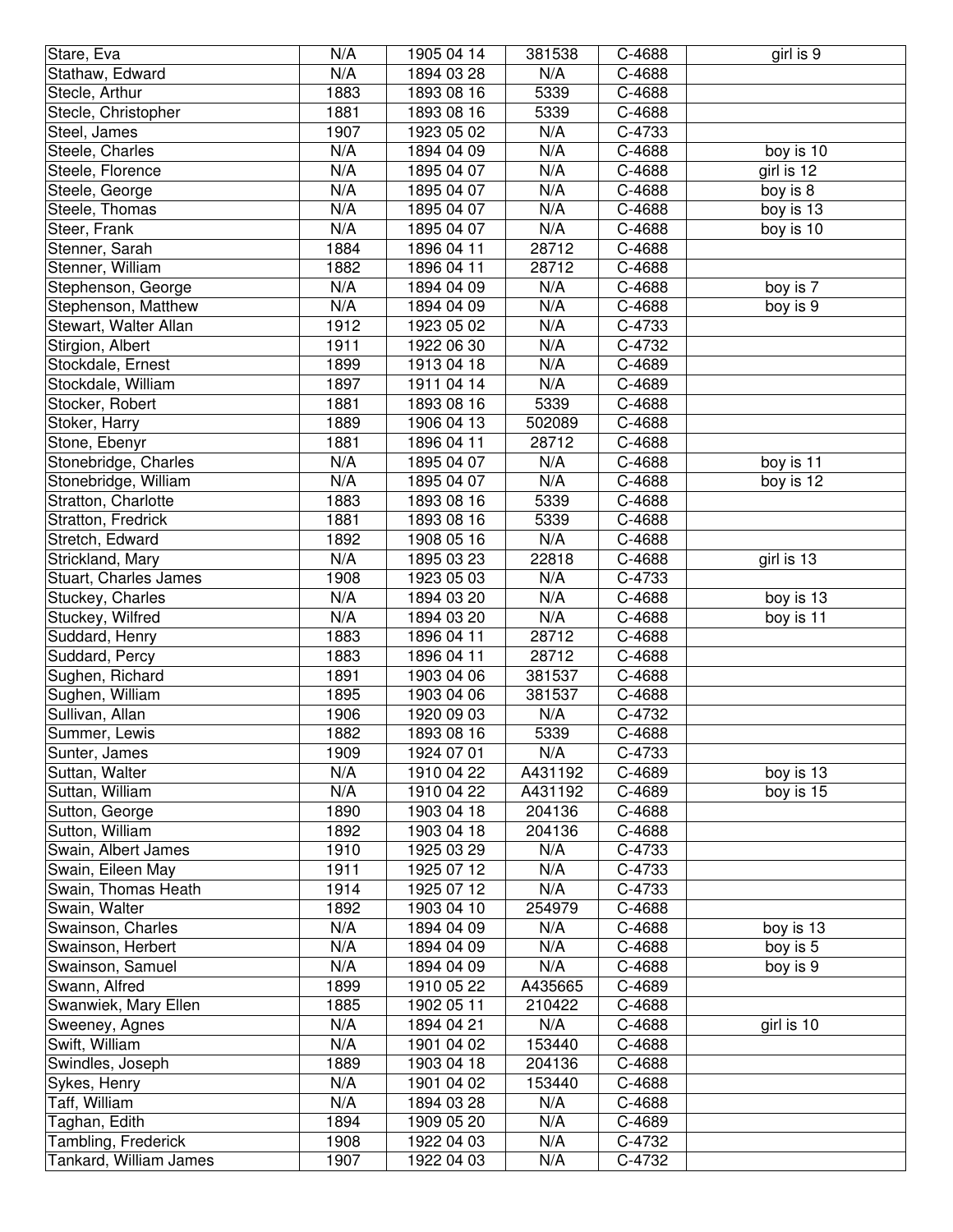| Tanner, Eliza            | N/A  | 1894 04 09 | N/A     | C-4688 | girl is 12 |
|--------------------------|------|------------|---------|--------|------------|
| Tarling, Albert          | 1907 | 1923 05 03 | N/A     | C-4733 |            |
| Tarrou, Frances          | 1893 | 1909 05 20 | N/A     | C-4689 |            |
| Tattersall, Ada          | 1890 | 1903 05 04 | N/A     | C-4688 |            |
| Tattersall, Annie        | 1896 | 1906 05 12 | N/A     | C-4688 |            |
| Taylor, Florence         | N/A  | 1894 04 21 | N/A     | C-4688 | girl is 10 |
| Taylor, Alfred           | 1896 | 1907 04 15 | N/A     | C-4688 |            |
| Taylor, Arthur           | 1890 | 1903 04 10 | 254979  | C-4688 |            |
| Taylor, Arthur           | 1908 | 1921 07 22 | 7817083 | C-4691 |            |
| Taylor, Connie           | 1894 | 1906 05 12 | 502089  | C-4688 |            |
| Taylor, George           | 1891 | 1906 05 12 | 513513  | C-4688 |            |
| Taylor, Horace           | 1906 | 1920 07 30 | N/A     | C-4691 |            |
| Taylor, James            | 1911 | 1921 07 22 | 7817083 | C-4691 |            |
| Taylor, Lena             | 1891 | 1906 05 12 | 502089  | C-4688 |            |
| Taylor, Reginald         | 1893 | 1903 04 06 | 381537  | C-4688 |            |
| Taylor, Robert           | 1898 | 1913 04 18 | N/A     | C-4689 |            |
| Taylor, Rupert E.        | N/A  | 1922 06 30 | N/A     | C-4732 |            |
| Taylor, Theresa          | 1893 | 1908 05 23 | N/A     | C-4688 |            |
| Taylor, Thomas           | 1888 | 1905 04 14 | 381536  | C-4688 |            |
| Taylor, Thomas           | 1908 | 1924 03 10 | N/A     | C-4733 |            |
| Taylor, Walter Reginald  | 1910 | 1925 07 12 | N/A     | C-4733 |            |
| Taylor, Wilfred          | 1908 | 1920 07 30 | N/A     | C-4691 |            |
| Tebboutt. Mary A.        | 1909 | 1921 07 22 | 1818036 | C-4691 |            |
| Teesdale, John           | N/A  | 1894 04 09 | N/A     | C-4688 | boy is 11  |
| Teesdale, Joseph William | N/A  | 1894 04 09 | N/A     | C-4688 | boy is 15  |
| Temple, Albert           | 1906 | 1920 09 03 | N/A     | C-4732 |            |
| Temple, Frederick        | 1910 | 1920 09 03 | N/A     | C-4732 |            |
| Temple, Henry            | 1915 | 1924 07 01 | N/A     | C-4733 |            |
| Temple, Isabel           | 1913 | 1924 07 01 | N/A     | C-4733 |            |
| Tepliss, Janet           | 1909 | 1924 07 01 | N/A     | C-4733 |            |
| Terry, Alfred            | 1909 | 1921 07 22 | 3817390 | C-4691 |            |
| Terry, Edith             | 1906 | 1920 09 03 | N/A     | C-4732 |            |
| Terry, Frederick         | 1907 | 1921 07 22 | 3817390 | C-4691 |            |
| Terry, Richard Thomas    | 1911 | 1921 07 22 | 3817390 | C-4691 |            |
| Thomas, Alfred           | 1903 | 1921 04 12 | N/A     | C-4732 |            |
| Thomas, Alfred E.        | 1906 | 1922 07 -- | N/A     | C-4732 |            |
| Thomas, Benjamin         | 1908 | 1922 04 03 | N/A     | C-4732 |            |
| Thomas, Henry            | 1890 | 1906 04 13 | 502089  | C-4688 |            |
| Thomas, Hilda            | 1912 | 1922 07 -- | N/A     | C-4732 |            |
| Thomas, John Henry       | N/A  | 1894 03 28 | N/A     | C-4688 |            |
| Thomas, Oliver           | 1908 | 1922 07 -- | N/A     | C-4732 |            |
| Thomas, Reginald         | 1910 | 1922 07 -- | N/A     | C-4732 |            |
| Thomas, William          | 1884 | 1893 08 16 | 5339    | C-4688 |            |
| Thompson, Charles        | N/A  | 1894 04 09 | N/A     | C-4688 | boy is 12  |
| Thompson, Frances        | 1906 | 1921 07 22 | 1818036 | C-4691 |            |
| Thompson, Georgina       | 1910 | 1924 07 01 | N/A     | C-4733 |            |
| Thompson, Harold         | 1888 | 1903 04 18 | 204136  | C-4688 |            |
| Thompson, Harold         | 1896 | 1907 04 15 | N/A     | C-4688 |            |
| Thompson, Lilian         | 1908 | 1921 07 22 | 1818036 | C-4691 |            |
| Thompson, Robert         | N/A  | 1894 04 09 | N/A     | C-4688 | boy is 12  |
| Thompson, William        | N/A  | 1897 04 18 | 26672   | C-4688 | boy is 12  |
| Thompson, William        | N/A  | 1905 04 14 | 381538  | C-4688 | boy is 7   |
| Thornhill, Alfred        | N/A  | 1894 04 09 | N/A     | C-4688 | boy is 8   |
| Thornhill, Emily         | N/A  | 1894 04 09 | N/A     | C-4688 | girl is 11 |
| Thornley, Marton         | 1896 | 1907 05 11 | 753649  | C-4688 |            |
| Thurgon, Walter          | 1883 | 1896 04 11 | 28712   | C-4688 |            |
| Tighe, Charles           | N/A  | 1901 04 02 | 153440  | C-4688 |            |
| Tighe, John              | N/A  | 1901 04 02 | 153440  | C-4688 |            |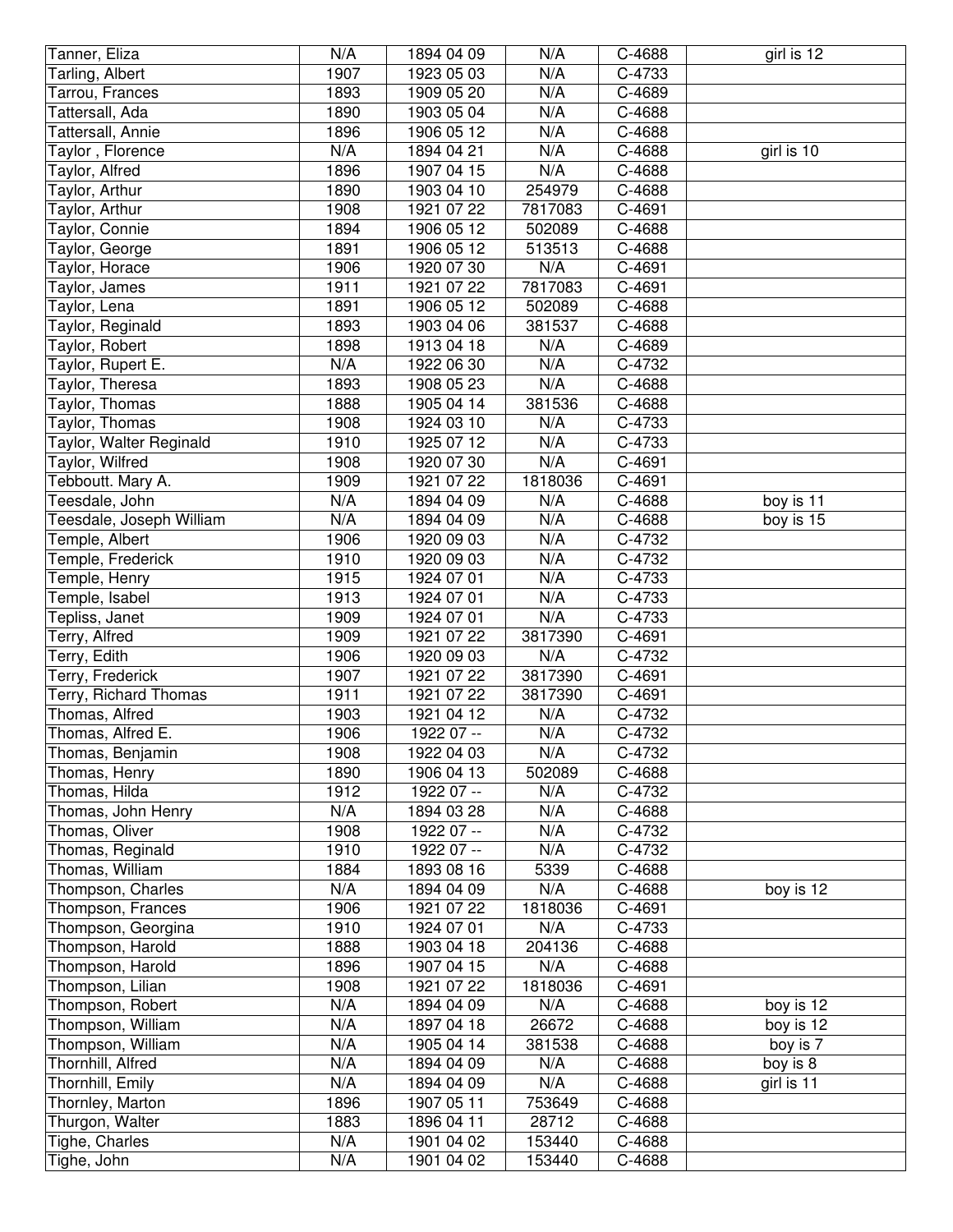| Tindall, Herbert               | 1909 | 1923 05 03 | N/A     | C-4733 |            |
|--------------------------------|------|------------|---------|--------|------------|
| Tinker, Arthur                 | 1896 | 1906 04 13 | 502089  | C-4688 |            |
| Tinker, Martha                 | 1894 | 1908 05 23 | N/A     | C-4688 |            |
| Tinker, Olive                  | 1891 | 1908 05 23 | N/A     | C-4688 |            |
| Tomkins, Harry                 | 1886 | 1896 04 11 | 28712   | C-4688 |            |
| Tomlinson, Edward              | 1888 | 1903 04 10 | 254979  | C-4688 |            |
| Tomlinson, Henry               | 1885 | 1903 04 18 | 204136  | C-4688 |            |
| Tomlinson, James               | N/A  | 1894 03 28 | N/A     | C-4688 |            |
| Tomplimson, John               | N/A  | 1895 04 07 | N/A     | C-4688 | boy is 8   |
| Tonbridge, Joseph              | 1893 | 1906 04 13 | 502089  | C-4688 |            |
| Tonkin, Andrew                 | N/A  | 1901 04 02 | 153440  | C-4688 |            |
| Topliss, John James            | 1909 | 1923 05 02 | N/A     | C-4733 |            |
| <b>Towers, Charles Fransic</b> | 1909 | 1924 03 10 | N/A     | C-4733 |            |
| Townsend, Ada                  | 1889 | 1903 05 04 | N/A     | C-4688 |            |
| Triggs, Dorothy                | 1910 | 1924 07 01 | N/A     | C-4733 |            |
| Triggs, Edith May              | 1907 | 1924 07 01 | N/A     | C-4733 |            |
| Triggs, George Frederick       | 1913 | 1924 06 13 | N/A     | C-4733 |            |
| Triggs, Winifred Mary          | 1912 | 1924 07 01 | N/A     | C-4733 |            |
| Trotter, Frank                 | N/A  | 1910 04 22 | A431192 | C-4689 | boy is 16  |
| Trueman, Sidney                | 1911 | 1924 06 13 | N/A     | C-4733 |            |
| Tubbs, Jessie Cameron          | 1909 | 1925 07 12 | N/A     | C-4733 |            |
| Tummcliffe, Pary               | N/A  | 1910 04 22 | A431192 | C-4689 | boy is 15  |
| Turner, Albert                 | 1889 | 1903 04 10 | 254979  | C-4688 |            |
| Turner, Frank M.               | 1893 | 1907 04 13 | 670233  | C-4688 |            |
| Turner, Frederick William      | 1906 | 1921 07 22 | 7817083 | C-4691 |            |
| Tyler, William                 | 1879 | 1893 08 16 | 5339    | C-4688 |            |
| Tylers, Clara                  | N/A  | 1896 05 17 | 29504   | C-4688 | girl is 16 |
| Tyrer, Lily                    | 1907 | 1924 07 01 | N/A     | C-4733 |            |
| Ubin, Ernest                   | N/A  | 1895 04 07 | N/A     | C-4688 | boy is 12  |
| Unwim, Alfred                  | 1884 | 1893 08 16 | 5339    | C-4688 |            |
| Unwim, Thomas                  | 1881 | 1893 08 16 | 5339    | C-4688 |            |
| Urmson, Albert                 | 1900 | 1912 04 20 | N/A     | C-4689 |            |
| Varley, Robert John            | 1912 | 1925 03 29 | N/A     | C-4733 |            |
| Vaudrey, George                | N/A  | 1894 03 28 | N/A     | C-4688 |            |
| Vaughan, Albert                | N/A  | 1894 04 09 | N/A     | C-4688 | boy is 12  |
| Verney, Edward                 | N/A  | 1895 04 07 | N/A     | C-4688 | boy is 11  |
| Verney, William                | N/A  | 1895 04 07 | N/A     | C-4688 | boy is 10  |
| Vey, Beatrice                  | 1914 | 1922 07 -- | N/A     | C-4732 |            |
| Vey, Perdy                     | 1910 | 1922 07 -- | N/A     | C-4732 |            |
| Vey, Winifred                  | 1911 | 1922 07 -- | N/A     | C-4732 |            |
| Vichor, Jordan                 | N/A  | 1894 03 26 | N/A     | C-4688 |            |
| Vidler, Frank                  | 1911 | 1923 05 02 | N/A     | C-4733 |            |
| Vidler, Frederick Herbert      | 1907 | 1922 04 03 | N/A     | C-4732 |            |
| Vine, Edward                   | 1890 | 1903 04 06 | 831537  | C-4688 |            |
| Vine, Edward Leonard           | 1914 | 1925 03 29 | N/A     | C-4733 |            |
| Vine, Herbert                  | 1897 | 1903 04 06 | 831537  | C-4688 |            |
| Vine, Herbert John             | 1910 | 1925 03 29 | N/A     | C-4733 |            |
| Vine, William James            | 1910 | 1922 04 03 | N/A     | C-4732 |            |
| Volmer, Thomas                 | 1884 | 1896 04 11 | 28712   | C-4688 |            |
| Wade, Henry                    | 1912 | N/A        | N/A     | C-4732 |            |
| Waid, Albert C.                | N/A  | 1922 06 30 | N/A     | C-4732 |            |
| Walker, Betsy                  | N/A  | 1894 04 09 | N/A     | C-4688 | girl is 12 |
| Walker, Charles                | N/A  | 1894 03 24 | N/A     | C-4688 |            |
| Walker, Ernest                 | N/A  | 1894 03 24 | N/A     | C-4688 |            |
| Walker, Frank                  | 1892 | 1903 04 10 | 254979  | C-4688 |            |
| Walker, George                 | 1887 | 1903 04 18 | 204136  | C-4688 |            |
| Walker, James                  | N/A  | 1894 03 24 | N/A     | C-4688 |            |
| Walker, Vincent                | 1889 | 1903 04 10 | 254979  | C-4688 |            |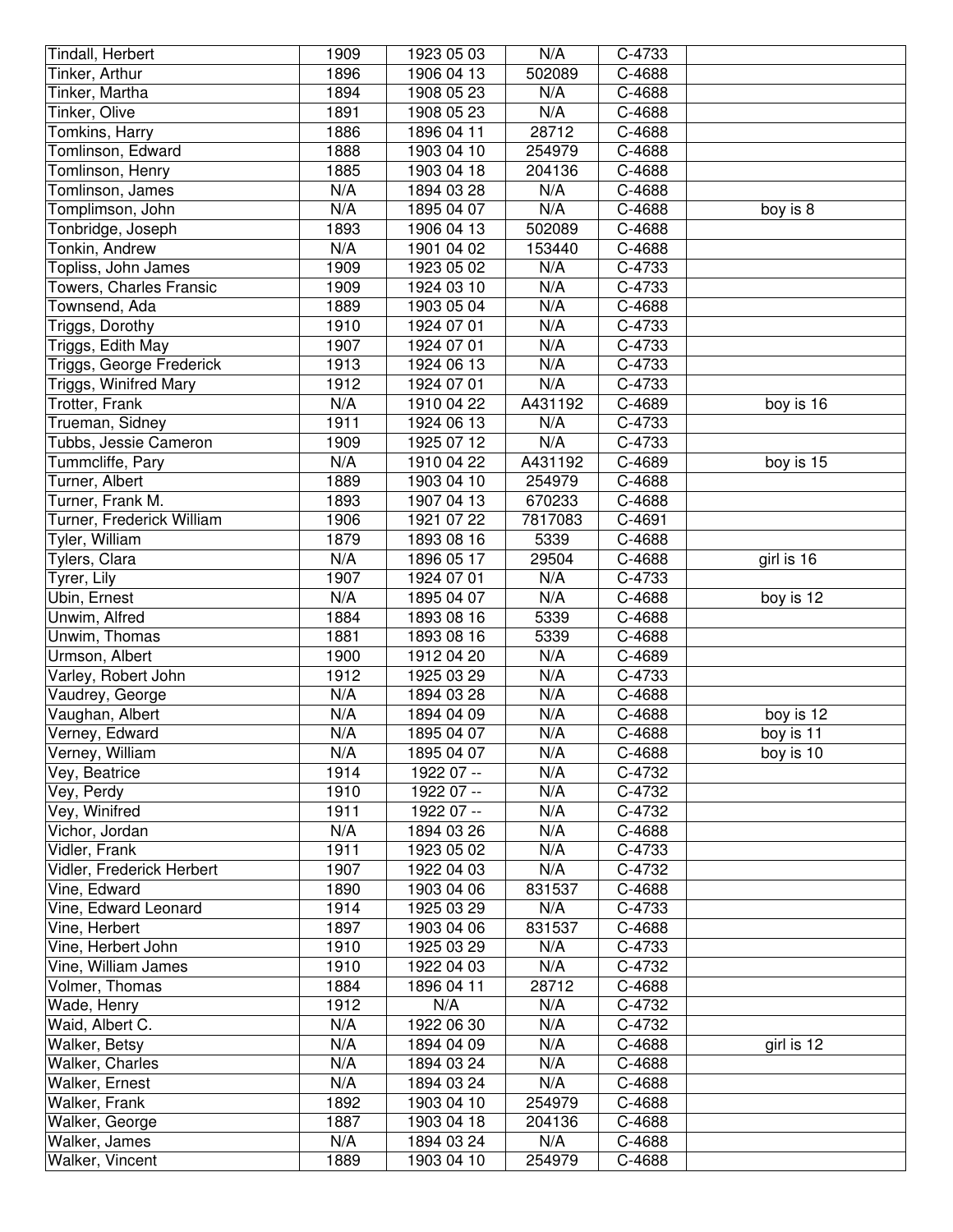| Walker, William            | 1890 | 1903 04 18 | 204136  | C-4688 |            |
|----------------------------|------|------------|---------|--------|------------|
| Wallace, Andrew            | 1892 | 1906 04 13 | 502089  | C-4688 |            |
| Wallace, George            | 1899 | 1913 04 18 | N/A     | C-4689 |            |
| Wallace, Mary Ann          | N/A  | 1904 05 18 | 358347  | C-4688 | girl is 15 |
| Waller, Phylis             | 1898 | 1910 05 20 | A266363 | C-4689 |            |
| Walsh, Charlotte           | 1892 | 1906 05 12 | N/A     | C-4688 |            |
| Warburton, Albert          | 1888 | 1903 04 10 | 254979  | C-4688 |            |
| Waring, William            | 1888 | 1903 04 10 | 254979  | C-4688 |            |
| Warren, Herbert            | 1880 | 1896 04 11 | 28712   | C-4688 |            |
| Warwick, George            | 1908 | 1922 06 30 | N/A     | C-4732 |            |
| Watson, Arthur             | N/A  | 1895 04 07 | N/A     | C-4688 | boy is 13  |
| Watson, William            | N/A  | 1895 04 07 | N/A     | C-4688 | boy is 10  |
| Watts, Ernest              | N/A  | 1895 04 07 | N/A     | C-4688 | boy is 9   |
| Watts, Johnathon           | 1885 | 1903 04 18 | 204136  | C-4688 |            |
| Weatherall, Matthew        | 1895 | 1906 04 13 | 502089  | C-4688 |            |
| Weaver, Richard            | N/A  | 1894 04 09 | N/A     | C-4688 | boy is 11  |
| Webb, Alex                 | 1883 | 1893 08 16 | 5339    | C-4688 |            |
| Webster, William Henry     | N/A  | N/A        | 1155    | C-4691 |            |
| Welch, Dorothy             | 1911 | 1924 06 27 | N/A     | C-4733 |            |
| Wellard, Walter            | N/A  | 1894 03 19 | N/A     | C-4688 | boy is 11  |
| West, Charles Philip       | 1911 | 1925 03 29 | N/A     | C-4733 |            |
| West, Elizabeth Frances    | 1913 | 1925 03 29 | N/A     | C-4733 |            |
| West, Emily                | N/A  | 1901 04 26 | 156539  | C-4688 |            |
| West, William              | 1907 | 1921 07 22 | 3817390 | C-4691 |            |
| Weston, George             | 1911 | 1923 05 03 | N/A     | C-4733 |            |
| Whaley, Ezekiel            | 1896 | 1908 05 16 | N/A     | C-4688 |            |
| Wharton, James William     | 1908 | 1924 07 01 | N/A     | C-4733 |            |
| Whilelaw, Eliza            | N/A  | 1905 04 14 | 381538  | C-4688 | girl is 14 |
| White, Charles             | 1885 | 1896 04 11 | 28712   | C-4688 |            |
| White, Clara               | 1893 | 1907 05 11 | 753649  | C-4688 |            |
| White, Elenor              | 1912 | 1925 07 12 | N/A     | C-4733 |            |
| White, Fred                | 1897 | 1908 05 16 | N/A     | C-4688 |            |
| White, Frederick W.        | 1908 | N/A        | N/A     | C-4732 |            |
| White, George              | 1909 | N/A        | N/A     | C-4732 |            |
| White, Gladys              | 1908 | N/A        | N/A     | C-4732 |            |
| White, Harry               | N/A  | 1895 04 07 | N/A     | C-4688 | boy is 12  |
| White, Harry               | N/A  | 1901 04 02 | 153440  | C-4688 |            |
| White, Jacob Charles       | 1908 | 1921 04 12 | N/A     | C-4732 |            |
| White, James               | 1884 | 1893 08 16 | 5339    | C-4688 |            |
| White, Violet              | 1915 | 1925 07 12 | N/A     | C-4733 |            |
| White, Walter              | 1907 | N/A        | N/A     | C-4732 |            |
| Whitehead, Ralph           | 1891 | 1906 04 13 | 502089  | C-4688 |            |
| Whitehead, William         | 1898 | 1910 05 22 | A435665 | C-4689 |            |
| Whitehouse, William        | 1907 | 1922 04 03 | N/A     | C-4732 |            |
| Whitepost, John            | 1907 | 1921 07 22 | 7817083 | C-4691 |            |
| Whittaker, Ernest          | 1901 | 1913 04 18 | N/A     | C-4689 |            |
| Whittaky, John             | 1890 | 1905 04 14 | 381536  | C-4688 |            |
| Wigglesworth, Edgar        | N/A  | 1901 04 02 | 153440  | C-4688 |            |
| Wilde, John                | 1910 | 1925 07 12 | N/A     | C-4733 |            |
| Wilkins, Robert            | 1909 | 1921 04 12 | N/A     | C-4732 |            |
| Wilkinson, Amy             | 1888 | 1905 05 19 | 392454  | C-4688 |            |
| Wilkinson, Ernest          | 1896 | 1911 04 14 | N/A     | C-4689 |            |
| Wilkinson, Herbert         | 1891 | 1906 04 13 | 502089  | C-4688 |            |
| Wilkinson, Wilfred Leslie  | 1909 | 1922 07 -- | N/A     | C-4732 |            |
| Wilkocks, John             | 1908 | 1924 06 13 | N/A     | C-4733 |            |
| Willards, Walter           | N/A  | 1894 04 09 | N/A     | C-4688 | boy is 10  |
| Willett, Charles Frederick | 1904 | 1920 07 30 | N/A     | C-4691 |            |
| Willett, William George    | 1907 | 1920 07 30 | N/A     | C-4691 |            |
|                            |      |            |         |        |            |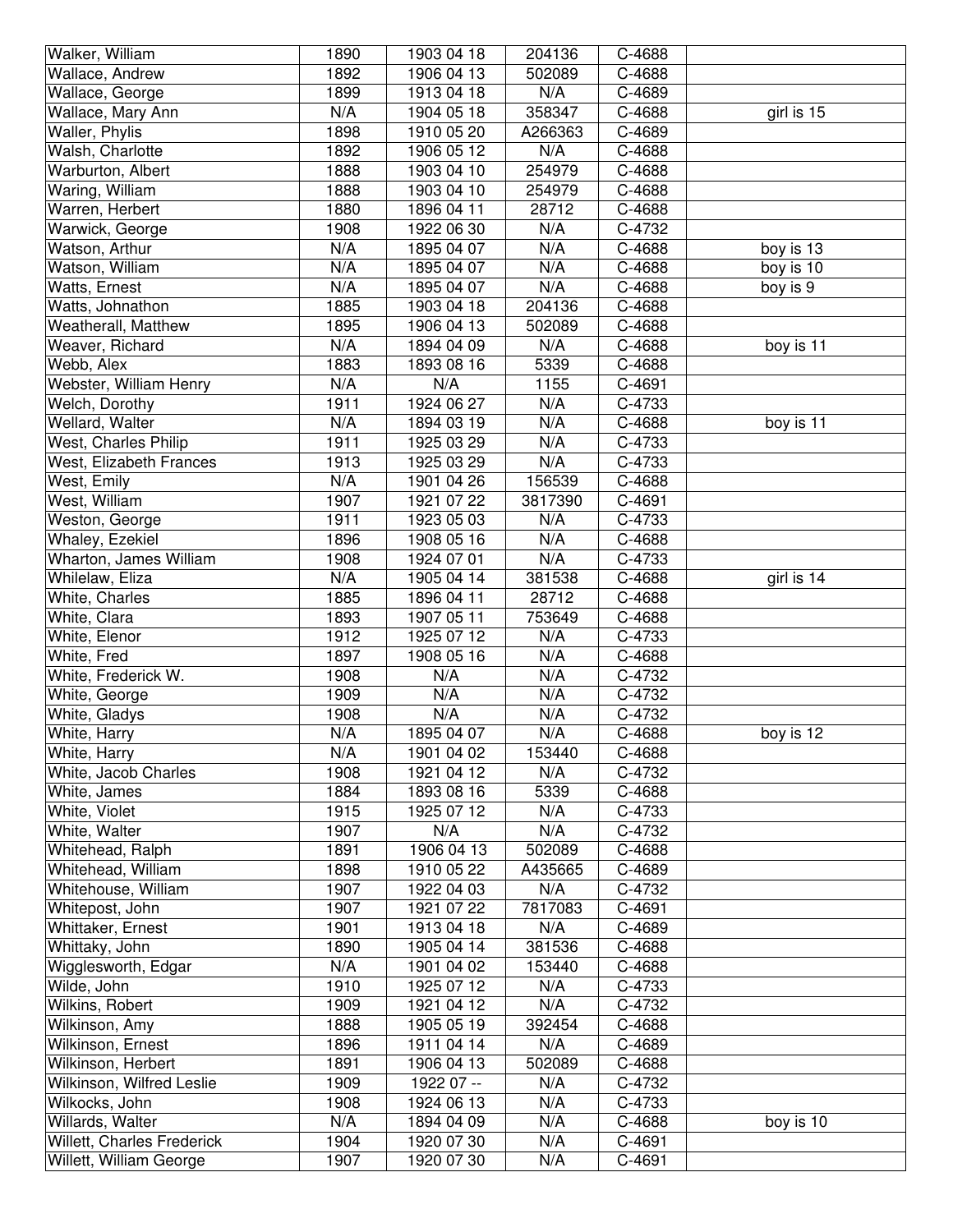| William, Arthur              | 1881 | 1893 08 16 | 5339    | C-4688 |            |
|------------------------------|------|------------|---------|--------|------------|
| Williams, Alice              | 1890 | 1903 05 04 | N/A     | C-4688 |            |
| Williams, Charles            | N/A  | 1894 03 04 | N/A     | C-4688 |            |
| Williams, Ellen              | 1895 | 1906 05 12 | 502089  | C-4688 |            |
| Williams, Ephraim Thomas     | 1910 | 1924 06 13 | N/A     | C-4733 |            |
| Williams, Frank Thomas       | 1907 | 1922 07 -- | N/A     | C-4732 |            |
| Williams, Gertrude           | N/A  | 1894 04 09 | N/A     | C-4688 | girl is 8  |
| Williams, Ian Q.             | N/A  | 1895 04 07 | 7668    | C-4688 |            |
| Williams, James              | N/A  | 1894 04 09 | N/A     | C-4688 | boy is 14  |
| Williams, James Edward       | 1907 | 1924 03 10 | N/A     | C-4733 |            |
| Williams, Jane               | 1909 | 1925 07 12 | N/A     | C-4733 |            |
| Williams, John Frederick     | 1909 | 1923 05 03 | N/A     | C-4733 |            |
| Williams, Martha             | N/A  | 1894 04 09 | N/A     | C-4688 | girl is 12 |
| Williams, Richard            | 1884 | 1893 08 16 | 5339    | C-4688 |            |
| Williams, Robert             | N/A  | 1894 04 09 | N/A     | C-4688 | boy is 11  |
| Williams, Robertt Scott      | 1908 | 1922 07 -- | N/A     | C-4732 |            |
| Williamson, George           | 1899 | 1911 04 14 | N/A     | C-4689 |            |
| Williamson, Martha           | 1896 | 1910 05 13 | A266363 | C-4689 |            |
| Willliams, Frank J.E.        | 1906 | 1922 04 03 | N/A     | C-4732 |            |
| Wilshart, Margaret           | 1907 | 1921 07 22 | 1818036 | C-4691 |            |
| Wilshaw, Letitia             | N/A  | 1904 05 18 | 358347  | C-4688 | girl is 10 |
| Wilson, Adelaude             | N/A  | 1894 04 09 | N/A     | C-4688 | girl is 9  |
| Wilson, Annie                | 1906 | 1921 07 22 | 7817083 | C-4691 |            |
| Wilson, Edward               | 1891 | 1906 04 13 | 502089  | C-4688 |            |
| Wilson, John                 | 1895 | 1910 05 22 | A435665 | C-4689 |            |
| Wilson, John William         | N/A  | 1894 04 09 | N/A     | C-4688 | boy is 15  |
| Wilson, Josiah               | 1909 | 1925 07 12 | N/A     | C-4733 |            |
| Wiltshire, Frederick Charles | 1913 | 1925 03 29 | N/A     | C-4733 |            |
| Windsor, Annie               | 1893 | 1906 05 12 | N/A     | C-4688 |            |
| Winn, William                | 1907 | 1923 05 03 | N/A     | C-4733 |            |
| Winstanley, Joseph           | 1907 | 1923 05 03 | N/A     | C-4733 |            |
| Wipperman, May               | 1908 | 1921 07 22 | 7817083 | C-4691 |            |
| Wipperman, Rose              | 1911 | 1922 07 -- | N/A     | C-4732 |            |
| Wise, Henry                  | N/A  | 1895 04 07 | N/A     | C-4688 | boy is 13  |
| Witham, Henry                | 1909 | 1925 07 12 | N/A     | C-4733 |            |
| Withingham, William          | N/A  | 1894 04 09 | N/A     | C-4688 | boy is 11  |
| Wlikinson, Edith May         | 1907 | 1922 07 -- | N/A     | C-4732 |            |
| Wolfenden, Thomas            | 1893 | 1903 04 06 | 381537  | C-4688 |            |
| Wood, Aaron                  | 1883 | 1893 08 16 | 5339    | C-4688 |            |
| Wood, Albert                 | 1914 | 1925 03 29 | N/A     | C-4733 |            |
| Wood, Andrew                 | N/A  | 1894 03 20 | N/A     | C-4688 |            |
| Wood, Charles                | N/A  | 1903 04 10 | 254972  | C-4688 | boy is 13  |
| Wood, Harry                  | 1896 | 1907 04 13 | 670233  | C-4688 |            |
| Wood, Harry                  | N/A  | 1910 04 22 | A431192 | C-4689 | boy is 11  |
| Wood, Sydney                 | N/A  | 1894 03 20 | N/A     | C-4688 |            |
| Woodley, William             | 1908 | 1923 05 02 | N/A     | C-4733 |            |
| Woods, Benjamin              | 1907 | 1923 05 02 | N/A     | C-4733 |            |
| Woodside, Robert Alex        | 1888 | 1906 05 12 | 502089  | C-4688 |            |
| Woodward, Reginald Percy     | 1909 | 1924 03 10 | N/A     | C-4733 |            |
| Worsley, William             | 1887 | 1904 04 23 | 311666  | C-4688 |            |
| Wort, William                | N/A  | 1896 03 10 | N/A     | C-4688 | boy is 13  |
| Wort, William                | 1884 | 1896 04 11 | 28712   | C-4688 |            |
| Worthington, George          | 1891 | 1903 04 18 | 204136  | C-4688 |            |
| Wren, Walter                 | 1893 | 1906 04 13 | 502089  | C-4688 |            |
| Wright, Esther               | N/A  | 1923 05 02 | N/A     | C-4733 |            |
| Wright, Mary Dorothy         | 1907 | 1921 07 22 | 3817390 | C-4691 |            |
| Yair, George                 | N/A  | 1910 04 22 | A431192 | C-4689 | boy is 16  |
| Yales, Fred                  | N/A  | 1894 03 28 | N/A     | C-4688 |            |
|                              |      |            |         |        |            |